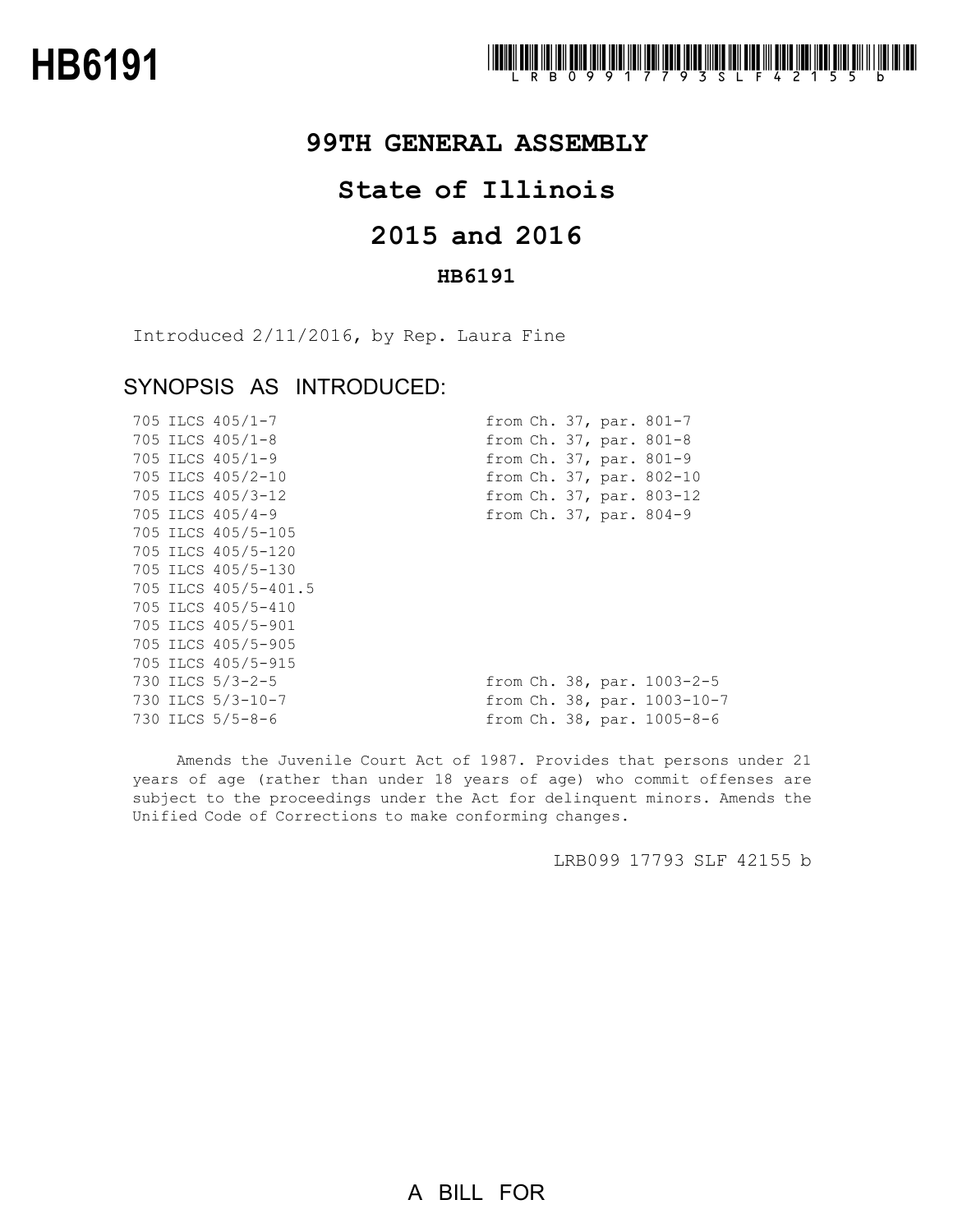AN ACT in relation to minors. 1

#### **Be it enacted by the People of the State of Illinois, represented in the General Assembly:** 2 3

Section 5. The Juvenile Court Act of 1987 is amended by changing Sections 1-7, 1-8, 1-9, 2-10, 3-12, 4-9, 5-105, 5-120, 5-130, 5-401.5, 5-410, 5-901, 5-905, and 5-915 as follows: 4 5 6

(705 ILCS 405/1-7) (from Ch. 37, par. 801-7) 7

Sec. 1-7. Confidentiality of law enforcement records. 8

(A) Inspection and copying of law enforcement records maintained by law enforcement agencies that relate to a minor who has been investigated, arrested, or taken into custody before his or her 21st 18th birthday shall be restricted to the following: 9 10 11 12 13

(1) Any local, State or federal law enforcement officers of any jurisdiction or agency when necessary for the discharge of their official duties during the investigation or prosecution of a crime or relating to a minor who has been adjudicated delinquent and there has been a previous finding that the act which constitutes the previous offense was committed in furtherance of criminal activities by a criminal street gang, or, when necessary for the discharge of its official duties in connection with a particular investigation of the conduct of a law 14 15 16 17 18 19 20 21 22 23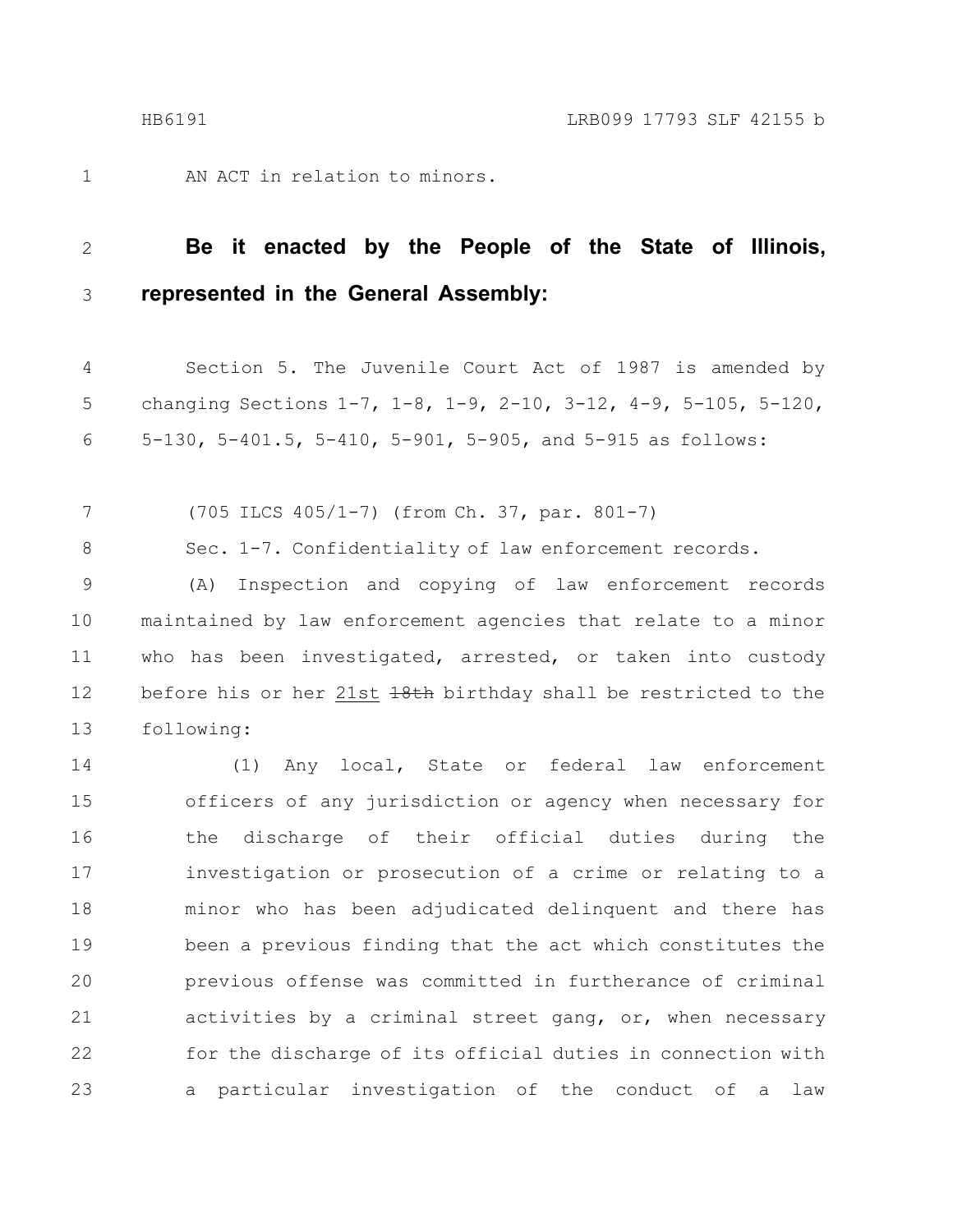enforcement officer, an independent agency or its staff created by ordinance and charged by a unit of local government with the duty of investigating the conduct of law enforcement officers. For purposes of this Section, "criminal street gang" has the meaning ascribed to it in Section 10 of the Illinois Streetgang Terrorism Omnibus Prevention Act. 1 2 3 4 5 6 7

(2) Prosecutors, probation officers, social workers, or other individuals assigned by the court to conduct a pre-adjudication or pre-disposition investigation, and individuals responsible for supervising or providing temporary or permanent care and custody for minors pursuant to the order of the juvenile court, when essential to performing their responsibilities. 8 9 10 11 12 13 14

15

### (3) Prosecutors and probation officers:

(a) in the course of a trial when institution of criminal proceedings has been permitted or required under Section 5-805; or 16 17 18

(b) when institution of criminal proceedings has been permitted or required under Section 5-805 and such minor is the subject of a proceeding to determine the amount of bail; or 19 20 21 22

(c) when criminal proceedings have been permitted or required under Section 5-805 and such minor is the subject of a pre-trial investigation, pre-sentence investigation, fitness hearing, or proceedings on an 23 24 25 26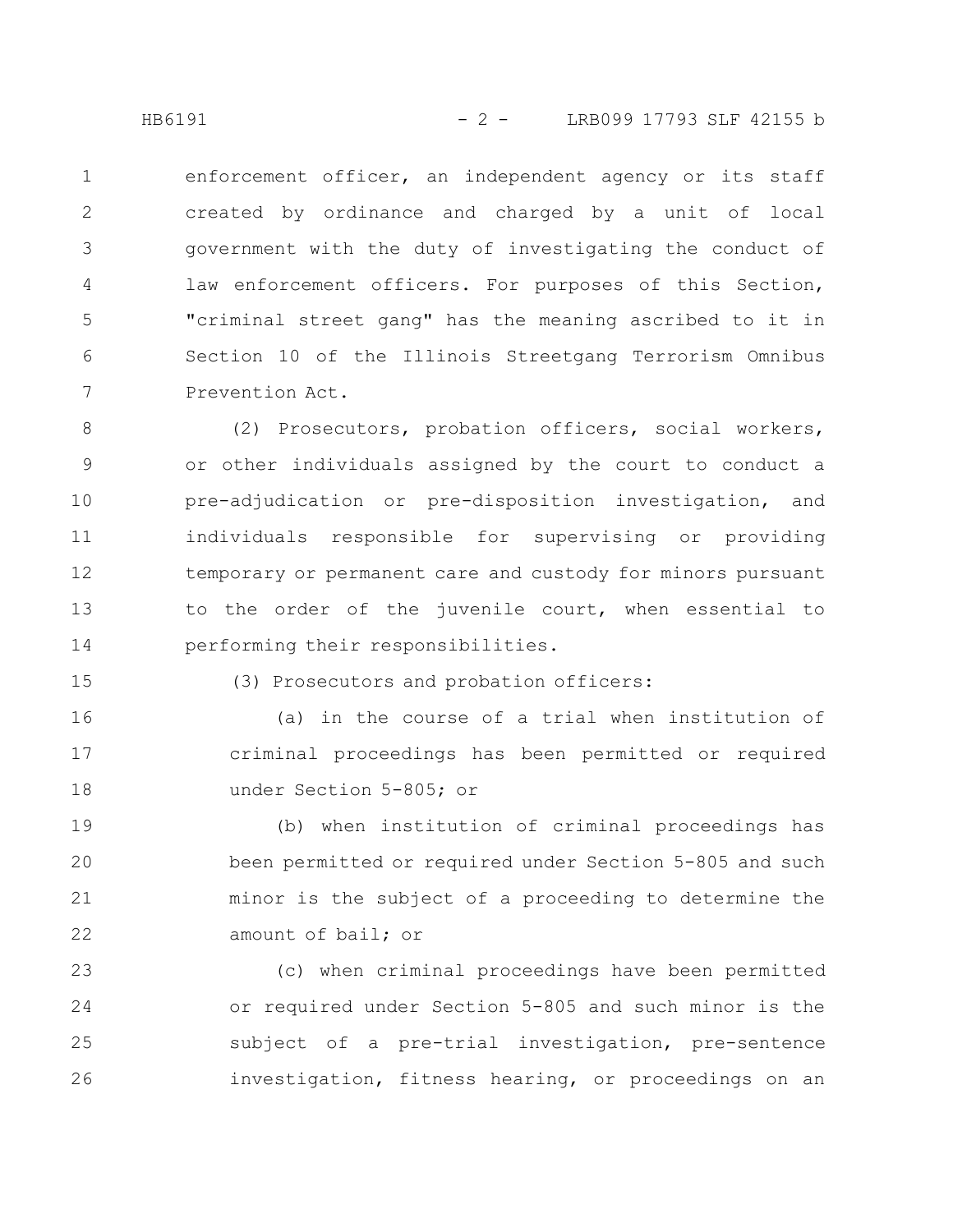1

2

application for probation.

(4) Adult and Juvenile Prisoner Review Board.

(5) Authorized military personnel. 3

(6) Persons engaged in bona fide research, with the permission of the Presiding Judge of the Juvenile Court and the chief executive of the respective law enforcement agency; provided that publication of such research results in no disclosure of a minor's identity and protects the confidentiality of the minor's record. 4 5 6 7 8 9

(7) Department of Children and Family Services child protection investigators acting in their official capacity. 10 11 12

(8) The appropriate school official only if the agency or officer believes that there is an imminent threat of physical harm to students, school personnel, or others who are present in the school or on school grounds. 13 14 15 16

(A) Inspection and copying shall be limited to law enforcement records transmitted to the appropriate school official or officials whom the school has determined to have a legitimate educational or safety interest by a local law enforcement agency under a reciprocal reporting system established and maintained between the school district and the local law enforcement agency under Section 10-20.14 of the School Code concerning a minor enrolled in a school within the school district who has been arrested or 17 18 19 20 21 22 23 24 25 26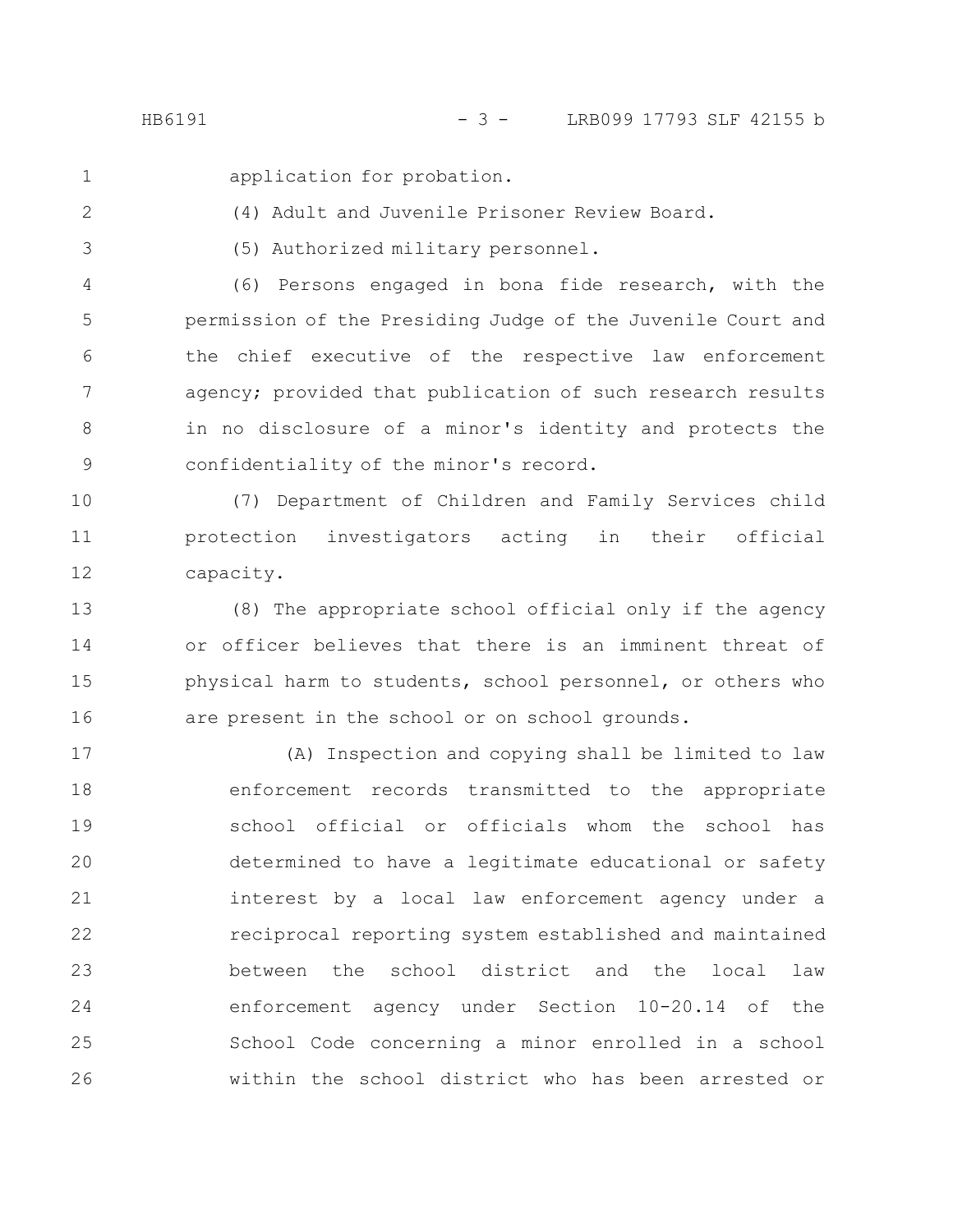### HB6191 - 4 - LRB099 17793 SLF 42155 b

| $\mathbf 1$  | taken into custody for any of the following offenses:            |
|--------------|------------------------------------------------------------------|
| $\mathbf{2}$ | (i) any violation of Article 24 of the Criminal                  |
| 3            | Code of 1961 or the Criminal Code of 2012;                       |
| 4            | (ii) a violation of the Illinois Controlled                      |
| 5            | Substances Act;                                                  |
| 6            | (iii) a violation of the Cannabis Control Act;                   |
| 7            | (iv) a forcible felony as defined in Section                     |
| 8            | 2-8 of the Criminal Code of 1961 or the Criminal                 |
| $\mathsf 9$  | Code of 2012;                                                    |
| 10           | (v) a violation of the Methamphetamine Control                   |
| 11           | and Community Protection Act;                                    |
| 12           | a violation of Section 1-2 of the<br>(vi)                        |
| 13           | Harassing and Obscene Communications Act;                        |
| 14           | (vii) a violation of the Hazing Act; or                          |
| 15           | (viii) a violation of Section $12-1$ , $12-2$ ,                  |
| 16           | $12-3$ , $12-3.05$ , $12-3.1$ , $12-3.2$ , $12-3.4$ , $12-3.5$ , |
| 17           | 12-5, 12-7.3, 12-7.4, 12-7.5, 25-1, or 25-5 of the               |
| 18           | Criminal Code of 1961 or the Criminal Code of 2012.              |
| 19           | The information derived from the law enforcement                 |
| 20           | records shall be kept separate from and shall not                |
| 21           | become a part of the official school record of that              |
| 22           | child and shall not be a public record. The information          |
| 23           | shall be used solely by the appropriate school official          |
| 24           | or officials whom the school has determined to have a            |
| 25           | legitimate educational or safety interest to aid in the          |
| 26           | proper rehabilitation of the child and to protect the            |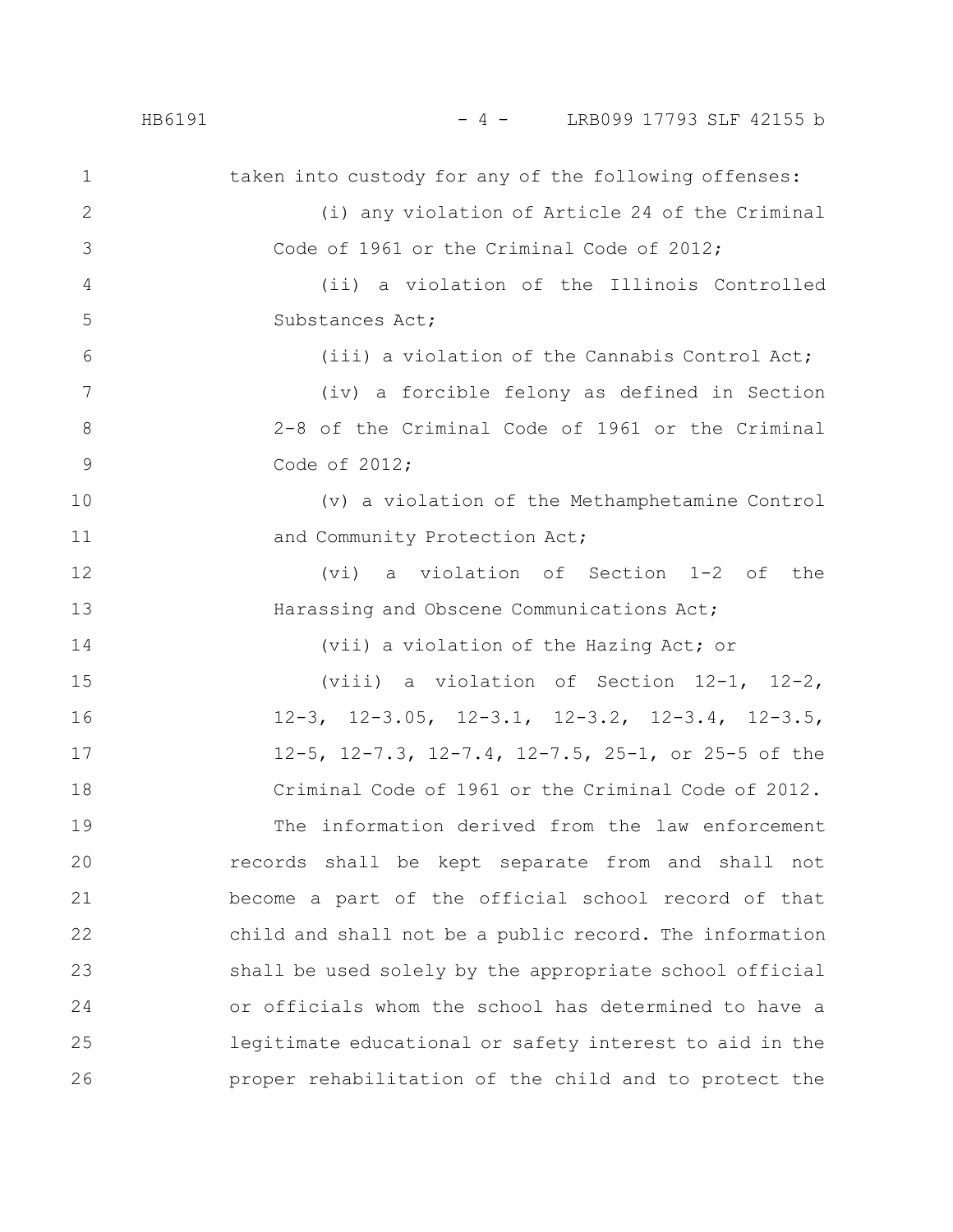safety of students and employees in the school. If the designated law enforcement and school officials deem it to be in the best interest of the minor, the student may be referred to in-school or community based social services if those services are available. "Rehabilitation services" may include interventions by school support personnel, evaluation for eligibility for special education, referrals to community-based agencies such as youth services, behavioral healthcare service providers, drug and alcohol prevention or treatment programs, and other interventions as deemed appropriate for the student. 1 2 3 4 5 6 7 8 9 10 11 12

(B) Any information provided to appropriate school officials whom the school has determined to have a legitimate educational or safety interest by local law enforcement officials about a minor who is the subject of a current police investigation that is directly related to school safety shall consist of oral information only, and not written law enforcement records, and shall be used solely by the appropriate school official or officials to protect the safety of students and employees in the school and aid in the proper rehabilitation of the child. The information derived orally from the local law enforcement officials shall be kept separate from and shall not become a part of the official school record of the 13 14 15 16 17 18 19 20 21 22 23 24 25 26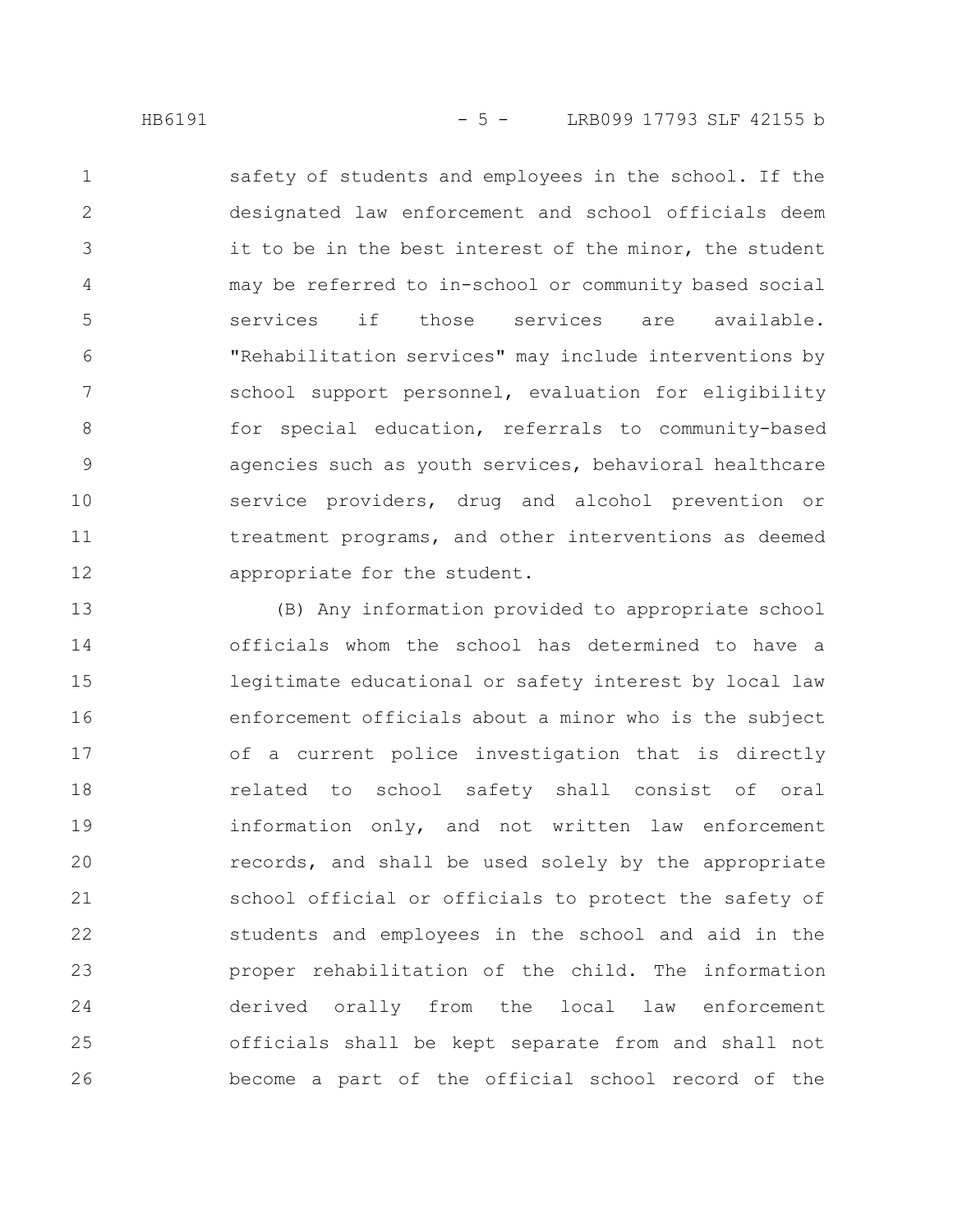child and shall not be a public record. This limitation on the use of information about a minor who is the subject of a current police investigation shall in no way limit the use of this information by prosecutors in pursuing criminal charges arising out of the information disclosed during a police investigation of the minor. For purposes of this paragraph, "investigation" means an official systematic inquiry by a law enforcement agency into actual or suspected criminal activity. 1 2 3 4 5 6 7 8 9 10

(9) Mental health professionals on behalf of the Illinois Department of Corrections or the Department of Human Services or prosecutors who are evaluating, prosecuting, or investigating a potential or actual petition brought under the Sexually Violent Persons Commitment Act relating to a person who is the subject of juvenile law enforcement records or the respondent to a petition brought under the Sexually Violent Persons Commitment Act who is the subject of the juvenile law enforcement records sought. Any records and any information obtained from those records under this paragraph (9) may be used only in sexually violent persons commitment proceedings. 11 12 13 14 15 16 17 18 19 20 21 22 23

(10) The president of a park district. Inspection and copying shall be limited to law enforcement records transmitted to the president of the park district by the 24 25 26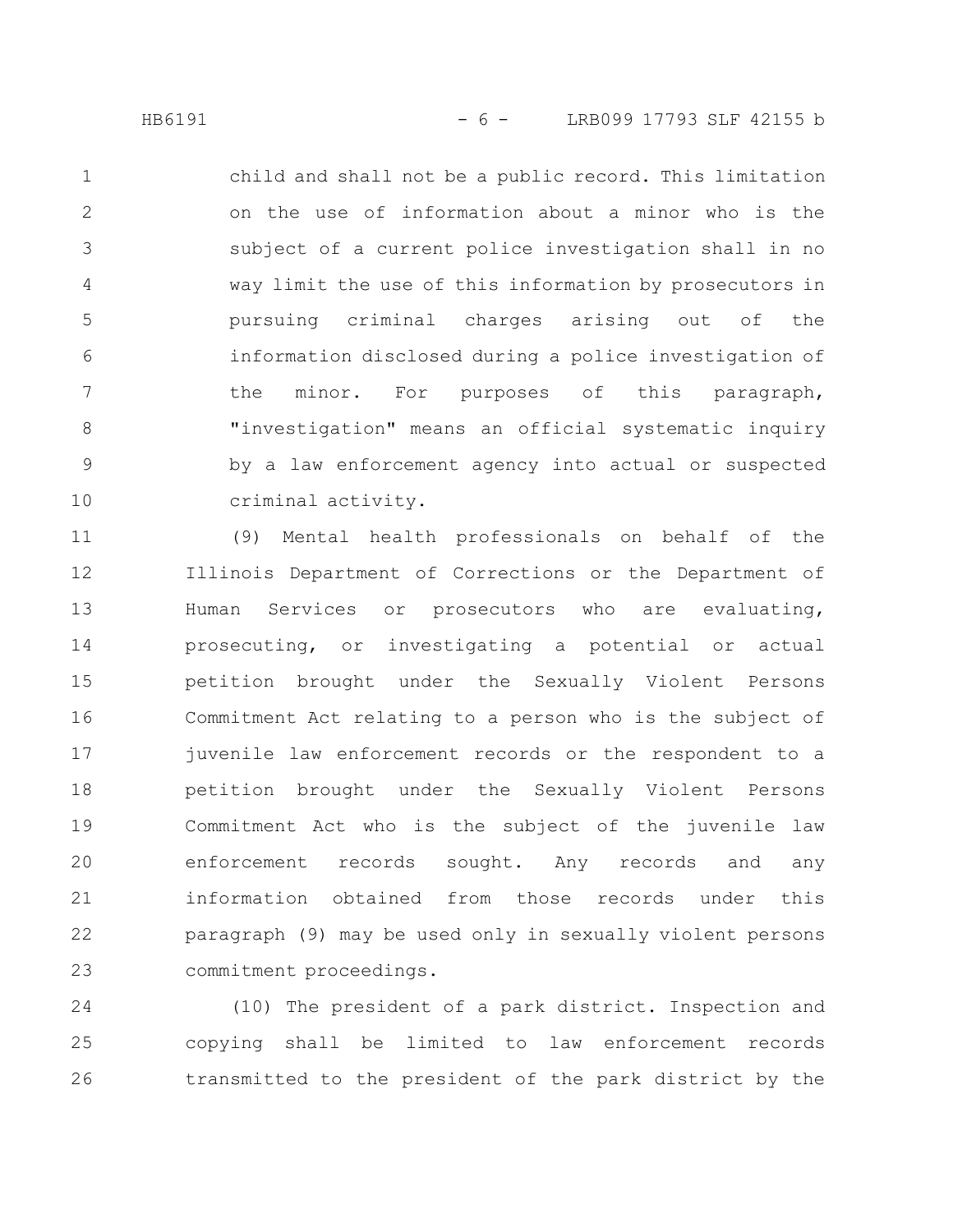Illinois State Police under Section 8-23 of the Park District Code or Section 16a-5 of the Chicago Park District Act concerning a person who is seeking employment with that park district and who has been adjudicated a juvenile delinquent for any of the offenses listed in subsection (c) of Section 8-23 of the Park District Code or subsection (c) of Section 16a-5 of the Chicago Park District Act. 1 2 3 4 5 6 7

(B)(1) Except as provided in paragraph (2), no law enforcement officer or other person or agency may knowingly transmit to the Department of Corrections or the Department of State Police or to the Federal Bureau of Investigation any fingerprint or photograph relating to a minor who has been arrested or taken into custody before his or her 21st 18th birthday, unless the court in proceedings under this Act authorizes the transmission or enters an order under Section 5-805 permitting or requiring the institution of criminal proceedings. 8 9 10 11 12 13 14 15 16 17

(2) Law enforcement officers or other persons or agencies shall transmit to the Department of State Police copies of fingerprints and descriptions of all minors who have been arrested or taken into custody before their 21st 18th birthday for the offense of unlawful use of weapons under Article 24 of the Criminal Code of 1961 or the Criminal Code of 2012, a Class X or Class 1 felony, a forcible felony as defined in Section 2-8 of the Criminal Code of 1961 or the Criminal Code of 2012, or a Class 2 or 18 19 20 21 22 23 24 25 26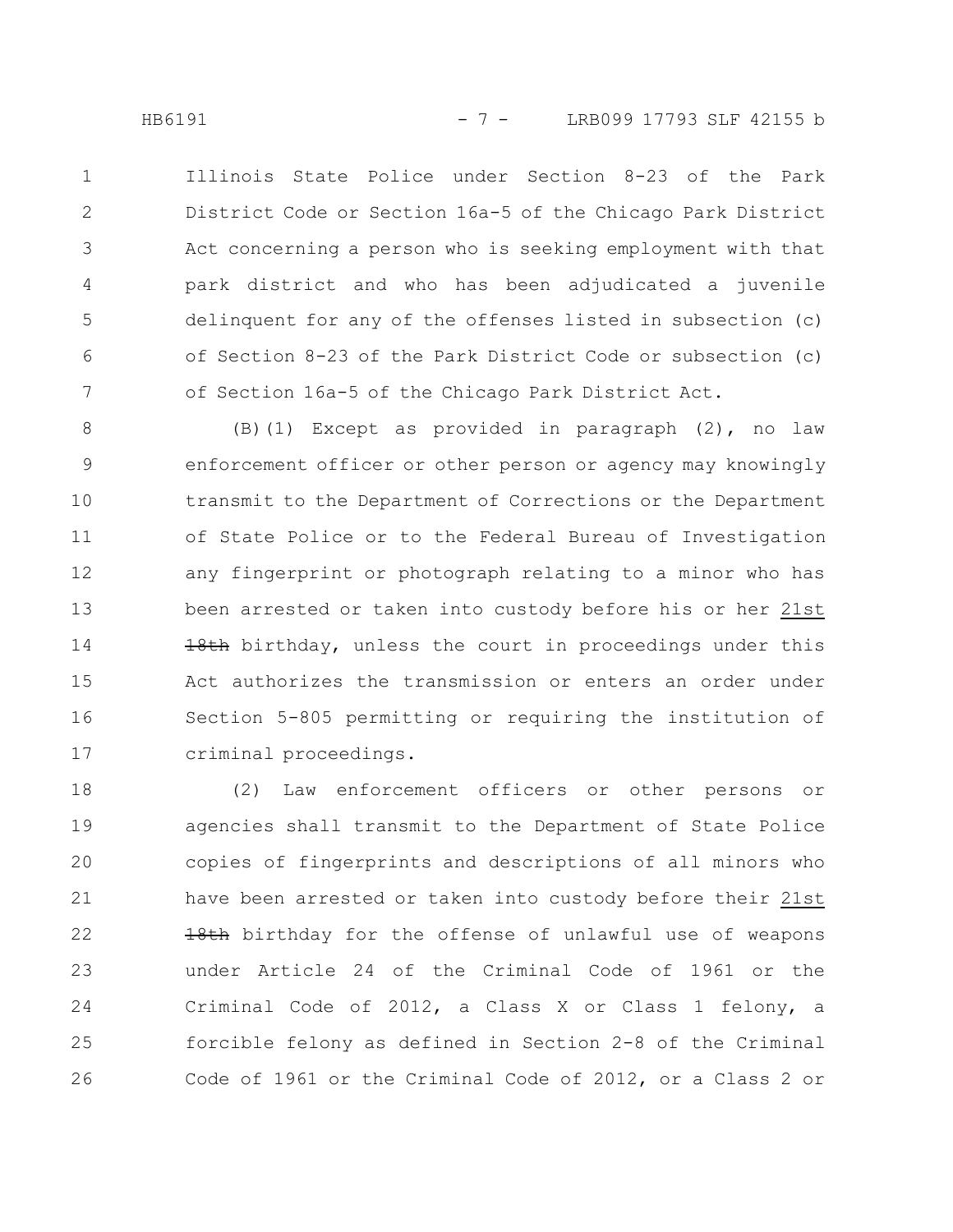greater felony under the Cannabis Control Act, the Illinois Controlled Substances Act, the Methamphetamine Control and Community Protection Act, or Chapter 4 of the Illinois Vehicle Code, pursuant to Section 5 of the Criminal Identification Act. Information reported to the Department pursuant to this Section may be maintained with records that the Department files pursuant to Section 2.1 of the Criminal Identification Act. Nothing in this Act prohibits a law enforcement agency from fingerprinting a minor taken into custody or arrested before his or her 21st  $18th$ birthday for an offense other than those listed in this paragraph (2). 1 2 3 4 5 6 7 8 9 10 11 12

(C) The records of law enforcement officers, or of an independent agency created by ordinance and charged by a unit of local government with the duty of investigating the conduct of law enforcement officers, concerning all minors under 21 18 years of age must be maintained separate from the records of arrests and may not be open to public inspection or their contents disclosed to the public except by order of the court presiding over matters pursuant to this Act or when the institution of criminal proceedings has been permitted or required under Section 5-805 or such a person has been convicted of a crime and is the subject of pre-sentence investigation or proceedings on an application for probation or when provided by law. For purposes of obtaining documents pursuant to this Section, a civil subpoena is not an order of 13 14 15 16 17 18 19 20 21 22 23 24 25 26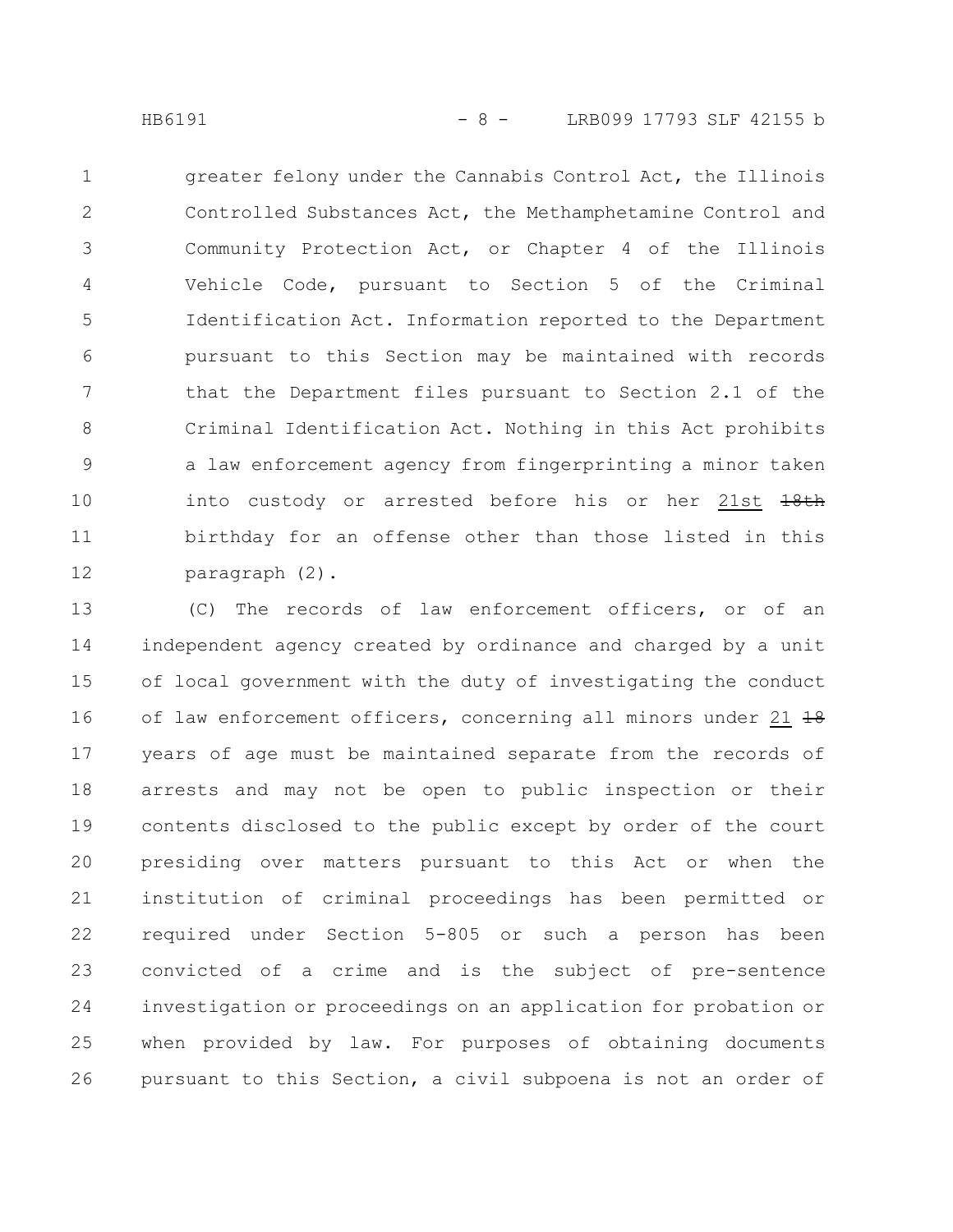HB6191 - 9 - LRB099 17793 SLF 42155 b

the court. 1

(1) In cases where the law enforcement, or independent agency, records concern a pending juvenile court case, the party seeking to inspect the records shall provide actual notice to the attorney or guardian ad litem of the minor whose records are sought. 2 3 4 5 6

(2) In cases where the records concern a juvenile court case that is no longer pending, the party seeking to inspect the records shall provide actual notice to the minor or the minor's parent or legal guardian, and the matter shall be referred to the chief judge presiding over matters pursuant to this Act. 7 8 9 10 11 12

(3) In determining whether the records should be available for inspection, the court shall consider the minor's interest in confidentiality and rehabilitation over the moving party's interest in obtaining the information. Any records obtained in violation of this subsection (C) shall not be admissible in any criminal or civil proceeding, or operate to disqualify a minor from subsequently holding public office or securing employment, or operate as a forfeiture of any public benefit, right, privilege, or right to receive any license granted by public authority. 13 14 15 16 17 18 19 20 21 22 23

(D) Nothing contained in subsection (C) of this Section shall prohibit the inspection or disclosure to victims and witnesses of photographs contained in the records of law 24 25 26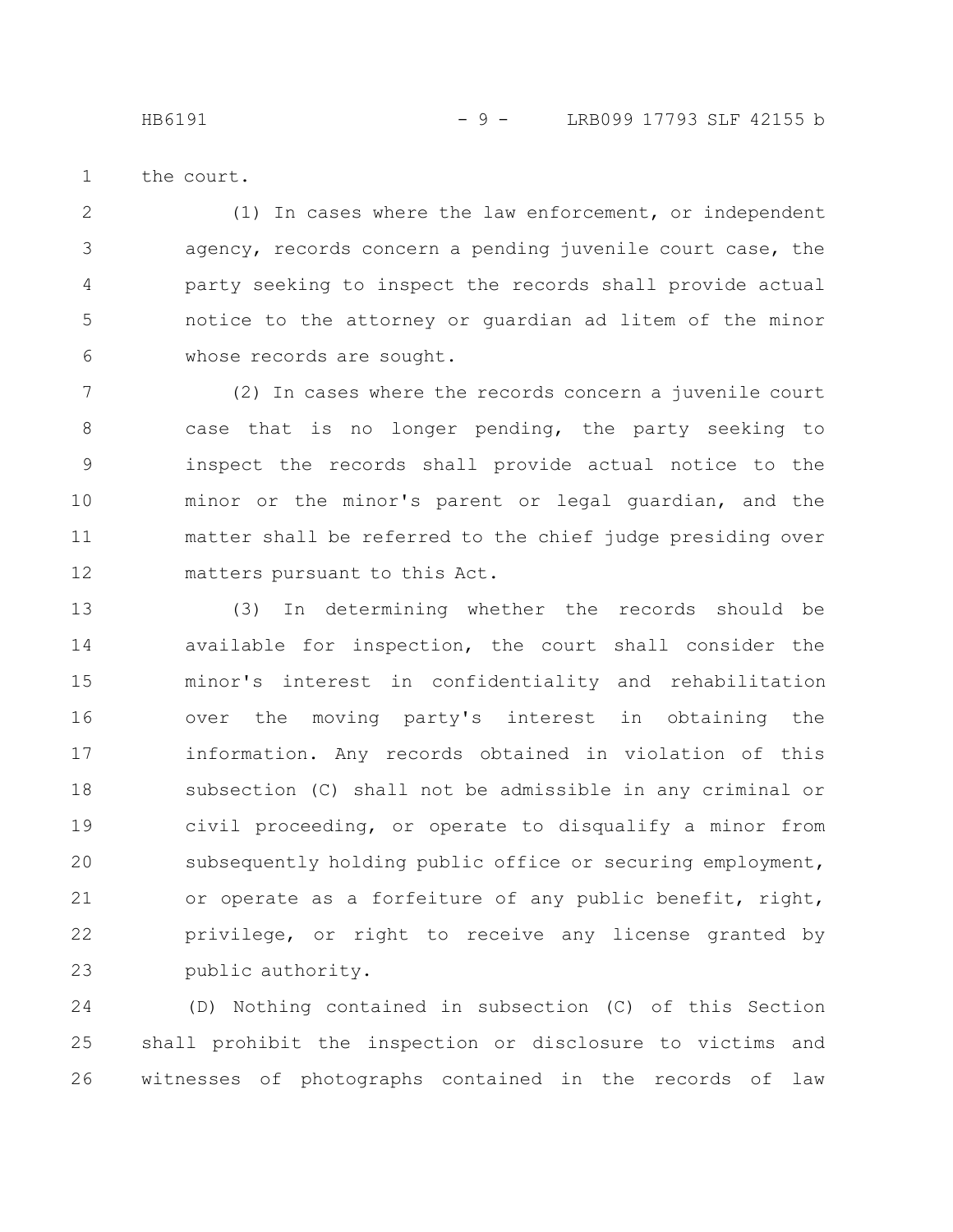enforcement agencies when the inspection and disclosure is conducted in the presence of a law enforcement officer for the purpose of the identification or apprehension of any person subject to the provisions of this Act or for the investigation or prosecution of any crime. 1 2 3 4 5

(E) Law enforcement officers, and personnel of an independent agency created by ordinance and charged by a unit of local government with the duty of investigating the conduct of law enforcement officers, may not disclose the identity of any minor in releasing information to the general public as to the arrest, investigation or disposition of any case involving a minor. 6 7 8 9 10 11 12

(F) Nothing contained in this Section shall prohibit law enforcement agencies from communicating with each other by letter, memorandum, teletype or intelligence alert bulletin or other means the identity or other relevant information pertaining to a person under 21  $\frac{19}{18}$  years of age if there are reasonable grounds to believe that the person poses a real and present danger to the safety of the public or law enforcement officers. The information provided under this subsection (F) shall remain confidential and shall not be publicly disclosed, except as otherwise allowed by law. 13 14 15 16 17 18 19 20 21 22

(G) Nothing in this Section shall prohibit the right of a Civil Service Commission or appointing authority of any state, county or municipality examining the character and fitness of an applicant for employment with a law enforcement agency, 23 24 25 26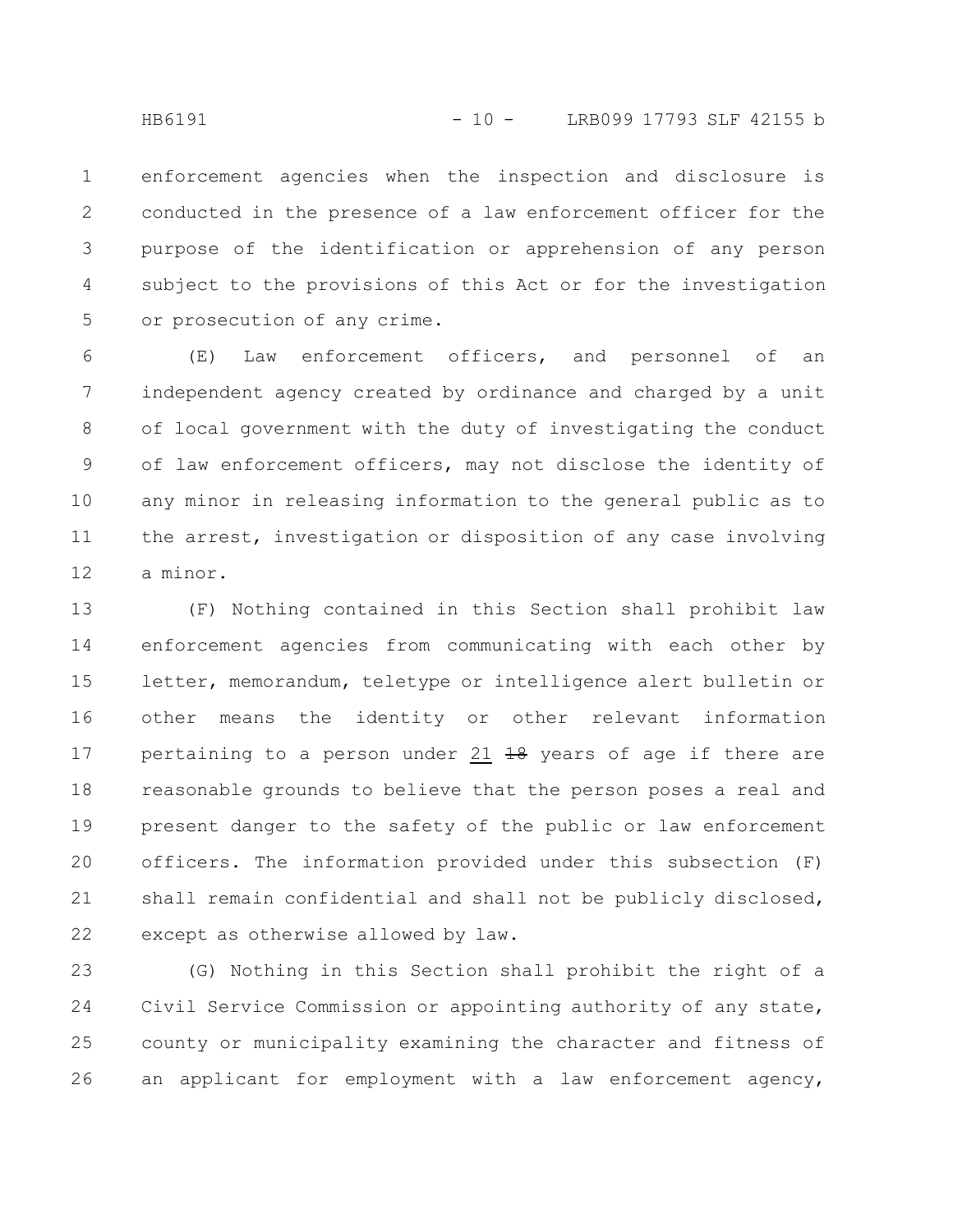correctional institution, or fire department from obtaining and examining the records of any law enforcement agency relating to any record of the applicant having been arrested or taken into custody before the applicant's 21st +8th birthday. 1 2 3 4

(H) The changes made to this Section by Public Act 98-61 apply to law enforcement records of a minor who has been arrested or taken into custody on or after January 1, 2014 (the effective date of Public Act 98-61). 5 6 7 8

(Source: P.A. 98-61, eff. 1-1-14; 98-756, eff. 7-16-14; 99-298, eff.  $8-6-15.$ ) 9 10

(705 ILCS 405/1-8) (from Ch. 37, par. 801-8) 11

Sec. 1-8. Confidentiality and accessibility of juvenile court records. 12 13

(A) Inspection and copying of juvenile court records relating to a minor who is the subject of a proceeding under this Act shall be restricted to the following: 14 15 16

(1) The minor who is the subject of record, his parents, guardian and counsel. 17 18

(2) Law enforcement officers and law enforcement agencies when such information is essential to executing an arrest or search warrant or other compulsory process, or to conducting an ongoing investigation or relating to a minor who has been adjudicated delinquent and there has been a previous finding that the act which constitutes the previous offense was committed in furtherance of criminal 19 20 21 22 23 24 25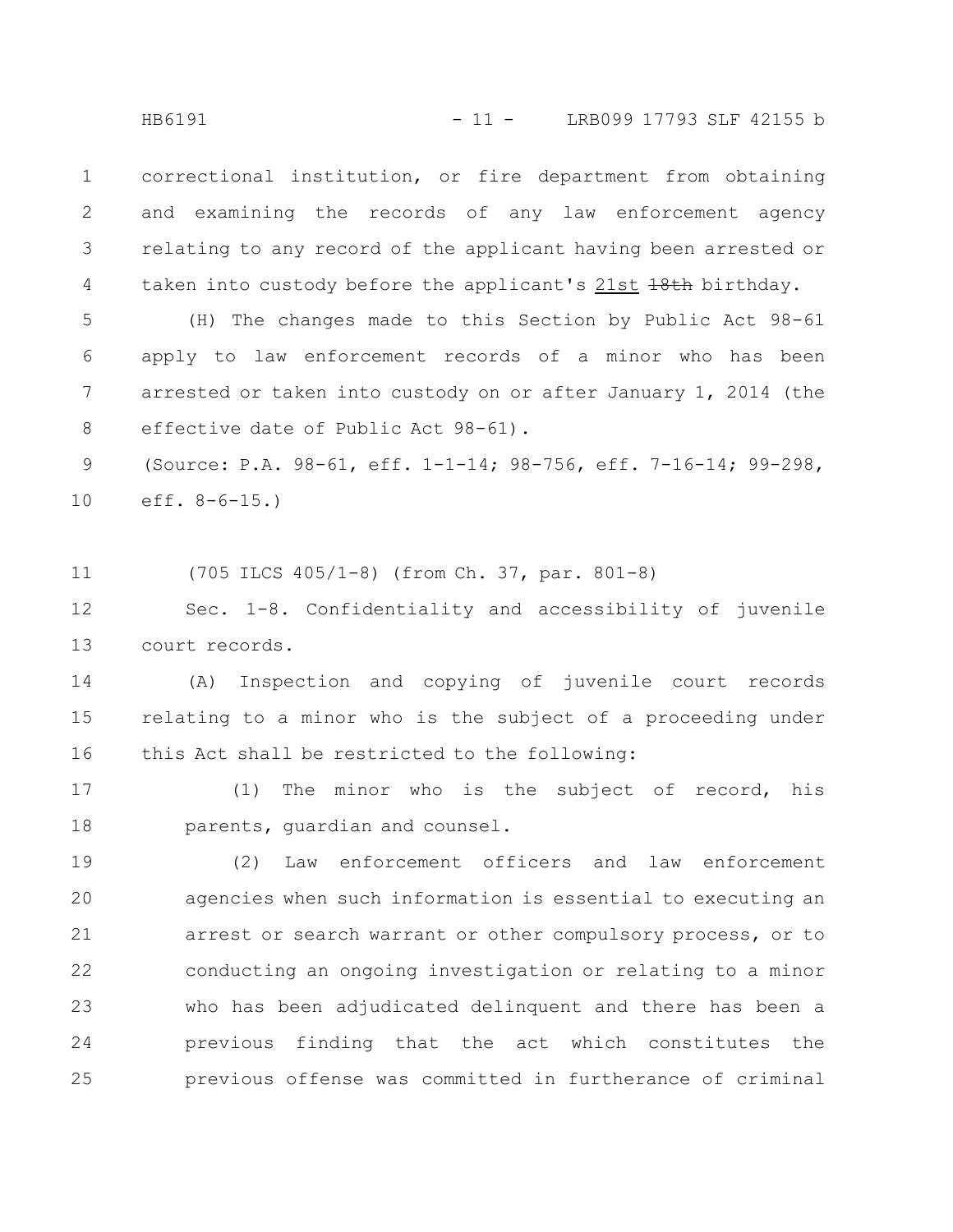1

activities by a criminal street gang.

Before July 1, 1994, for the purposes of this Section, "criminal street gang" means any ongoing organization, association, or group of 3 or more persons, whether formal or informal, having as one of its primary activities the commission of one or more criminal acts and that has a common name or common identifying sign, symbol or specific color apparel displayed, and whose members individually or collectively engage in or have engaged in a pattern of criminal activity. 2 3 4 5 6 7 8 9 10

Beginning July 1, 1994, for purposes of this Section, "criminal street gang" has the meaning ascribed to it in Section 10 of the Illinois Streetgang Terrorism Omnibus Prevention Act. 11 12 13 14

(3) Judges, hearing officers, prosecutors, probation officers, social workers or other individuals assigned by the court to conduct a pre-adjudication or predisposition investigation, and individuals responsible for supervising or providing temporary or permanent care and custody for minors pursuant to the order of the juvenile court when essential to performing their responsibilities. 15 16 17 18 19 20 21

22

(4) Judges, prosecutors and probation officers:

(a) in the course of a trial when institution of criminal proceedings has been permitted or required under Section 5-805; or 23 24 25

26

(b) when criminal proceedings have been permitted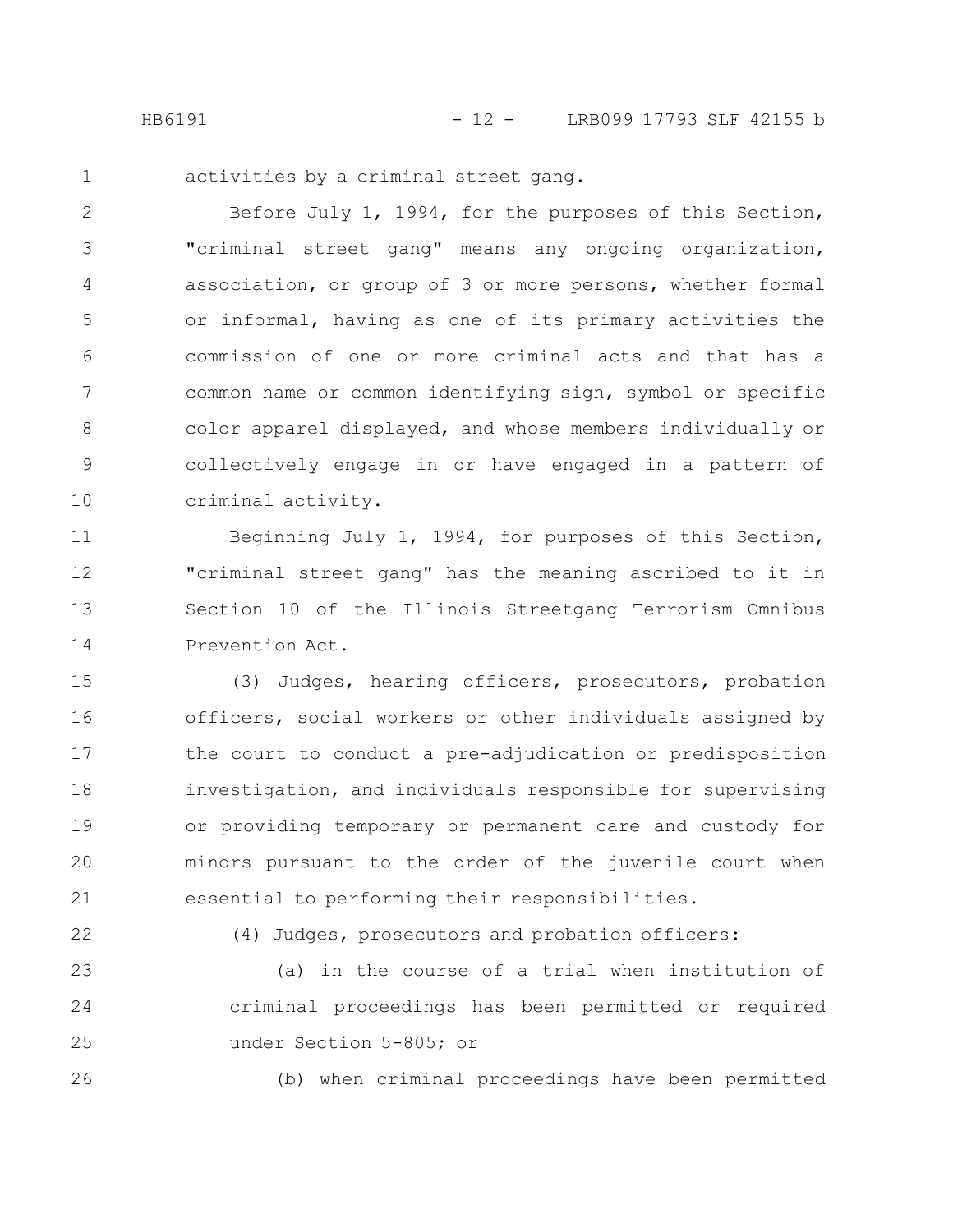or required under Section 5-805 and a minor is the subject of a proceeding to determine the amount of bail; or 1 2 3

(c) when criminal proceedings have been permitted or required under Section 5-805 and a minor is the subject of a pre-trial investigation, pre-sentence investigation or fitness hearing, or proceedings on an application for probation; or 4 5 6 7 8

(d) when a minor becomes 21  $18$  years of age or older, and is the subject of criminal proceedings, including a hearing to determine the amount of bail, a pre-trial investigation, a pre-sentence investigation, a fitness hearing, or proceedings on an application for probation. 9 10 11 12 13 14

(5) Adult and Juvenile Prisoner Review Boards.

16

15

(6) Authorized military personnel.

(7) Victims, their subrogees and legal representatives; however, such persons shall have access only to the name and address of the minor and information pertaining to the disposition or alternative adjustment plan of the juvenile court. 17 18 19 20 21

(8) Persons engaged in bona fide research, with the permission of the presiding judge of the juvenile court and the chief executive of the agency that prepared the particular records; provided that publication of such research results in no disclosure of a minor's identity and 22 23 24 25 26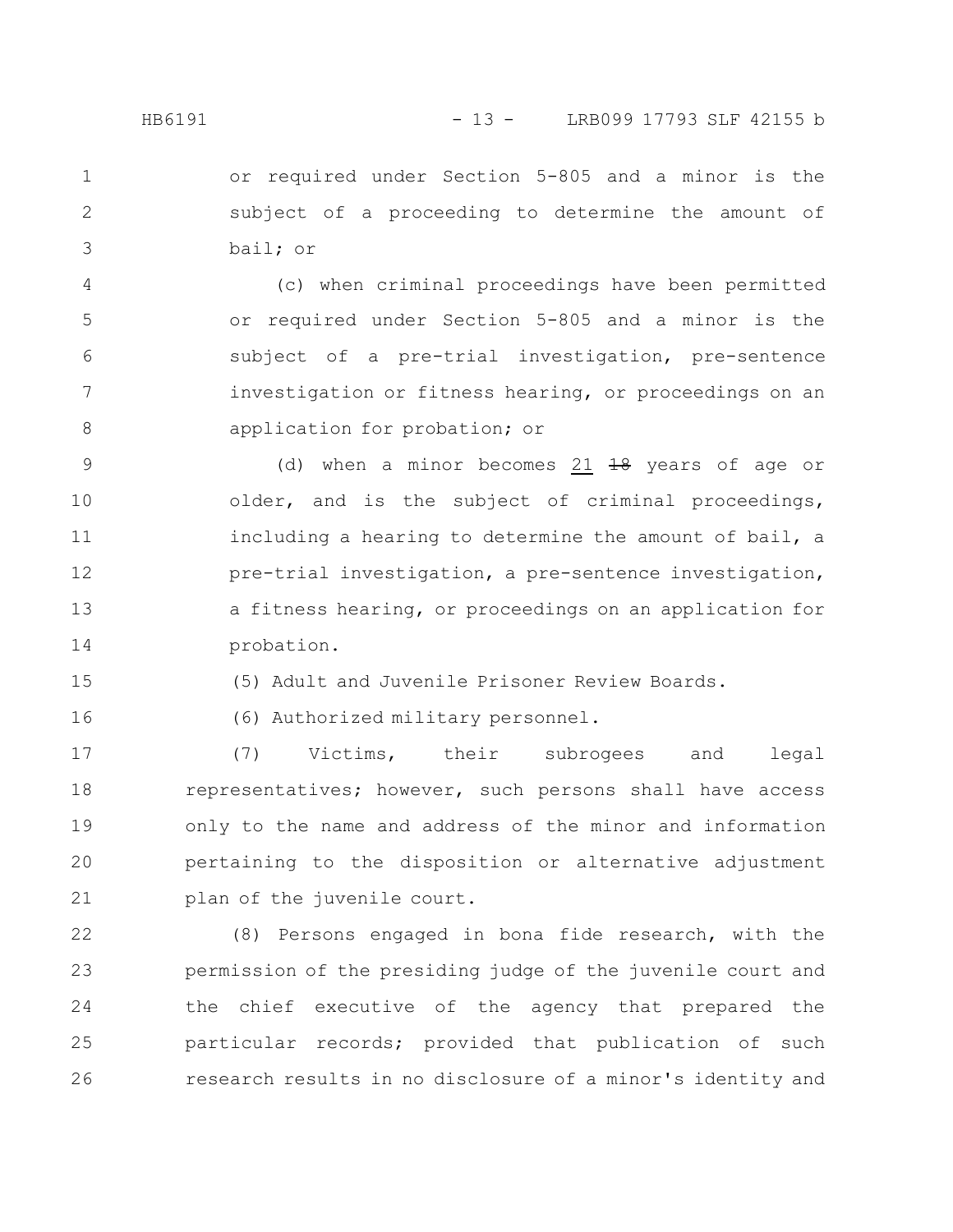1

protects the confidentiality of the record.

(9) The Secretary of State to whom the Clerk of the Court shall report the disposition of all cases, as required in Section 6-204 of the Illinois Vehicle Code. However, information reported relative to these offenses shall be privileged and available only to the Secretary of State, courts, and police officers. 2 3 4 5 6 7

(10) The administrator of a bonafide substance abuse student assistance program with the permission of the presiding judge of the juvenile court. 8 9 10

(11) Mental health professionals on behalf of the Illinois Department of Corrections or the Department of Human Services or prosecutors who are evaluating, prosecuting, or investigating a potential or actual petition brought under the Sexually Violent Persons Commitment Act relating to a person who is the subject of juvenile court records or the respondent to a petition brought under the Sexually Violent Persons Commitment Act, who is the subject of juvenile court records sought. Any records and any information obtained from those records under this paragraph (11) may be used only in sexually violent persons commitment proceedings. 11 12 13 14 15 16 17 18 19 20 21 22

(A-1) Findings and exclusions of paternity entered in proceedings occurring under Article II of this Act shall be disclosed, in a manner and form approved by the Presiding Judge of the Juvenile Court, to the Department of Healthcare and 23 24 25 26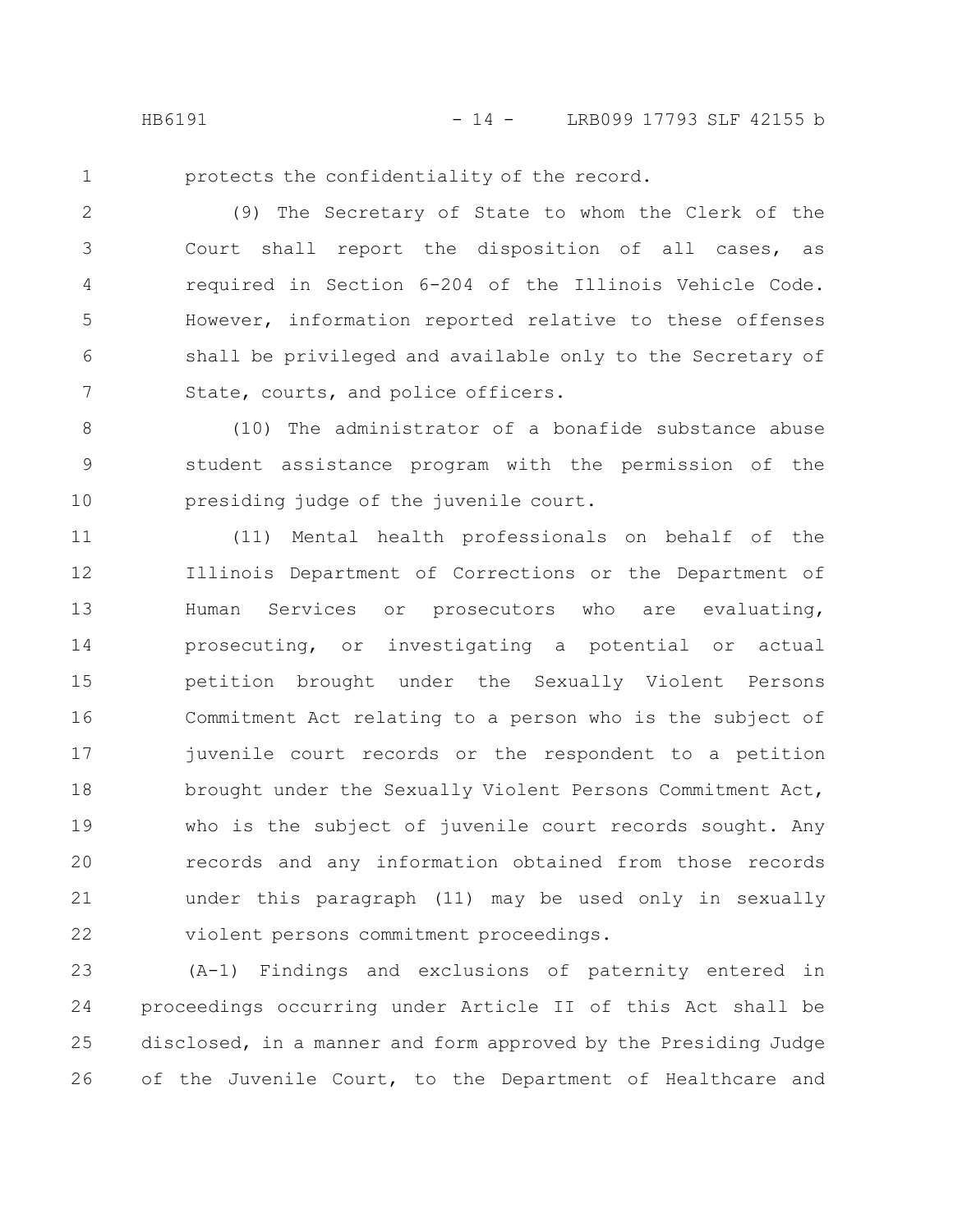Family Services when necessary to discharge the duties of the Department of Healthcare and Family Services under Article X of the Illinois Public Aid Code. 1 2 3

(B) A minor who is the victim in a juvenile proceeding shall be provided the same confidentiality regarding disclosure of identity as the minor who is the subject of record. 4 5 6 7

(C) Except as otherwise provided in this subsection (C), juvenile court records shall not be made available to the general public. Subject to the limitations in paragraphs (0.1) through (0.4) of this subsection (C), the judge presiding over a juvenile court proceeding brought under this Act, in his or her discretion, may order that juvenile court records of an individual case be made available for inspection upon request by a representative of an agency, association, or news media entity or by a properly interested person. For purposes of inspecting documents under this subsection (C), a civil subpoena is not an order of the court. 8 9 10 11 12 13 14 15 16 17 18

(0.1) In cases where the records concern a pending juvenile court case, the requesting party seeking to inspect the juvenile court records shall provide actual notice to the attorney or guardian ad litem of the minor whose records are sought. 19 20 21 22 23

(0.2) In cases where the records concern a juvenile court case that is no longer pending, the requesting party seeking to inspect the juvenile court records shall provide 24 25 26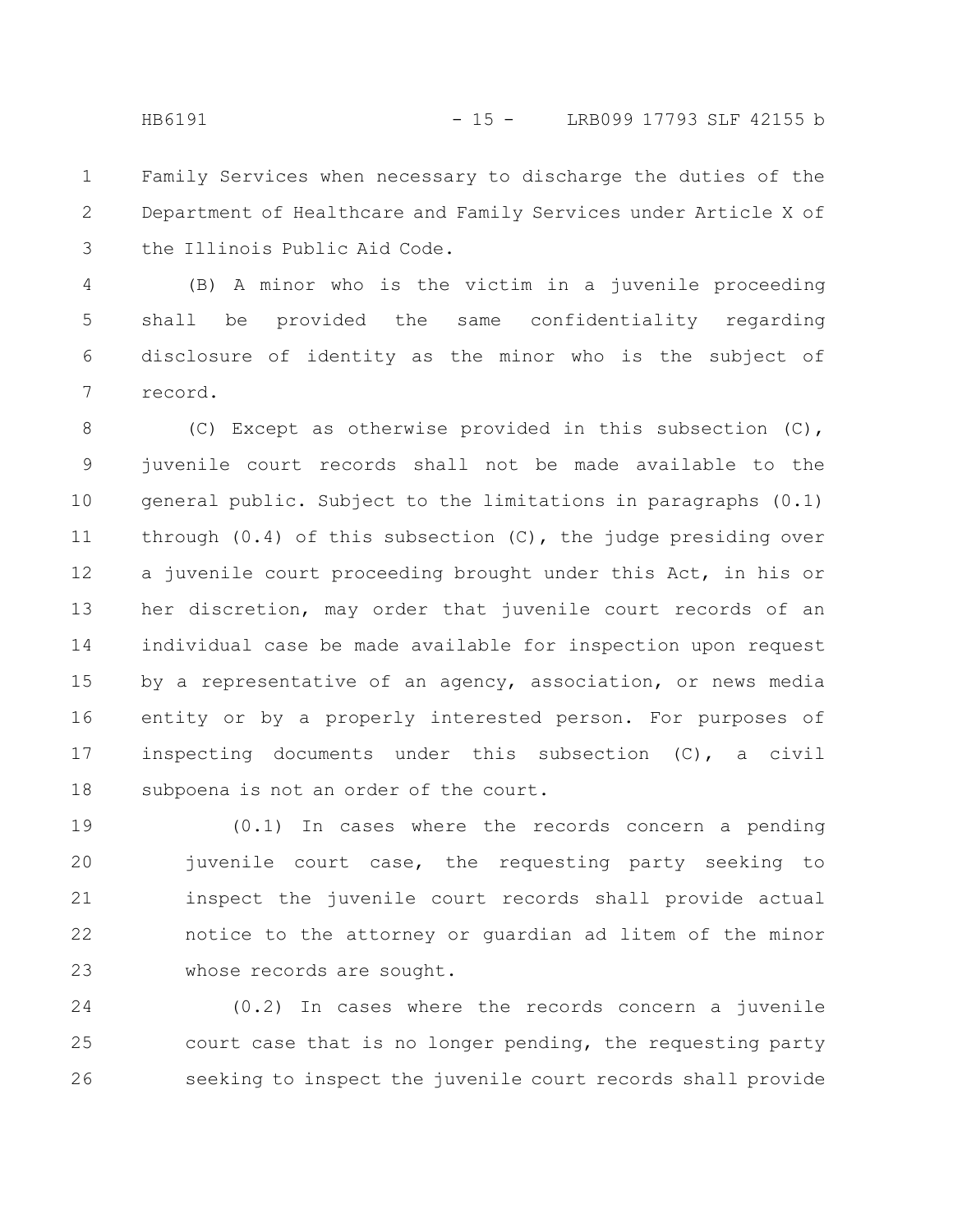actual notice to the minor or the minor's parent or legal guardian, and the matter shall be referred to the chief judge presiding over matters pursuant to this Act.

1

2

3

(0.3) In determining whether records should be made available for inspection and whether inspection should be limited to certain parts of the file, the court shall consider the minor's interest in confidentiality and rehabilitation over the requesting party's interest in obtaining the information. The State's Attorney, the minor, and the minor's parents, guardian, and counsel shall at all times have the right to examine court files and records. 4 5 6 7 8 9 10 11 12

(0.4) Any records obtained in violation of this subsection (C) shall not be admissible in any criminal or civil proceeding, or operate to disqualify a minor from subsequently holding public office, or operate as a forfeiture of any public benefit, right, privilege, or right to receive any license granted by public authority. 13 14 15 16 17 18

(1) The court shall allow the general public to have access to the name, address, and offense of a minor who is adjudicated a delinquent minor under this Act under either of the following circumstances: 19 20 21 22

(A) The adjudication of delinquency was based upon the minor's commission of first degree murder, attempt to commit first degree murder, aggravated criminal sexual assault, or criminal sexual assault; or 23 24 25 26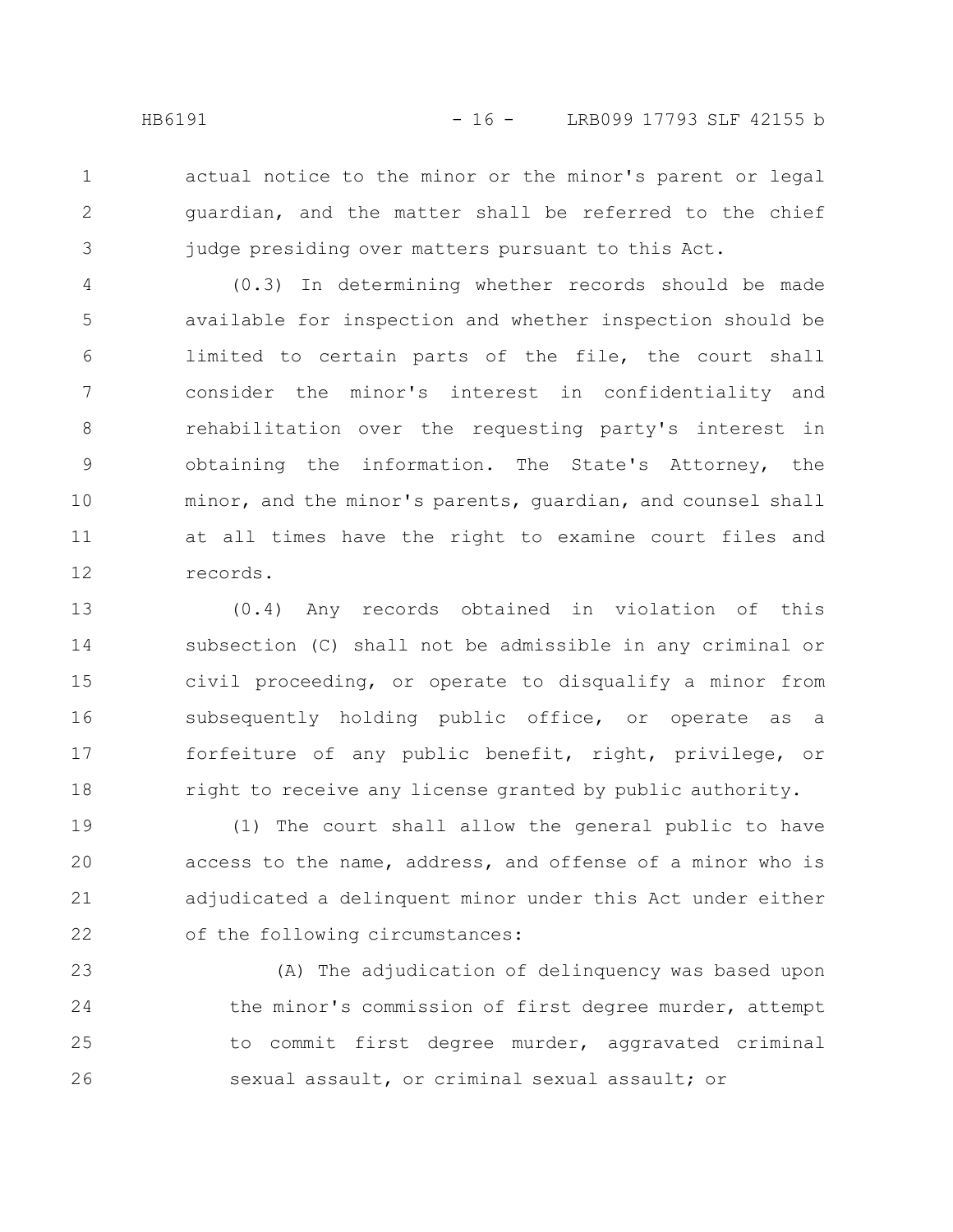#### HB6191 - 17 - LRB099 17793 SLF 42155 b

(B) The court has made a finding that the minor was at least 13 years of age at the time the act was committed and the adjudication of delinquency was based upon the minor's commission of: (i) an act in furtherance of the commission of a felony as a member of or on behalf of a criminal street gang, (ii) an act involving the use of a firearm in the commission of a felony, (iii) an act that would be a Class X felony offense under or the minor's second or subsequent Class 2 or greater felony offense under the Cannabis Control Act if committed by an adult, (iv) an act that would be a second or subsequent offense under Section 402 of the Illinois Controlled Substances Act if committed by an adult, (v) an act that would be an offense under Section 401 of the Illinois Controlled Substances Act if committed by an adult, (vi) an act that would be a second or subsequent offense under Section 60 of the Methamphetamine Control and Community Protection Act, or (vii) an act that would be an offense under another Section of the Methamphetamine Control and Community Protection Act. 1 2 3 4 5 6 7 8 9 10 11 12 13 14 15 16 17 18 19 20 21

(2) The court shall allow the general public to have access to the name, address, and offense of a minor who is at least 13 years of age at the time the offense is committed and who is convicted, in criminal proceedings permitted or required under Section 5-4, under either of 22 23 24 25 26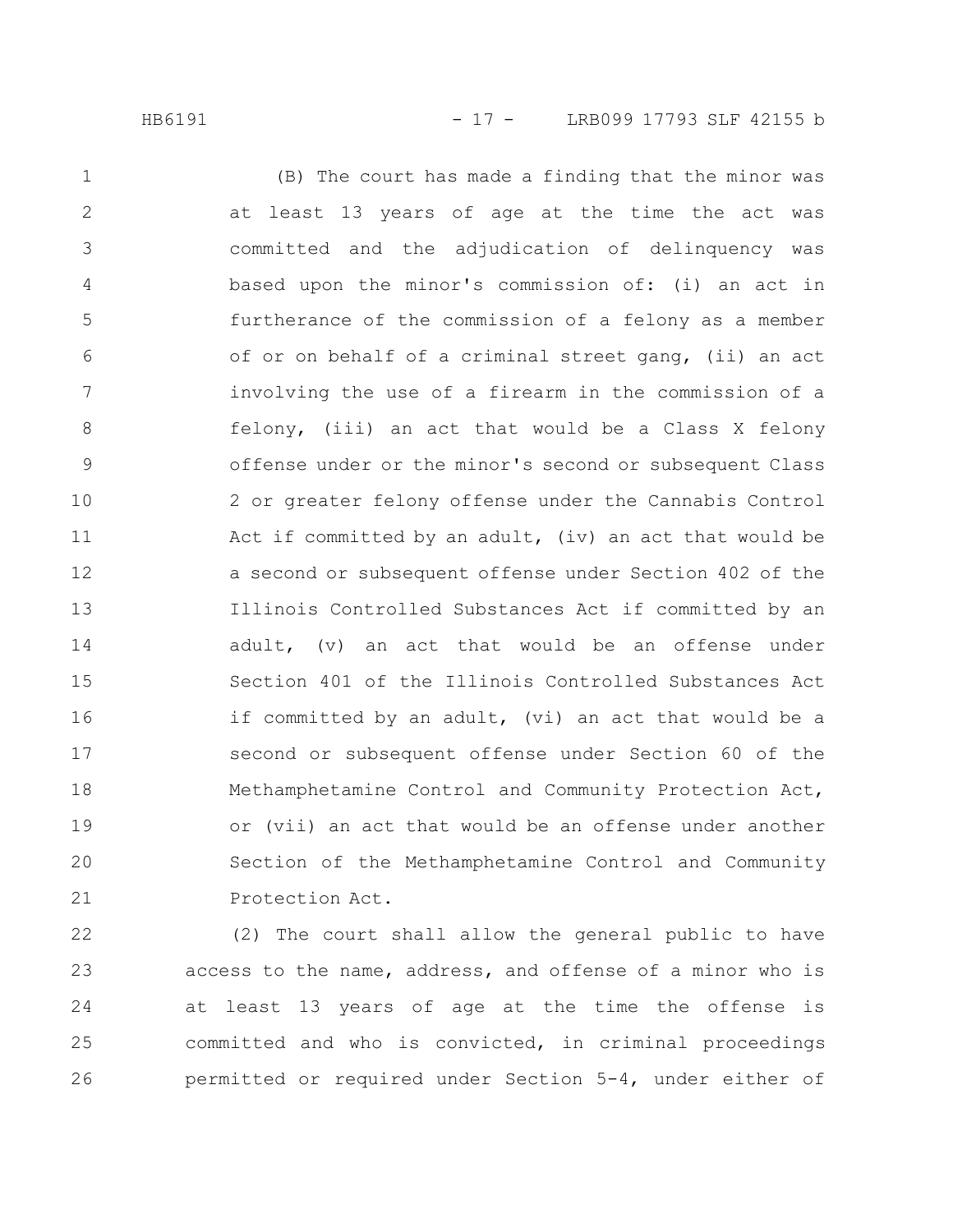1 2

3

4

5

the following circumstances:

(A) The minor has been convicted of first degree murder, attempt to commit first degree murder, aggravated criminal sexual assault, or criminal sexual assault,

(B) The court has made a finding that the minor was at least 13 years of age at the time the offense was committed and the conviction was based upon the minor's commission of: (i) an offense in furtherance of the commission of a felony as a member of or on behalf of a criminal street gang, (ii) an offense involving the use of a firearm in the commission of a felony, (iii) a Class X felony offense under or a second or subsequent Class 2 or greater felony offense under the Cannabis Control Act, (iv) a second or subsequent offense under Section 402 of the Illinois Controlled Substances Act, (v) an offense under Section 401 of the Illinois Controlled Substances Act, (vi) an act that would be a second or subsequent offense under Section 60 of the Methamphetamine Control and Community Protection Act, or (vii) an act that would be an offense under another Section of the Methamphetamine Control and Community Protection Act. 6 7 8 9 10 11 12 13 14 15 16 17 18 19 20 21 22 23

(D) Pending or following any adjudication of delinquency for any offense defined in Sections 11-1.20 through 11-1.60 or 12-13 through 12-16 of the Criminal Code of 1961 or the 24 25 26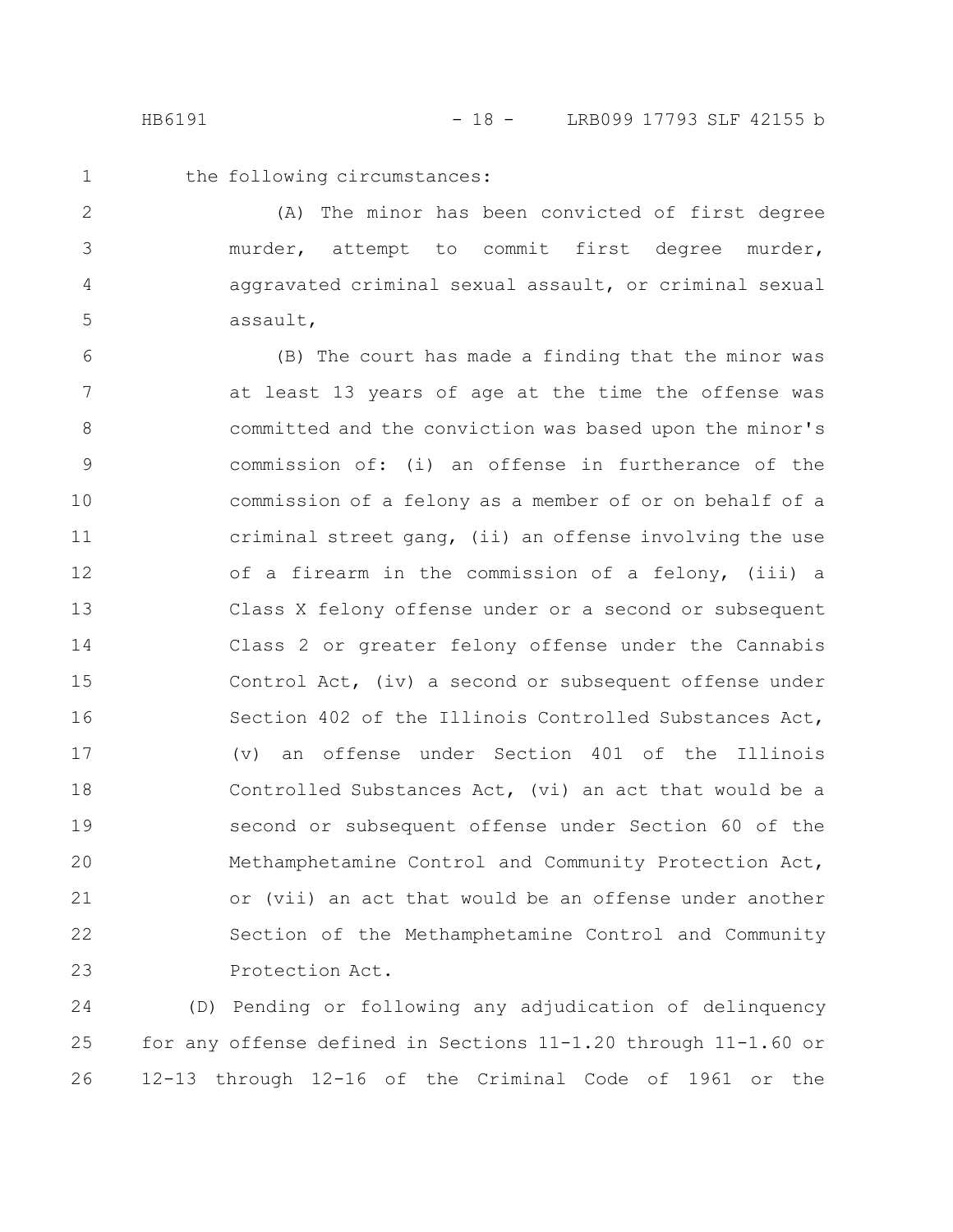Criminal Code of 2012, the victim of any such offense shall receive the rights set out in Sections 4 and 6 of the Bill of Rights for Victims and Witnesses of Violent Crime Act; and the juvenile who is the subject of the adjudication, notwithstanding any other provision of this Act, shall be treated as an adult for the purpose of affording such rights to the victim. 1 2 3 4 5 6 7

(E) Nothing in this Section shall affect the right of a Civil Service Commission or appointing authority of any state, county or municipality examining the character and fitness of an applicant for employment with a law enforcement agency, correctional institution, or fire department to ascertain whether that applicant was ever adjudicated to be a delinquent minor and, if so, to examine the records of disposition or evidence which were made in proceedings under this Act. 8 9 10 11 12 13 14 15

(F) Following any adjudication of delinquency for a crime which would be a felony if committed by an adult, or following any adjudication of delinquency for a violation of Section 24-1, 24-3, 24-3.1, or 24-5 of the Criminal Code of 1961 or the Criminal Code of 2012, the State's Attorney shall ascertain whether the minor respondent is enrolled in school and, if so, shall provide a copy of the dispositional order to the principal or chief administrative officer of the school. Access to such juvenile records shall be limited to the principal or chief administrative officer of the school and any guidance counselor designated by him. 16 17 18 19 20 21 22 23 24 25 26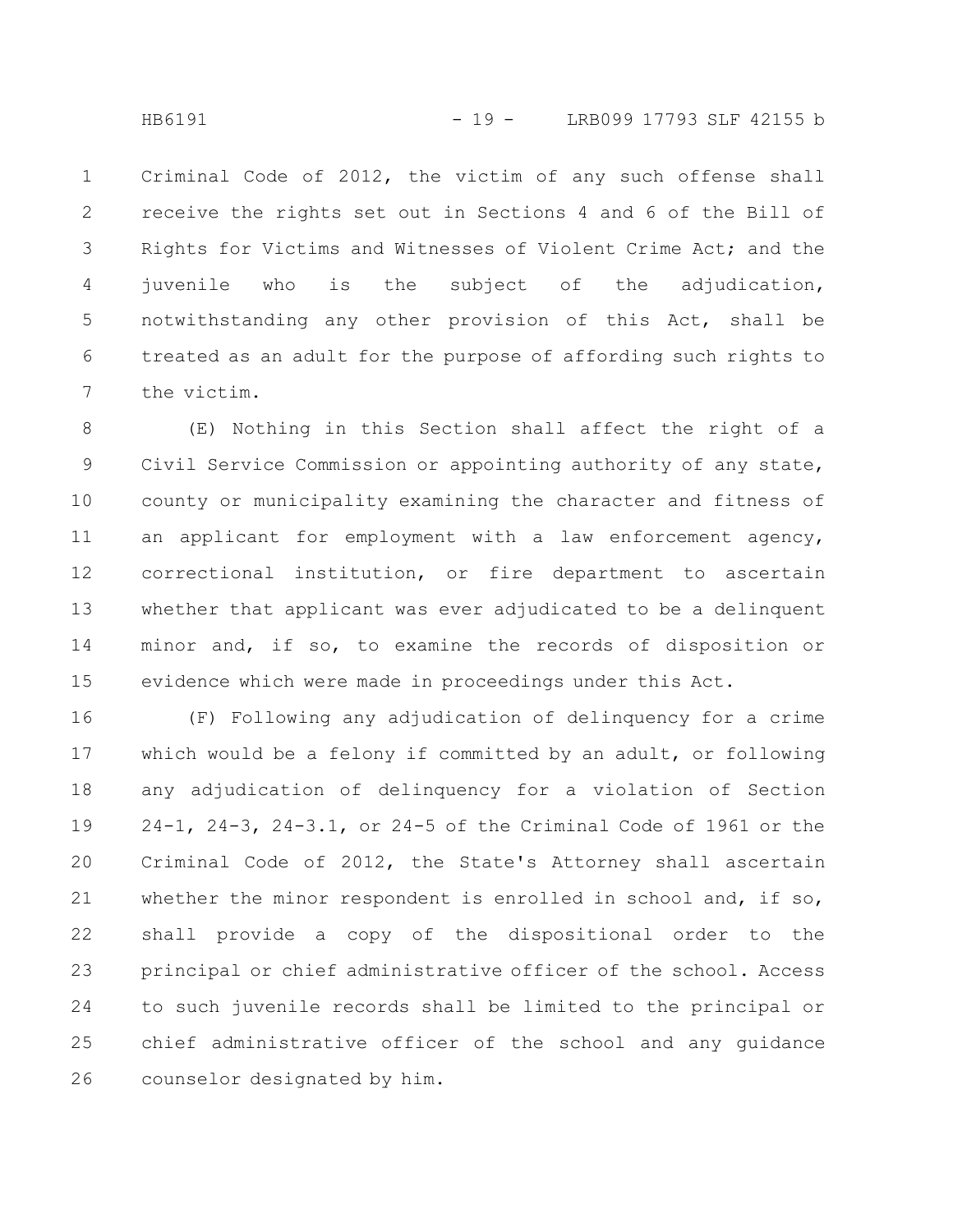(G) Nothing contained in this Act prevents the sharing or disclosure of information or records relating or pertaining to juveniles subject to the provisions of the Serious Habitual Offender Comprehensive Action Program when that information is used to assist in the early identification and treatment of habitual juvenile offenders. 1 2 3 4 5 6

(H) When a Court hearing a proceeding under Article II of this Act becomes aware that an earlier proceeding under Article II had been heard in a different county, that Court shall request, and the Court in which the earlier proceedings were initiated shall transmit, an authenticated copy of the Court record, including all documents, petitions, and orders filed therein and the minute orders, transcript of proceedings, and docket entries of the Court. 7 8 9 10 11 12 13 14

(I) The Clerk of the Circuit Court shall report to the Department of State Police, in the form and manner required by the Department of State Police, the final disposition of each minor who has been arrested or taken into custody before his or her 21st 18th birthday for those offenses required to be reported under Section 5 of the Criminal Identification Act. Information reported to the Department under this Section may be maintained with records that the Department files under Section 2.1 of the Criminal Identification Act. 15 16 17 18 19 20 21 22 23

(J) The changes made to this Section by Public Act 98-61 apply to law enforcement records of a minor who has been arrested or taken into custody on or after January 1, 2014 (the 24 25 26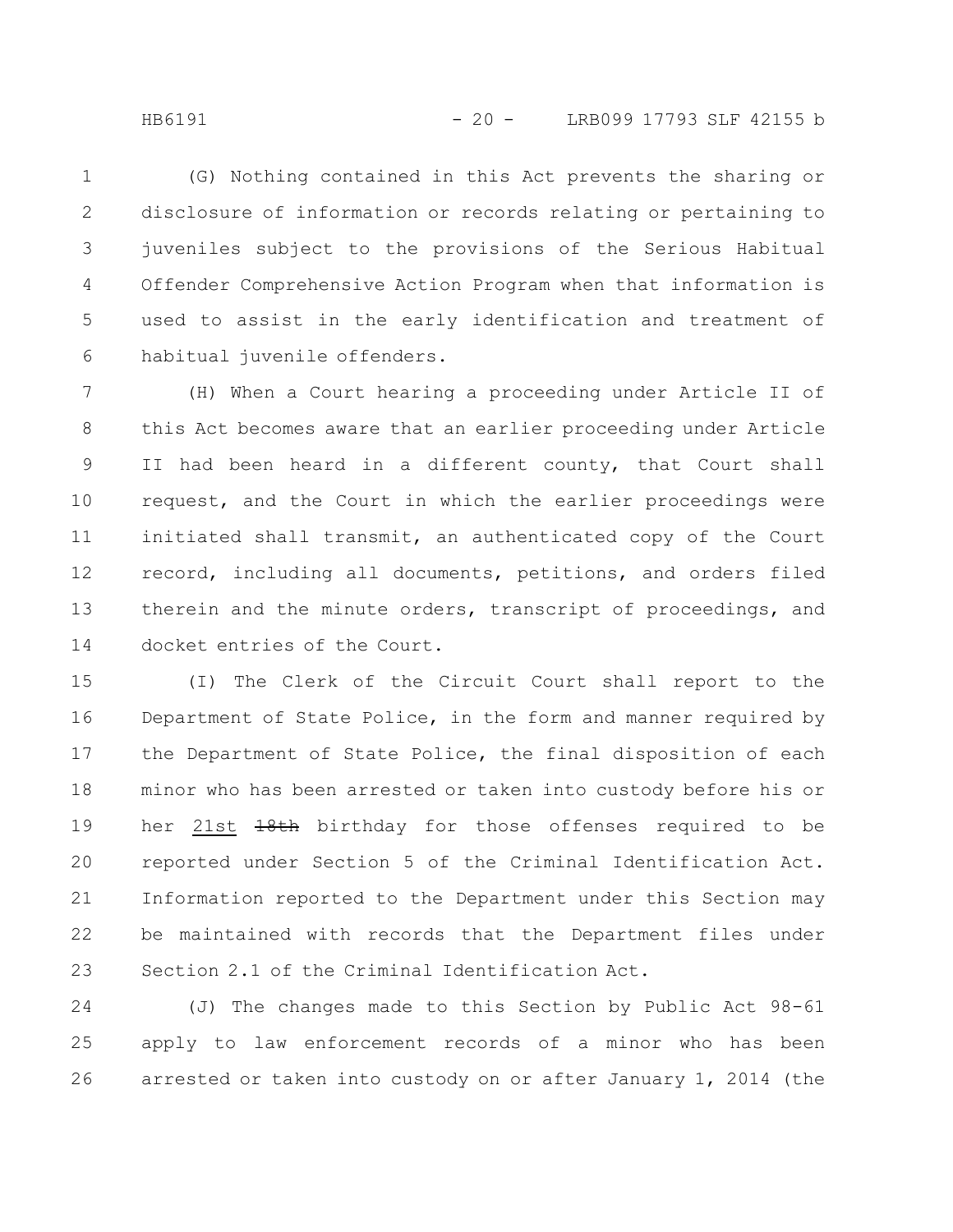HB6191 - 21 - LRB099 17793 SLF 42155 b

effective date of Public Act 98-61). 1

(Source: P.A. 97-813, eff. 7-13-12; 97-1150, eff. 1-25-13; 98-61, eff. 1-1-14; 98-552, eff. 8-27-13; 98-756, eff.  $7-16-14.$ 2 3 4

(705 ILCS 405/1-9) (from Ch. 37, par. 801-9) 5

Sec. 1-9. Expungement of law enforcement and juvenile court records. 6 7

(1) Expungement of law enforcement and juvenile court delinquency records shall be governed by Section 5-915. 8 9

(2) This subsection (2) applies to expungement of law enforcement and juvenile court records other than delinquency proceedings. Whenever any person has attained the age of  $21$   $\frac{19}{18}$ or whenever all juvenile court proceedings relating to that person have been terminated, whichever is later, the person may petition the court to expunge law enforcement records relating to incidents occurring before his 21st  $\frac{1}{8}$ th birthday or his juvenile court records, or both, if the minor was placed under supervision pursuant to Sections 2-20, 3-21, or 4-18, and such order of supervision has since been successfully terminated. 10 11 12 13 14 15 16 17 18 19

(3) The chief judge of the circuit in which an arrest was made or a charge was brought or any judge of that circuit designated by the chief judge may, upon verified petition of a person who is the subject of an arrest or a juvenile court proceeding pursuant to subsection (2) of this Section, order the law enforcement records or juvenile court records, or both, 20 21 22 23 24 25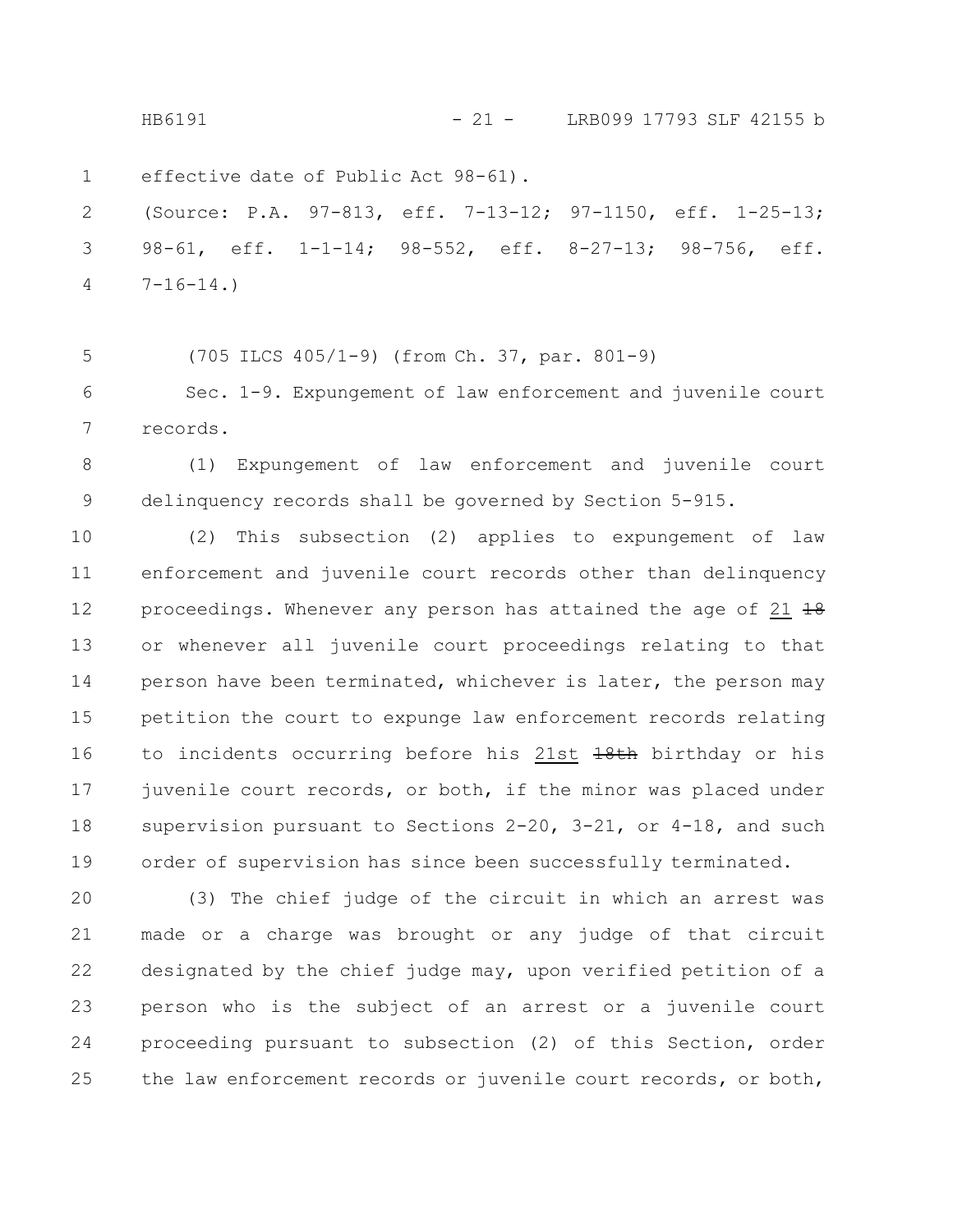to be expunged from the official records of the arresting authority and the clerk of the circuit court. Notice of the petition shall be served upon the State's Attorney and upon the arresting authority which is the subject of the petition for expungement. 1 2 3 4 5

(4) The changes made to this Section by this amendatory Act of the 98th General Assembly apply to law enforcement and juvenile court records of a minor who has been arrested or taken into custody on or after the effective date of this amendatory Act. 6 7 8 9 10

(Source: P.A. 98-61, eff. 1-1-14.) 11

(705 ILCS 405/2-10) (from Ch. 37, par. 802-10) 12

Sec. 2-10. Temporary custody hearing. At the appearance of the minor before the court at the temporary custody hearing, all witnesses present shall be examined before the court in relation to any matter connected with the allegations made in the petition. 13 14 15 16 17

(1) If the court finds that there is not probable cause to believe that the minor is abused, neglected or dependent it shall release the minor and dismiss the petition. 18 19 20

(2) If the court finds that there is probable cause to believe that the minor is abused, neglected or dependent, the court shall state in writing the factual basis supporting its finding and the minor, his or her parent, guardian, custodian and other persons able to give relevant testimony shall be 21 22 23 24 25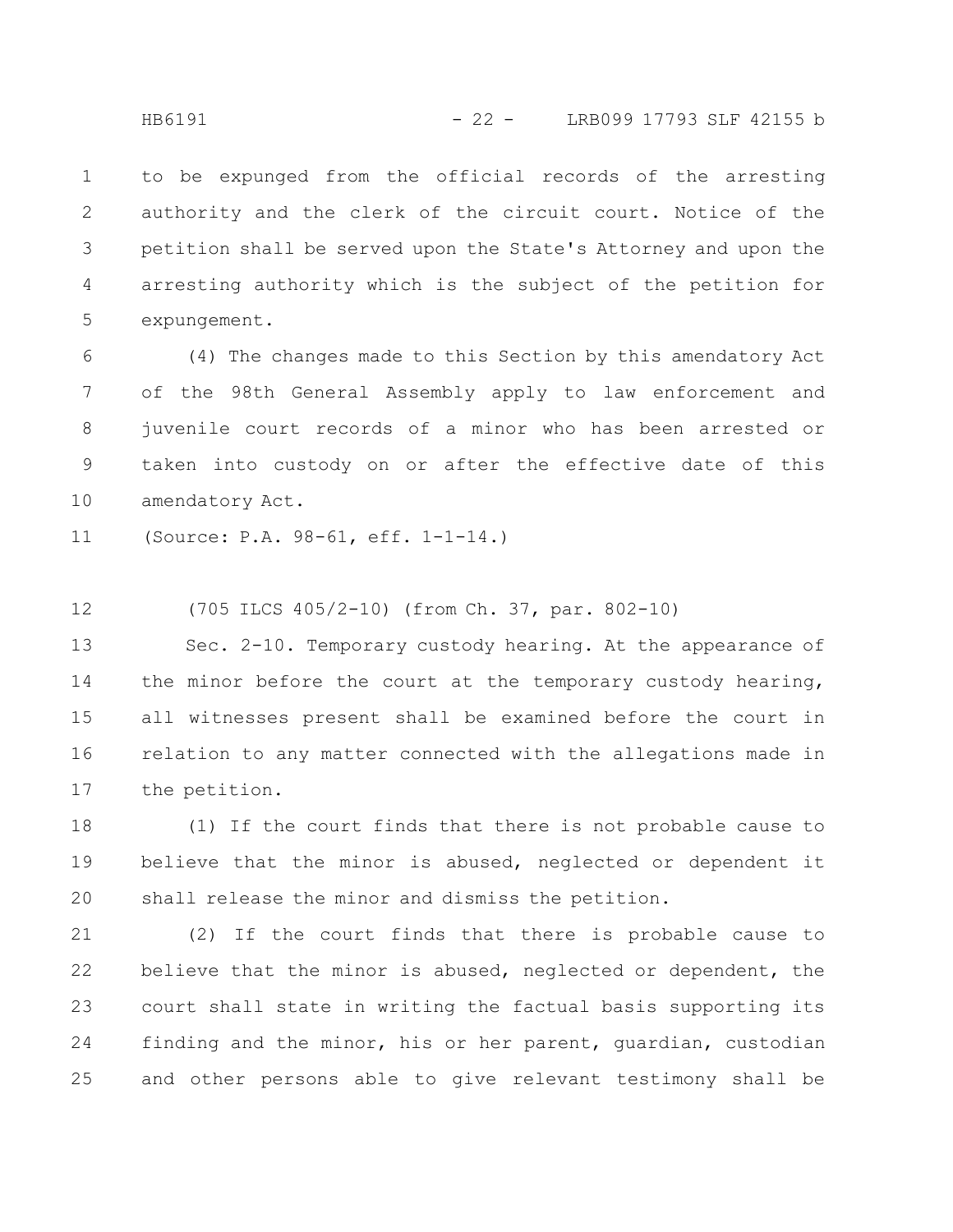examined before the court. The Department of Children and Family Services shall give testimony concerning indicated reports of abuse and neglect, of which they are aware of through the central registry, involving the minor's parent, guardian or custodian. After such testimony, the court may, consistent with the health, safety and best interests of the minor, enter an order that the minor shall be released upon the request of parent, guardian or custodian if the parent, guardian or custodian appears to take custody. If it is determined that a parent's, guardian's, or custodian's compliance with critical services mitigates the necessity for removal of the minor from his or her home, the court may enter an Order of Protection setting forth reasonable conditions of behavior that a parent, guardian, or custodian must observe for a specified period of time, not to exceed 12 months, without a violation; provided, however, that the 12-month period shall begin anew after any violation. Custodian shall include any agency of the State which has been given custody or wardship of the child. If it is consistent with the health, safety and best interests of the minor, the court may also prescribe shelter care and order that the minor be kept in a suitable place designated by the court or in a shelter care facility designated by the Department of Children and Family Services or a licensed child welfare agency; however, on and after January 1, 2015 (the effective date of Public Act 98-803) this amendatory Act of the 98th General Assembly and before January 1 2 3 4 5 6 7 8 9 10 11 12 13 14 15 16 17 18 19 20 21 22 23 24 25 26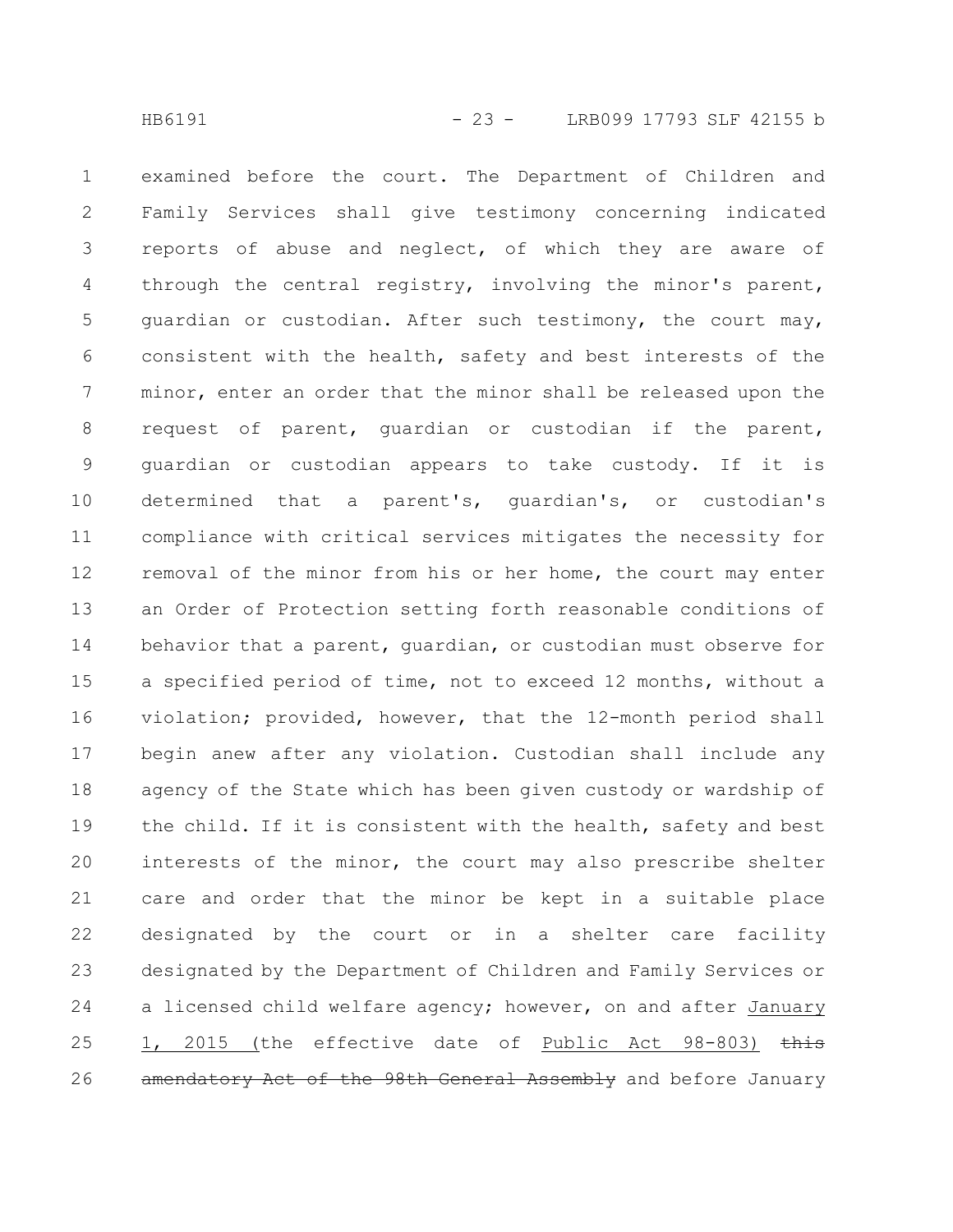1, 2017, a minor charged with a criminal offense under the Criminal Code of 1961 or the Criminal Code of 2012 or adjudicated delinquent shall not be placed in the custody of or committed to the Department of Children and Family Services by any court, except a minor less than 16 years of age and committed to the Department of Children and Family Services under Section 5-710 of this Act or a minor for whom an independent basis of abuse, neglect, or dependency exists; and on and after January 1, 2017, a minor charged with a criminal offense under the Criminal Code of 1961 or the Criminal Code of 2012 or adjudicated delinquent shall not be placed in the custody of or committed to the Department of Children and Family Services by any court, except a minor less than 15 years of age and committed to the Department of Children and Family Services under Section 5-710 of this Act or a minor for whom an independent basis of abuse, neglect, or dependency exists. An independent basis exists when the allegations or adjudication of abuse, neglect, or dependency do not arise from the same facts, incident, or circumstances which give rise to a charge or adjudication of delinquency. 1 2 3 4 5 6 7 8 9 10 11 12 13 14 15 16 17 18 19 20

In placing the minor, the Department or other agency shall, to the extent compatible with the court's order, comply with Section 7 of the Children and Family Services Act. In determining the health, safety and best interests of the minor to prescribe shelter care, the court must find that it is a matter of immediate and urgent necessity for the safety and 21 22 23 24 25 26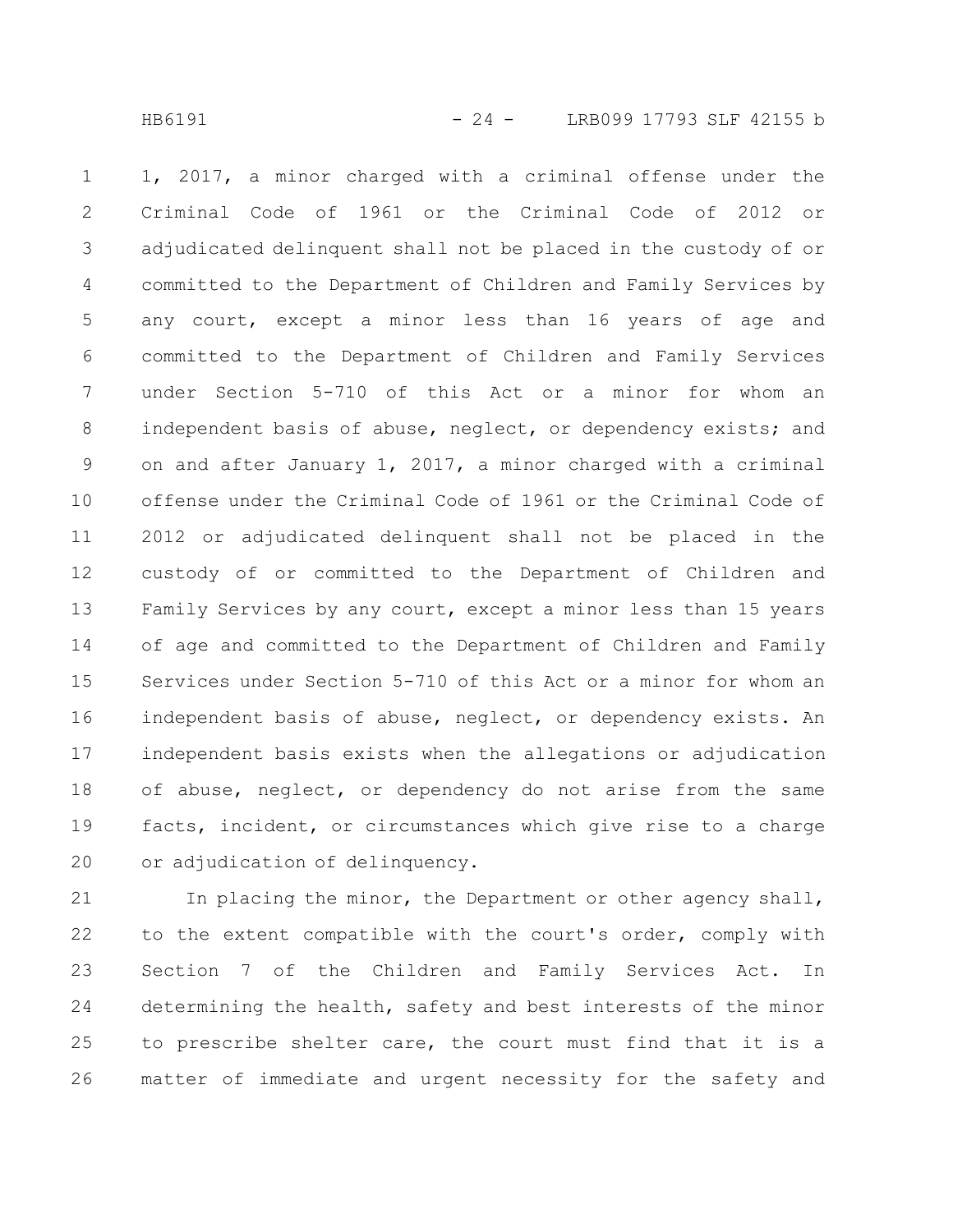protection of the minor or of the person or property of another that the minor be placed in a shelter care facility or that he or she is likely to flee the jurisdiction of the court, and must further find that reasonable efforts have been made or that, consistent with the health, safety and best interests of the minor, no efforts reasonably can be made to prevent or eliminate the necessity of removal of the minor from his or her home. The court shall require documentation from the Department of Children and Family Services as to the reasonable efforts that were made to prevent or eliminate the necessity of removal of the minor from his or her home or the reasons why no efforts reasonably could be made to prevent or eliminate the necessity of removal. When a minor is placed in the home of a relative, the Department of Children and Family Services shall complete a preliminary background review of the members of the minor's custodian's household in accordance with Section 4.3 of the Child Care Act of 1969 within 90 days of that placement. If the minor is ordered placed in a shelter care facility of the Department of Children and Family Services or a licensed child welfare agency, the court shall, upon request of the appropriate Department or other agency, appoint the Department of Children and Family Services Guardianship Administrator or other appropriate agency executive temporary custodian of the minor and the court may enter such other orders related to the temporary custody as it deems fit and proper, including the provision of services to the minor or his family to ameliorate 1 2 3 4 5 6 7 8 9 10 11 12 13 14 15 16 17 18 19 20 21 22 23 24 25 26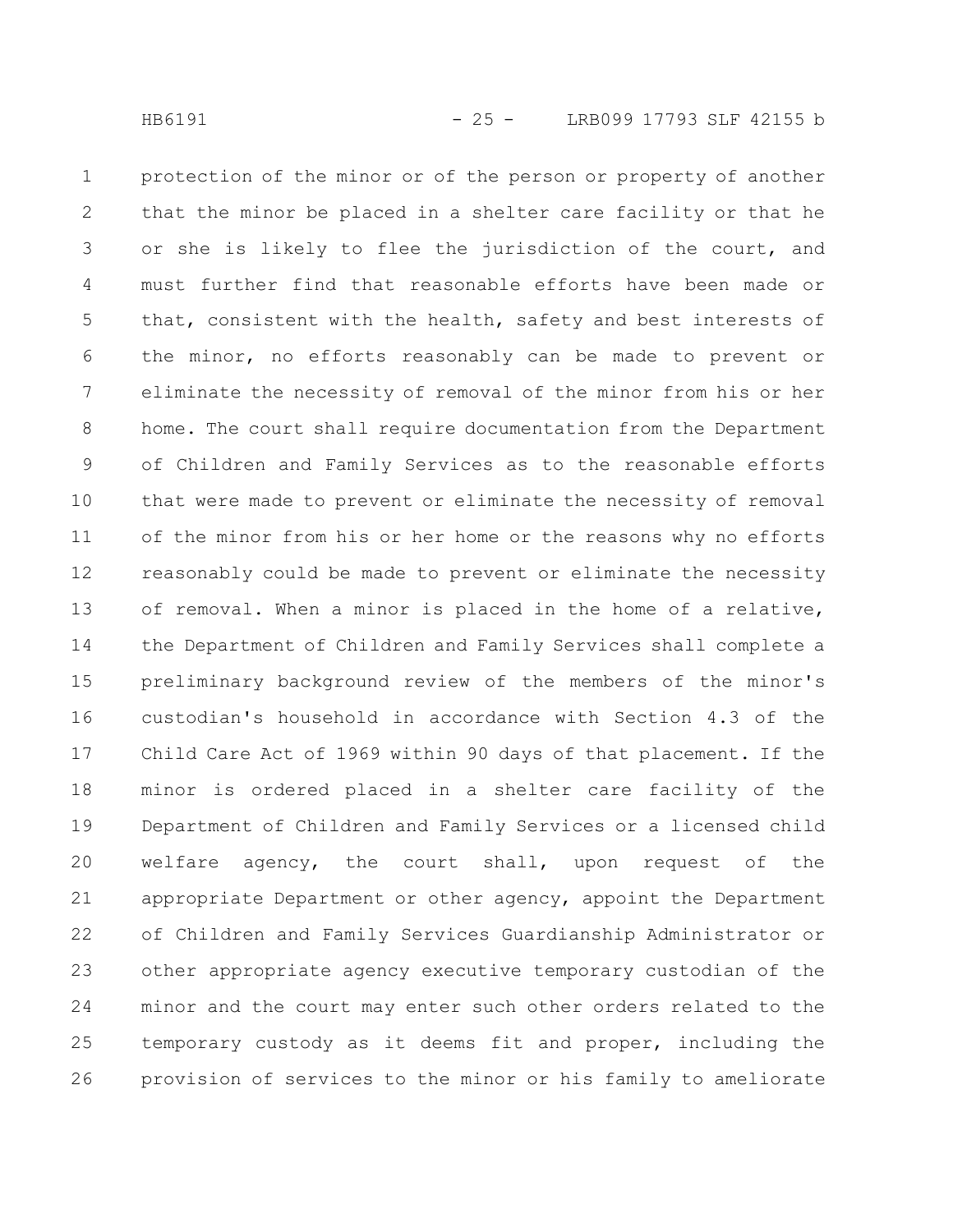1

2

the causes contributing to the finding of probable cause or to the finding of the existence of immediate and urgent necessity.

Where the Department of Children and Family Services Guardianship Administrator is appointed as the executive temporary custodian, the Department of Children and Family Services shall file with the court and serve on the parties a parent-child visiting plan, within 10 days, excluding weekends and holidays, after the appointment. The parent-child visiting plan shall set out the time and place of visits, the frequency of visits, the length of visits, who shall be present at the visits, and where appropriate, the minor's opportunities to have telephone and mail communication with the parents. 3 4 5 6 7 8 9 10 11 12

Where the Department of Children and Family Services Guardianship Administrator is appointed as the executive temporary custodian, and when the child has siblings in care, the Department of Children and Family Services shall file with the court and serve on the parties a sibling placement and contact plan within 10 days, excluding weekends and holidays, after the appointment. The sibling placement and contact plan shall set forth whether the siblings are placed together, and if they are not placed together, what, if any, efforts are being made to place them together. If the Department has determined that it is not in a child's best interest to be placed with a sibling, the Department shall document in the sibling placement and contact plan the basis for its determination. For siblings placed separately, the sibling 13 14 15 16 17 18 19 20 21 22 23 24 25 26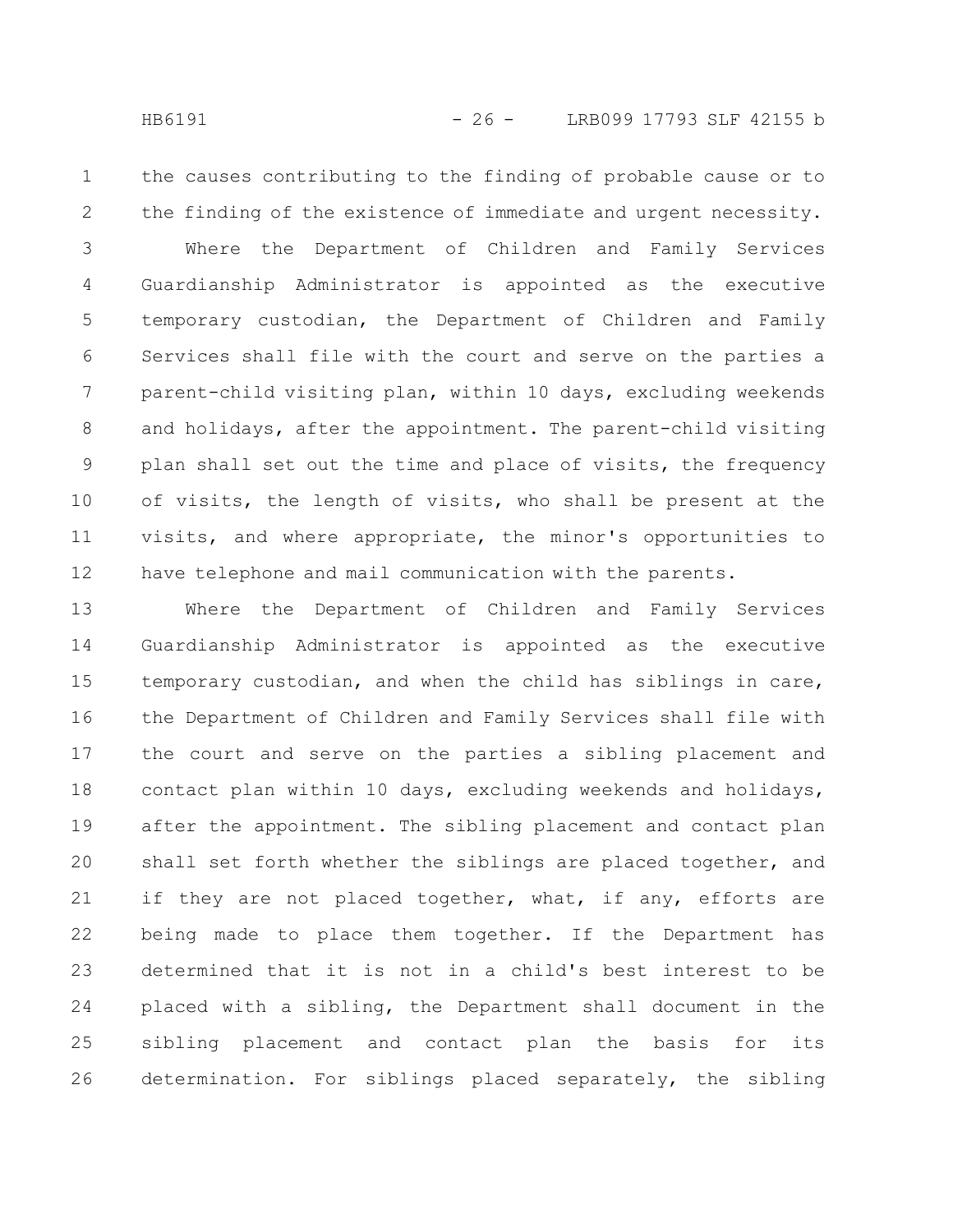placement and contact plan shall set the time and place for visits, the frequency of the visits, the length of visits, who shall be present for the visits, and where appropriate, the child's opportunities to have contact with their siblings in addition to in person contact. If the Department determines it is not in the best interest of a sibling to have contact with a sibling, the Department shall document in the sibling placement and contact plan the basis for its determination. The sibling placement and contact plan shall specify a date for development of the Sibling Contact Support Plan, under subsection (f) of Section 7.4 of the Children and Family Services Act, and shall remain in effect until the Sibling Contact Support Plan is developed. 1 2 3 4 5 6 7 8 9 10 11 12 13

For good cause, the court may waive the requirement to file the parent-child visiting plan or the sibling placement and contact plan, or extend the time for filing either plan. Any party may, by motion, request the court to review the parent-child visiting plan to determine whether it is reasonably calculated to expeditiously facilitate the achievement of the permanency goal. A party may, by motion, request the court to review the parent-child visiting plan or the sibling placement and contact plan to determine whether it is consistent with the minor's best interest. The court may refer the parties to mediation where available. The frequency, duration, and locations of visitation shall be measured by the needs of the child and family, and not by the convenience of 14 15 16 17 18 19 20 21 22 23 24 25 26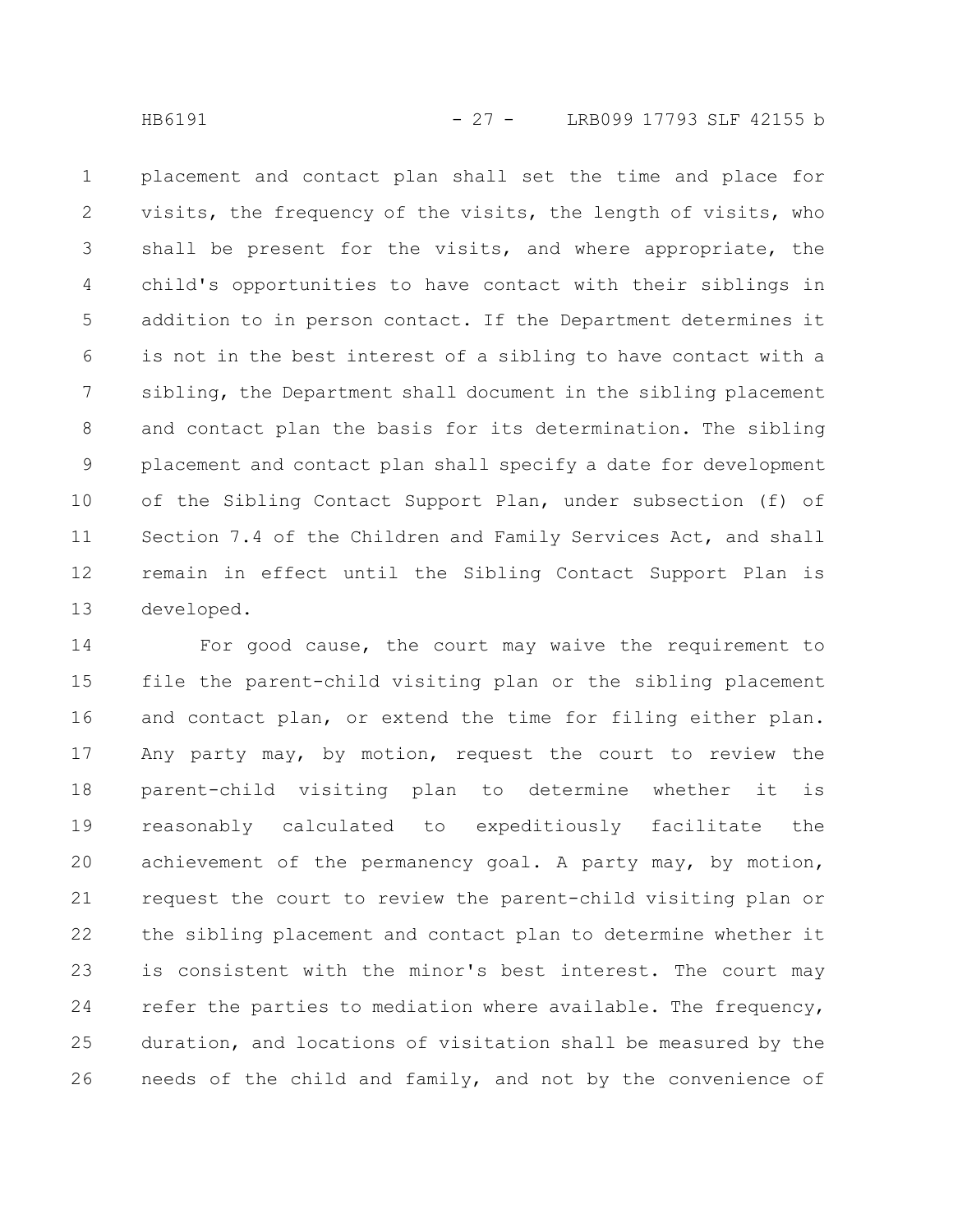Department personnel. Child development principles shall be considered by the court in its analysis of how frequent visitation should be, how long it should last, where it should take place, and who should be present. If upon motion of the party to review either plan and after receiving evidence, the court determines that the parent-child visiting plan is not reasonably calculated to expeditiously facilitate the achievement of the permanency goal or that the restrictions placed on parent-child contact or sibling placement or contact are contrary to the child's best interests, the court shall put in writing the factual basis supporting the determination and enter specific findings based on the evidence. The court shall enter an order for the Department to implement changes to the parent-child visiting plan or sibling placement or contact plan, consistent with the court's findings. At any stage of proceeding, any party may by motion request the court to enter any orders necessary to implement the parent-child visiting plan, sibling placement or contact plan or subsequently developed Sibling Contact Support Plan. Nothing under this subsection (2) shall restrict the court from granting discretionary authority to the Department to increase opportunities for additional parent-child contacts or sibling contacts, without further court orders. Nothing in this subsection (2) shall restrict the Department from immediately restricting or terminating parent-child contact or sibling contacts, without either amending the parent-child visiting 1 2 3 4 5 6 7 8 9 10 11 12 13 14 15 16 17 18 19 20 21 22 23 24 25 26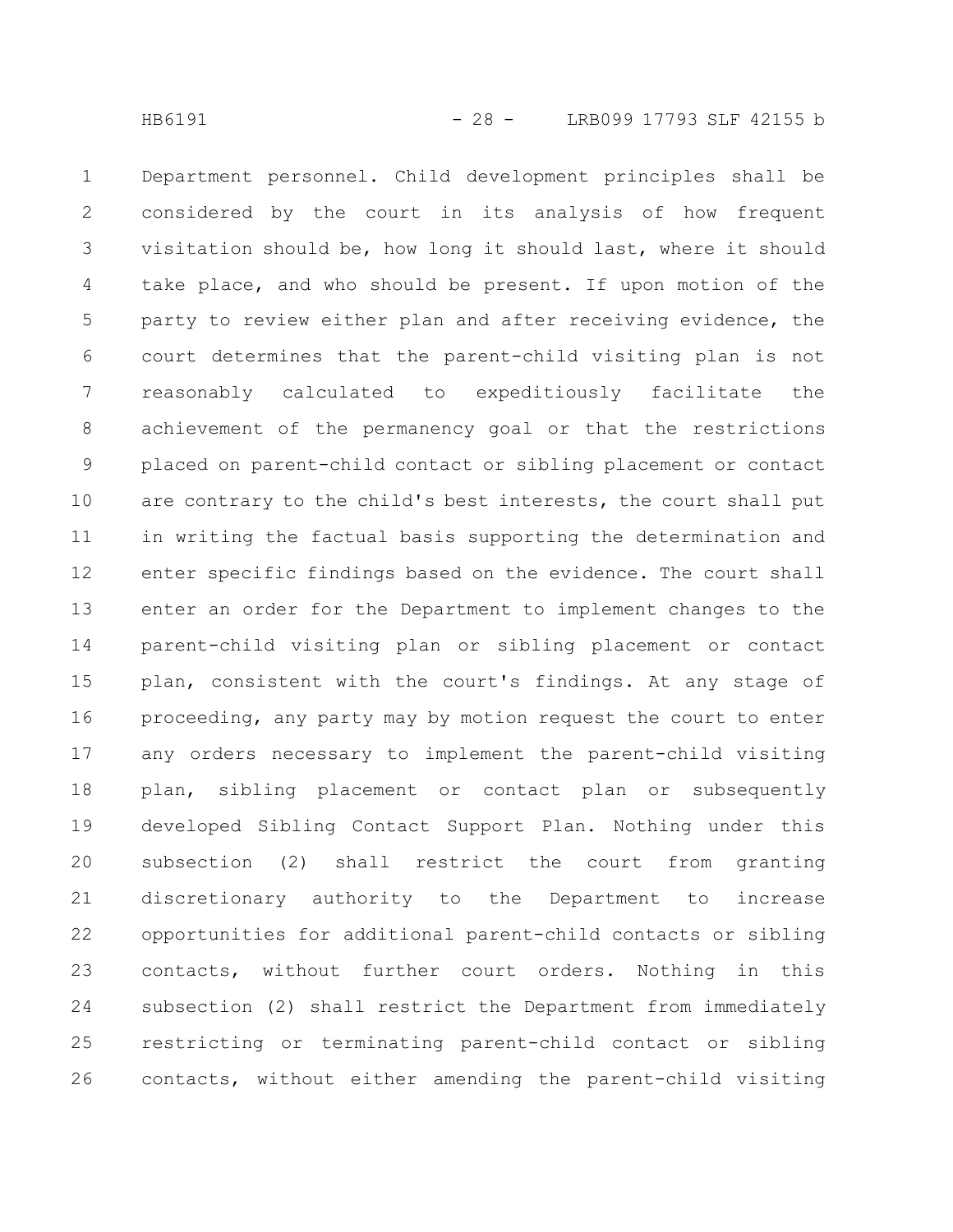plan or the sibling contact plan or obtaining a court order, where the Department or its assigns reasonably believe that continuation of the contact, as set out in the plan, would be contrary to the child's health, safety, and welfare. The Department shall file with the court and serve on the parties any amendments to the plan within 10 days, excluding weekends and holidays, of the change of the visitation. 1 2 3 4 5 6 7

Acceptance of services shall not be considered an admission of any allegation in a petition made pursuant to this Act, nor may a referral of services be considered as evidence in any proceeding pursuant to this Act, except where the issue is whether the Department has made reasonable efforts to reunite the family. In making its findings that it is consistent with the health, safety and best interests of the minor to prescribe shelter care, the court shall state in writing (i) the factual basis supporting its findings concerning the immediate and urgent necessity for the protection of the minor or of the person or property of another and (ii) the factual basis supporting its findings that reasonable efforts were made to prevent or eliminate the removal of the minor from his or her home or that no efforts reasonably could be made to prevent or eliminate the removal of the minor from his or her home. The parents, guardian, custodian, temporary custodian and minor shall each be furnished a copy of such written findings. The temporary custodian shall maintain a copy of the court order and written findings in the case record for the child. The 8 9 10 11 12 13 14 15 16 17 18 19 20 21 22 23 24 25 26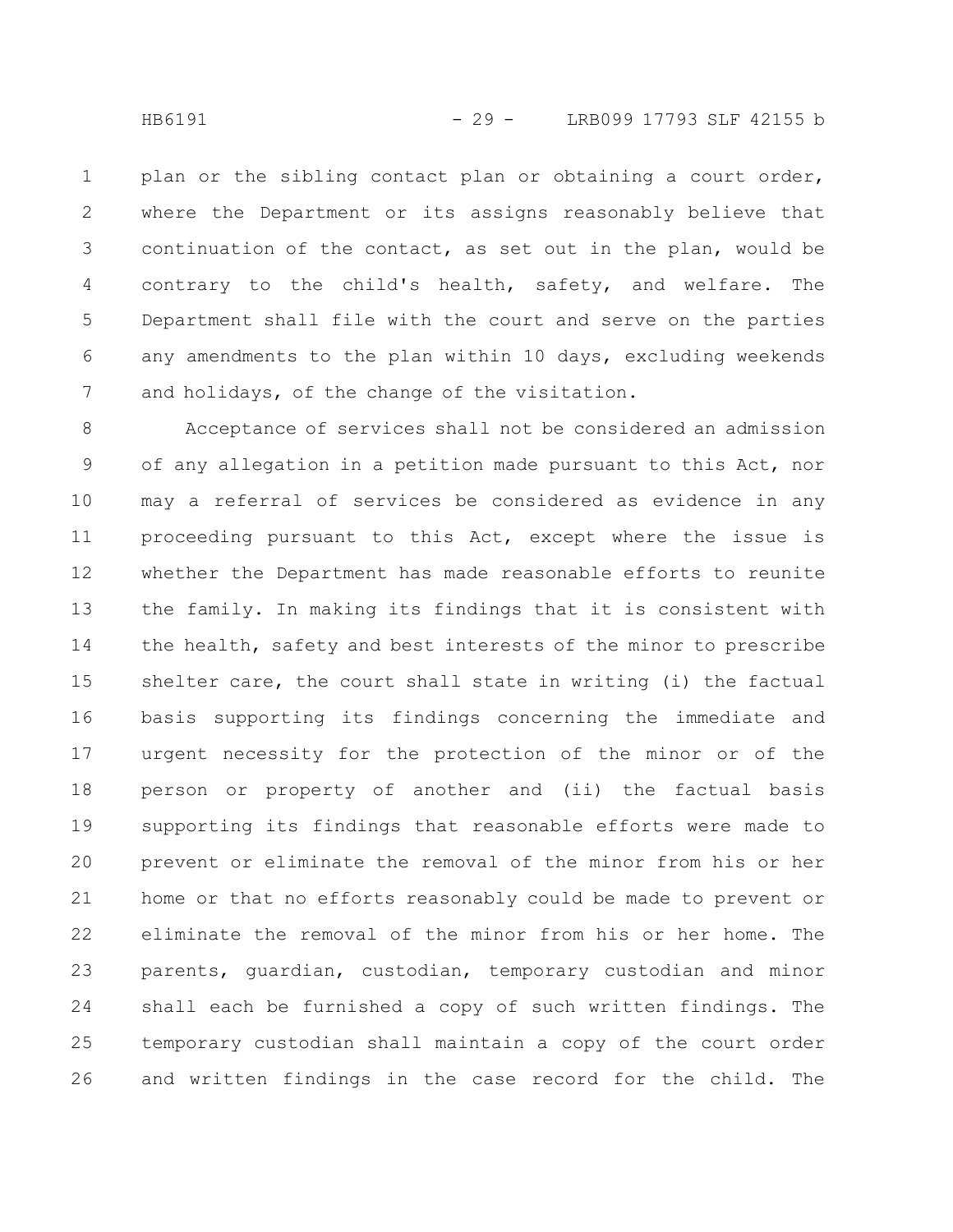order together with the court's findings of fact in support thereof shall be entered of record in the court. 1 2

Once the court finds that it is a matter of immediate and urgent necessity for the protection of the minor that the minor be placed in a shelter care facility, the minor shall not be returned to the parent, custodian or guardian until the court finds that such placement is no longer necessary for the protection of the minor. 3 4 5 6 7 8

If the child is placed in the temporary custody of the Department of Children and Family Services for his or her protection, the court shall admonish the parents, guardian, custodian or responsible relative that the parents must cooperate with the Department of Children and Family Services, comply with the terms of the service plans, and correct the conditions which require the child to be in care, or risk termination of their parental rights. 9 10 11 12 13 14 15 16

(3) If prior to the shelter care hearing for a minor described in Sections 2-3, 2-4, 3-3, and 4-3 the moving party is unable to serve notice on the party respondent, the shelter care hearing may proceed ex parte ex-parte. A shelter care order from an ex parte ex-parte hearing shall be endorsed with the date and hour of issuance and shall be filed with the clerk's office and entered of record. The order shall expire after 10 days from the time it is issued unless before its expiration it is renewed, at a hearing upon appearance of the party respondent, or upon an affidavit of the moving party as 17 18 19 20 21 22 23 24 25 26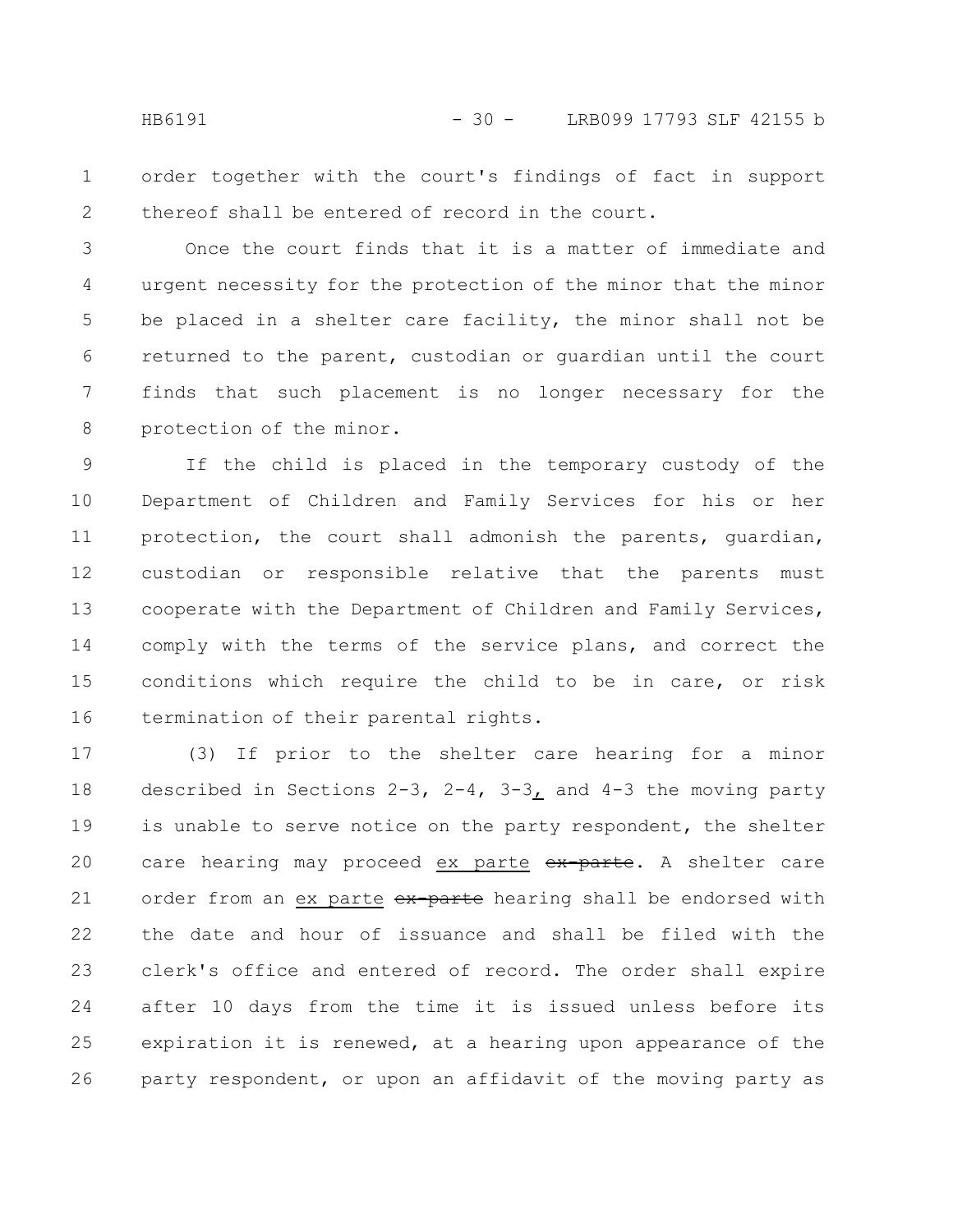to all diligent efforts to notify the party respondent by notice as herein prescribed. The notice prescribed shall be in writing and shall be personally delivered to the minor or the minor's attorney and to the last known address of the other person or persons entitled to notice. The notice shall also state the nature of the allegations, the nature of the order sought by the State, including whether temporary custody is sought, and the consequences of failure to appear and shall contain a notice that the parties will not be entitled to further written notices or publication notices of proceedings in this case, including the filing of an amended petition or a motion to terminate parental rights, except as required by Supreme Court Rule 11; and shall explain the right of the parties and the procedures to vacate or modify a shelter care order as provided in this Section. The notice for a shelter care hearing shall be substantially as follows: NOTICE TO PARENTS AND CHILDREN 1 2 3 4 5 6 7 8 9 10 11 12 13 14 15 16 17

OF SHELTER CARE HEARING On ................ at ........., before the Honorable ................, (address:) ................., the State of Illinois will present evidence (1) that (name of child or children) ....................... are abused, neglected or dependent for the following reasons: .............................................. and (2) whether there is "immediate and urgent necessity" to remove the child or children from the responsible relative. 18 19 20 21 22 23 24 25 26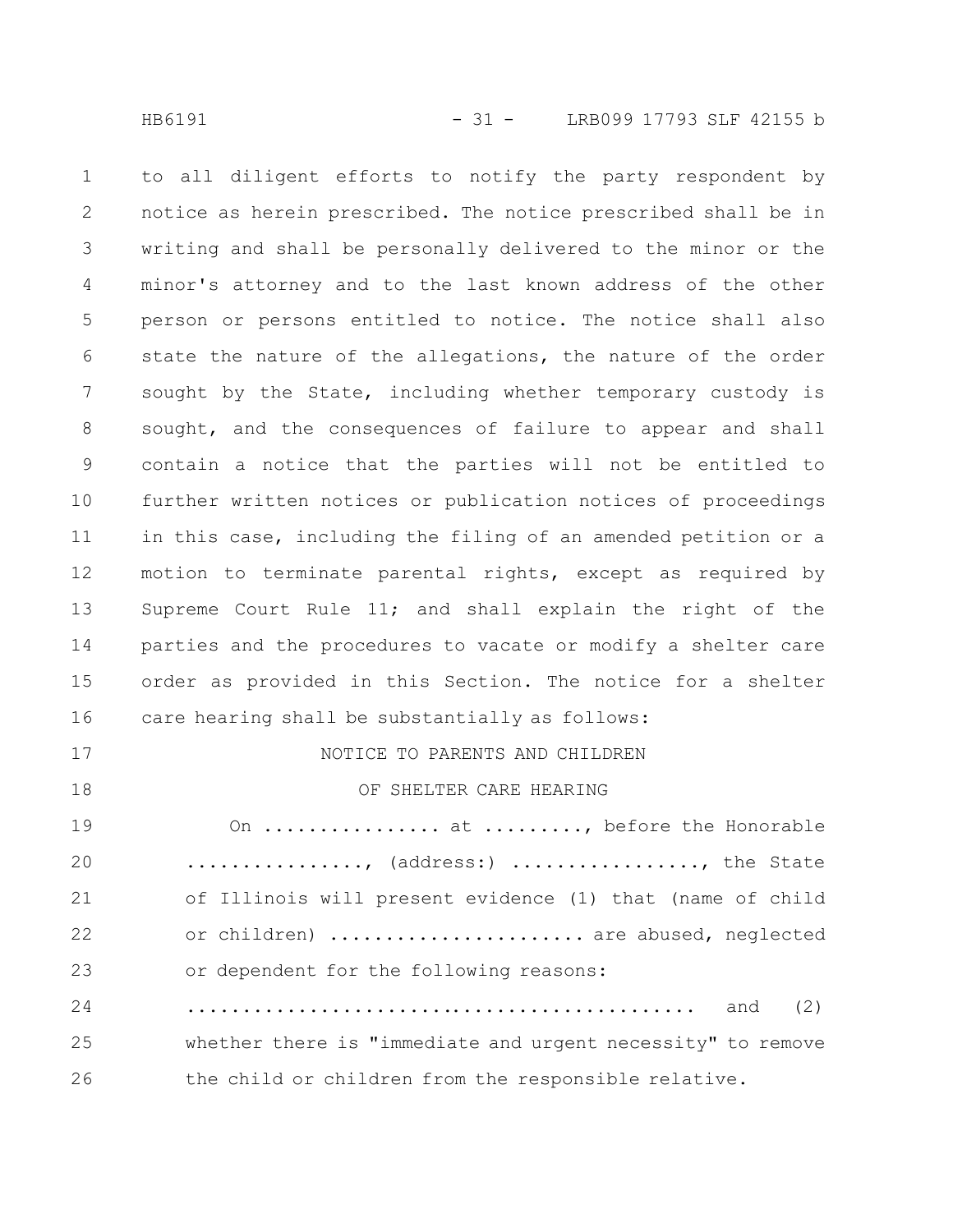HB6191 - 32 - LRB099 17793 SLF 42155 b

YOUR FAILURE TO APPEAR AT THE HEARING MAY RESULT IN PLACEMENT of the child or children in foster care until a trial can be held. A trial may not be held for up to 90 days. You will not be entitled to further notices of proceedings in this case, including the filing of an amended petition or a motion to terminate parental rights. At the shelter care hearing, parents have the following rights: 1. To ask the court to appoint a lawyer if they cannot afford one. 2. To ask the court to continue the hearing to allow them time to prepare. 3. To present evidence concerning: a. Whether or not the child or children were abused, neglected or dependent. b. Whether or not there is "immediate and urgent necessity" to remove the child from home (including: their ability to care for the child, conditions in the home, alternative means of protecting the child other than removal). c. The best interests of the child. 4. To cross examine the State's witnesses. The Notice for rehearings shall be substantially as follows: 1 2 3 4 5 6 7 8 9 10 11 12 13 14 15 16 17 18 19 20 21 22 23 24

NOTICE OF PARENT'S AND CHILDREN'S RIGHTS

25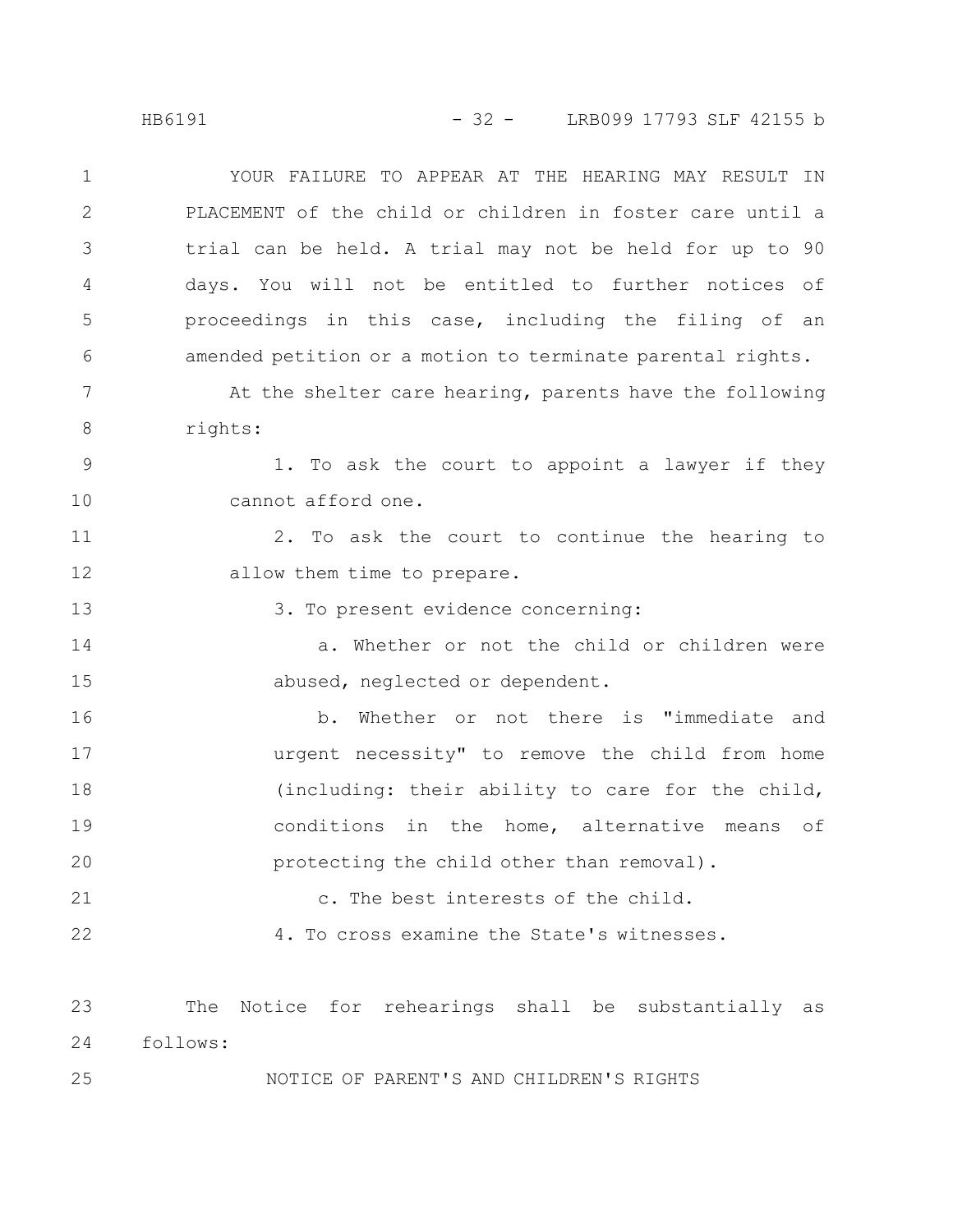HB6191 - 33 - LRB099 17793 SLF 42155 b

TO REHEARING ON TEMPORARY CUSTODY If you were not present at and did not have adequate notice of the Shelter Care Hearing at which temporary custody of ............... was awarded to ................, you have the right to request a full rehearing on whether the State should have temporary custody of .................. To request this rehearing, you must file with the Clerk of the Juvenile Court (address): ........................, in person or by mailing a statement (affidavit) setting forth the following: 1. That you were not present at the shelter care hearing. 2. That you did not get adequate notice (explaining how the notice was inadequate). 3. Your signature. 4. Signature must be notarized. The rehearing should be scheduled within 48 hours of your filing this affidavit. At the rehearing, your rights are the same as at the initial shelter care hearing. The enclosed notice explains those rights. At the Shelter Care Hearing, children have the following rights: 1. To have a guardian ad litem appointed. 2. To be declared competent as a witness and to 1 2 3 4 5 6 7 8 9 10 11 12 13 14 15 16 17 18 19 20 21 22 23 24 25 26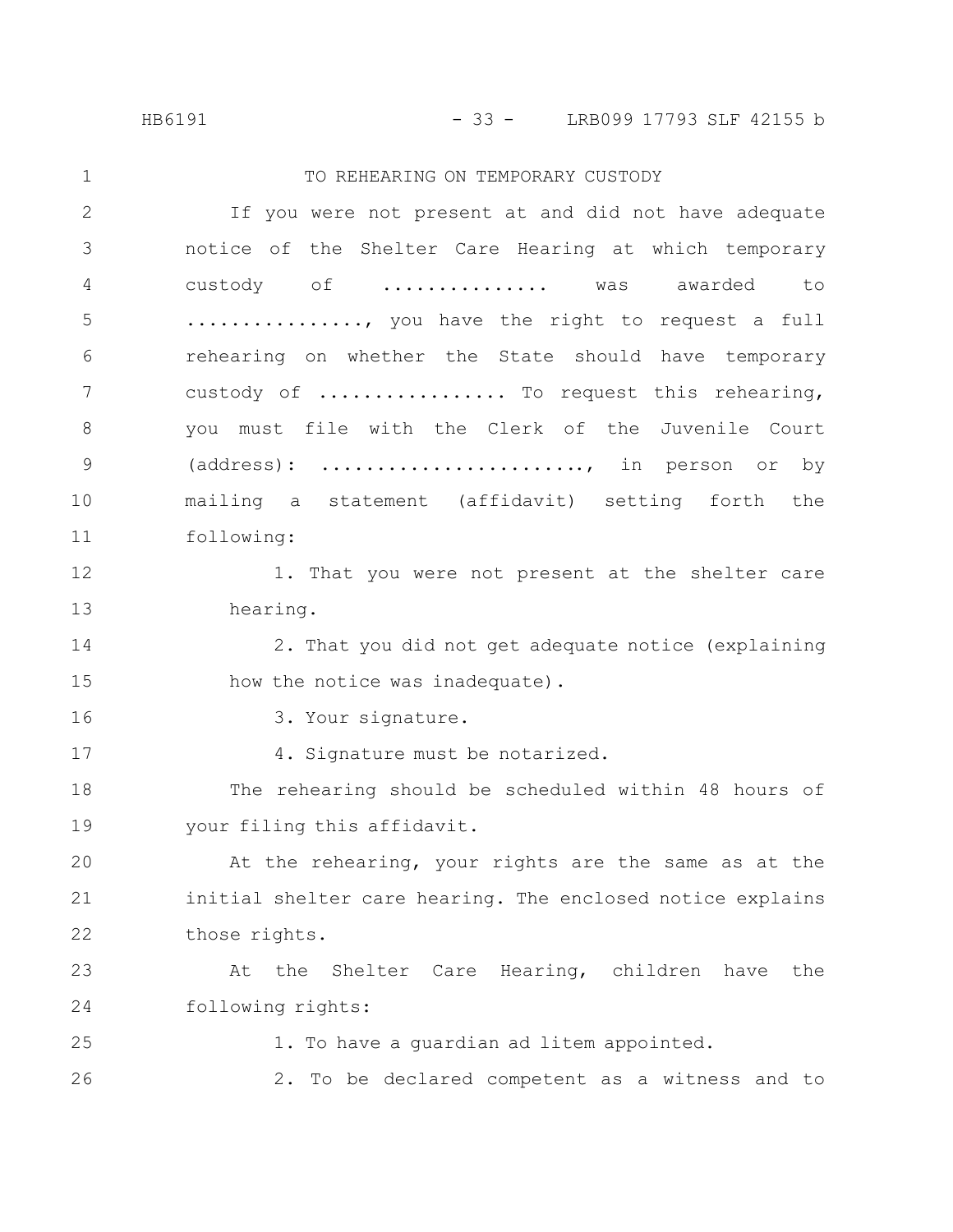1

6

present testimony concerning:

a. Whether they are abused, neglected or dependent. 2 3

b. Whether there is "immediate and urgent necessity" to be removed from home. 4 5

c. Their best interests.

3. To cross examine witnesses for other parties. 7

4. To obtain an explanation of any proceedings and orders of the court. 8 9

(4) If the parent, guardian, legal custodian, responsible relative, minor age 8 or over, or counsel of the minor did not have actual notice of or was not present at the shelter care hearing, he or she may file an affidavit setting forth these facts, and the clerk shall set the matter for rehearing not later than 48 hours, excluding Sundays and legal holidays, after the filing of the affidavit. At the rehearing, the court shall proceed in the same manner as upon the original hearing. 10 11 12 13 14 15 16 17

(5) Only when there is reasonable cause to believe that the minor taken into custody is a person described in subsection (3) of Section 5-105 may the minor be kept or detained in a detention home or county or municipal jail. This Section shall in no way be construed to limit subsection (6). 18 19 20 21 22

(6) No minor under 16 years of age may be confined in a jail or place ordinarily used for the confinement of prisoners in a police station. Minors under 21 18 years of age must be kept separate from confined adults and may not at any time be 23 24 25 26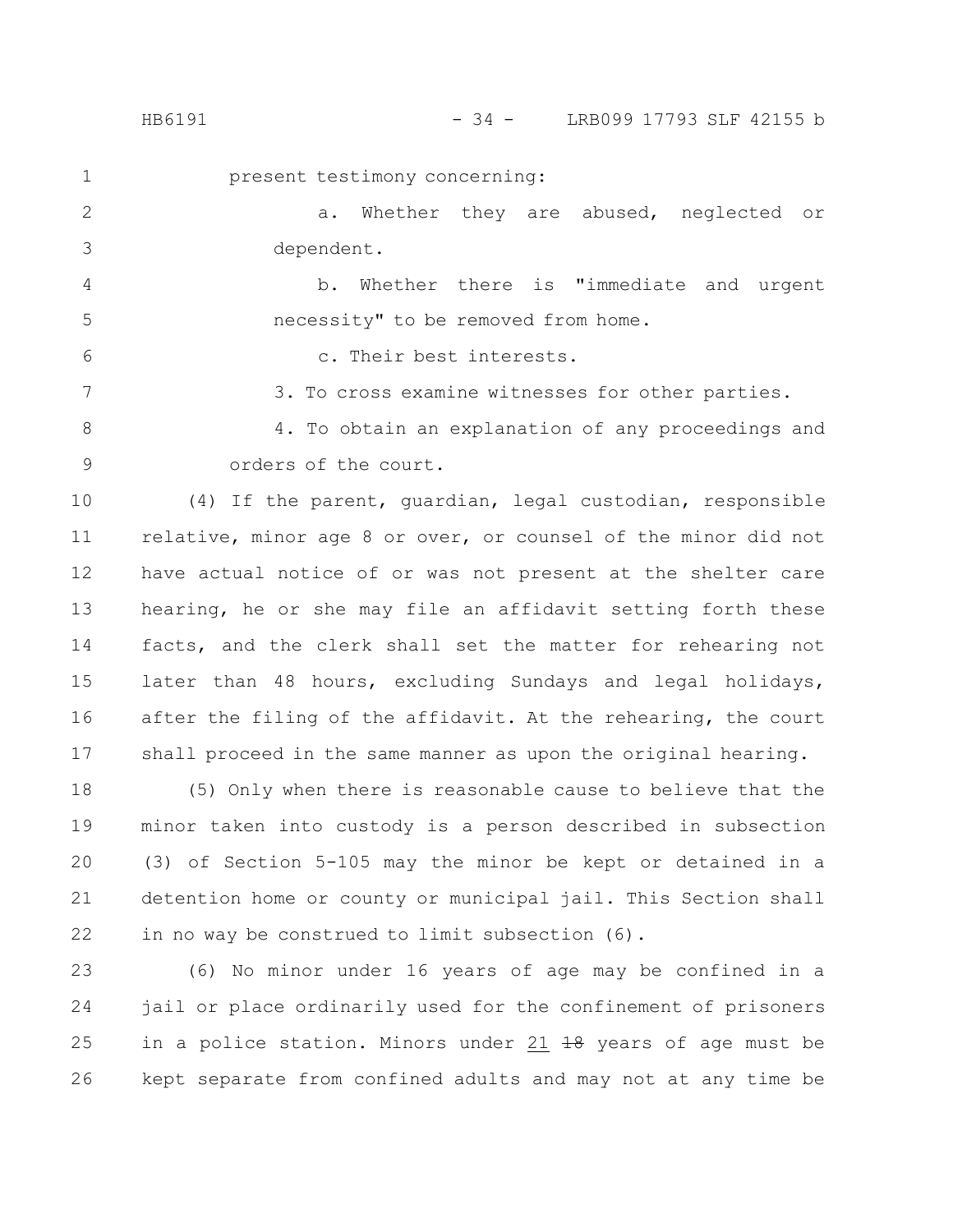HB6191 - 35 - LRB099 17793 SLF 42155 b

kept in the same cell, room, or yard with adults confined pursuant to the criminal law. 1 2

(7) If the minor is not brought before a judicial officer within the time period as specified in Section 2-9, the minor must immediately be released from custody. 3 4 5

(8) If neither the parent, guardian or custodian appears within 24 hours to take custody of a minor released upon request pursuant to subsection (2) of this Section, then the clerk of the court shall set the matter for rehearing not later than 7 days after the original order and shall issue a summons directed to the parent, guardian or custodian to appear. At the same time the probation department shall prepare a report on the minor. If a parent, guardian or custodian does not appear at such rehearing, the judge may enter an order prescribing that the minor be kept in a suitable place designated by the Department of Children and Family Services or a licensed child welfare agency. 6 7 8 9 10 11 12 13 14 15 16 17

(9) Notwithstanding any other provision of this Section any interested party, including the State, the temporary custodian, an agency providing services to the minor or family under a service plan pursuant to Section 8.2 of the Abused and Neglected Child Reporting Act, foster parent, or any of their representatives, on notice to all parties entitled to notice, may file a motion that it is in the best interests of the minor to modify or vacate a temporary custody order on any of the following grounds: 18 19 20 21 22 23 24 25 26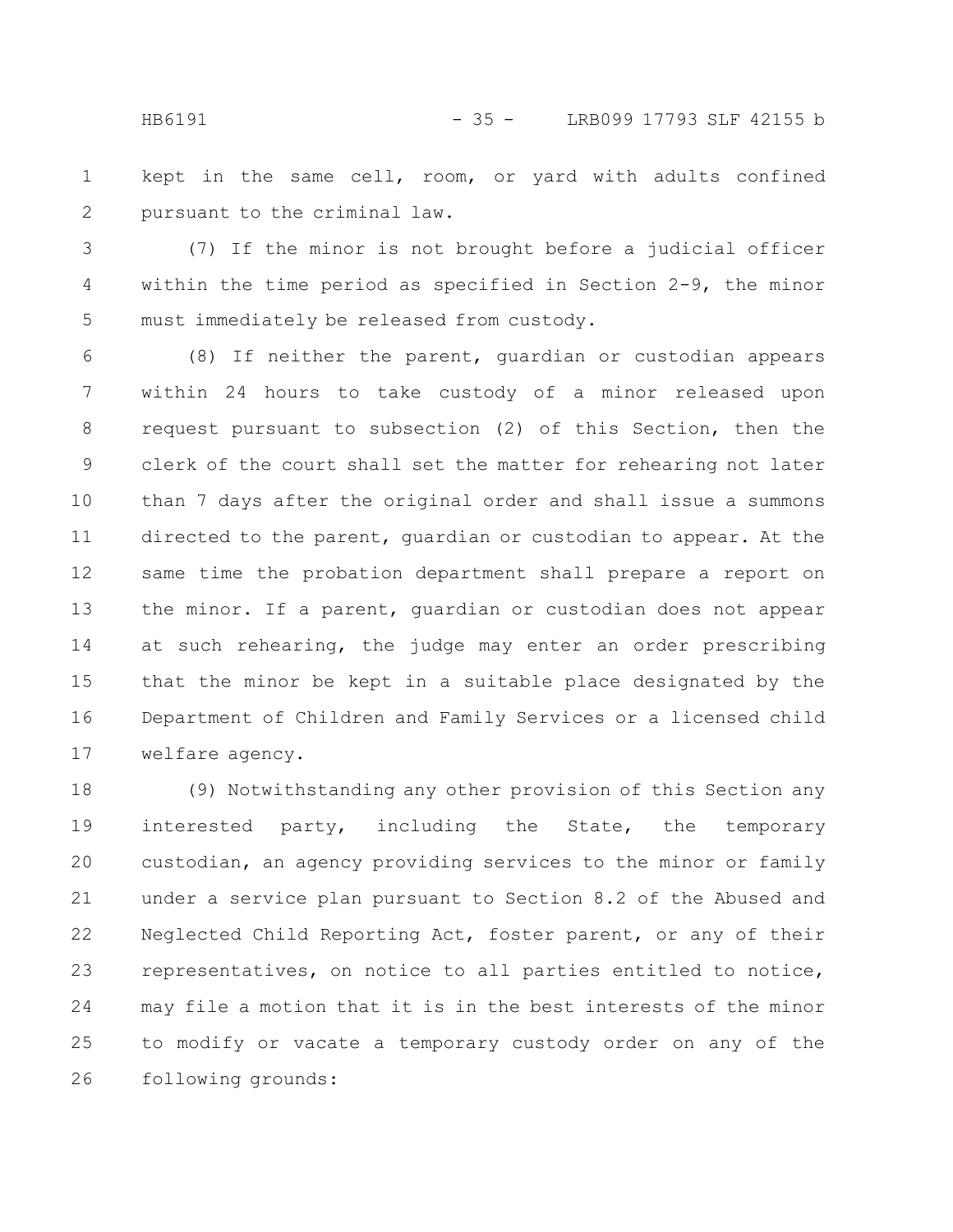1

2

(a) It is no longer a matter of immediate and urgent necessity that the minor remain in shelter care; or

(b) There is a material change in the circumstances of the natural family from which the minor was removed and the child can be cared for at home without endangering the child's health or safety; or 3 4 5 6

(c) A person not a party to the alleged abuse, neglect or dependency, including a parent, relative or legal guardian, is capable of assuming temporary custody of the minor; or 7 8 9 10

(d) Services provided by the Department of Children and Family Services or a child welfare agency or other service provider have been successful in eliminating the need for temporary custody and the child can be cared for at home without endangering the child's health or safety. 11 12 13 14 15

In ruling on the motion, the court shall determine whether it is consistent with the health, safety and best interests of the minor to modify or vacate a temporary custody order. 16 17 18

The clerk shall set the matter for hearing not later than 14 days after such motion is filed. In the event that the court modifies or vacates a temporary custody order but does not vacate its finding of probable cause, the court may order that appropriate services be continued or initiated in behalf of the minor and his or her family. 19 20 21 22 23 24

(10) When the court finds or has found that there is probable cause to believe a minor is an abused minor as 25 26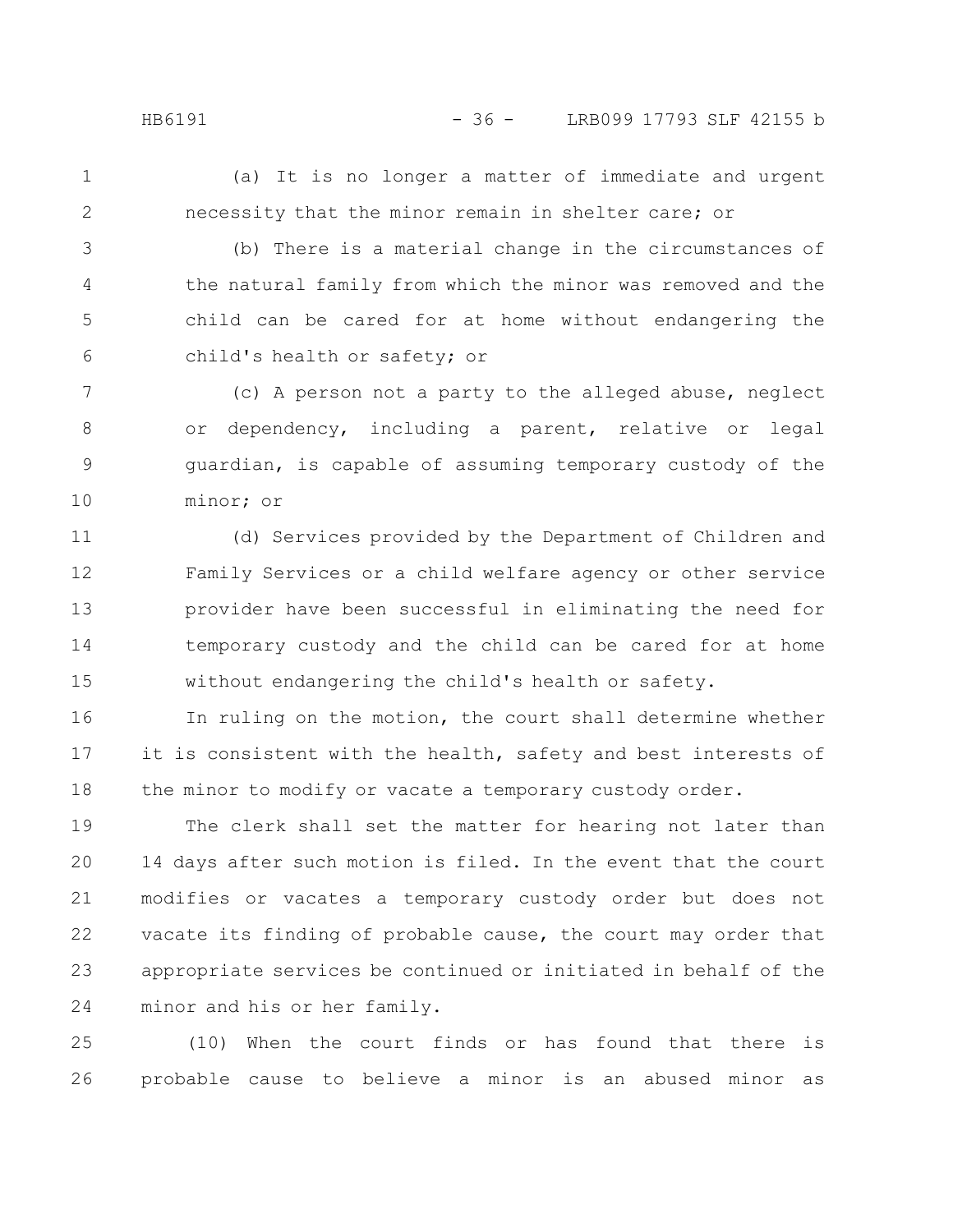described in subsection (2) of Section 2-3 and that there is an immediate and urgent necessity for the abused minor to be placed in shelter care, immediate and urgent necessity shall be presumed for any other minor residing in the same household as the abused minor provided: 1 2 3 4 5

(a) Such other minor is the subject of an abuse or neglect petition pending before the court; and 6 7

(b) A party to the petition is seeking shelter care for such other minor. 8 9

Once the presumption of immediate and urgent necessity has been raised, the burden of demonstrating the lack of immediate and urgent necessity shall be on any party that is opposing shelter care for the other minor. 10 11 12 13

(11) The changes made to this Section by Public Act 98-61 apply to a minor who has been arrested or taken into custody on or after January 1, 2014 (the effective date of Public Act 98-61). 14 15 16 17

(Source: P.A. 97-1076, eff. 8-24-12; 97-1150, eff. 1-25-13; 98-61, eff. 1-1-14; 98-756, eff. 7-16-14; 98-803, eff. 1-1-15; revised 10-16-15.) 18 19 20

(705 ILCS 405/3-12) (from Ch. 37, par. 803-12) 21

Sec. 3-12. Shelter care hearing. At the appearance of the minor before the court at the shelter care hearing, all witnesses present shall be examined before the court in relation to any matter connected with the allegations made in 22 23 24 25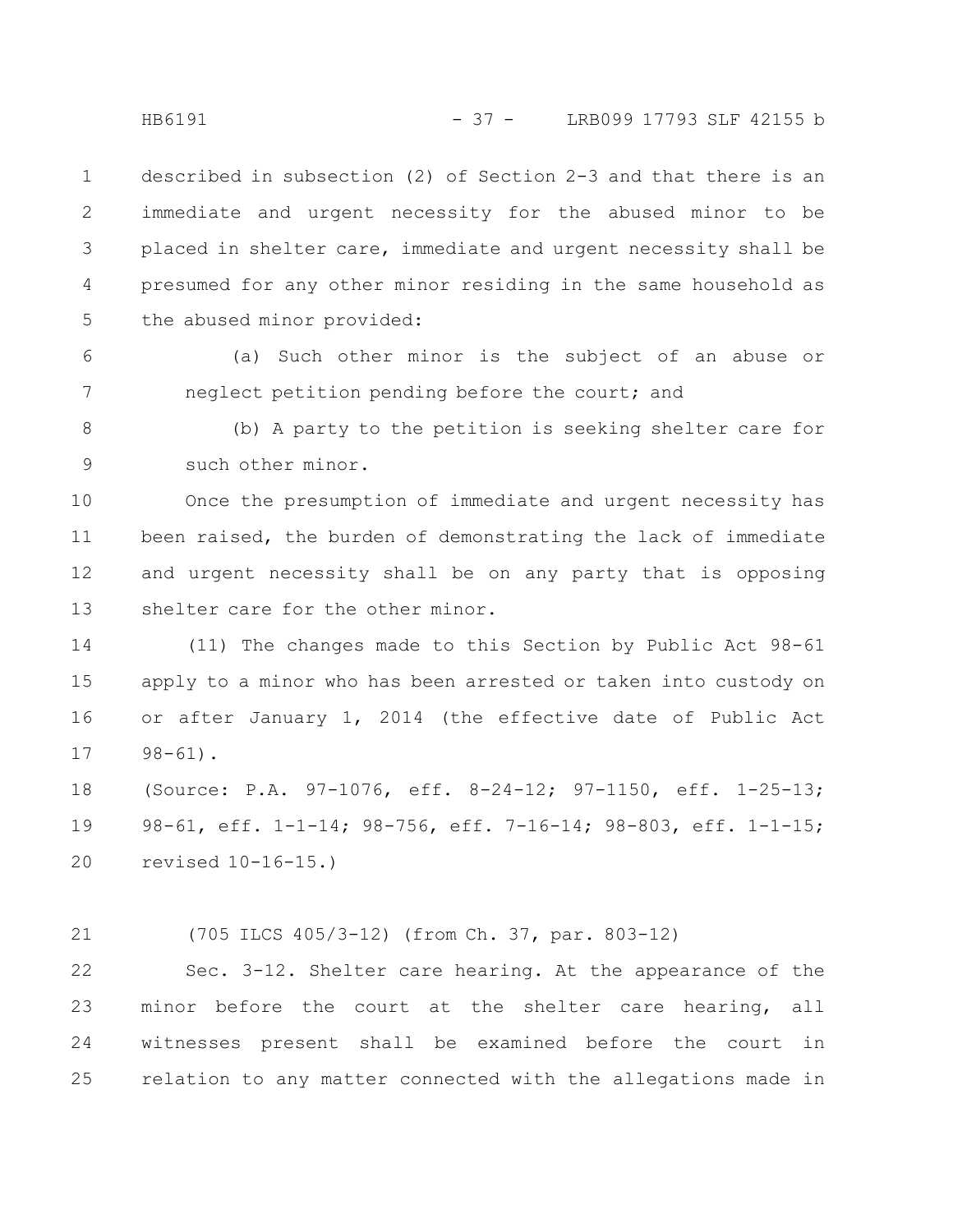the petition. 1

(1) If the court finds that there is not probable cause to believe that the minor is a person requiring authoritative intervention, it shall release the minor and dismiss the petition. 2 3 4 5

(2) If the court finds that there is probable cause to believe that the minor is a person requiring authoritative intervention, the minor, his or her parent, guardian, custodian and other persons able to give relevant testimony shall be examined before the court. After such testimony, the court may enter an order that the minor shall be released upon the request of a parent, guardian or custodian if the parent, guardian or custodian appears to take custody. Custodian shall include any agency of the State which has been given custody or wardship of the child. The Court shall require documentation by representatives of the Department of Children and Family Services or the probation department as to the reasonable efforts that were made to prevent or eliminate the necessity of removal of the minor from his or her home, and shall consider the testimony of any person as to those reasonable efforts. If the court finds that it is a matter of immediate and urgent necessity for the protection of the minor or of the person or property of another that the minor be placed in a shelter care facility, or that he or she is likely to flee the jurisdiction of the court, and further finds that reasonable efforts have been made or good cause has been shown why reasonable efforts 6 7 8 9 10 11 12 13 14 15 16 17 18 19 20 21 22 23 24 25 26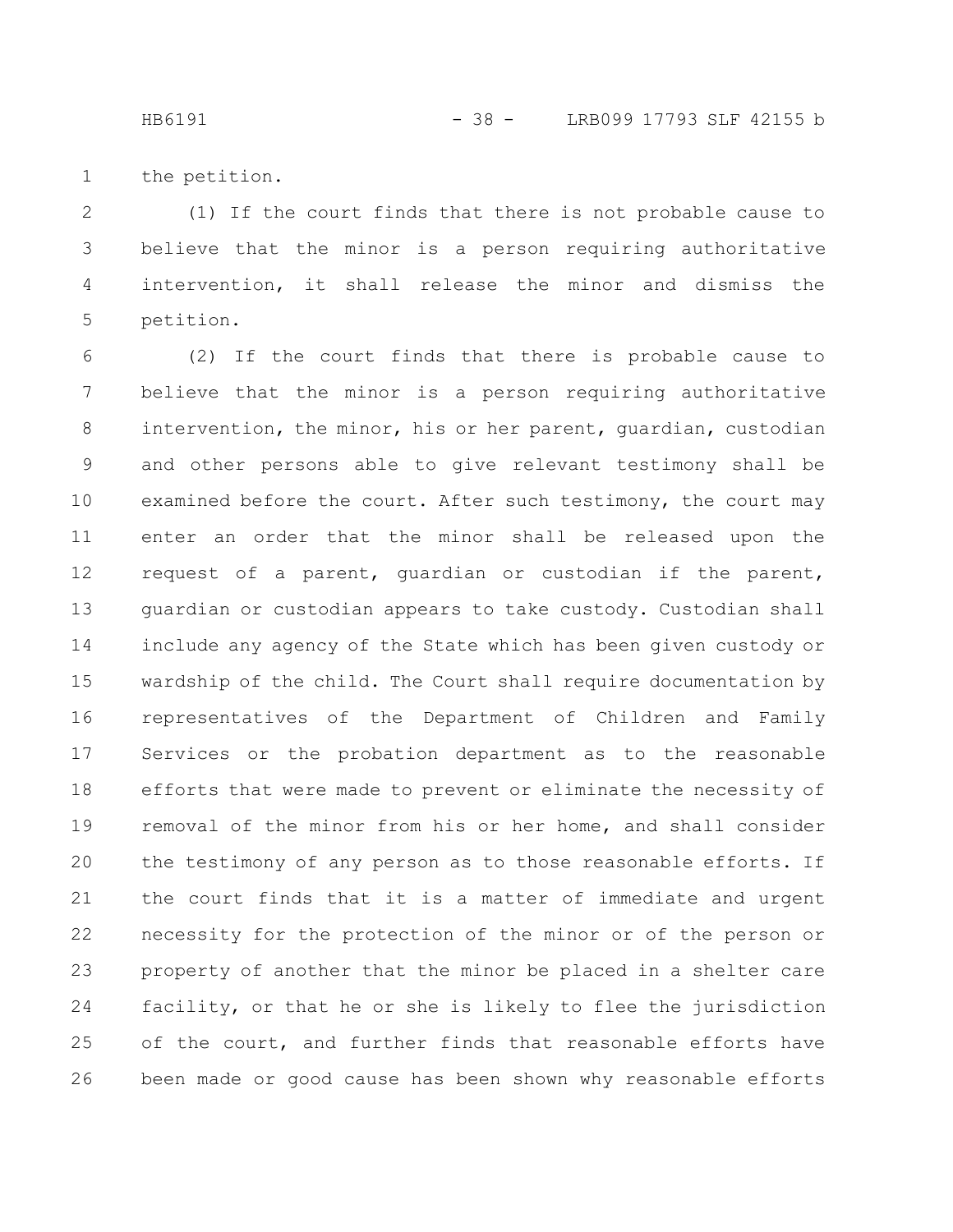cannot prevent or eliminate the necessity of removal of the minor from his or her home, the court may prescribe shelter care and order that the minor be kept in a suitable place designated by the court or in a shelter care facility designated by the Department of Children and Family Services or a licensed child welfare agency; otherwise it shall release the minor from custody. If the court prescribes shelter care, then in placing the minor, the Department or other agency shall, to the extent compatible with the court's order, comply with Section 7 of the Children and Family Services Act. If the minor is ordered placed in a shelter care facility of the Department of Children and Family Services or a licensed child welfare agency, the court shall, upon request of the Department or other agency, appoint the Department of Children and Family Services Guardianship Administrator or other appropriate agency executive temporary custodian of the minor and the court may enter such other orders related to the temporary custody as it deems fit and proper, including the provision of services to the minor or his family to ameliorate the causes contributing to the finding of probable cause or to the finding of the existence of immediate and urgent necessity. Acceptance of services shall not be considered an admission of any allegation in a petition made pursuant to this Act, nor may a referral of services be considered as evidence in any proceeding pursuant to this Act, except where the issue is whether the Department has made reasonable efforts to reunite the family. In making 1 2 3 4 5 6 7 8 9 10 11 12 13 14 15 16 17 18 19 20 21 22 23 24 25 26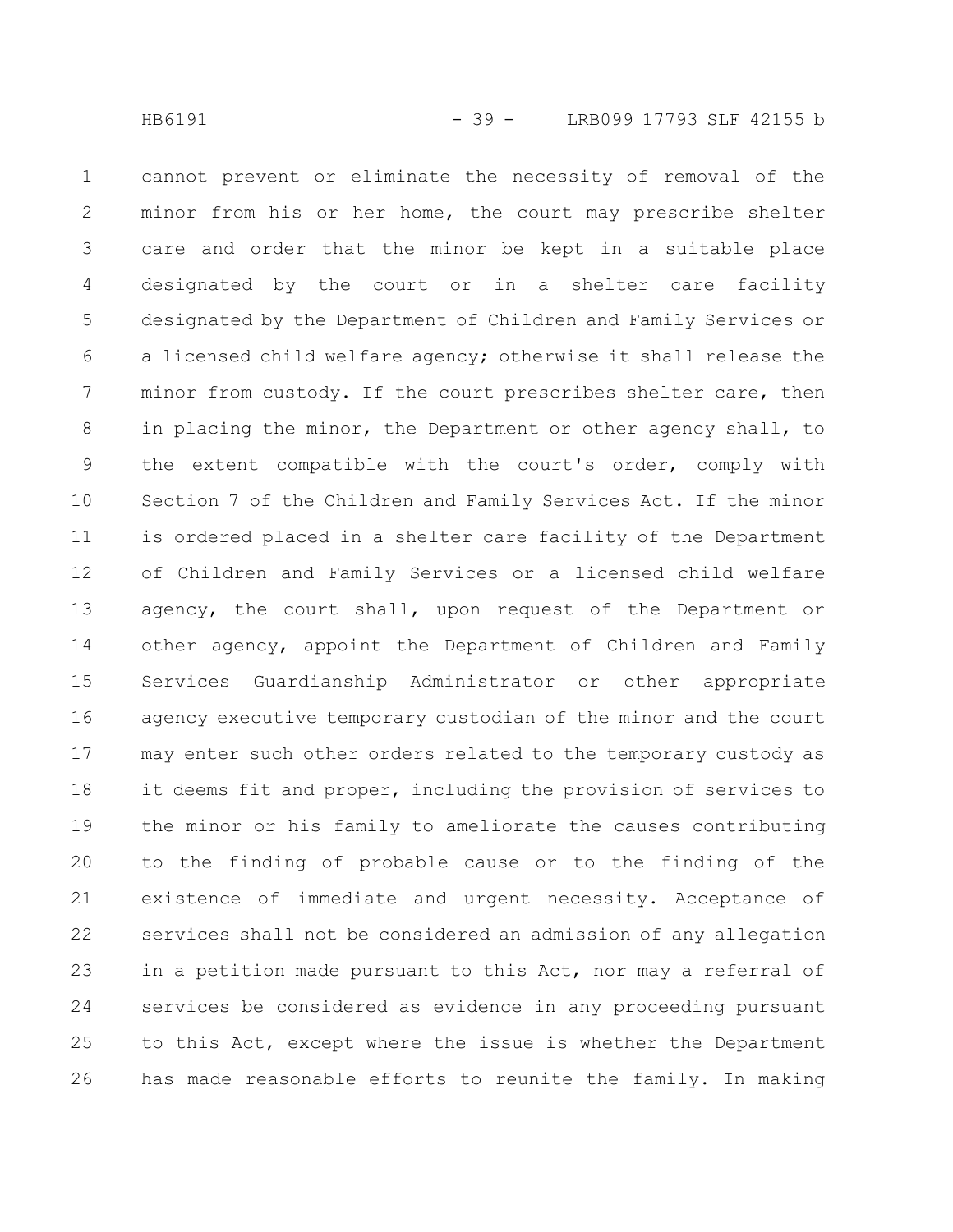its findings that reasonable efforts have been made or that good cause has been shown why reasonable efforts cannot prevent or eliminate the necessity of removal of the minor from his or her home, the court shall state in writing its findings concerning the nature of the services that were offered or the efforts that were made to prevent removal of the child and the apparent reasons that such services or efforts could not prevent the need for removal. The parents, guardian, custodian, temporary custodian and minor shall each be furnished a copy of such written findings. The temporary custodian shall maintain a copy of the court order and written findings in the case record for the child. 1 2 3 4 5 6 7 8 9 10 11 12

The order together with the court's findings of fact and support thereof shall be entered of record in the court. 13 14

Once the court finds that it is a matter of immediate and urgent necessity for the protection of the minor that the minor be placed in a shelter care facility, the minor shall not be returned to the parent, custodian or guardian until the court finds that such placement is no longer necessary for the protection of the minor. 15 16 17 18 19 20

(3) If prior to the shelter care hearing for a minor described in Sections 2-3, 2-4, 3-3, and 4-3 the petitioner is unable to serve notice on the party respondent, the shelter care hearing may proceed ex parte ex-parte. A shelter care order from an ex parte ex-parte hearing shall be endorsed with the date and hour of issuance and shall be filed with the 21 22 23 24 25 26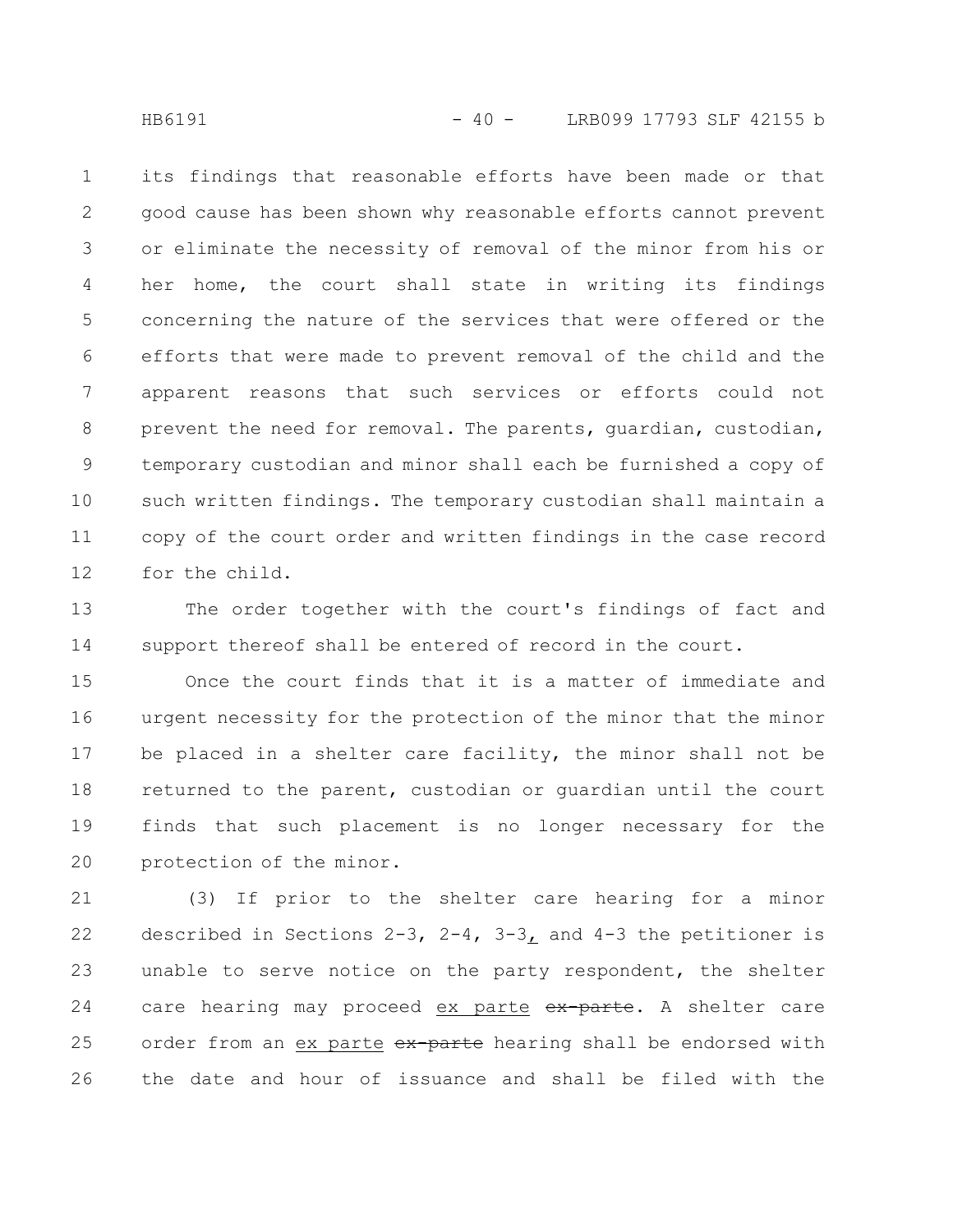clerk's office and entered of record. The order shall expire after 10 days from the time it is issued unless before its expiration it is renewed, at a hearing upon appearance of the party respondent, or upon an affidavit of the moving party as to all diligent efforts to notify the party respondent by notice as herein prescribed. The notice prescribed shall be in writing and shall be personally delivered to the minor or the minor's attorney and to the last known address of the other person or persons entitled to notice. The notice shall also state the nature of the allegations, the nature of the order sought by the State, including whether temporary custody is sought, and the consequences of failure to appear; and shall explain the right of the parties and the procedures to vacate or modify a shelter care order as provided in this Section. The notice for a shelter care hearing shall be substantially as follows: 1 2 3 4 5 6 7 8 9 10 11 12 13 14 15 16

NOTICE TO PARENTS AND CHILDREN OF SHELTER CARE HEARING On ................ at ........., before the Honorable ................, (address:) ................., the State of Illinois will present evidence (1) that (name of child or children) ...................... are abused, neglected or dependent for the following reasons: ............................................................. and (2) that there is "immediate and urgent necessity" to remove the child or children from the responsible relative. YOUR FAILURE TO APPEAR AT THE HEARING MAY RESULT IN 17 18 19 20 21 22 23 24 25 26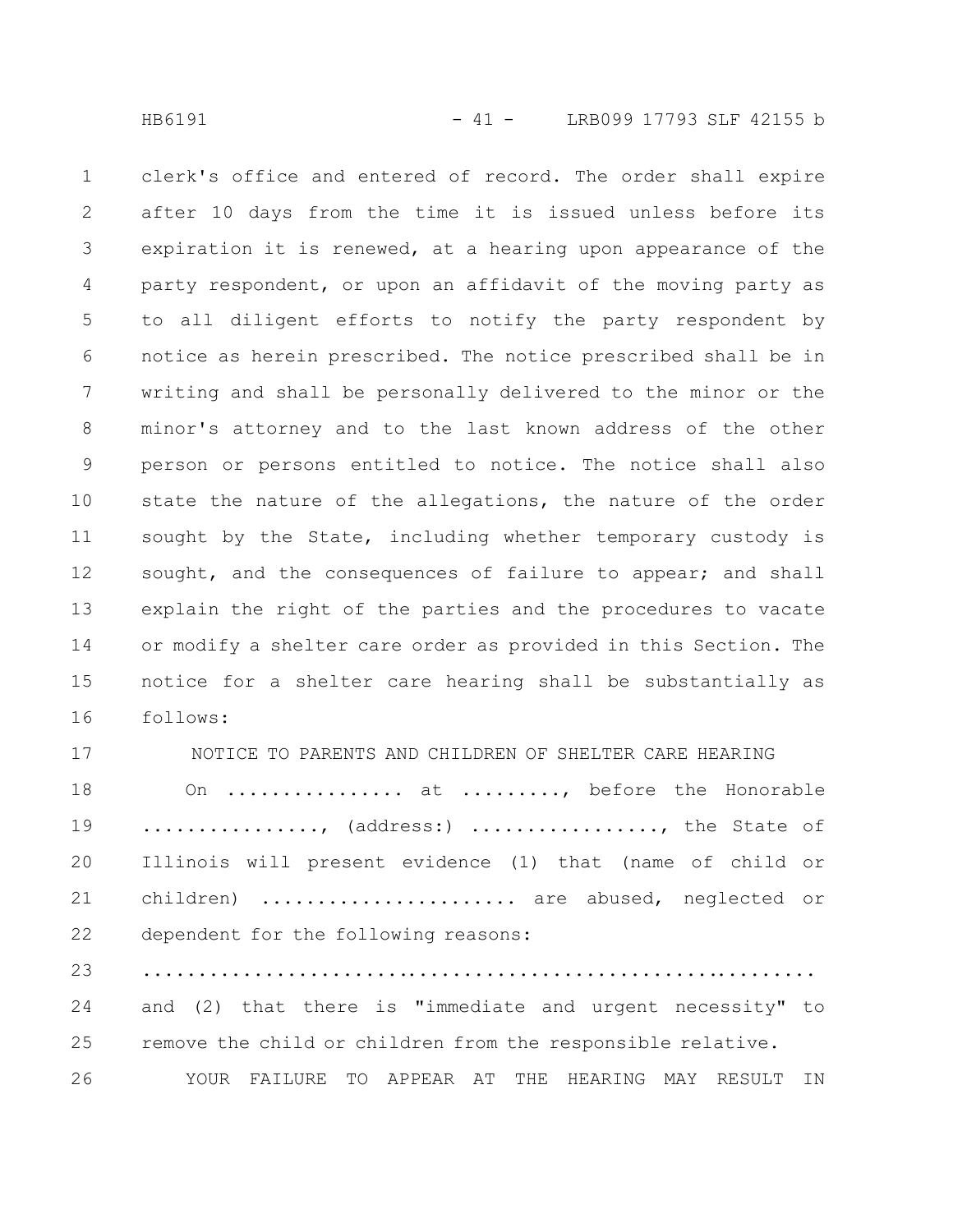PLACEMENT of the child or children in foster care until a trial can be held. A trial may not be held for up to 90 days. At the shelter care hearing, parents have the following rights: 1. To ask the court to appoint a lawyer if they cannot afford one. 2. To ask the court to continue the hearing to allow them time to prepare. 3. To present evidence concerning: a. Whether or not the child or children were abused, neglected or dependent. b. Whether or not there is "immediate and urgent necessity" to remove the child from home (including: their ability to care for the child, conditions in the home, alternative means of protecting the child other than removal). c. The best interests of the child. 4. To cross examine the State's witnesses. The Notice for rehearings shall be substantially as follows: NOTICE OF PARENT'S AND CHILDREN'S RIGHTS TO REHEARING ON TEMPORARY CUSTODY If you were not present at and did not have adequate notice of the Shelter Care Hearing at which temporary custody of ............... was awarded to ................., you have the right to request a full rehearing on whether the State should 1 2 3 4 5 6 7 8 9 10 11 12 13 14 15 16 17 18 19 20 21 22 23 24 25 26 HB6191 - 42 - LRB099 17793 SLF 42155 b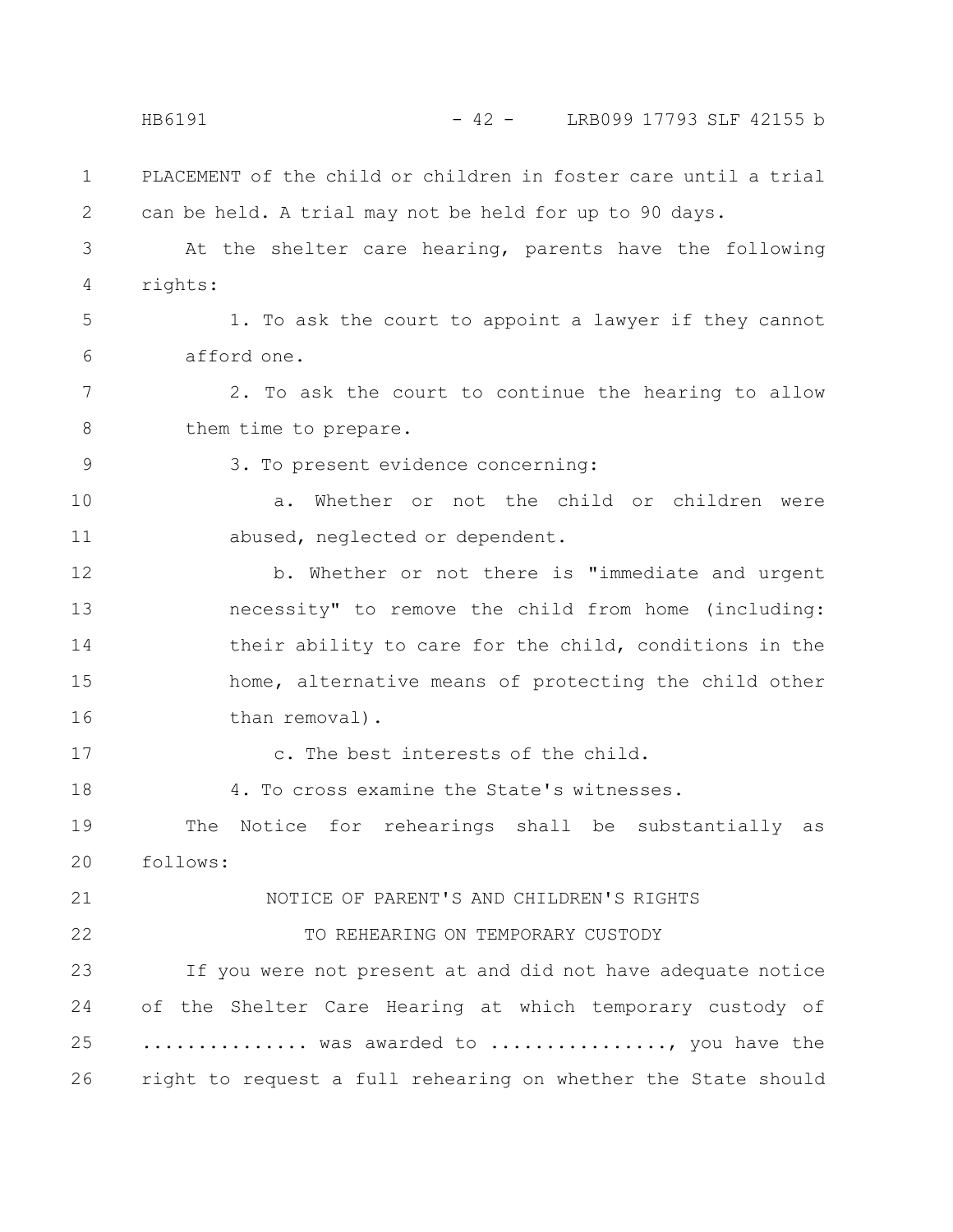HB6191 - 43 - LRB099 17793 SLF 42155 b

have temporary custody of ................. To request this rehearing, you must file with the Clerk of the Juvenile Court (address): ............................, in person or by mailing a statement (affidavit) setting forth the following: 1 2 3 4

1. That you were not present at the shelter care hearing. 5 6

2. That you did not get adequate notice (explaining how the notice was inadequate). 7 8

9

10

3. Your signature.

4. Signature must be notarized.

The rehearing should be scheduled within one day of your filing this affidavit. 11 12

At the rehearing, your rights are the same as at the initial shelter care hearing. The enclosed notice explains those rights. 13 14 15

At the Shelter Care Hearing, children have the following rights: 16 17

18

1. To have a guardian ad litem appointed.

2. To be declared competent as a witness and to present testimony concerning: 19 20

a. Whether they are abused, neglected or dependent. 21 22

b. Whether there is "immediate and urgent necessity" to be removed from home. 23 24

c. Their best interests. 25

3. To cross examine witnesses for other parties. 26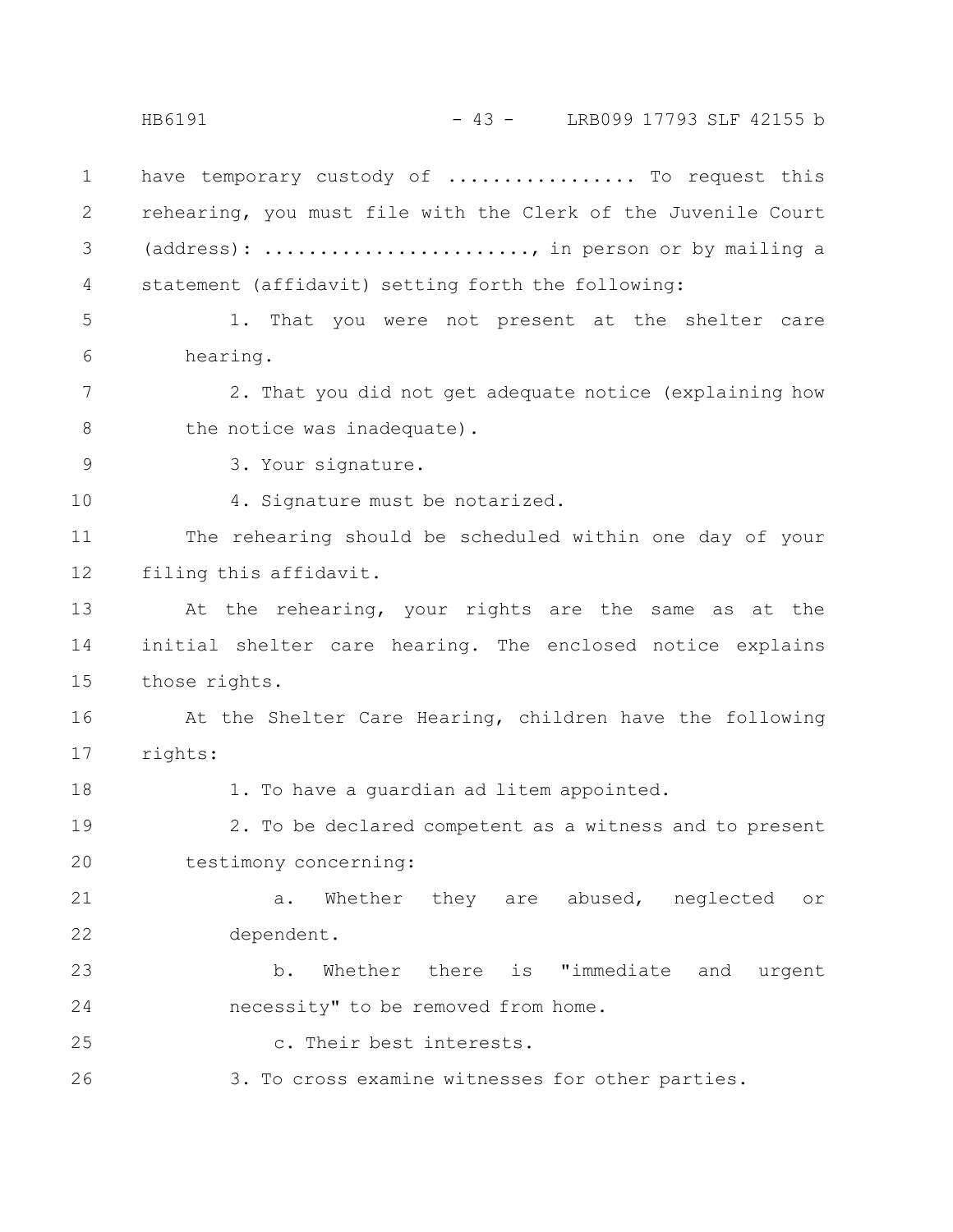4. To obtain an explanation of any proceedings and orders of the court. 1 2

(4) If the parent, guardian, legal custodian, responsible relative, or counsel of the minor did not have actual notice of or was not present at the shelter care hearing, he or she may file an affidavit setting forth these facts, and the clerk shall set the matter for rehearing not later than 48 hours, excluding Sundays and legal holidays, after the filing of the affidavit. At the rehearing, the court shall proceed in the same manner as upon the original hearing. 3 4 5 6 7 8 9 10

(5) Only when there is reasonable cause to believe that the minor taken into custody is a person described in subsection (3) of Section 5-105 may the minor be kept or detained in a detention home or county or municipal jail. This Section shall in no way be construed to limit subsection (6). 11 12 13 14 15

(6) No minor under 16 years of age may be confined in a jail or place ordinarily used for the confinement of prisoners in a police station. Minors under 21  $18$  years of age must be kept separate from confined adults and may not at any time be kept in the same cell, room, or yard with adults confined pursuant to the criminal law. 16 17 18 19 20 21

(7) If the minor is not brought before a judicial officer within the time period specified in Section 3-11, the minor must immediately be released from custody. 22 23 24

(8) If neither the parent, guardian or custodian appears within 24 hours to take custody of a minor released upon 25 26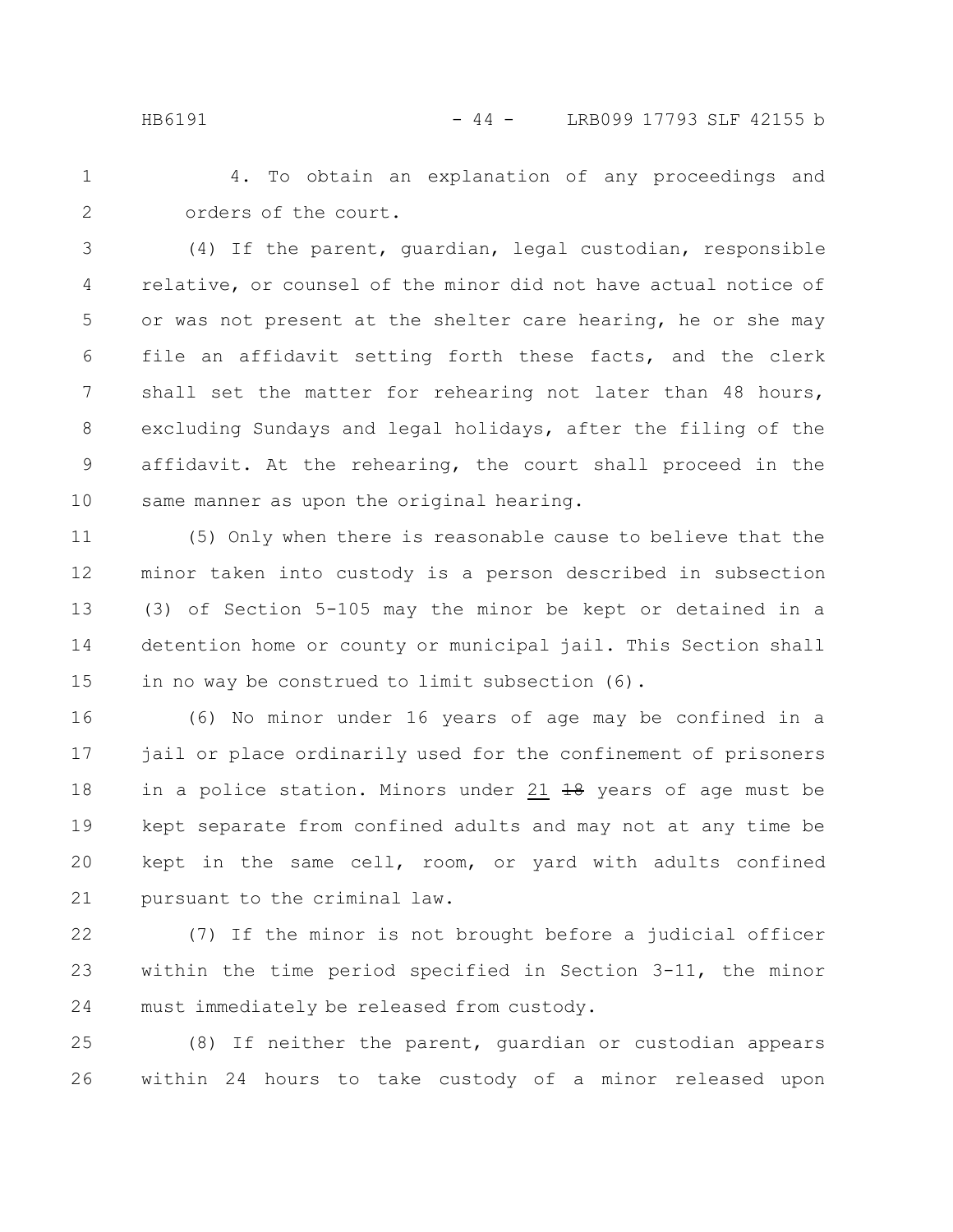request pursuant to subsection (2) of this Section, then the clerk of the court shall set the matter for rehearing not later than 7 days after the original order and shall issue a summons directed to the parent, guardian or custodian to appear. At the same time the probation department shall prepare a report on the minor. If a parent, guardian or custodian does not appear at such rehearing, the judge may enter an order prescribing that the minor be kept in a suitable place designated by the Department of Children and Family Services or a licensed child welfare agency. 1 2 3 4 5 6 7 8 9 10

(9) Notwithstanding any other provision of this Section, any interested party, including the State, the temporary custodian, an agency providing services to the minor or family under a service plan pursuant to Section 8.2 of the Abused and Neglected Child Reporting Act, foster parent, or any of their representatives, on notice to all parties entitled to notice, may file a motion to modify or vacate a temporary custody order on any of the following grounds: 11 12 13 14 15 16 17 18

(a) It is no longer a matter of immediate and urgent necessity that the minor remain in shelter care; or 19 20

(b) There is a material change in the circumstances of the natural family from which the minor was removed; or 21 22

(c) A person, including a parent, relative or legal guardian, is capable of assuming temporary custody of the minor; or 23 24 25

26

(d) Services provided by the Department of Children and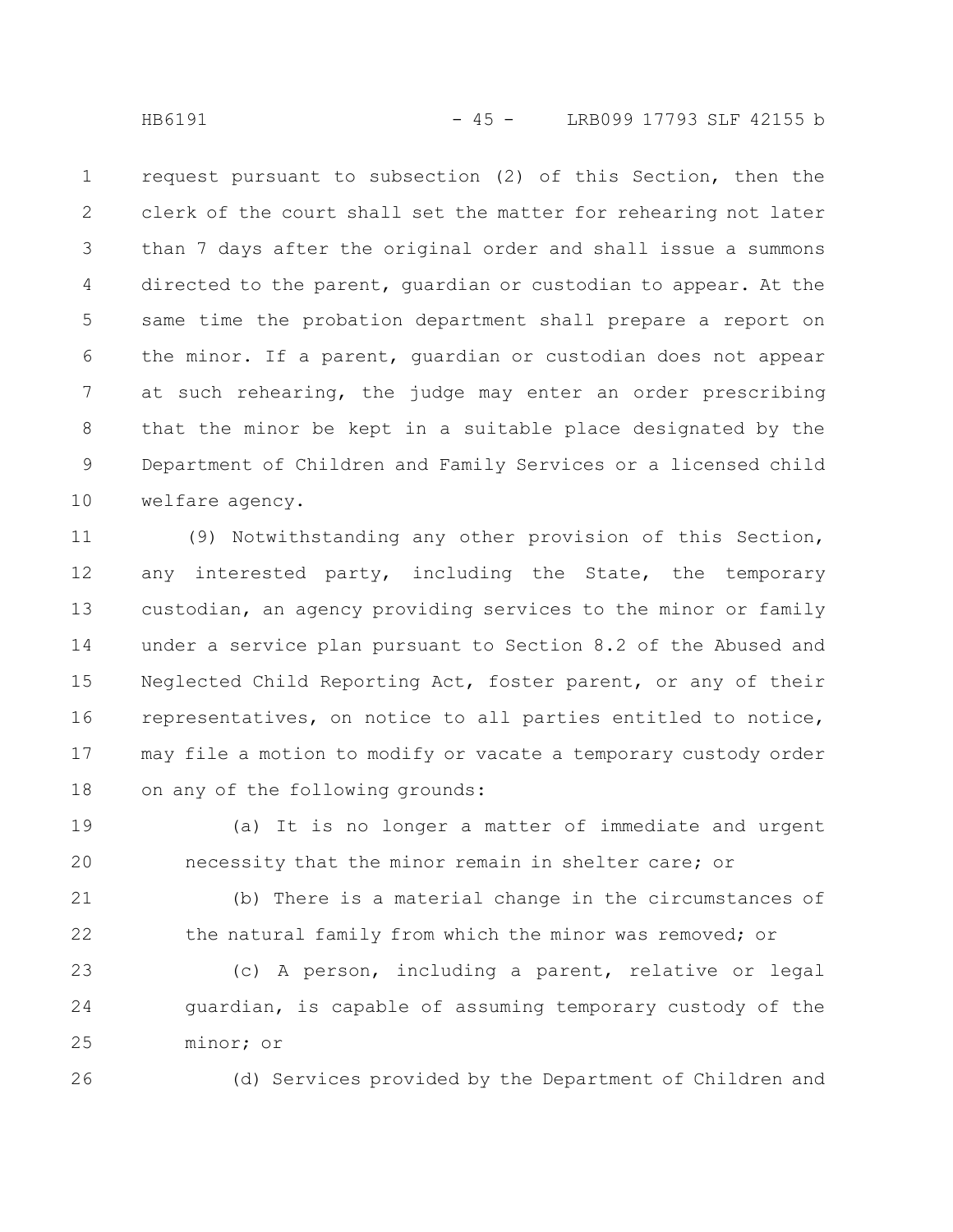Family Services or a child welfare agency or other service provider have been successful in eliminating the need for temporary custody. 1 2 3

The clerk shall set the matter for hearing not later than 14 days after such motion is filed. In the event that the court modifies or vacates a temporary custody order but does not vacate its finding of probable cause, the court may order that appropriate services be continued or initiated in behalf of the minor and his or her family. 4 5 6 7 8 9

(10) The changes made to this Section by Public Act 98-61 apply to a minor who has been arrested or taken into custody on or after January 1, 2014 (the effective date of Public Act  $98 - 61$ . 10 11 12 13

(Source: P.A. 98-61, eff. 1-1-14; 98-756, eff. 7-16-14; revised  $10-16-15.$ 14 15

16

(705 ILCS 405/4-9) (from Ch. 37, par. 804-9)

Sec. 4-9. Shelter care hearing. At the appearance of the minor before the court at the shelter care hearing, all witnesses present shall be examined before the court in relation to any matter connected with the allegations made in the petition. 17 18 19 20 21

(1) If the court finds that there is not probable cause to believe that the minor is addicted, it shall release the minor and dismiss the petition. 22 23 24

25

(2) If the court finds that there is probable cause to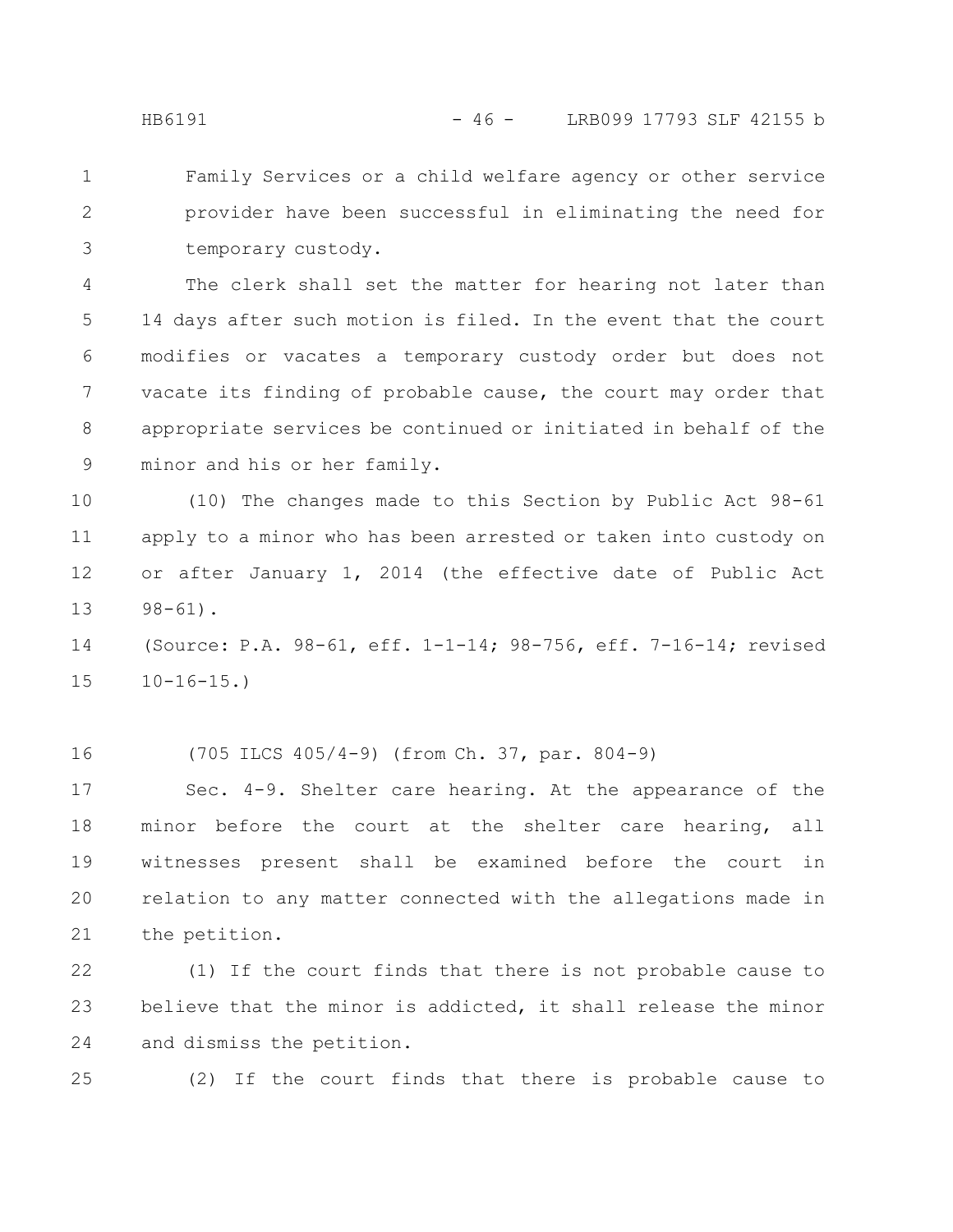believe that the minor is addicted, the minor, his or her parent, guardian, custodian and other persons able to give relevant testimony shall be examined before the court. After such testimony, the court may enter an order that the minor shall be released upon the request of a parent, guardian or custodian if the parent, guardian or custodian appears to take custody and agrees to abide by a court order which requires the minor and his or her parent, guardian, or legal custodian to complete an evaluation by an entity licensed by the Department of Human Services, as the successor to the Department of Alcoholism and Substance Abuse, and complete any treatment recommendations indicated by the assessment. Custodian shall include any agency of the State which has been given custody or wardship of the child. 1 2 3 4 5 6 7 8 9 10 11 12 13 14

The Court shall require documentation by representatives of the Department of Children and Family Services or the probation department as to the reasonable efforts that were made to prevent or eliminate the necessity of removal of the minor from his or her home, and shall consider the testimony of any person as to those reasonable efforts. If the court finds that it is a matter of immediate and urgent necessity for the protection of the minor or of the person or property of another that the minor be or placed in a shelter care facility or that he or she is likely to flee the jurisdiction of the court, and further, finds that reasonable efforts have been made or good cause has been shown why reasonable efforts cannot prevent or 15 16 17 18 19 20 21 22 23 24 25 26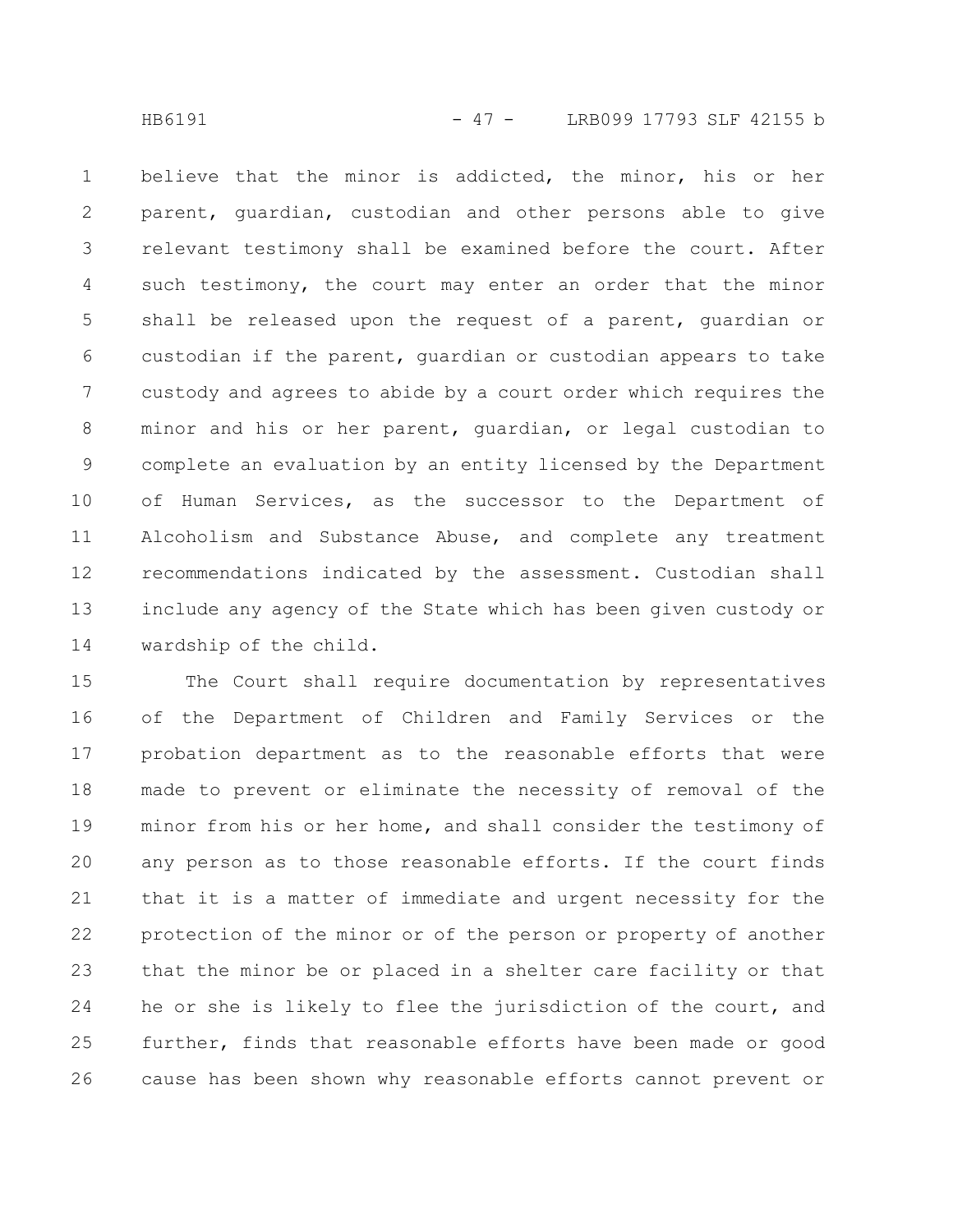home, the court may prescribe shelter care and order that the minor be kept in a suitable place designated by the court or in a shelter care facility designated by the Department of Children and Family Services or a licensed child welfare agency, or in a facility or program licensed by the Department of Human Services for shelter and treatment services; otherwise it shall release the minor from custody. If the court prescribes shelter care, then in placing the minor, the Department or other agency shall, to the extent compatible with the court's order, comply with Section 7 of the Children and Family Services Act. If the minor is ordered placed in a shelter care facility of the Department of Children and Family Services or a licensed child welfare agency, or in a facility or program licensed by the Department of Human Services for shelter and treatment services, the court shall, upon request of the appropriate Department or other agency, appoint the Department of Children and Family Services Guardianship Administrator or other appropriate agency executive temporary custodian of the minor and the court may enter such other orders related to the temporary custody as it deems fit and proper, including the provision of services to the minor or his family to ameliorate the causes contributing to the finding of probable cause or to the finding of the existence of immediate

eliminate the necessity of removal of the minor from his or her

considered an admission of any allegation in a petition made 26

and urgent necessity. Acceptance of services shall not be

1

2

3

4

5

6

7

8

9

10

11

12

13

14

15

16

17

18

19

20

21

22

23

24

25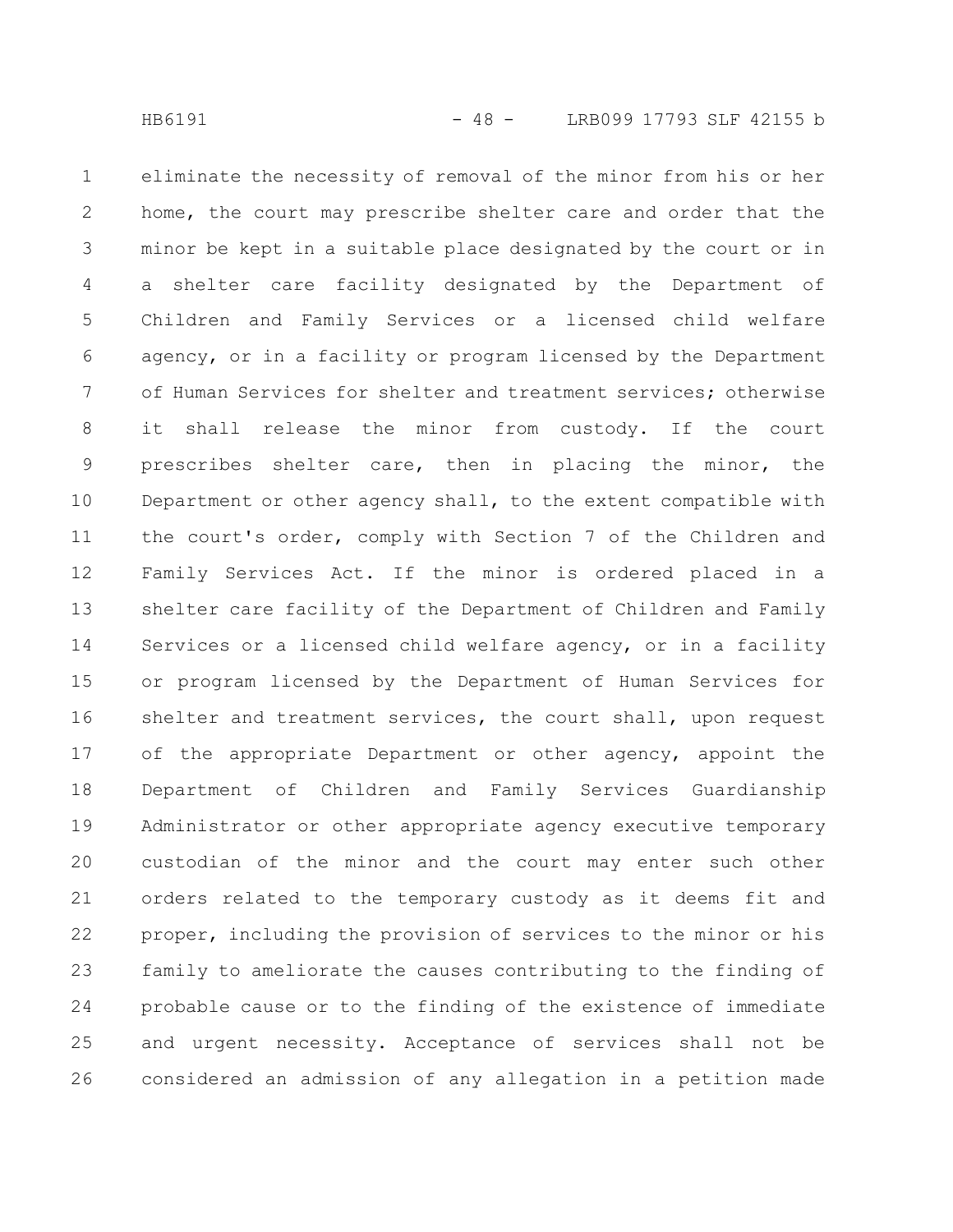pursuant to this Act, nor may a referral of services be considered as evidence in any proceeding pursuant to this Act, except where the issue is whether the Department has made reasonable efforts to reunite the family. In making its findings that reasonable efforts have been made or that good cause has been shown why reasonable efforts cannot prevent or eliminate the necessity of removal of the minor from his or her home, the court shall state in writing its findings concerning the nature of the services that were offered or the efforts that were made to prevent removal of the child and the apparent reasons that such services or efforts could not prevent the need for removal. The parents, guardian, custodian, temporary custodian and minor shall each be furnished a copy of such written findings. The temporary custodian shall maintain a copy of the court order and written findings in the case record for the child. The order together with the court's findings of fact in support thereof shall be entered of record in the court. 1 2 3 4 5 6 7 8 9 10 11 12 13 14 15 16 17

Once the court finds that it is a matter of immediate and urgent necessity for the protection of the minor that the minor be placed in a shelter care facility, the minor shall not be returned to the parent, custodian or guardian until the court finds that such placement is no longer necessary for the protection of the minor. 18 19 20 21 22 23

(3) If neither the parent, guardian, legal custodian, responsible relative nor counsel of the minor has had actual notice of or is present at the shelter care hearing, he or she 24 25 26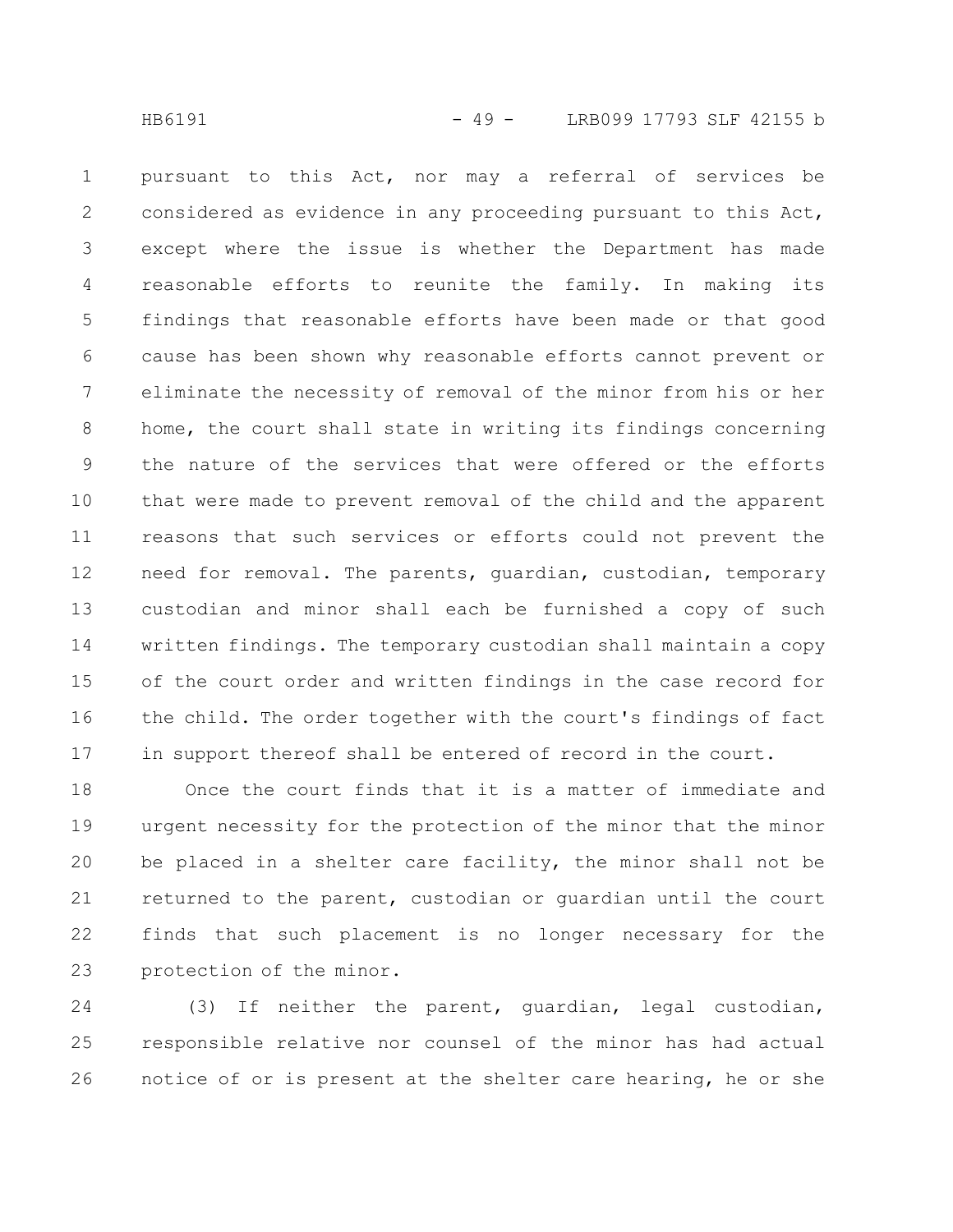may file his or her affidavit setting forth these facts, and the clerk shall set the matter for rehearing not later than 24 hours, excluding Sundays and legal holidays, after the filing of the affidavit. At the rehearing, the court shall proceed in the same manner as upon the original hearing. 1 2 3 4 5

(4) If the minor is not brought before a judicial officer within the time period as specified in Section 4-8, the minor must immediately be released from custody. 6 7 8

(5) Only when there is reasonable cause to believe that the minor taken into custody is a person described in subsection (3) of Section 5-105 may the minor be kept or detained in a detention home or county or municipal jail. This Section shall in no way be construed to limit subsection (6). 9 10 11 12 13

(6) No minor under 16 years of age may be confined in a jail or place ordinarily used for the confinement of prisoners in a police station. Minors under 21  $18$  years of age must be kept separate from confined adults and may not at any time be kept in the same cell, room or yard with adults confined pursuant to the criminal law. 14 15 16 17 18 19

(7) If neither the parent, guardian or custodian appears within 24 hours to take custody of a minor released upon request pursuant to subsection (2) of this Section, then the clerk of the court shall set the matter for rehearing not later than 7 days after the original order and shall issue a summons directed to the parent, guardian or custodian to appear. At the same time the probation department shall prepare a report on 20 21 22 23 24 25 26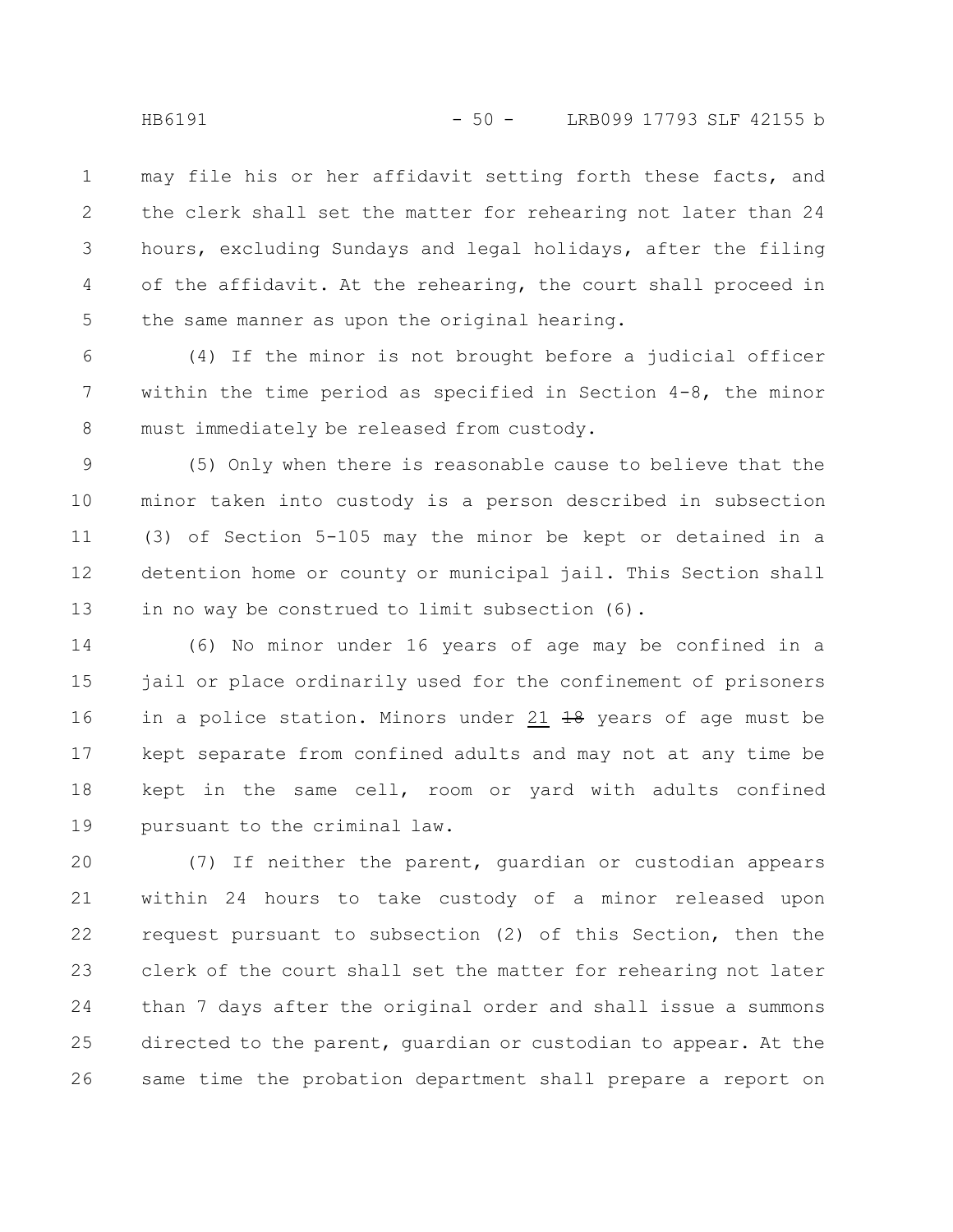the minor. If a parent, guardian or custodian does not appear at such rehearing, the judge may enter an order prescribing that the minor be kept in a suitable place designated by the Department of Children and Family Services or a licensed child welfare agency. 1 2 3 4 5

(8) Any interested party, including the State, the temporary custodian, an agency providing services to the minor or family under a service plan pursuant to Section 8.2 of the Abused and Neglected Child Reporting Act, foster parent, or any of their representatives, may file a motion to modify or vacate a temporary custody order on any of the following grounds: 6 7 8 9 10 11

12

13

(a) It is no longer a matter of immediate and urgent necessity that the minor remain in shelter care; or

(b) There is a material change in the circumstances of the natural family from which the minor was removed; or 14 15

(c) A person, including a parent, relative or legal guardian, is capable of assuming temporary custody of the minor; or 16 17 18

(d) Services provided by the Department of Children and Family Services or a child welfare agency or other service provider have been successful in eliminating the need for temporary custody. 19 20 21 22

The clerk shall set the matter for hearing not later than 14 days after such motion is filed. In the event that the court modifies or vacates a temporary custody order but does not vacate its finding of probable cause, the court may order that 23 24 25 26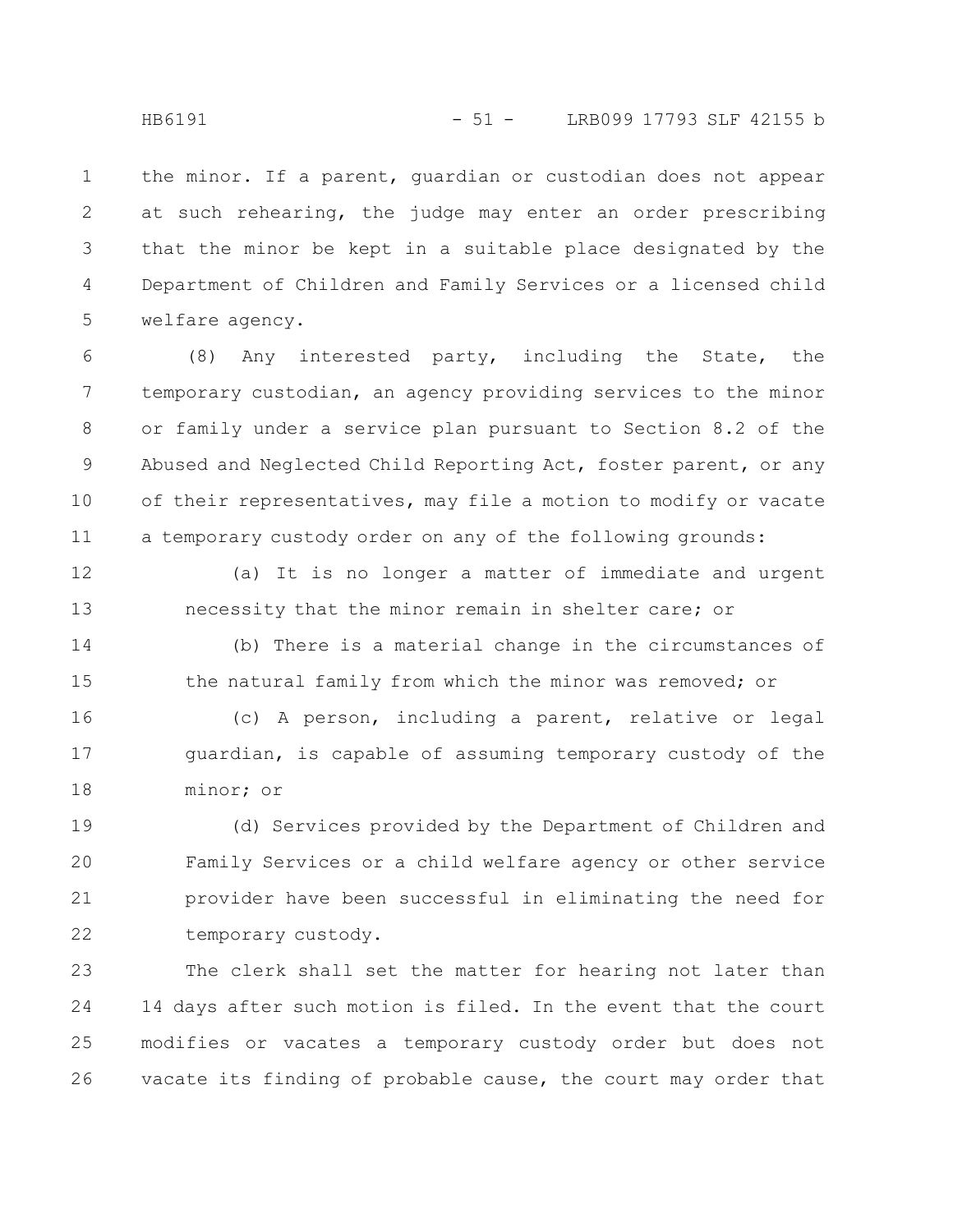appropriate services be continued or initiated in behalf of the minor and his or her family. 1 2

(9) The changes made to this Section by Public Act 98-61 apply to a minor who has been arrested or taken into custody on or after January 1, 2014 (the effective date of Public Act 98-61). 3 4 5 6

(Source: P.A. 98-61, eff. 1-1-14; 98-756, eff. 7-16-14.) 7

(705 ILCS 405/5-105) 8

Sec. 5-105. Definitions. As used in this Article: 9

(1) "Aftercare release" means the conditional and revocable release of an adjudicated delinquent juvenile committed to the Department of Juvenile Justice under the supervision of the Department of Juvenile Justice. 10 11 12 13

(1.5) "Court" means the circuit court in a session or division assigned to hear proceedings under this Act, and includes the term Juvenile Court. 14 15 16

(2) "Community service" means uncompensated labor for a community service agency as hereinafter defined. 17 18

(2.5) "Community service agency" means a not-for-profit organization, community organization, church, charitable organization, individual, public office, or other public body whose purpose is to enhance the physical or mental health of a delinquent minor or to rehabilitate the minor, or to improve the environmental quality or social welfare of the community which agrees to 19 20 21 22 23 24 25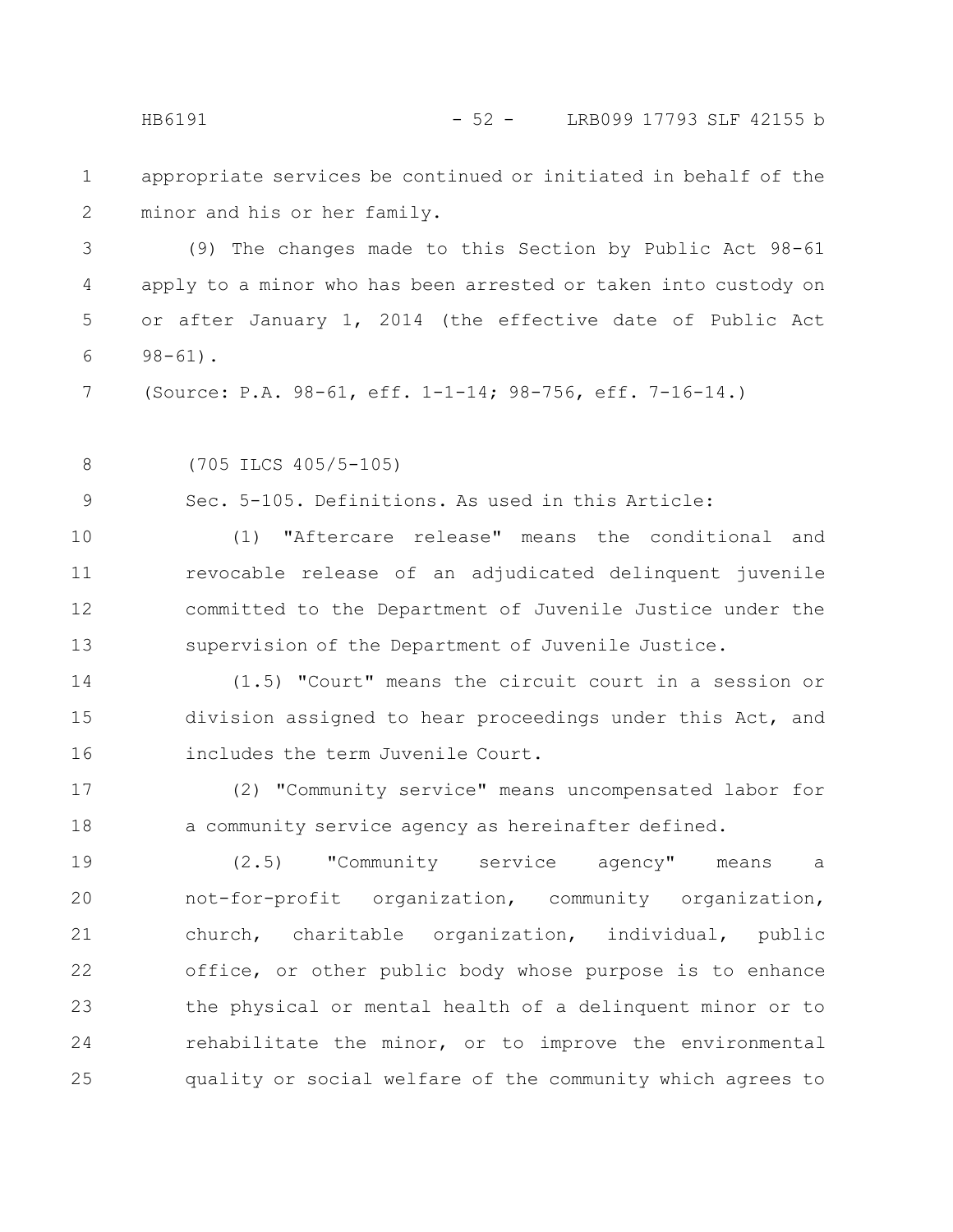accept community service from juvenile delinquents and to report on the progress of the community service to the State's Attorney pursuant to an agreement or to the court or to any agency designated by the court or to the authorized diversion program that has referred the delinquent minor for community service. 1 2 3 4 5 6

(3) "Delinquent minor" means any minor who prior to his or her 21st 18th birthday has violated or attempted to violate, regardless of where the act occurred, any federal, State, county or municipal law or ordinance. 7 8 9 10

(4) "Department" means the Department of Human Services unless specifically referenced as another department. 11 12 13

(5) "Detention" means the temporary care of a minor who is alleged to be or has been adjudicated delinquent and who requires secure custody for the minor's own protection or the community's protection in a facility designed to physically restrict the minor's movements, pending disposition by the court or execution of an order of the court for placement or commitment. Design features that physically restrict movement include, but are not limited to, locked rooms and the secure handcuffing of a minor to a rail or other stationary object. In addition, "detention" includes the court ordered care of an alleged or adjudicated delinquent minor who requires secure custody pursuant to Section 5-125 of this Act. 14 15 16 17 18 19 20 21 22 23 24 25 26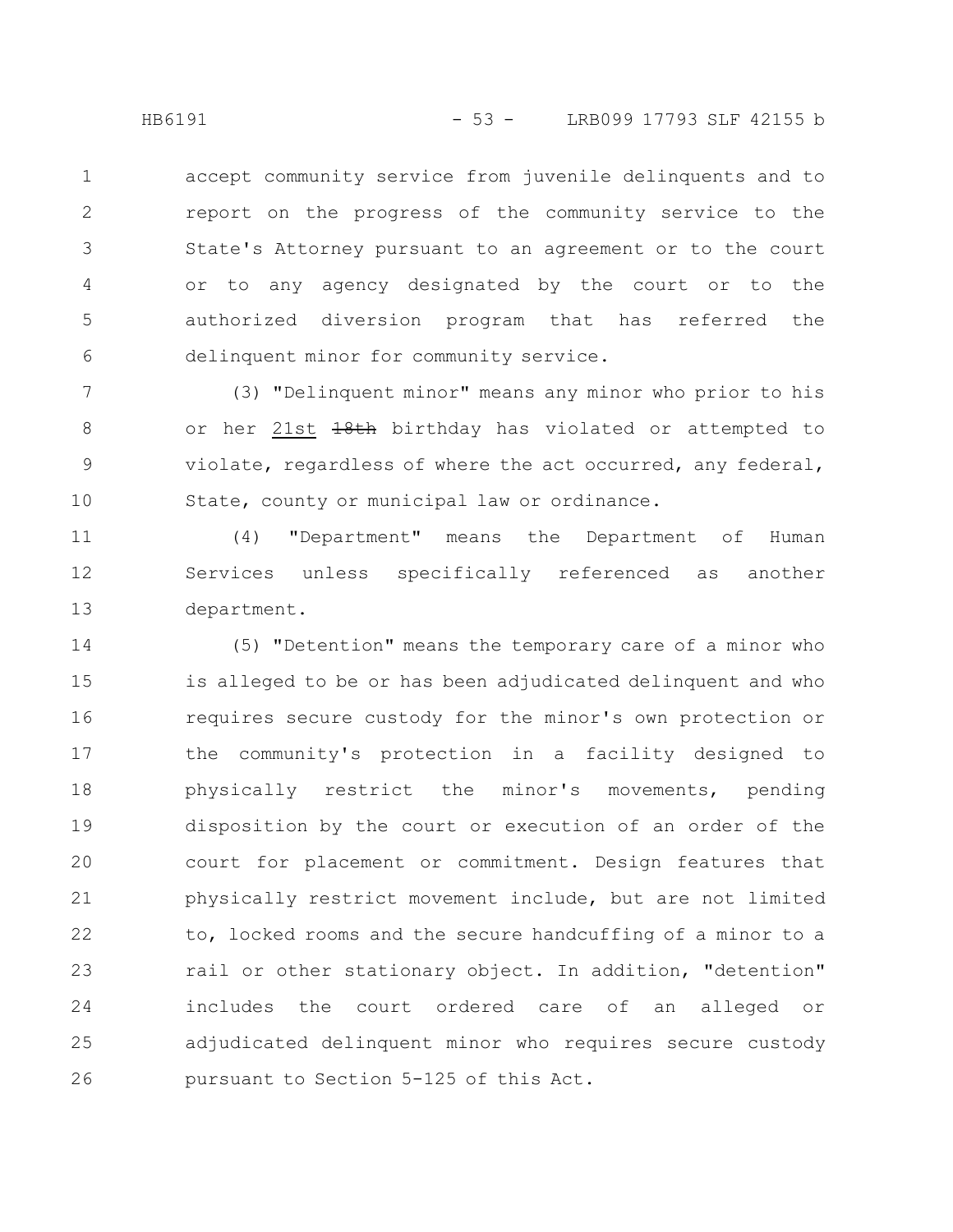(6) "Diversion" means the referral of a juvenile, without court intervention, into a program that provides services designed to educate the juvenile and develop a productive and responsible approach to living in the community. 1 2 3 4 5

(7) "Juvenile detention home" means a public facility with specially trained staff that conforms to the county juvenile detention standards adopted by the Department of Juvenile Justice. 6 7 8 9

(8) "Juvenile justice continuum" means a set of delinquency prevention programs and services designed for the purpose of preventing or reducing delinquent acts, including criminal activity by youth gangs, as well as intervention, rehabilitation, and prevention services targeted at minors who have committed delinquent acts, and minors who have previously been committed to residential treatment programs for delinquents. The term includes children-in-need-of-services and families-in-need-of-services programs; aftercare and reentry services; substance abuse and mental health programs; community service programs; community service work programs; and alternative-dispute resolution programs serving youth-at-risk of delinquency and their families, whether offered or delivered by State or local governmental entities, public or private for-profit or not-for-profit organizations, or religious or charitable organizations. 10 11 12 13 14 15 16 17 18 19 20 21 22 23 24 25 26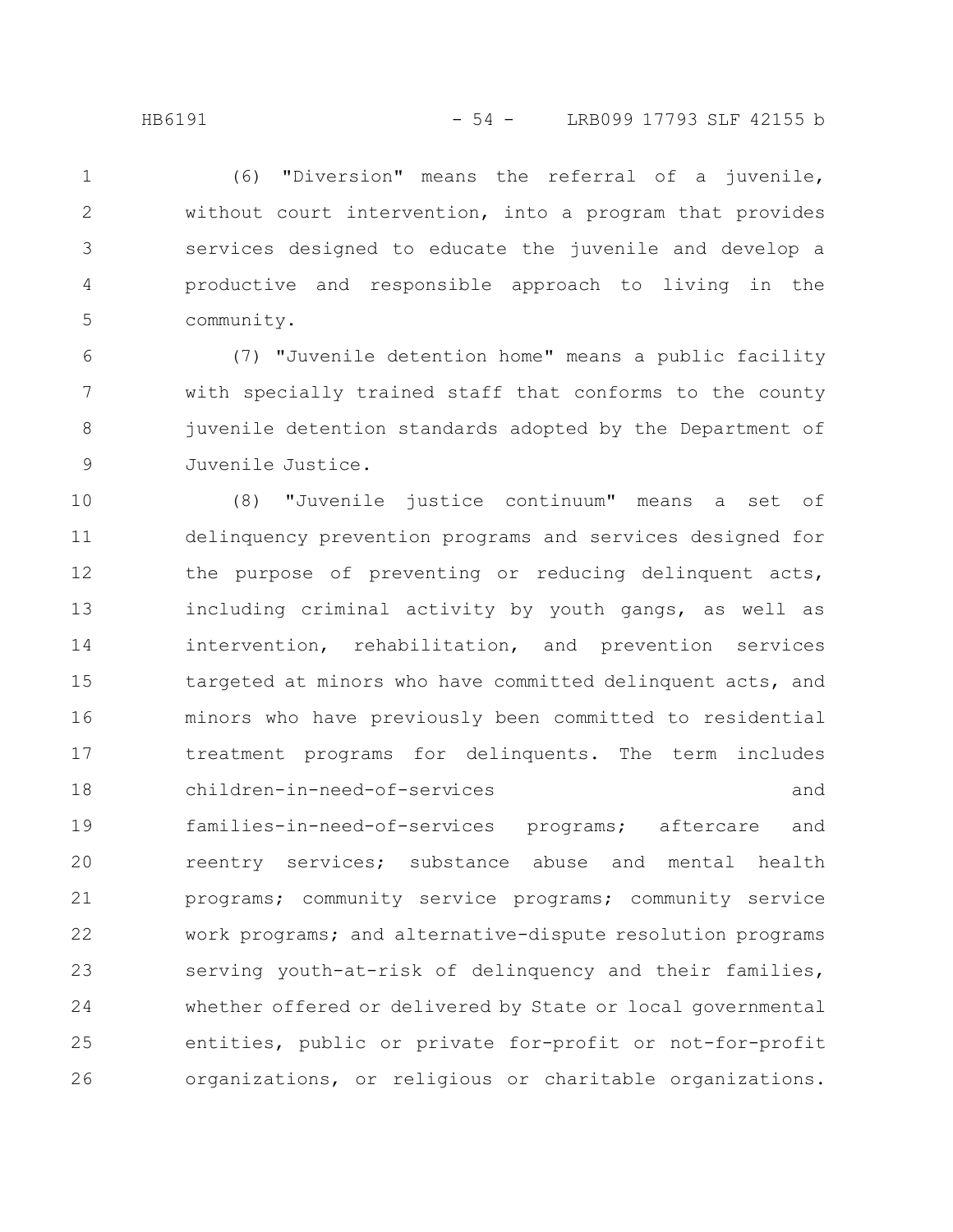This term would also encompass any program or service consistent with the purpose of those programs and services enumerated in this subsection. 1 2 3

(9) "Juvenile police officer" means a sworn police officer who has completed a Basic Recruit Training Course, has been assigned to the position of juvenile police officer by his or her chief law enforcement officer and has completed the necessary juvenile officers training as prescribed by the Illinois Law Enforcement Training Standards Board, or in the case of a State police officer, juvenile officer training approved by the Director of State Police. 4 5 6 7 8 9 10 11 12

(10) "Minor" means a person under the age of 21 years subject to this Act. 13 14

(11) "Non-secure custody" means confinement where the minor is not physically restricted by being placed in a locked cell or room, by being handcuffed to a rail or other stationary object, or by other means. Non-secure custody may include, but is not limited to, electronic monitoring, foster home placement, home confinement, group home placement, or physical restriction of movement or activity solely through facility staff. 15 16 17 18 19 20 21 22

(12) "Public or community service" means uncompensated labor for a not-for-profit organization or public body whose purpose is to enhance physical or mental stability of the offender, environmental quality or the social welfare 23 24 25 26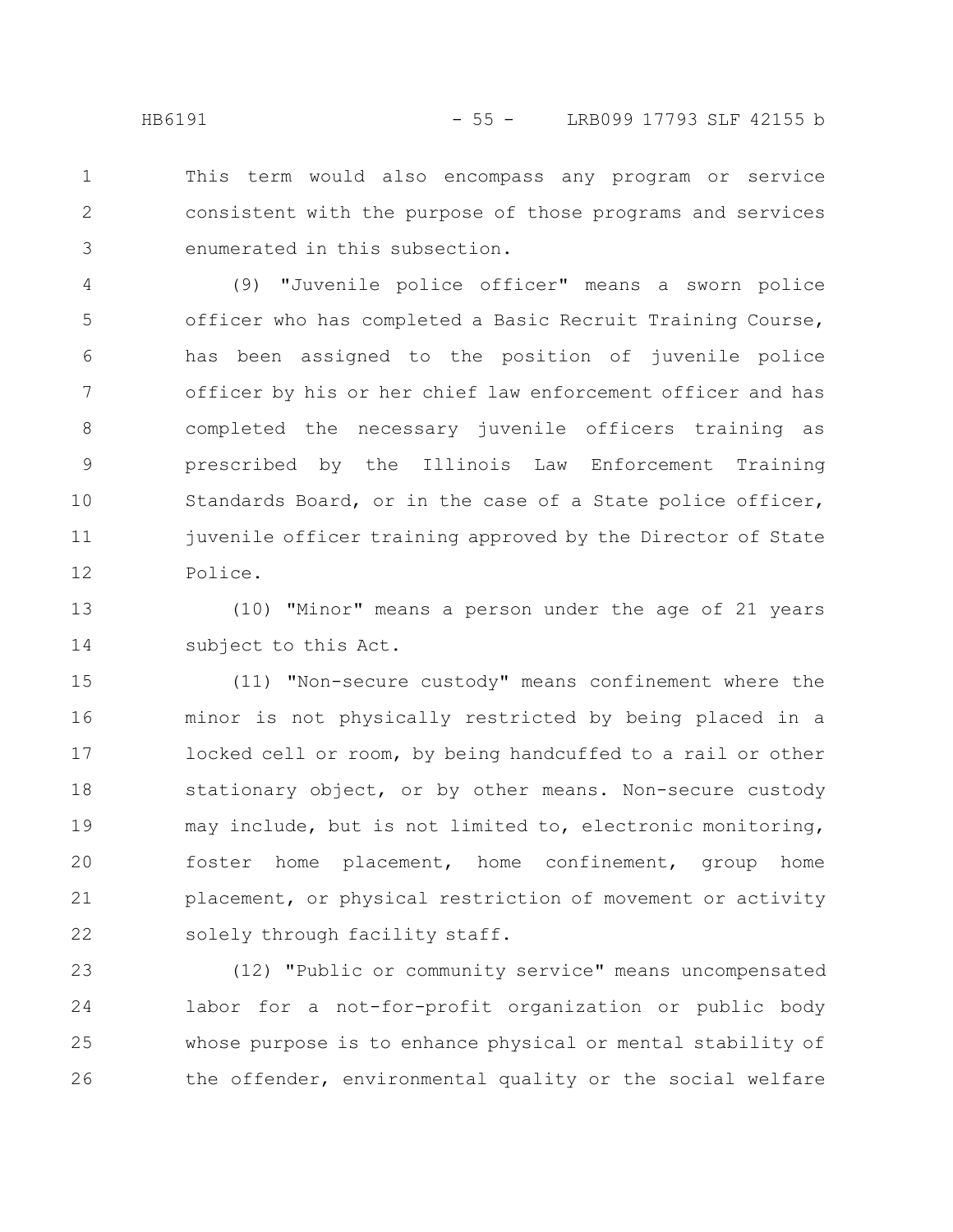and which agrees to accept public or community service from offenders and to report on the progress of the offender and the public or community service to the court or to the authorized diversion program that has referred the offender for public or community service. "Public or community service" does not include blood donation or assignment to labor at a blood bank. For the purposes of this Act, "blood bank" has the meaning ascribed to the term in Section 2-124 of the Illinois Clinical Laboratory and Blood Bank Act. 1 2 3 4 5 6 7 8 9 10

(13) "Sentencing hearing" means a hearing to determine whether a minor should be adjudged a ward of the court, and to determine what sentence should be imposed on the minor. It is the intent of the General Assembly that the term "sentencing hearing" replace the term "dispositional hearing" and be synonymous with that definition as it was used in the Juvenile Court Act of 1987. 11 12 13 14 15 16 17

(14) "Shelter" means the temporary care of a minor in physically unrestricting facilities pending court disposition or execution of court order for placement. 18 19 20

(15) "Site" means a not-for-profit organization, public body, church, charitable organization, or individual agreeing to accept community service from offenders and to report on the progress of ordered or required public or community service to the court or to the authorized diversion program that has referred the 21 22 23 24 25 26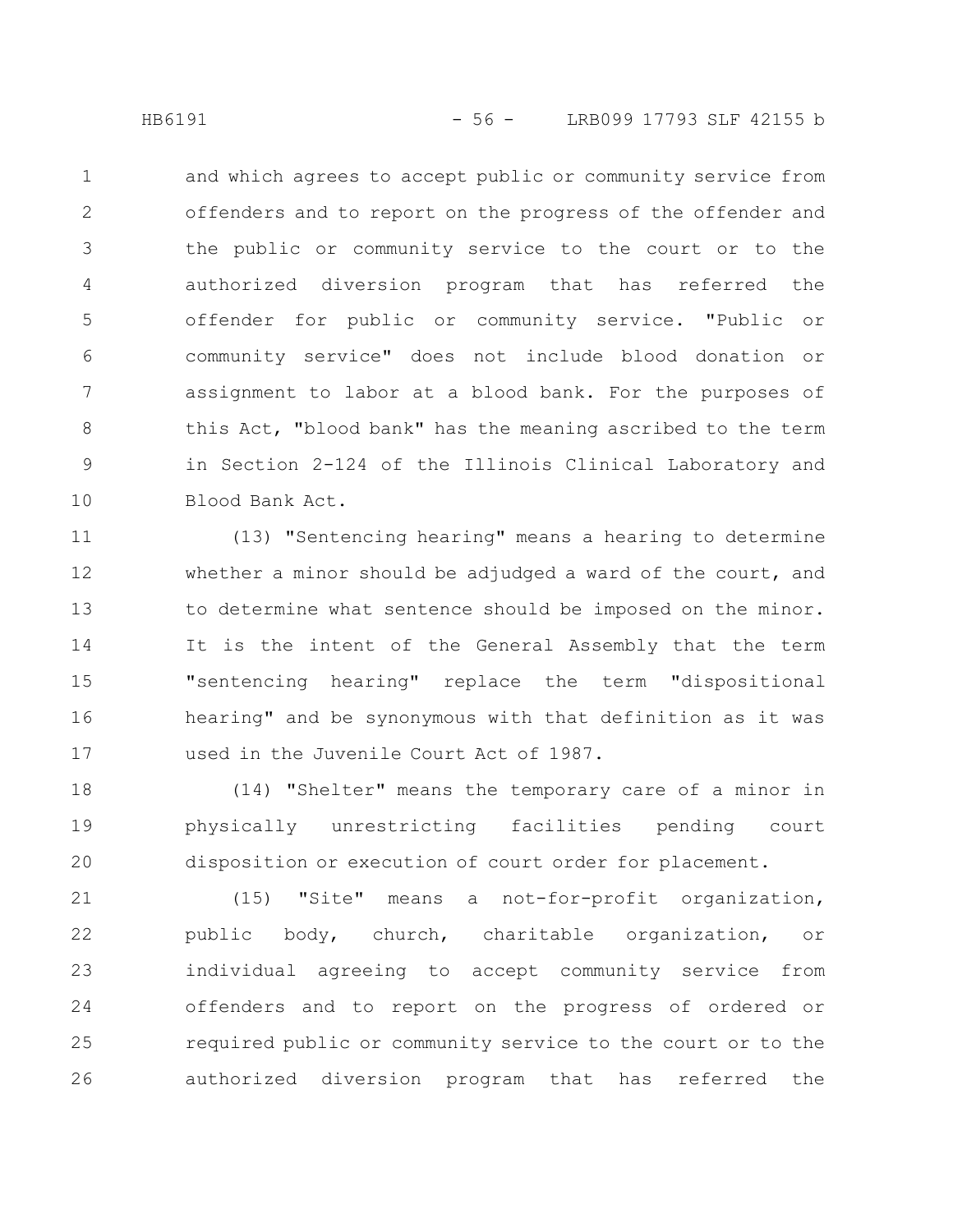offender for public or community service. 1

(16) "Station adjustment" means the informal or formal handling of an alleged offender by a juvenile police officer. 2 3 4

(17) "Trial" means a hearing to determine whether the allegations of a petition under Section 5-520 that a minor is delinquent are proved beyond a reasonable doubt. It is the intent of the General Assembly that the term "trial" replace the term "adjudicatory hearing" and be synonymous with that definition as it was used in the Juvenile Court Act of 1987. 5 6 7 8 9 10 11

The changes made to this Section by Public Act 98-61 apply to violations or attempted violations committed on or after January 1, 2014 (the effective date of Public Act 98-61). (Source: P.A. 98-61, eff. 1-1-14; 98-558, eff. 1-1-14; 98-685, eff. 1-1-15; 98-756, eff. 7-16-14; 98-824, eff. 1-1-15; 99-78, eff. 7-20-15.) 12 13 14 15 16 17

18

(705 ILCS 405/5-120)

Sec. 5-120. Exclusive jurisdiction. Proceedings may be instituted under the provisions of this Article concerning any minor who prior to his or her 21st 18th birthday has violated or attempted to violate, regardless of where the act occurred, any federal, State, county or municipal law or ordinance. Except as provided in Sections 5-125, 5-130, 5-805, and 5-810 of this Article, no minor who was under 21 18 years of age at 19 20 21 22 23 24 25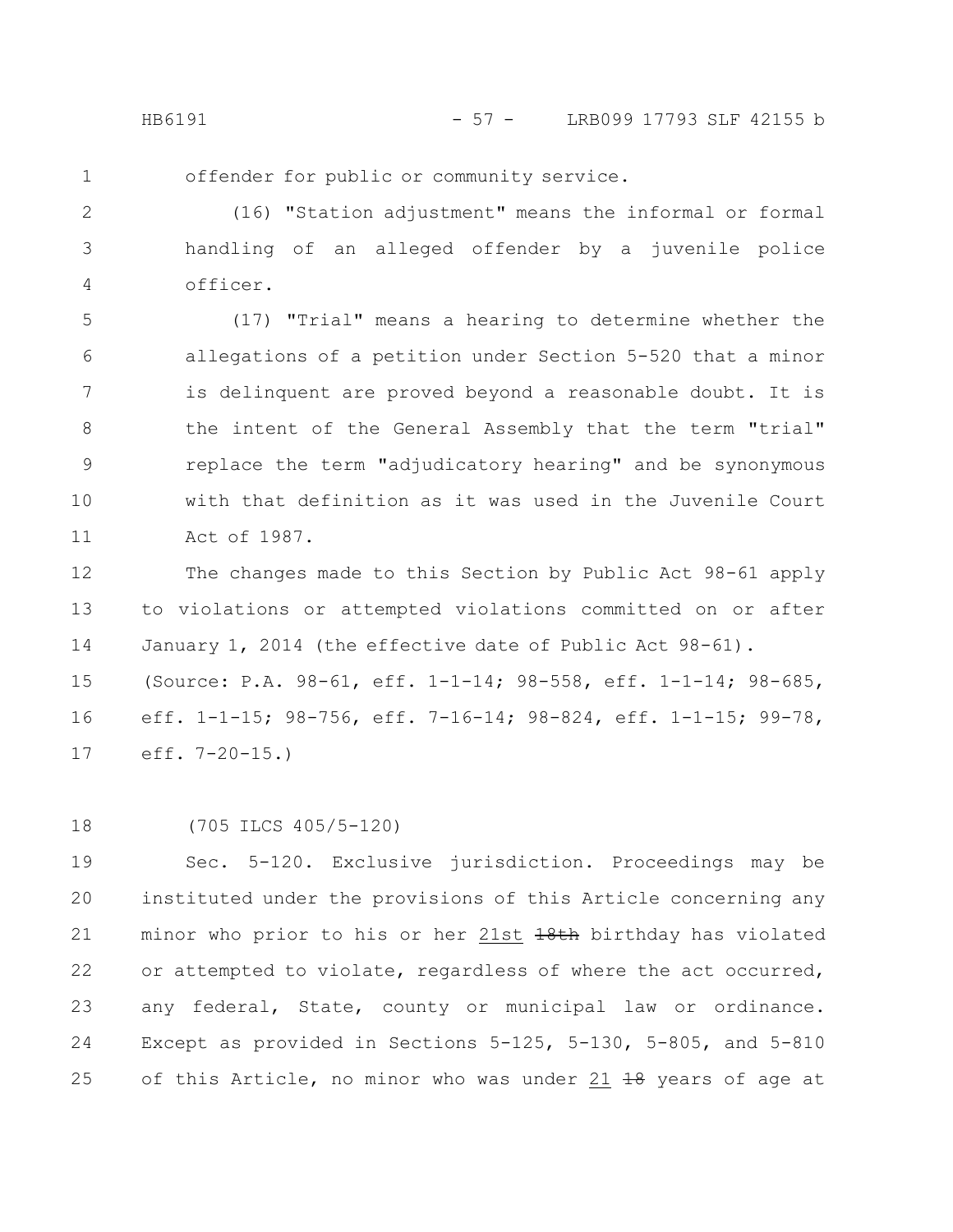HB6191 - 58 - LRB099 17793 SLF 42155 b

the time of the alleged offense may be prosecuted under the criminal laws of this State. 1 2

The changes made to this Section by this amendatory Act of the 98th General Assembly apply to violations or attempted violations committed on or after the effective date of this amendatory Act. 3 4 5 6

The changes made to this Section by this amendatory Act of the 99th General Assembly apply to violations or attempted violations committed on or after the effective date of this amendatory Act. (Source: P.A. 98-61, eff. 1-1-14.) 7 8 9 10 11

(705 ILCS 405/5-130) 12

Sec. 5-130. Excluded jurisdiction. 13

(1)(a) The definition of delinquent minor under Section 5-120 of this Article shall not apply to any minor who at the time of an offense was at least 16 years of age and who is charged with: (i) first degree murder, (ii) aggravated criminal sexual assault, or (iii) aggravated battery with a firearm as described in Section  $12-4.2$  or subdivision (e)(1), (e)(2), (e)(3), or (e)(4) of Section 12-3.05 where the minor personally discharged a firearm as defined in Section 2-15.5 of the Criminal Code of 1961 or the Criminal Code of 2012. 14 15 16 17 18 19 20 21 22

These charges and all other charges arising out of the same incident shall be prosecuted under the criminal laws of this State. 23 24 25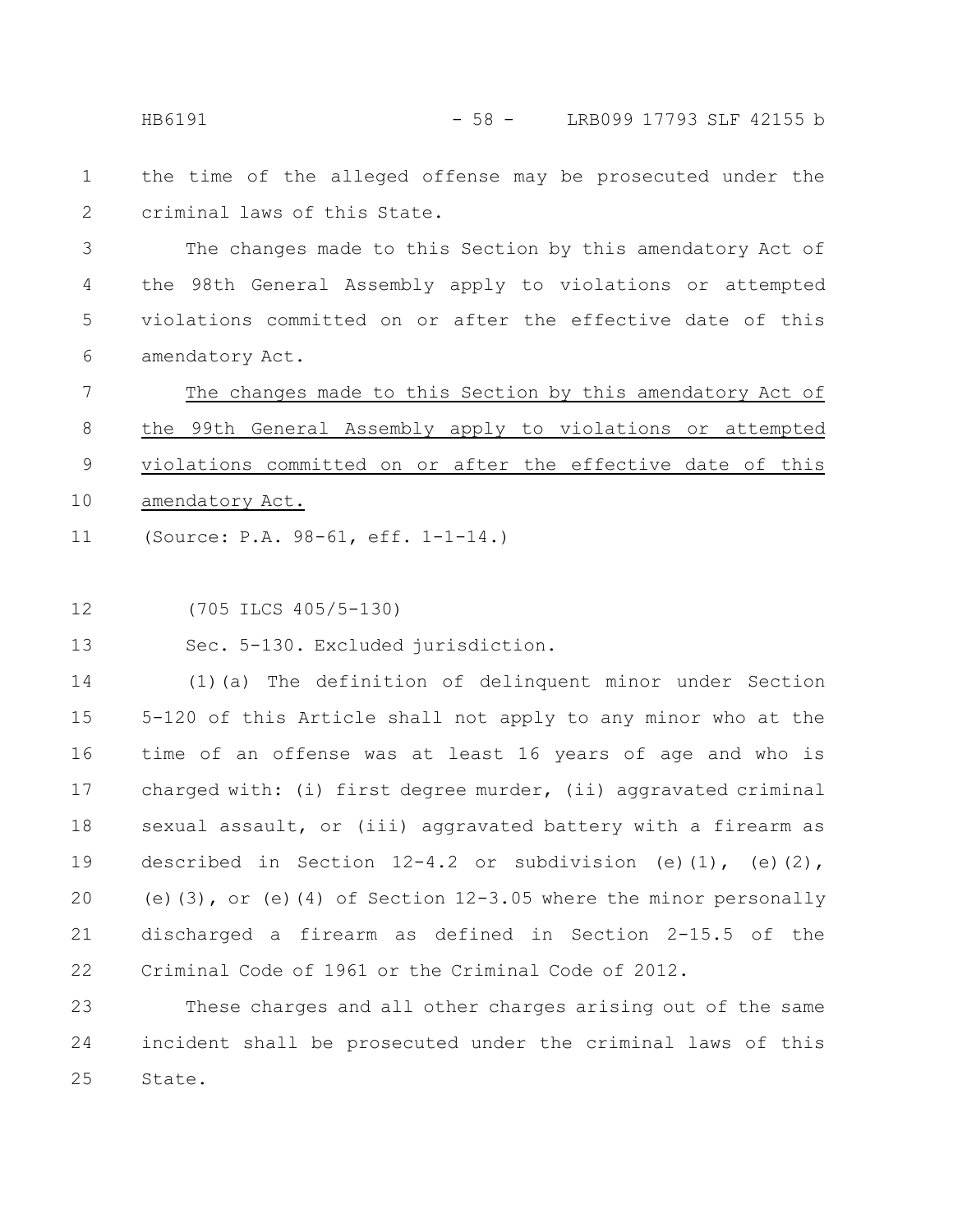(b)(i) If before trial or plea an information or indictment is filed that does not charge an offense specified in paragraph (a) of this subsection (1) the State's Attorney may proceed on any lesser charge or charges, but only in Juvenile Court under the provisions of this Article. The State's Attorney may proceed on a lesser charge if before trial the minor defendant knowingly and with advice of counsel waives, in writing, his or her right to have the matter proceed in Juvenile Court. 1 2 3 4 5 6 7 8

(ii) If before trial or plea an information or indictment is filed that includes one or more charges specified in paragraph (a) of this subsection (1) and additional charges that are not specified in that paragraph, all of the charges arising out of the same incident shall be prosecuted under the Criminal Code of 1961 or the Criminal Code of 2012. 9 10 11 12 13 14

(c)(i) If after trial or plea the minor is convicted of any offense covered by paragraph (a) of this subsection (1), then, in sentencing the minor, the court shall sentence the minor under Section 5-4.5-105 of the Unified Code of Corrections. 15 16 17 18

(ii) If after trial or plea the court finds that the minor committed an offense not covered by paragraph (a) of this subsection (1), that finding shall not invalidate the verdict or the prosecution of the minor under the criminal laws of the State; however, unless the State requests a hearing for the purpose of sentencing the minor under Chapter V of the Unified Code of Corrections, the Court must proceed under Sections 5-705 and 5-710 of this Article. To request a hearing, the 19 20 21 22 23 24 25 26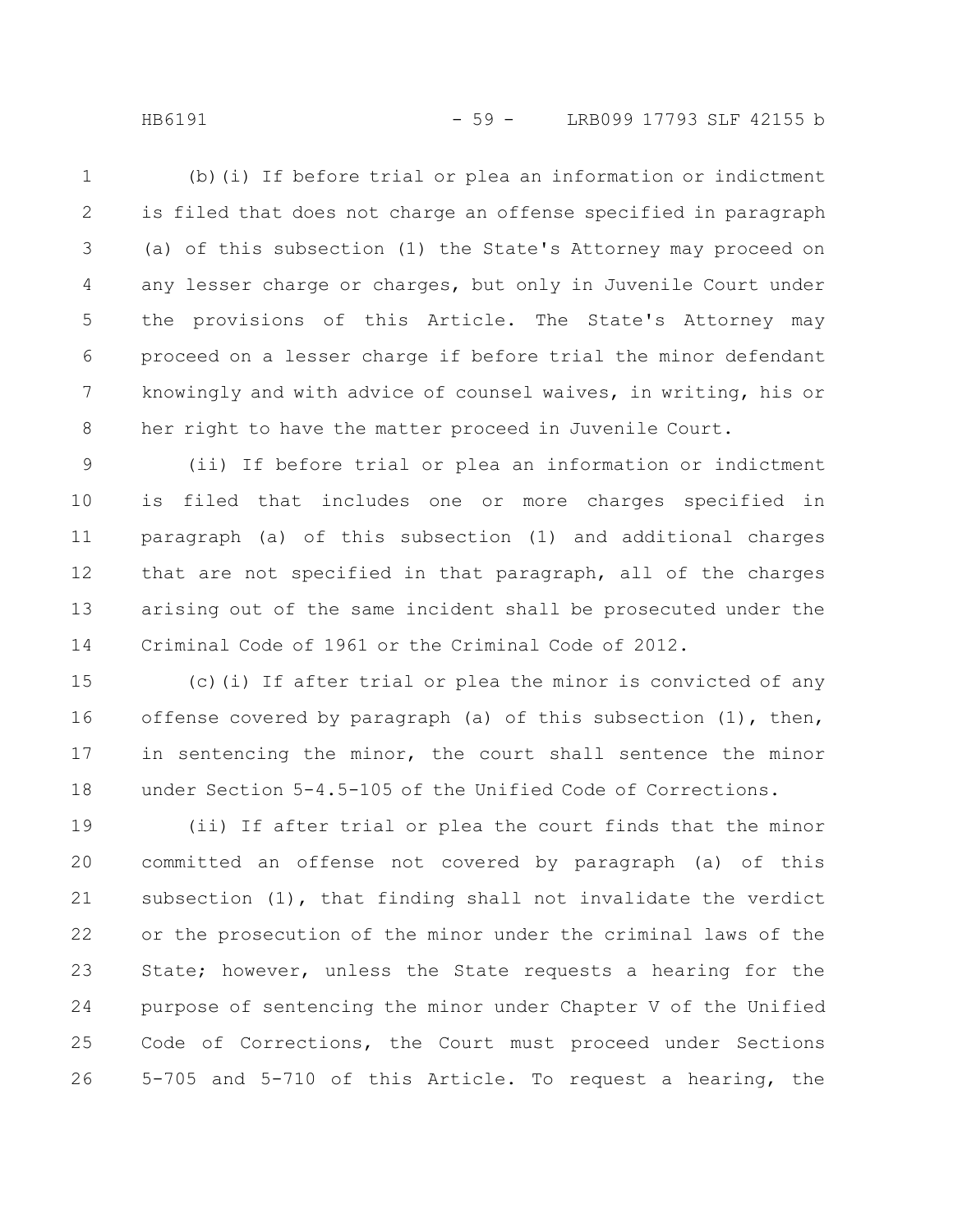State must file a written motion within 10 days following the entry of a finding or the return of a verdict. Reasonable notice of the motion shall be given to the minor or his or her counsel. If the motion is made by the State, the court shall conduct a hearing to determine if the minor should be sentenced under Chapter V of the Unified Code of Corrections. In making its determination, the court shall consider among other matters: (a) whether there is evidence that the offense was committed in an aggressive and premeditated manner; (b) the age of the minor; (c) the previous history of the minor; (d) whether there are facilities particularly available to the Juvenile Court or the Department of Juvenile Justice for the treatment and rehabilitation of the minor; (e) whether the security of the public requires sentencing under Chapter V of the Unified Code of Corrections; and (f) whether the minor possessed a deadly weapon when committing the offense. The rules of evidence shall be the same as if at trial. If after the hearing the court finds that the minor should be sentenced under Chapter V of the Unified Code of Corrections, then the court shall sentence the minor under Section 5-4.5-105 of the Unified Code of Corrections. 1 2 3 4 5 6 7 8 9 10 11 12 13 14 15 16 17 18 19 20 21

- (2) (Blank). 22
- (3) (Blank). 23
- (4) (Blank). 24
- (5) (Blank). 25
- (6) (Blank). 26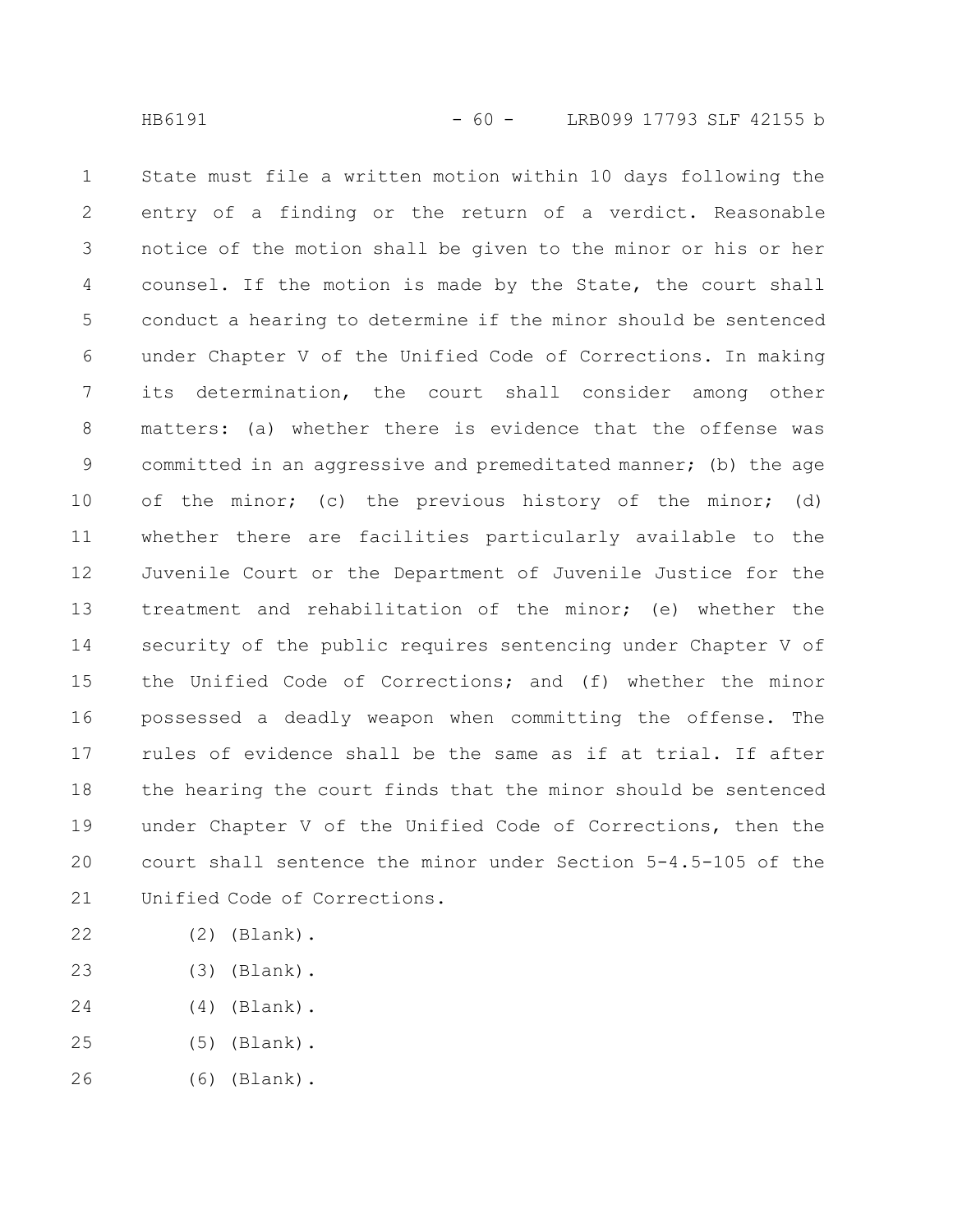(7) The procedures set out in this Article for the investigation, arrest and prosecution of juvenile offenders shall not apply to minors who are excluded from jurisdiction of the Juvenile Court, except that minors under 21  $\frac{19}{18}$  years of age shall be kept separate from confined adults. 1 2 3 4 5

(8) Nothing in this Act prohibits or limits the prosecution of any minor for an offense committed on or after his or her 21st  $18th$  birthday even though he or she is at the time of the offense a ward of the court. 6 7 8 9

(9) If an original petition for adjudication of wardship alleges the commission by a minor 13 years of age or over of an act that constitutes a crime under the laws of this State, the minor, with the consent of his or her counsel, may, at any time before commencement of the adjudicatory hearing, file with the court a motion that criminal prosecution be ordered and that the petition be dismissed insofar as the act or acts involved in the criminal proceedings are concerned. If such a motion is filed as herein provided, the court shall enter its order accordingly. 10 11 12 13 14 15 16 17 18 19

(10) If, prior to August 12, 2005 (the effective date of Public Act 94-574), a minor is charged with a violation of Section 401 of the Illinois Controlled Substances Act under the criminal laws of this State, other than a minor charged with a Class X felony violation of the Illinois Controlled Substances Act or the Methamphetamine Control and Community Protection Act, any party including the minor or the court sua sponte may, 20 21 22 23 24 25 26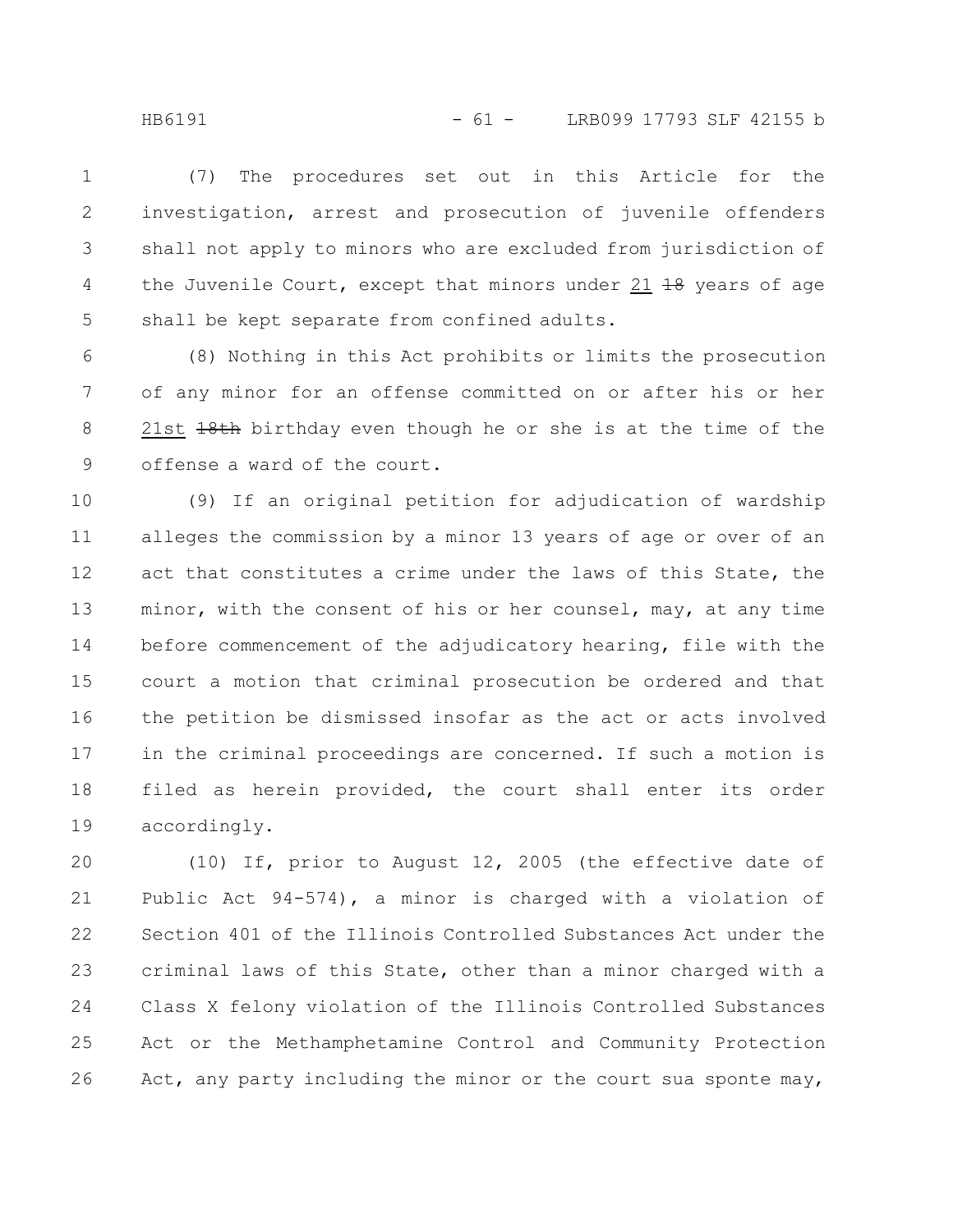before trial, move for a hearing for the purpose of trying and sentencing the minor as a delinquent minor. To request a hearing, the party must file a motion prior to trial. Reasonable notice of the motion shall be given to all parties. On its own motion or upon the filing of a motion by one of the parties including the minor, the court shall conduct a hearing to determine whether the minor should be tried and sentenced as a delinquent minor under this Article. In making its determination, the court shall consider among other matters: 1 2 3 4 5 6 7 8 9

10

(a) The age of the minor;

(b) Any previous delinquent or criminal history of the minor; 11 12

(c) Any previous abuse or neglect history of the minor; (d) Any mental health or educational history of the minor, or both; and 13 14 15

(e) Whether there is probable cause to support the charge, whether the minor is charged through accountability, and whether there is evidence the minor possessed a deadly weapon or caused serious bodily harm during the offense. 16 17 18 19 20

Any material that is relevant and reliable shall be admissible at the hearing. In all cases, the judge shall enter an order permitting prosecution under the criminal laws of Illinois unless the judge makes a finding based on a preponderance of the evidence that the minor would be amenable to the care, treatment, and training programs available through 21 22 23 24 25 26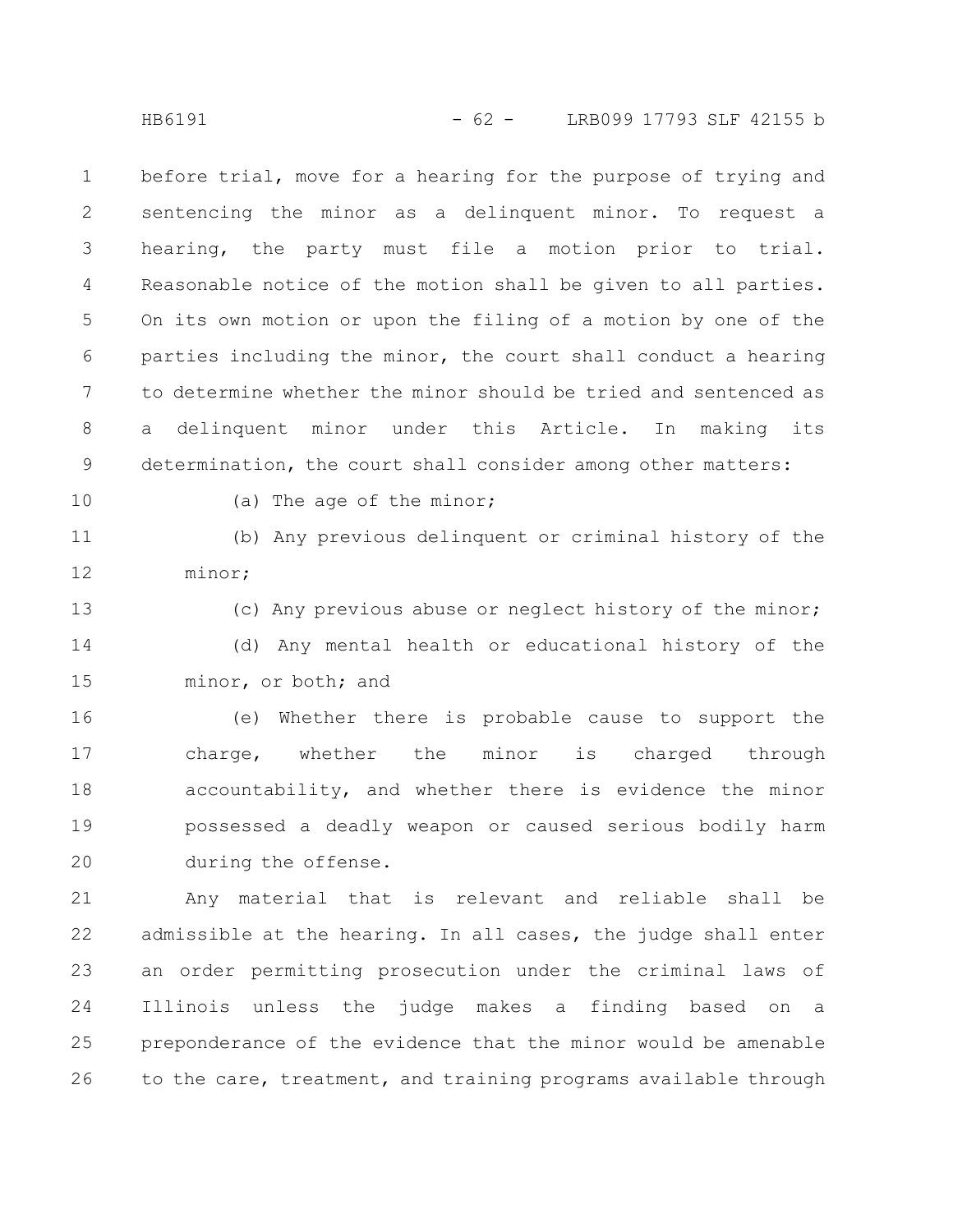the facilities of the juvenile court based on an evaluation of the factors listed in this subsection (10). 1 2

(11) The changes made to this Section by Public Act 98-61 apply to a minor who has been arrested or taken into custody on or after January 1, 2014 (the effective date of Public Act  $98 - 61$ . 3 4 5 6

(Source: P.A. 98-61, eff. 1-1-14; 98-756, eff. 7-16-14; 99-258, eff. 1-1-16.) 7 8

(705 ILCS 405/5-401.5) 9

Sec. 5-401.5. When statements by minor may be used.

(a) In this Section, "custodial interrogation" means any interrogation (i) during which a reasonable person in the subject's position would consider himself or herself to be in custody and (ii) during which a question is asked that is reasonably likely to elicit an incriminating response. 11 12 13 14 15

In this Section, "electronic recording" includes motion picture, audiotape, videotape, or digital recording. 16 17

In this Section, "place of detention" means a building or a police station that is a place of operation for a municipal police department or county sheriff department or other law enforcement agency at which persons are or may be held in detention in connection with criminal charges against those persons or allegations that those persons are delinquent minors. 18 19 20 21 22 23 24

25

10

(b) An oral, written, or sign language statement of a minor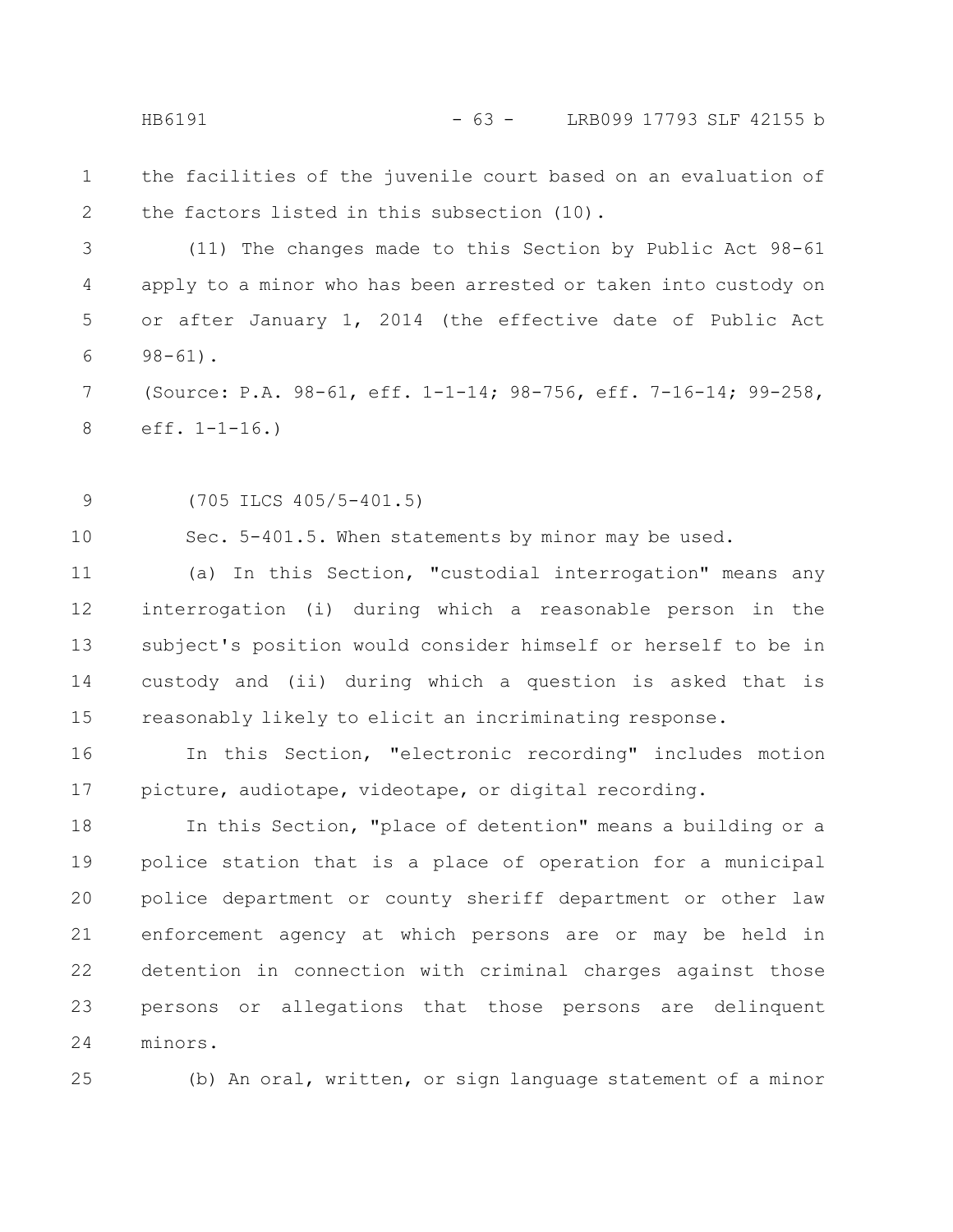HB6191 - 64 - LRB099 17793 SLF 42155 b

who, at the time of the commission of the offense was under the age of 21 <del>18</del> years, made as a result of a custodial interrogation conducted at a police station or other place of detention on or after the effective date of this amendatory Act of the 93rd General Assembly and on or after the effective date of this amendatory Act of the 99th General Assembly shall be presumed to be inadmissible as evidence against the minor in any criminal proceeding or juvenile court proceeding, for an act that if committed by an adult would be brought under Section 9-1, 9-1.2, 9-2, 9-2.1, 9-3, 9-3.2, or 9-3.3, of the Criminal Code of 1961 or the Criminal Code of 2012, or under clause (d)(1)(F) of Section 11-501 of the Illinois Vehicle Code unless: 1 2 3 4 5 6 7 8 9 10 11 12 13

(1) an electronic recording is made of the custodial interrogation; and 14 15

(2) the recording is substantially accurate and not intentionally altered. 16 17

(b-5) Under the following circumstances, an oral, written, or sign language statement of a minor who, at the time of the commission of the offense was under the age of 21  $\frac{17}{17}$  years, made as a result of a custodial interrogation conducted at a police station or other place of detention shall be presumed to be inadmissible as evidence against the minor, unless an electronic recording is made of the custodial interrogation and the recording is substantially accurate and not intentionally altered: 18 19 20 21 22 23 24 25 26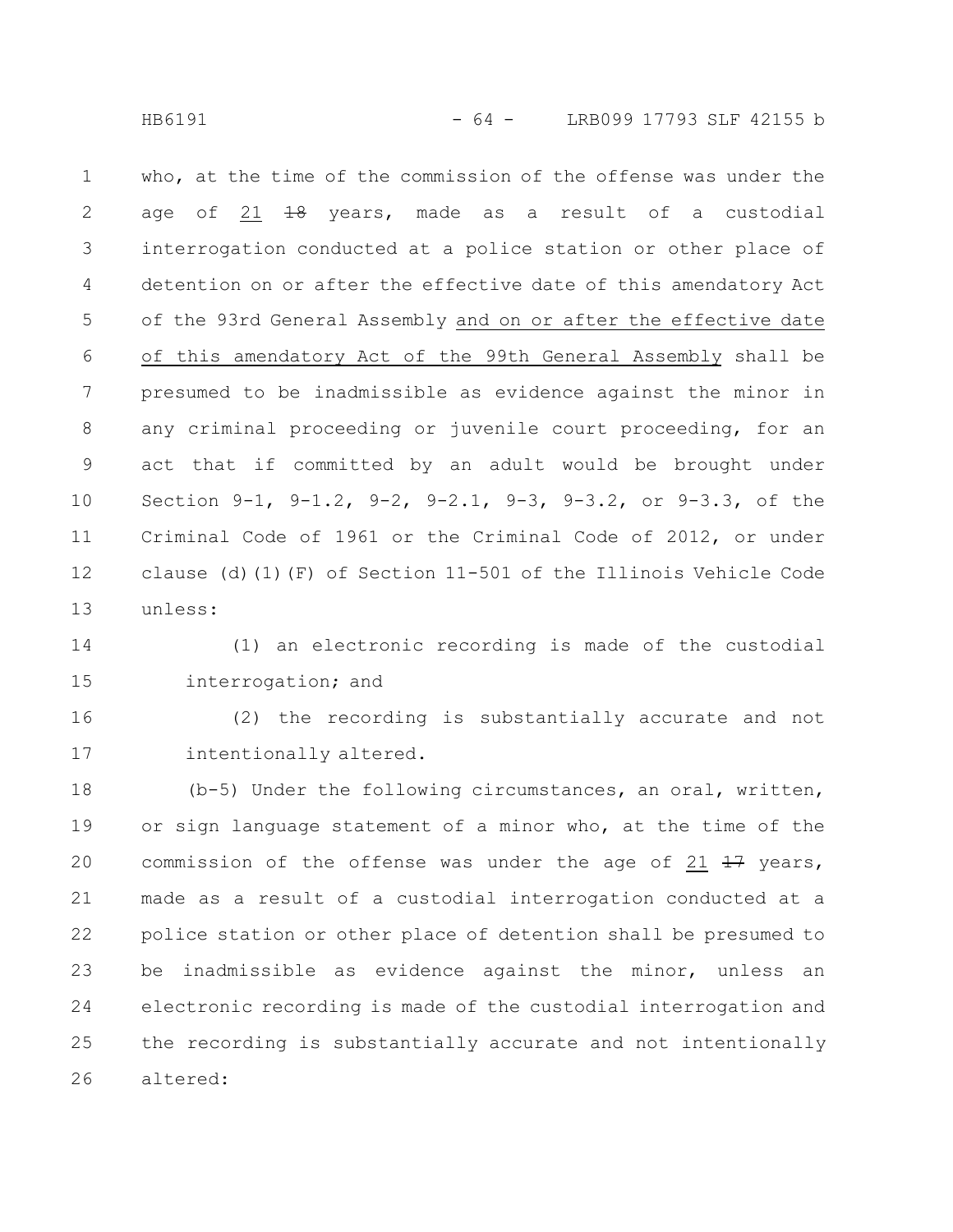(1) in any criminal proceeding or juvenile court proceeding, for an act that if committed by an adult would be brought under Section 11-1.40 or 20-1.1 of the Criminal Code of 1961 or the Criminal Code of 2012, if the custodial interrogation was conducted on or after June 1, 2014; 1 2 3 4 5

(2) in any criminal proceeding or juvenile court proceeding, for an act that if committed by an adult would be brought under Section 10-2, 18-4, or 19-6 of the Criminal Code of 1961 or the Criminal Code of 2012, if the custodial interrogation was conducted on or after June 1, 2015; and 6 7 8 9 10 11

(3) in any criminal proceeding or juvenile court proceeding, for an act that if committed by an adult would be brought under Section 11-1.30 or 18-2 or subsection (e) of Section 12-3.05 of the Criminal Code of 1961 or the Criminal Code of 2012, if the custodial interrogation was conducted on or after June 1, 2016. 12 13 14 15 16 17

(b-10) If, during the course of an electronically recorded custodial interrogation conducted under this Section of a minor who, at the time of the commission of the offense was under the age of 21 47 years, the minor makes a statement that creates a reasonable suspicion to believe the minor has committed an act that if committed by an adult would be an offense other than an offense required to be recorded under subsection (b) or  $(b-5)$ , the interrogators may, without the minor's consent, continue to record the interrogation as it relates to the other offense 18 19 20 21 22 23 24 25 26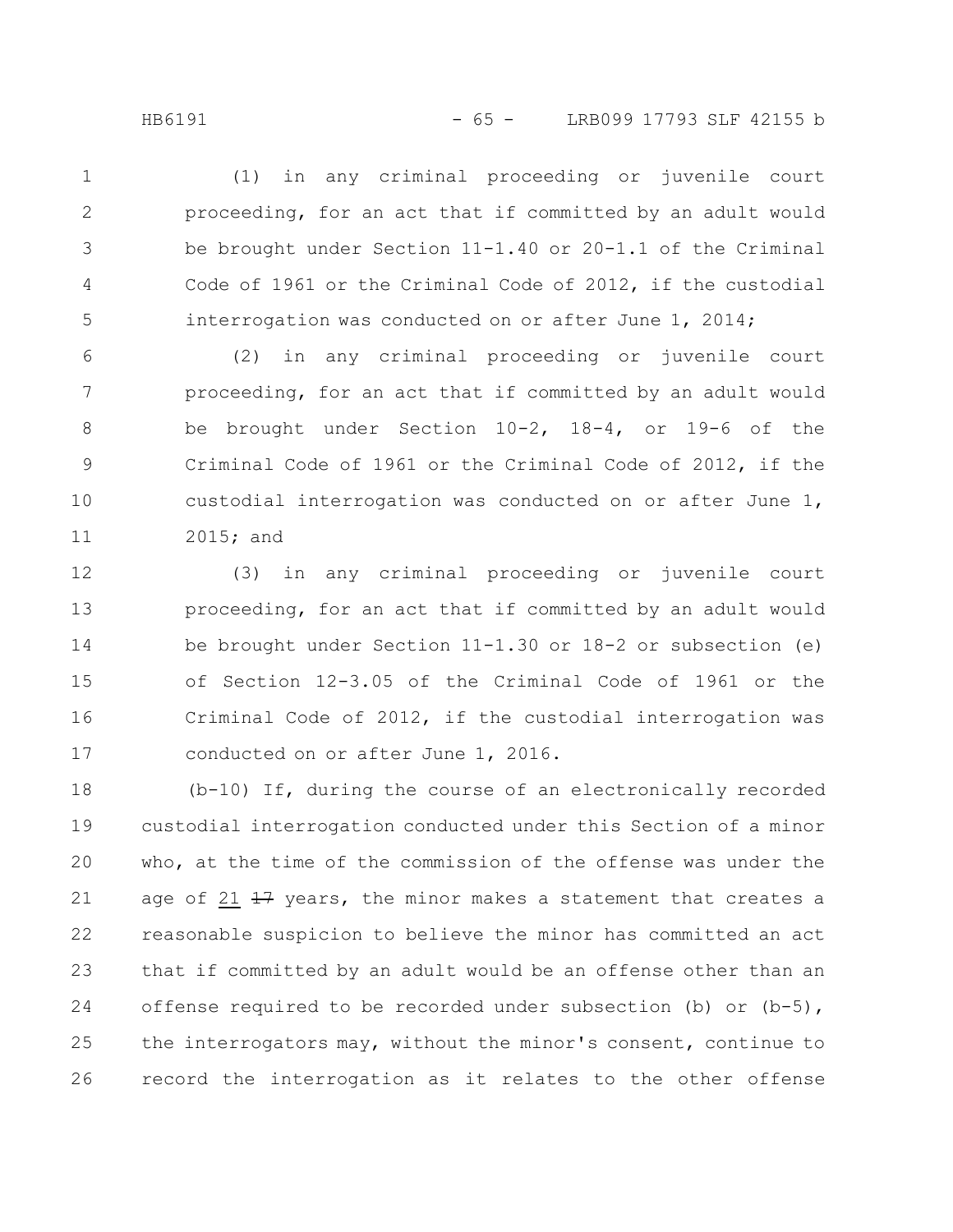notwithstanding any provision of law to the contrary. Any oral, written, or sign language statement of a minor made as a result of an interrogation under this subsection shall be presumed to be inadmissible as evidence against the minor in any criminal proceeding or juvenile court proceeding, unless the recording is substantially accurate and not intentionally altered. 1 2 3 4 5 6

(c) Every electronic recording made under this Section must be preserved until such time as the minor's adjudication for any offense relating to the statement is final and all direct and habeas corpus appeals are exhausted, or the prosecution of such offenses is barred by law. 7 8 9 10 11

(d) If the court finds, by a preponderance of the evidence, that the minor was subjected to a custodial interrogation in violation of this Section, then any statements made by the minor during or following that non-recorded custodial interrogation, even if otherwise in compliance with this Section, are presumed to be inadmissible in any criminal proceeding or juvenile court proceeding against the minor except for the purposes of impeachment. 12 13 14 15 16 17 18 19

(e) Nothing in this Section precludes the admission (i) of a statement made by the minor in open court in any criminal proceeding or juvenile court proceeding, before a grand jury, or at a preliminary hearing, (ii) of a statement made during a custodial interrogation that was not recorded as required by this Section because electronic recording was not feasible, (iii) of a voluntary statement, whether or not the result of a 20 21 22 23 24 25 26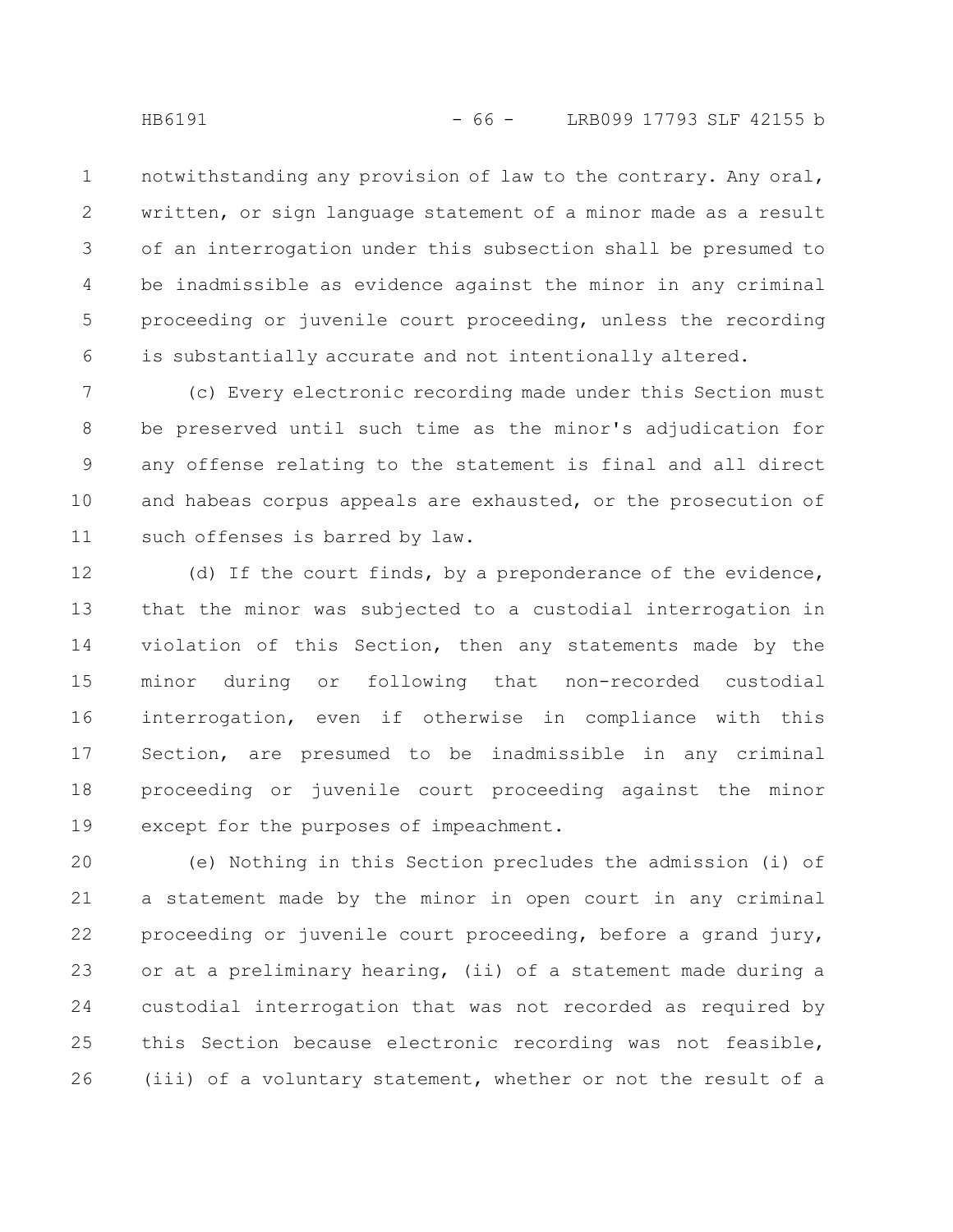custodial interrogation, that has a bearing on the credibility of the accused as a witness, (iv) of a spontaneous statement that is not made in response to a question, (v) of a statement made after questioning that is routinely asked during the processing of the arrest of the suspect, (vi) of a statement made during a custodial interrogation by a suspect who requests, prior to making the statement, to respond to the interrogator's questions only if an electronic recording is not made of the statement, provided that an electronic recording is made of the statement of agreeing to respond to the interrogator's question, only if a recording is not made of the statement, (vii) of a statement made during a custodial interrogation that is conducted out-of-state, (viii) of a statement given in violation of subsection (b) at a time when the interrogators are unaware that a death has in fact occurred, (ix) of a statement given in violation of subsection (b-5) at a time when the interrogators are unaware of facts and circumstances that would create probable cause to believe that the minor committed an act that if committed by an adult would be an offense required to be recorded under subsection  $(b-5)$ , or (x) of any other statement that may be admissible under law. The State shall bear the burden of proving, by a preponderance of the evidence, that one of the exceptions described in this subsection (e) is applicable. Nothing in this Section precludes the admission of a statement, otherwise inadmissible under this Section, that is used only for impeachment and not as 1 2 3 4 5 6 7 8 9 10 11 12 13 14 15 16 17 18 19 20 21 22 23 24 25 26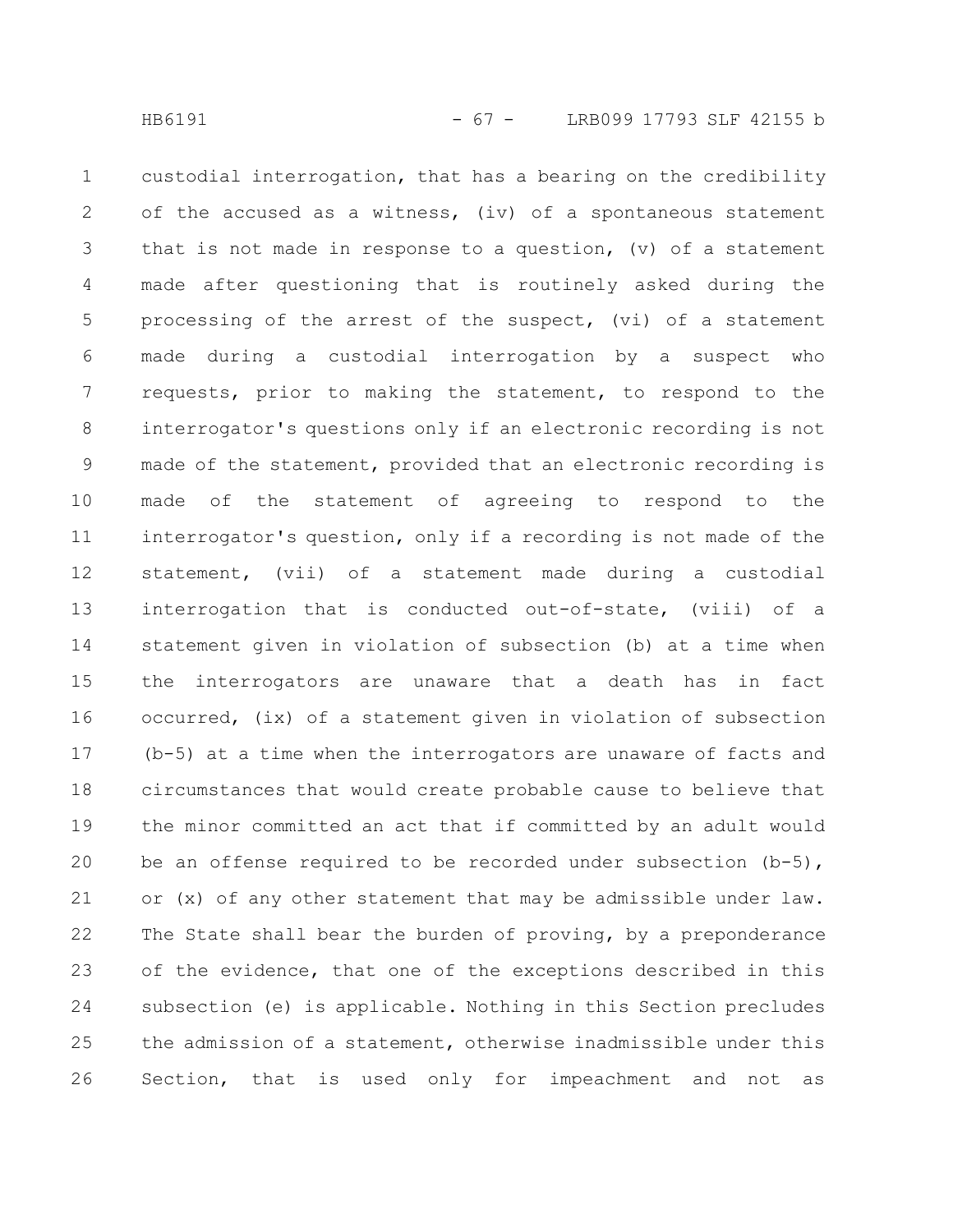substantive evidence. 1

(f) The presumption of inadmissibility of a statement made by a suspect at a custodial interrogation at a police station or other place of detention may be overcome by a preponderance of the evidence that the statement was voluntarily given and is reliable, based on the totality of the circumstances. 2 3 4 5 6

(g) Any electronic recording of any statement made by a minor during a custodial interrogation that is compiled by any law enforcement agency as required by this Section for the purposes of fulfilling the requirements of this Section shall be confidential and exempt from public inspection and copying, as provided under Section 7 of the Freedom of Information Act, and the information shall not be transmitted to anyone except as needed to comply with this Section. 7 8 9 10 11 12 13 14

(h) A statement, admission, confession, or incriminating information made by or obtained from a minor related to the instant offense, as part of any behavioral health screening, assessment, evaluation, or treatment, whether or not court-ordered, shall not be admissible as evidence against the minor on the issue of guilt only in the instant juvenile court proceeding. The provisions of this subsection (h) are in addition to and do not override any existing statutory and constitutional prohibition on the admission into evidence in delinquency proceedings of information obtained during screening, assessment, or treatment. 15 16 17 18 19 20 21 22 23 24 25

26

(i) The changes made to this Section by Public Act 98-61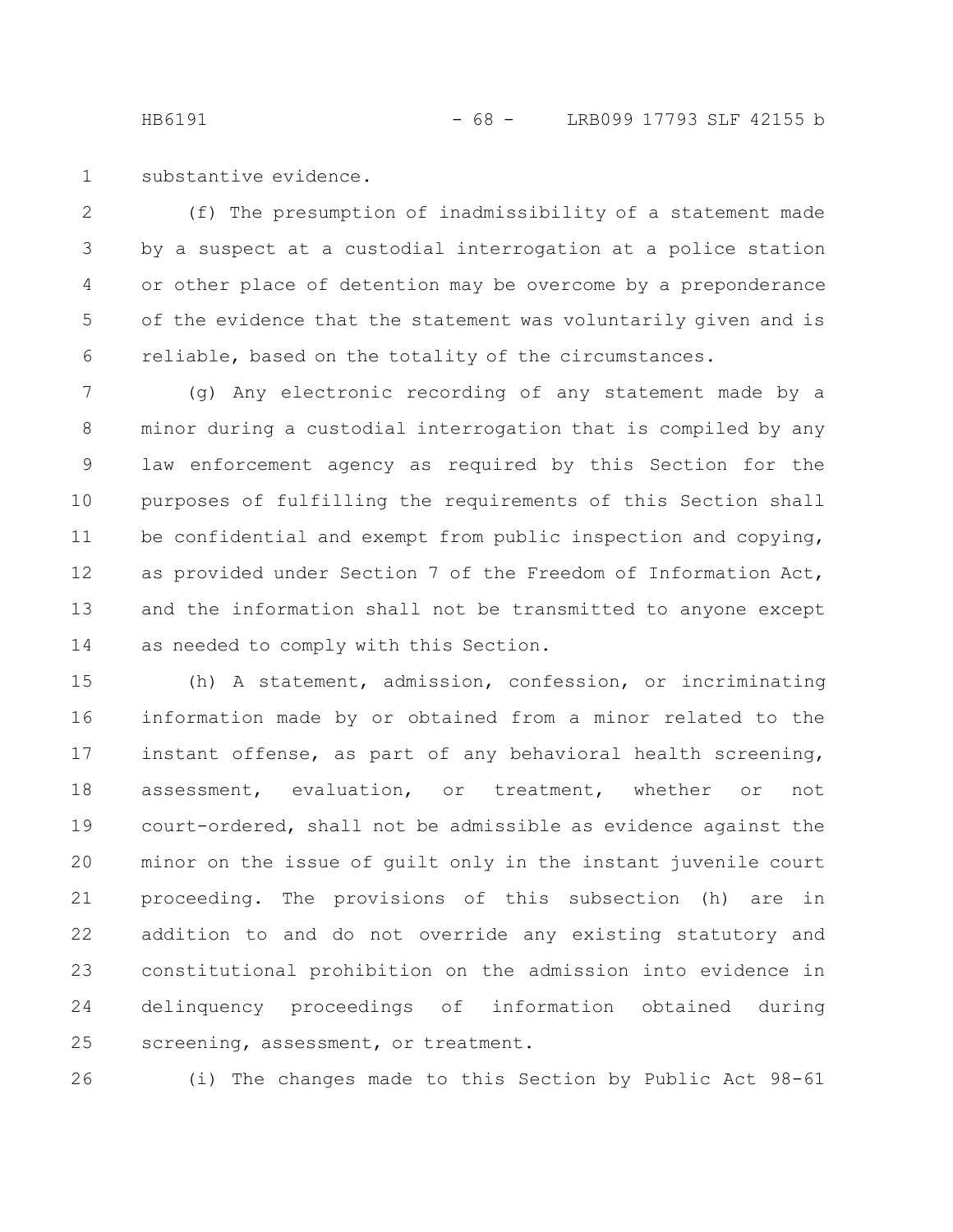HB6191 - 69 - LRB099 17793 SLF 42155 b

apply to statements of a minor made on or after January 1, 2014 (the effective date of Public Act 98-61). 1 2

(Source: P.A. 97-1150, eff. 1-25-13; 98-61, eff. 1-1-14; 98-547, eff. 1-1-14; 98-756, eff. 7-16-14.) 3 4

(705 ILCS 405/5-410) 5

Sec. 5-410. Non-secure custody or detention. 6

(1) Any minor arrested or taken into custody pursuant to this Act who requires care away from his or her home but who does not require physical restriction shall be given temporary care in a foster family home or other shelter facility designated by the court. 7 8 9 10 11

(2) (a) Any minor 10 years of age or older arrested pursuant to this Act where there is probable cause to believe that the minor is a delinquent minor and that (i) secured custody is a matter of immediate and urgent necessity for the protection of the minor or of the person or property of another, (ii) the minor is likely to flee the jurisdiction of the court, or (iii) the minor was taken into custody under a warrant, may be kept or detained in an authorized detention facility. A minor under 13 years of age shall not be admitted, kept, or detained in a detention facility unless a local youth service provider, including a provider through the Comprehensive Community Based Youth Services network, has been contacted and has not been able to accept the minor. No minor under 12 years of age shall be detained in a county jail or a 12 13 14 15 16 17 18 19 20 21 22 23 24 25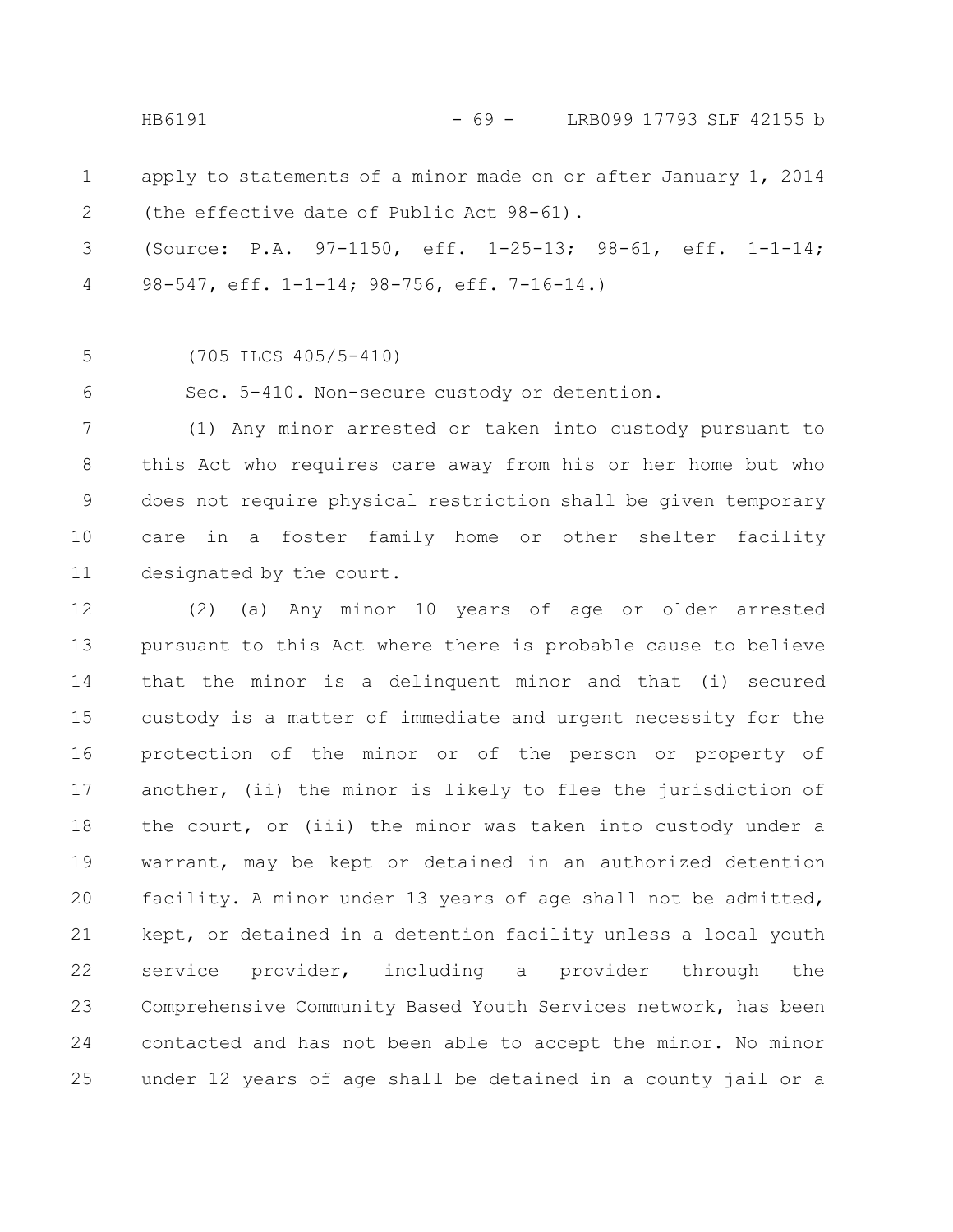HB6191 - 70 - LRB099 17793 SLF 42155 b

municipal lockup for more than 6 hours. 1

(b) The written authorization of the probation officer or detention officer (or other public officer designated by the court in a county having 3,000,000 or more inhabitants) constitutes authority for the superintendent of any juvenile detention home to detain and keep a minor for up to 40 hours, excluding Saturdays, Sundays and court-designated holidays. These records shall be available to the same persons and pursuant to the same conditions as are law enforcement records as provided in Section 5-905. 2 3 4 5 6 7 8 9 10

(b-4) The consultation required by subsection (b-5) shall not be applicable if the probation officer or detention officer (or other public officer designated by the court in a county having 3,000,000 or more inhabitants) utilizes a scorable detention screening instrument, which has been developed with input by the State's Attorney, to determine whether a minor should be detained, however, subsection (b-5) shall still be applicable where no such screening instrument is used or where the probation officer, detention officer (or other public officer designated by the court in a county having 3,000,000 or more inhabitants) deviates from the screening instrument. 11 12 13 14 15 16 17 18 19 20 21

(b-5) Subject to the provisions of subsection (b-4), if a probation officer or detention officer (or other public officer designated by the court in a county having 3,000,000 or more inhabitants) does not intend to detain a minor for an offense which constitutes one of the following offenses he or she shall 22 23 24 25 26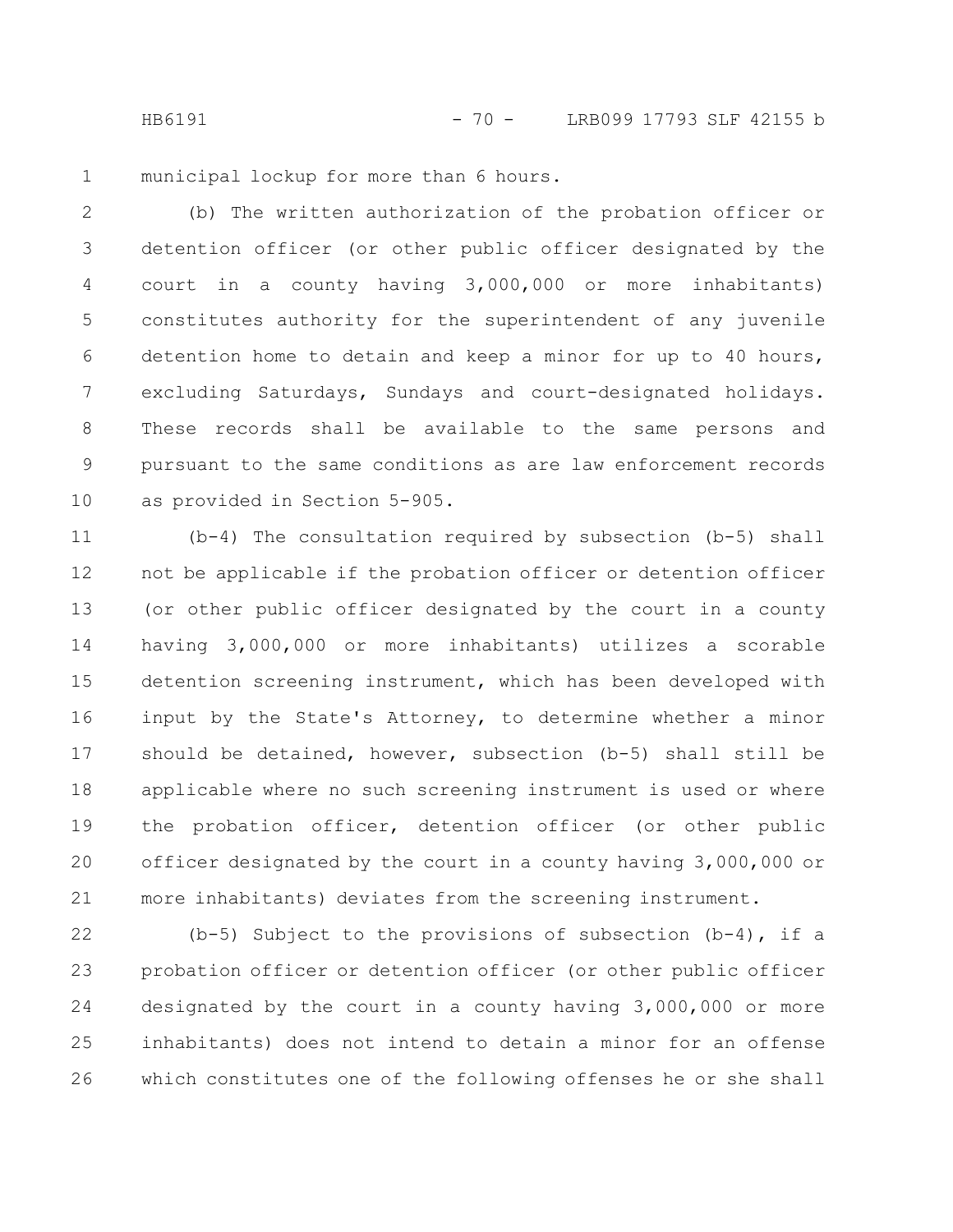consult with the State's Attorney's Office prior to the release of the minor: first degree murder, second degree murder, involuntary manslaughter, criminal sexual assault, aggravated criminal sexual assault, aggravated battery with a firearm as described in Section  $12-4.2$  or subdivision (e)(1), (e)(2), (e)(3), or (e)(4) of Section  $12-3.05$ , aggravated or heinous battery involving permanent disability or disfigurement or great bodily harm, robbery, aggravated robbery, armed robbery, vehicular hijacking, aggravated vehicular hijacking, vehicular invasion, arson, aggravated arson, kidnapping, aggravated kidnapping, home invasion, burglary, or residential burglary. 1 2 3 4 5 6 7 8 9 10 11

(c) Except as otherwise provided in paragraph (a), (d), or (e), no minor shall be detained in a county jail or municipal lockup for more than 12 hours, unless the offense is a crime of violence in which case the minor may be detained up to 24 hours. For the purpose of this paragraph, "crime of violence" has the meaning ascribed to it in Section 1-10 of the Alcoholism and Other Drug Abuse and Dependency Act. 12 13 14 15 16 17 18

(i) The period of detention is deemed to have begun once the minor has been placed in a locked room or cell or handcuffed to a stationary object in a building housing a county jail or municipal lockup. Time spent transporting a minor is not considered to be time in detention or secure custody. 19 20 21 22 23 24

(ii) Any minor so confined shall be under periodic supervision and shall not be permitted to come into or 25 26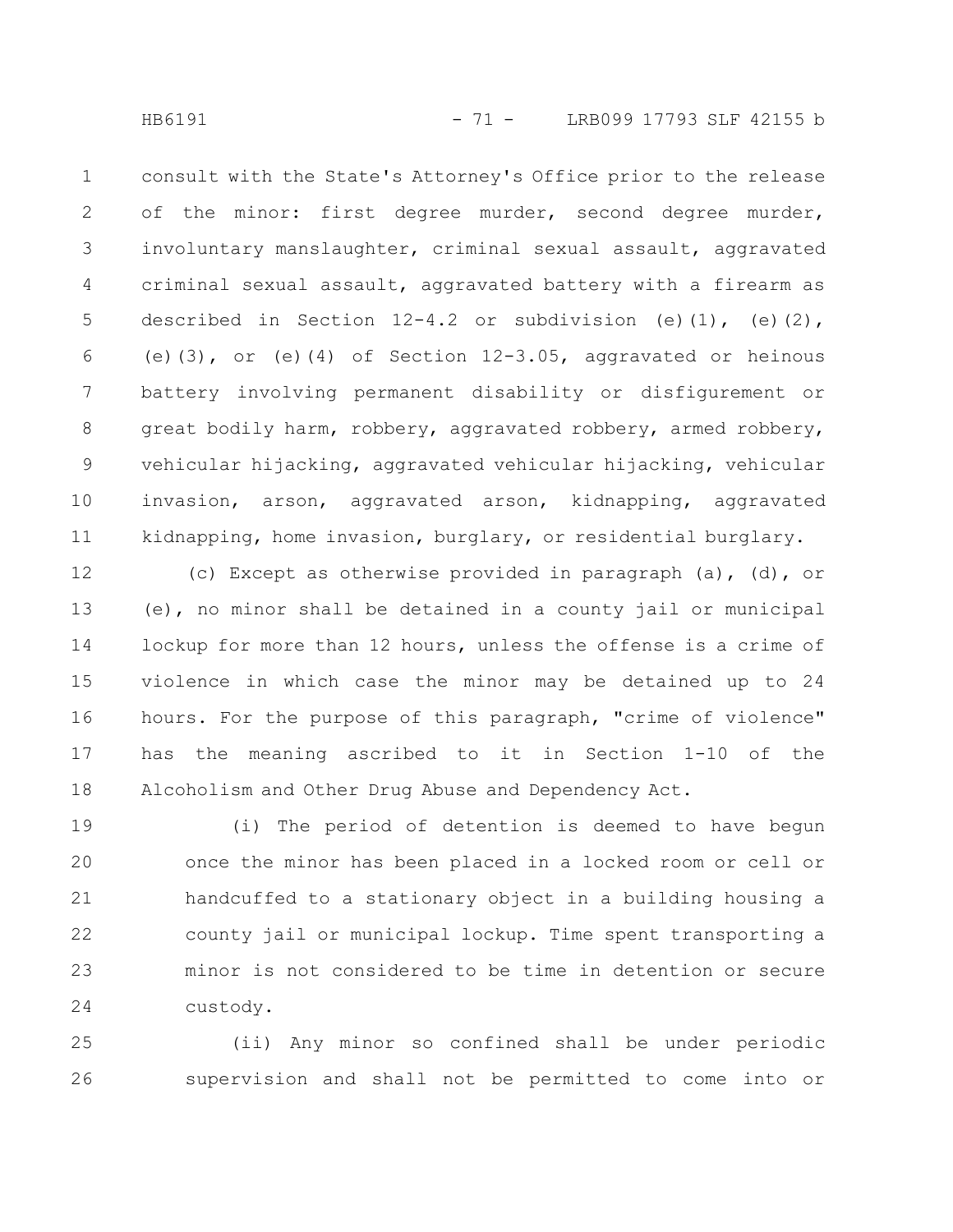1

2

3

4

5

remain in contact with adults in custody in the building.

(iii) Upon placement in secure custody in a jail or lockup, the minor shall be informed of the purpose of the detention, the time it is expected to last and the fact that it cannot exceed the time specified under this Act.

(iv) A log shall be kept which shows the offense which is the basis for the detention, the reasons and circumstances for the decision to detain and the length of time the minor was in detention. 6 7 8 9

(v) Violation of the time limit on detention in a county jail or municipal lockup shall not, in and of itself, render inadmissible evidence obtained as a result of the violation of this time limit. Minors under 21 18 years of age shall be kept separate from confined adults and may not at any time be kept in the same cell, room or yard with adults confined pursuant to criminal law. Persons 21 <del>18</del> years of age and older who have a petition of delinquency filed against them may be confined in an adult detention facility. In making a determination whether to confine a person  $21$   $18$  years of age or older who has a petition of delinquency filed against the person, these factors, among other matters, shall be considered: 10 11 12 13 14 15 16 17 18 19 20 21 22

(A) The age of the person;

(B) Any previous delinquent or criminal history of the person; 24 25

26

23

(C) Any previous abuse or neglect history of the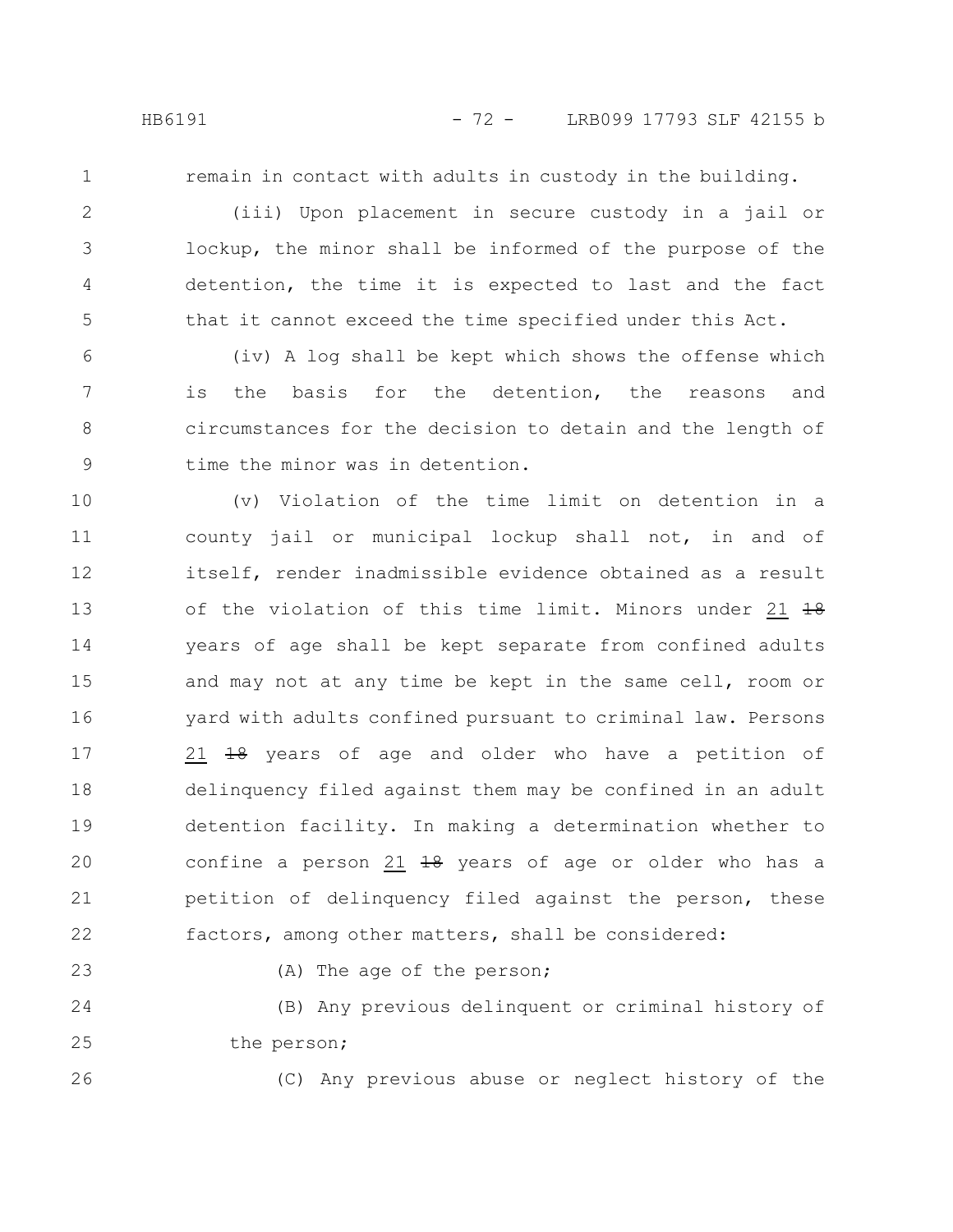person; and 1

(D) Any mental health or educational history of the person, or both. 2 3

(d) (i) If a minor 12 years of age or older is confined in a county jail in a county with a population below 3,000,000 inhabitants, then the minor's confinement shall be implemented in such a manner that there will be no contact by sight, sound or otherwise between the minor and adult prisoners. Minors 12 years of age or older must be kept separate from confined adults and may not at any time be kept in the same cell, room, or yard with confined adults. This paragraph (d)(i) shall only apply to confinement pending an adjudicatory hearing and shall not exceed 40 hours, excluding Saturdays, Sundays and court designated holidays. To accept or hold minors during this time period, county jails shall comply with all monitoring standards adopted by the Department of Corrections and training standards approved by the Illinois Law Enforcement Training Standards Board. 4 5 6 7 8 9 10 11 12 13 14 15 16 17 18

(ii) To accept or hold minors, 12 years of age or older, after the time period prescribed in paragraph (d)(i) of this subsection (2) of this Section but not exceeding 7 days including Saturdays, Sundays and holidays pending an adjudicatory hearing, county jails shall comply with all temporary detention standards adopted by the Department of Corrections and training standards approved by the Illinois Law Enforcement Training Standards Board. 19 20 21 22 23 24 25 26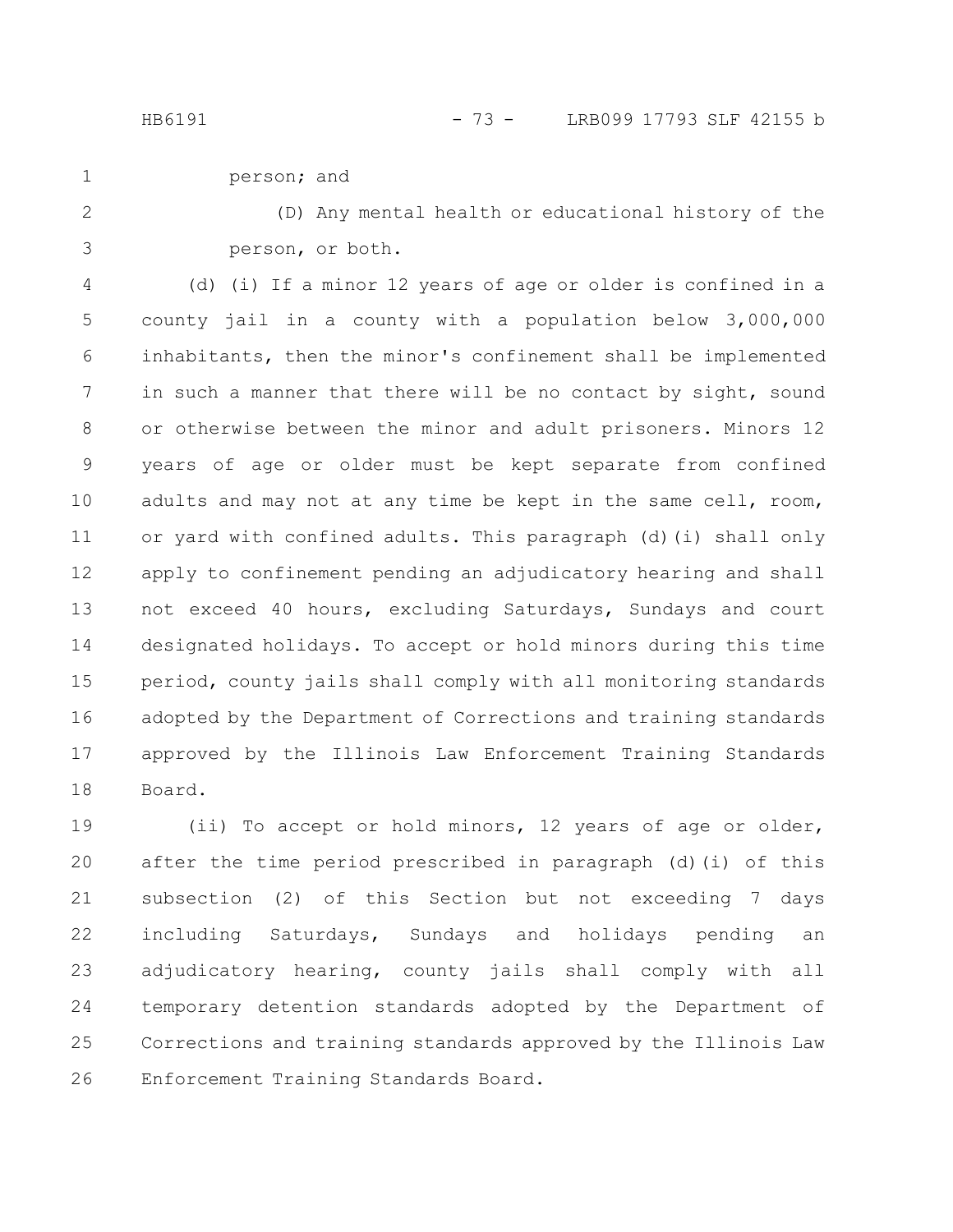HB6191 - 74 - LRB099 17793 SLF 42155 b

(iii) To accept or hold minors 12 years of age or older, after the time period prescribed in paragraphs (d)(i) and (d)(ii) of this subsection (2) of this Section, county jails shall comply with all county juvenile detention standards adopted by the Department of Juvenile Justice. 1 2 3 4 5

(e) When a minor who is at least 15 years of age is prosecuted under the criminal laws of this State, the court may enter an order directing that the juvenile be confined in the county jail. However, any juvenile confined in the county jail under this provision shall be separated from adults who are confined in the county jail in such a manner that there will be no contact by sight, sound or otherwise between the juvenile and adult prisoners. 6 7 8 9 10 11 12 13

(f) For purposes of appearing in a physical lineup, the minor may be taken to a county jail or municipal lockup under the direct and constant supervision of a juvenile police officer. During such time as is necessary to conduct a lineup, and while supervised by a juvenile police officer, the sight and sound separation provisions shall not apply. 14 15 16 17 18 19

(g) For purposes of processing a minor, the minor may be taken to a County Jail or municipal lockup under the direct and constant supervision of a law enforcement officer or correctional officer. During such time as is necessary to process the minor, and while supervised by a law enforcement officer or correctional officer, the sight and sound separation provisions shall not apply. 20 21 22 23 24 25 26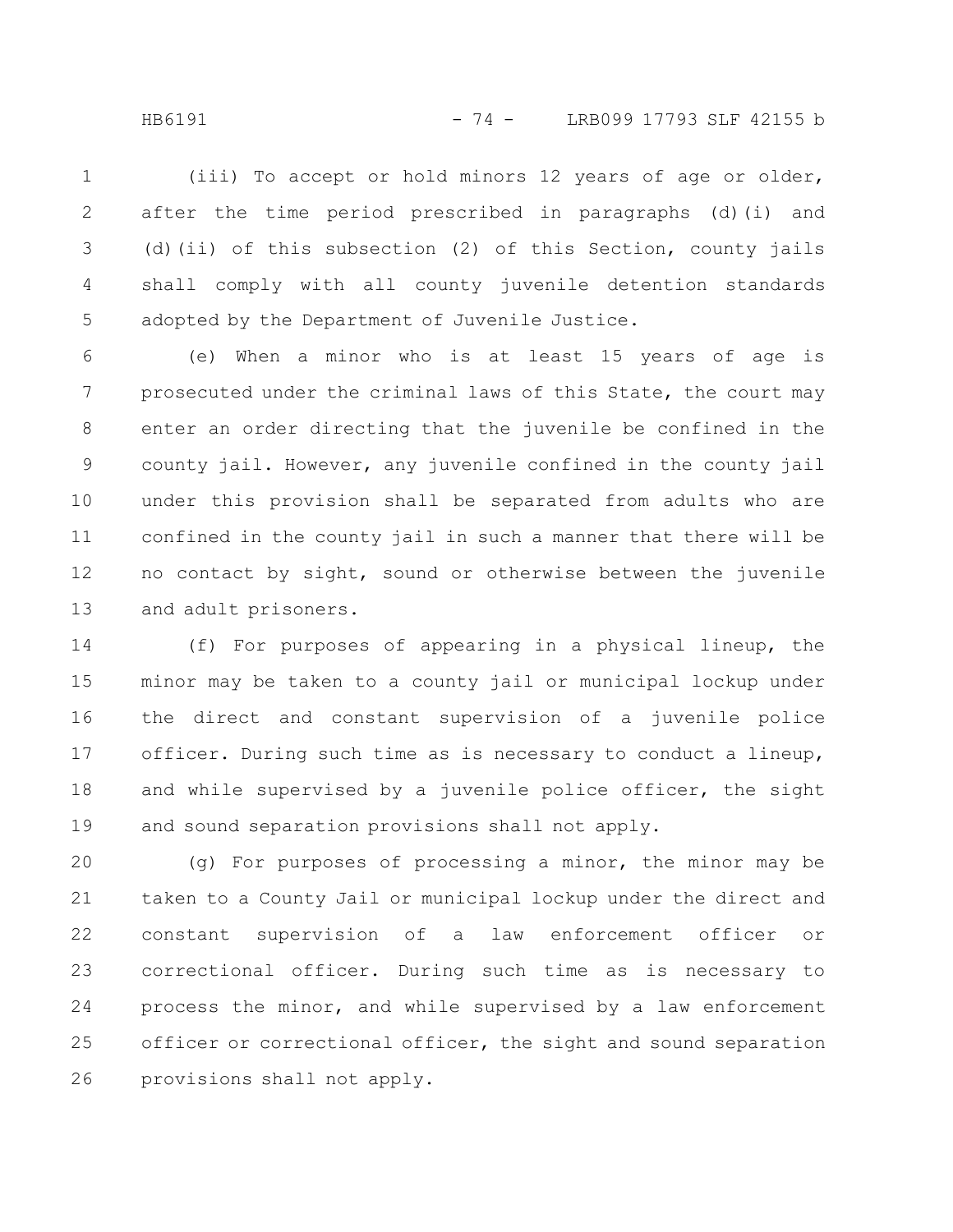HB6191 - 75 - LRB099 17793 SLF 42155 b

(3) If the probation officer or State's Attorney (or such other public officer designated by the court in a county having 3,000,000 or more inhabitants) determines that the minor may be a delinquent minor as described in subsection (3) of Section 5-105, and should be retained in custody but does not require physical restriction, the minor may be placed in non-secure custody for up to 40 hours pending a detention hearing. 1 2 3 4 5 6 7

(4) Any minor taken into temporary custody, not requiring secure detention, may, however, be detained in the home of his or her parent or guardian subject to such conditions as the court may impose. 8 9 10 11

(5) The changes made to this Section by Public Act 98-61 apply to a minor who has been arrested or taken into custody on or after January 1, 2014 (the effective date of Public Act 98-61). 12 13 14 15

(Source: P.A. 98-61, eff. 1-1-14; 98-685, eff. 1-1-15; 98-756, eff. 7-16-14; 99-254, eff. 1-1-16.) 16 17

(705 ILCS 405/5-901) 18

Sec. 5-901. Court file. 19

(1) The Court file with respect to proceedings under this Article shall consist of the petitions, pleadings, victim impact statements, process, service of process, orders, writs and docket entries reflecting hearings held and judgments and decrees entered by the court. The court file shall be kept separate from other records of the court. 20 21 22 23 24 25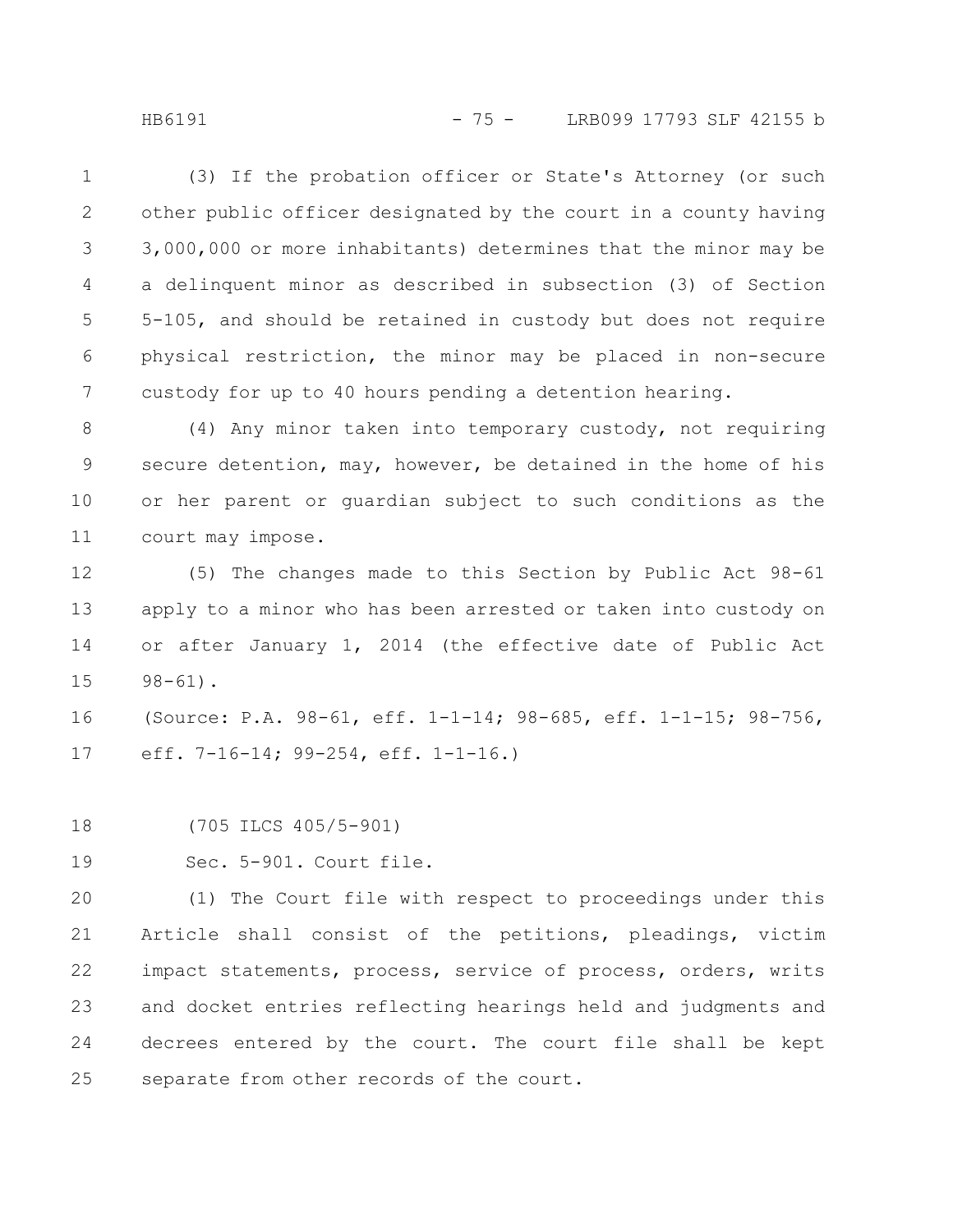(a) The file, including information identifying the victim or alleged victim of any sex offense, shall be disclosed only to the following parties when necessary for discharge of their official duties: (i) A judge of the circuit court and members of the staff of the court designated by the judge; (ii) Parties to the proceedings and their attorneys; (iii) Victims and their attorneys, except in cases of multiple victims of sex offenses in which case the information identifying the nonrequesting victims shall be redacted; (iv) Probation officers, law enforcement officers or prosecutors or their staff; (v) Adult and juvenile Prisoner Review Boards. (b) The Court file redacted to remove any information identifying the victim or alleged victim of any sex offense shall be disclosed only to the following parties when necessary for discharge of their official duties: (i) Authorized military personnel; (ii) Persons engaged in bona fide research, with the permission of the judge of the juvenile court and the chief executive of the agency that prepared the particular recording: provided that publication of such research results in no disclosure of a minor's identity and protects the confidentiality of the 1 2 3 4 5 6 7 8 9 10 11 12 13 14 15 16 17 18 19 20 21 22 23 24 25 26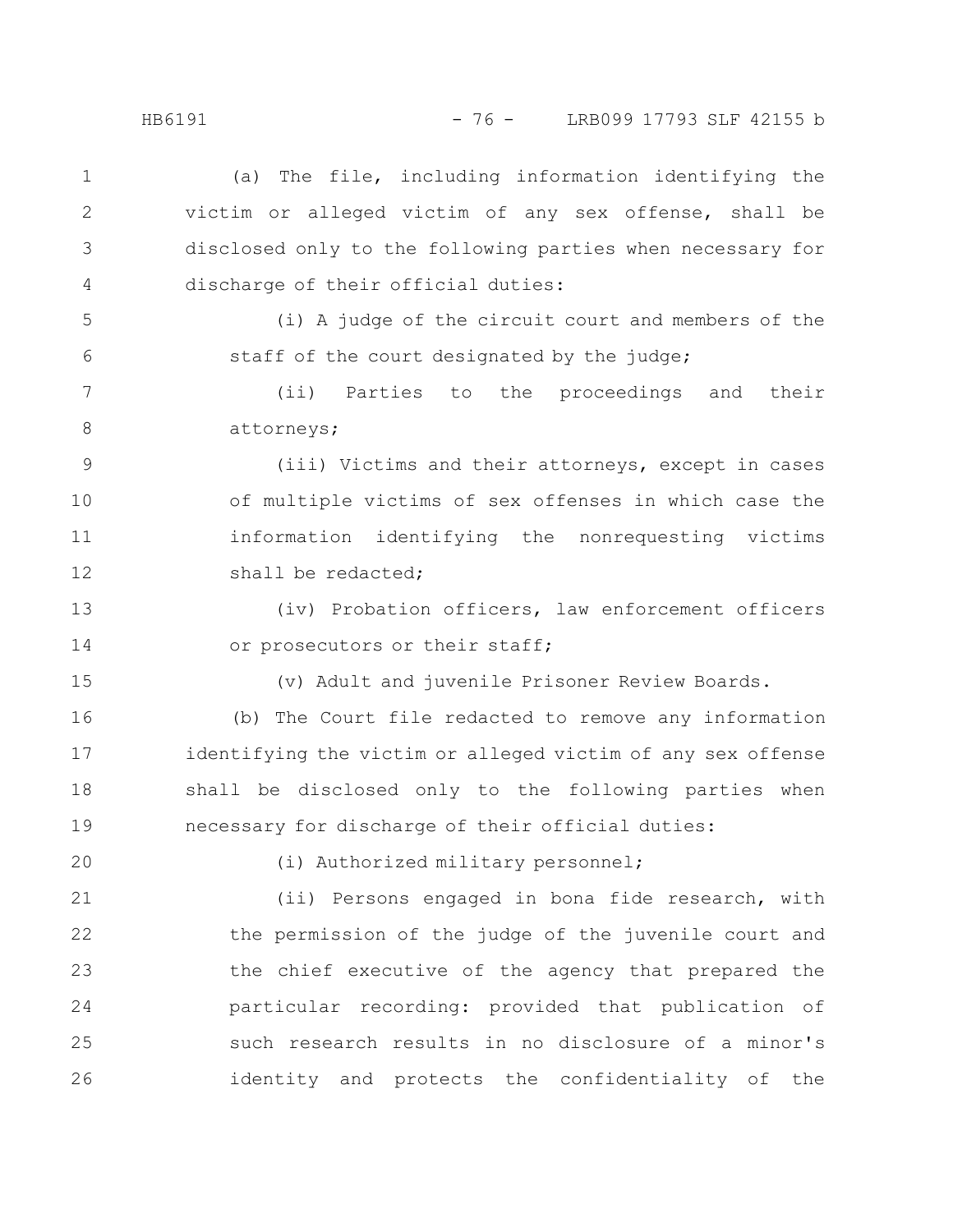record; 1

(iii) The Secretary of State to whom the Clerk of the Court shall report the disposition of all cases, as required in Section 6-204 or Section 6-205.1 of the Illinois Vehicle Code. However, information reported relative to these offenses shall be privileged and available only to the Secretary of State, courts, and police officers; 2 3 4 5 6 7 8

(iv) The administrator of a bonafide substance abuse student assistance program with the permission of the presiding judge of the juvenile court; 9 10 11

(v) Any individual, or any public or private agency or institution, having custody of the juvenile under court order or providing educational, medical or mental health services to the juvenile or a court-approved advocate for the juvenile or any placement provider or potential placement provider as determined by the court. 12 13 14 15 16 17 18

(3) A minor who is the victim or alleged victim in a juvenile proceeding shall be provided the same confidentiality regarding disclosure of identity as the minor who is the subject of record. Information identifying victims and alleged victims of sex offenses, shall not be disclosed or open to public inspection under any circumstances. Nothing in this Section shall prohibit the victim or alleged victim of any sex offense from voluntarily disclosing his or her identity. 19 20 21 22 23 24 25 26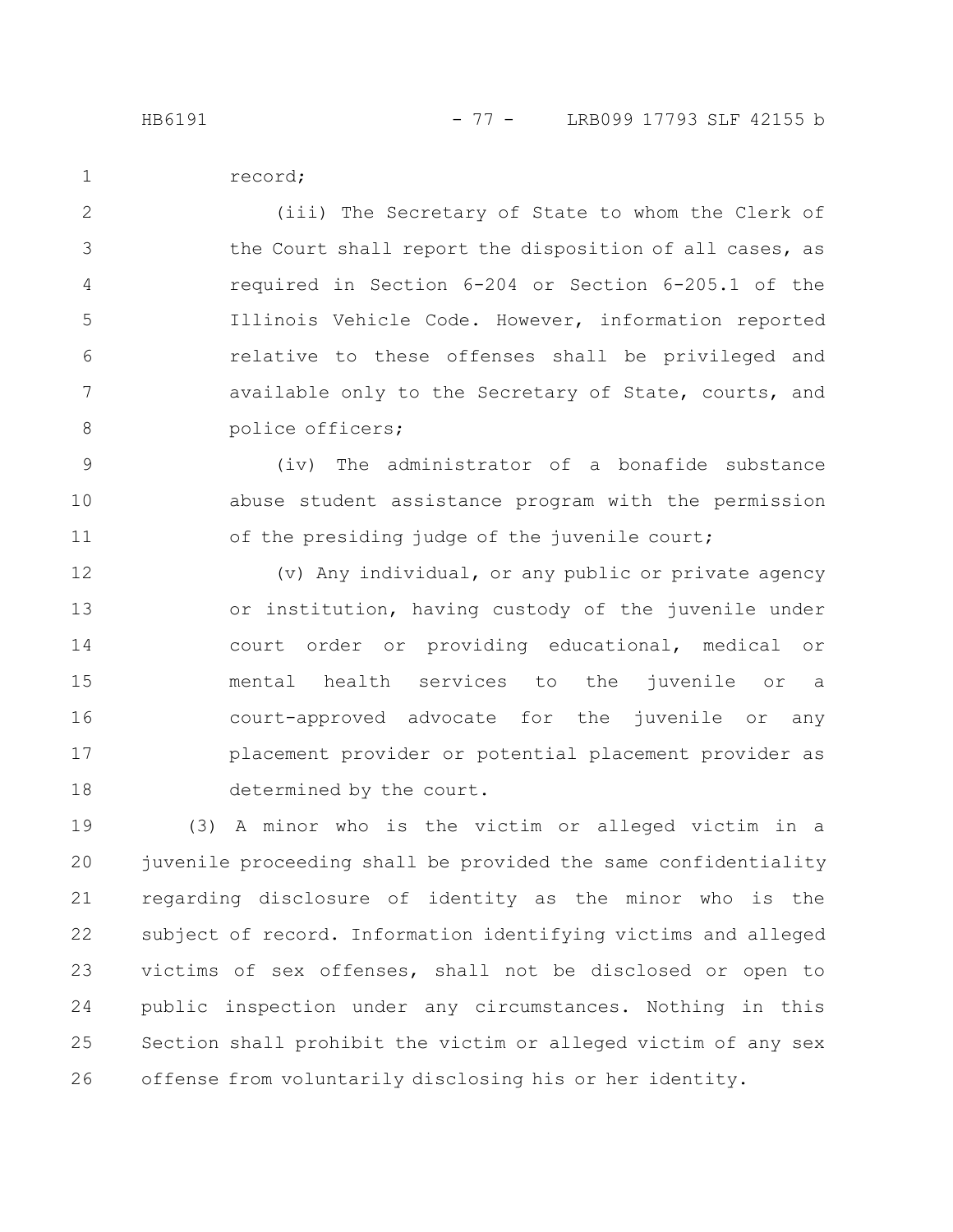(4) Relevant information, reports and records shall be made available to the Department of Juvenile Justice when a juvenile offender has been placed in the custody of the Department of Juvenile Justice. 1 2 3 4

(5) Except as otherwise provided in this subsection (5), juvenile court records shall not be made available to the general public but may be inspected by representatives of agencies, associations and news media or other properly interested persons by general or special order of the court. The State's Attorney, the minor, his or her parents, guardian and counsel shall at all times have the right to examine court files and records. 5 6 7 8 9 10 11 12

(a) The court shall allow the general public to have access to the name, address, and offense of a minor who is adjudicated a delinquent minor under this Act under either of the following circumstances: 13 14 15 16

(i) The adjudication of delinquency was based upon the minor's commission of first degree murder, attempt to commit first degree murder, aggravated criminal sexual assault, or criminal sexual assault; or 17 18 19 20

(ii) The court has made a finding that the minor was at least 13 years of age at the time the act was committed and the adjudication of delinquency was based upon the minor's commission of: (A) an act in furtherance of the commission of a felony as a member of or on behalf of a criminal street gang, (B) an act 21 22 23 24 25 26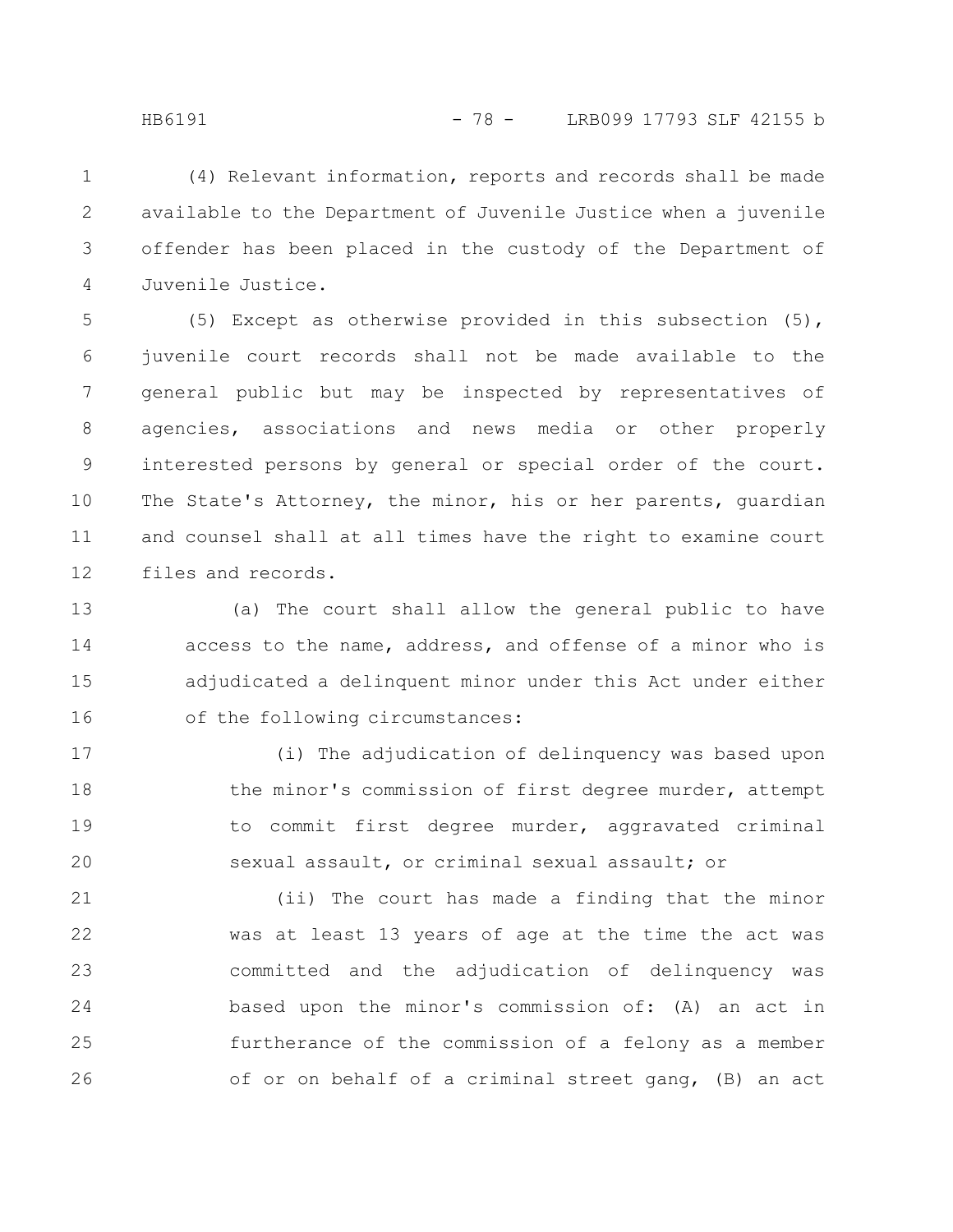involving the use of a firearm in the commission of a felony, (C) an act that would be a Class X felony offense under or the minor's second or subsequent Class 2 or greater felony offense under the Cannabis Control Act if committed by an adult, (D) an act that would be a second or subsequent offense under Section 402 of the Illinois Controlled Substances Act if committed by an adult, (E) an act that would be an offense under Section 401 of the Illinois Controlled Substances Act if committed by an adult, or (F) an act that would be an offense under the Methamphetamine Control and Community Protection Act if committed by an adult. 1 2 3 4 5 6 7 8 9 10 11 12

(b) The court shall allow the general public to have access to the name, address, and offense of a minor who is at least 13 years of age at the time the offense is committed and who is convicted, in criminal proceedings permitted or required under Section 5-805, under either of the following circumstances: 13 14 15 16 17 18

(i) The minor has been convicted of first degree murder, attempt to commit first degree murder, aggravated criminal sexual assault, or criminal sexual assault, 19 20 21 22

(ii) The court has made a finding that the minor was at least 13 years of age at the time the offense was committed and the conviction was based upon the minor's commission of: (A) an offense in furtherance of 23 24 25 26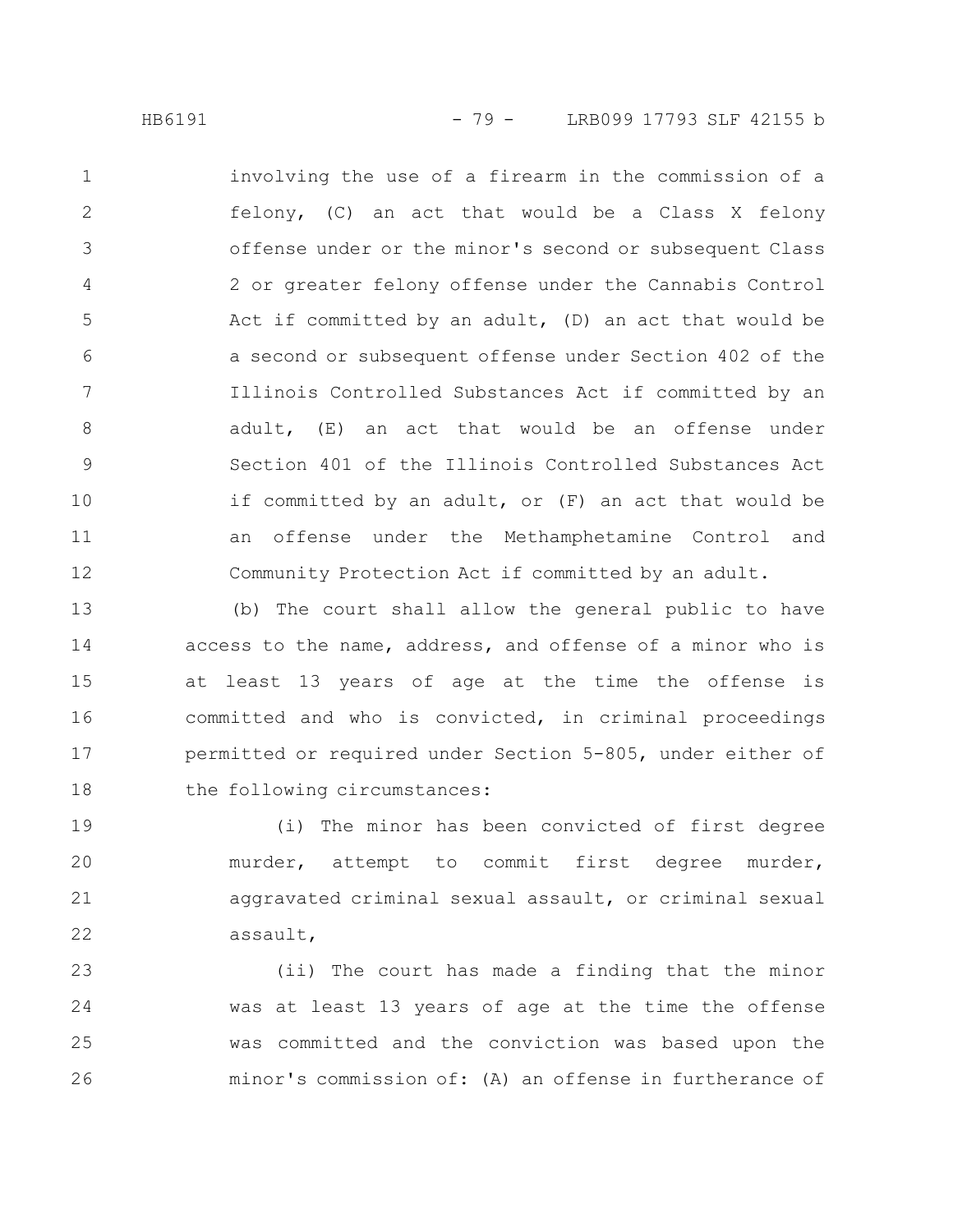the commission of a felony as a member of or on behalf of a criminal street gang, (B) an offense involving the use of a firearm in the commission of a felony, (C) a Class X felony offense under the Cannabis Control Act or a second or subsequent Class 2 or greater felony offense under the Cannabis Control Act, (D) a second or subsequent offense under Section 402 of the Illinois Controlled Substances Act, (E) an offense under Section 401 of the Illinois Controlled Substances Act, or (F) an offense under the Methamphetamine Control and Community Protection Act. 1 2 3 4 5 6 7 8 9 10 11

(6) Nothing in this Section shall be construed to limit the use of a adjudication of delinquency as evidence in any juvenile or criminal proceeding, where it would otherwise be admissible under the rules of evidence, including but not limited to, use as impeachment evidence against any witness, including the minor if he or she testifies. 12 13 14 15 16 17

(7) Nothing in this Section shall affect the right of a Civil Service Commission or appointing authority examining the character and fitness of an applicant for a position as a law enforcement officer to ascertain whether that applicant was ever adjudicated to be a delinquent minor and, if so, to examine the records or evidence which were made in proceedings under this Act. 18 19 20 21 22 23 24

(8) Following any adjudication of delinquency for a crime which would be a felony if committed by an adult, or following 25 26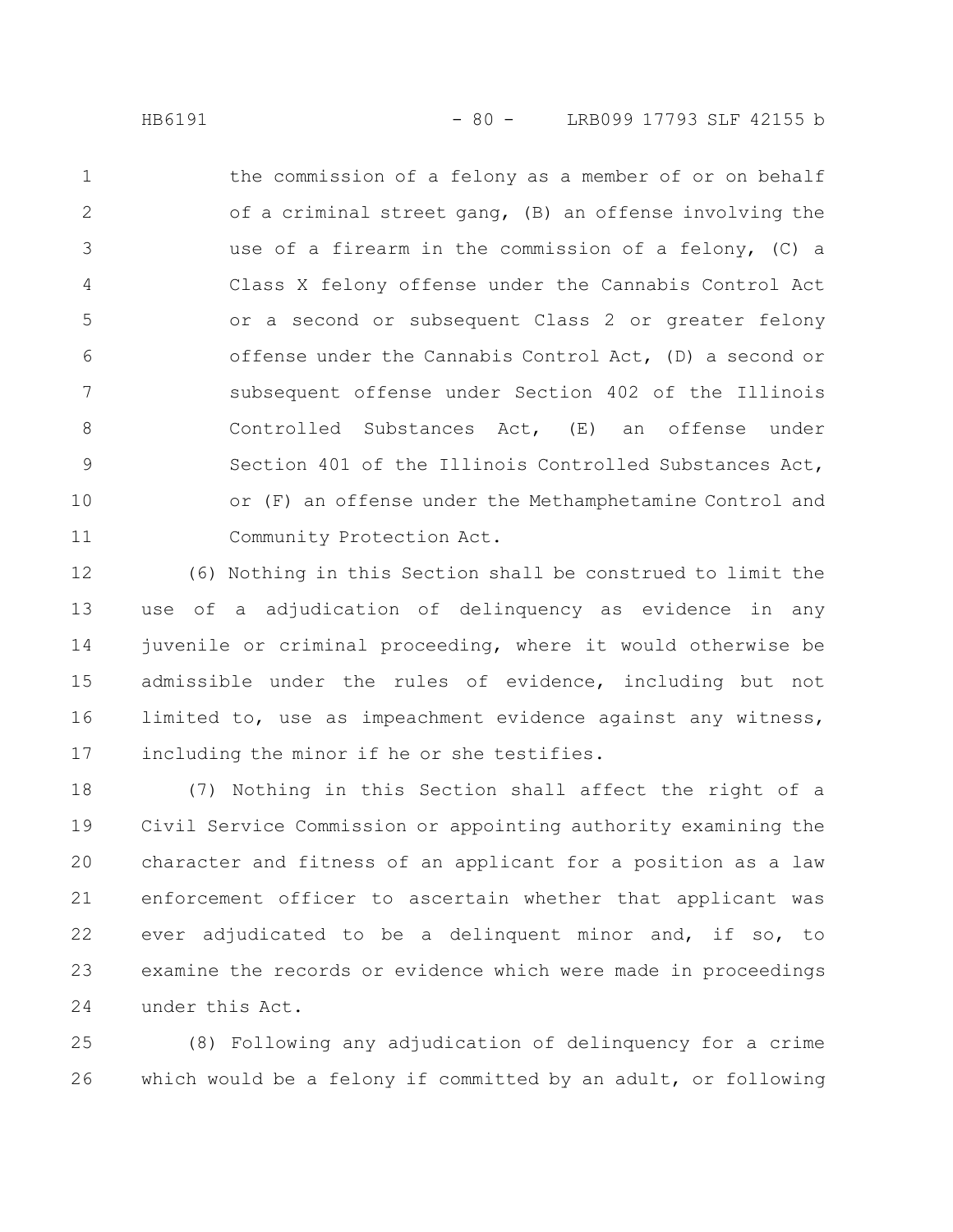any adjudication of delinquency for a violation of Section 24-1, 24-3, 24-3.1, or 24-5 of the Criminal Code of 1961 or the Criminal Code of 2012, the State's Attorney shall ascertain whether the minor respondent is enrolled in school and, if so, shall provide a copy of the sentencing order to the principal or chief administrative officer of the school. Access to such juvenile records shall be limited to the principal or chief administrative officer of the school and any guidance counselor designated by him or her. 1 2 3 4 5 6 7 8 9

(9) Nothing contained in this Act prevents the sharing or disclosure of information or records relating or pertaining to juveniles subject to the provisions of the Serious Habitual Offender Comprehensive Action Program when that information is used to assist in the early identification and treatment of habitual juvenile offenders. 10 11 12 13 14 15

(11) The Clerk of the Circuit Court shall report to the Department of State Police, in the form and manner required by the Department of State Police, the final disposition of each minor who has been arrested or taken into custody before his or her 21st  $18th$  birthday for those offenses required to be reported under Section 5 of the Criminal Identification Act. Information reported to the Department under this Section may be maintained with records that the Department files under Section 2.1 of the Criminal Identification Act. 16 17 18 19 20 21 22 23 24

(12) Information or records may be disclosed to the general public when the court is conducting hearings under Section 25 26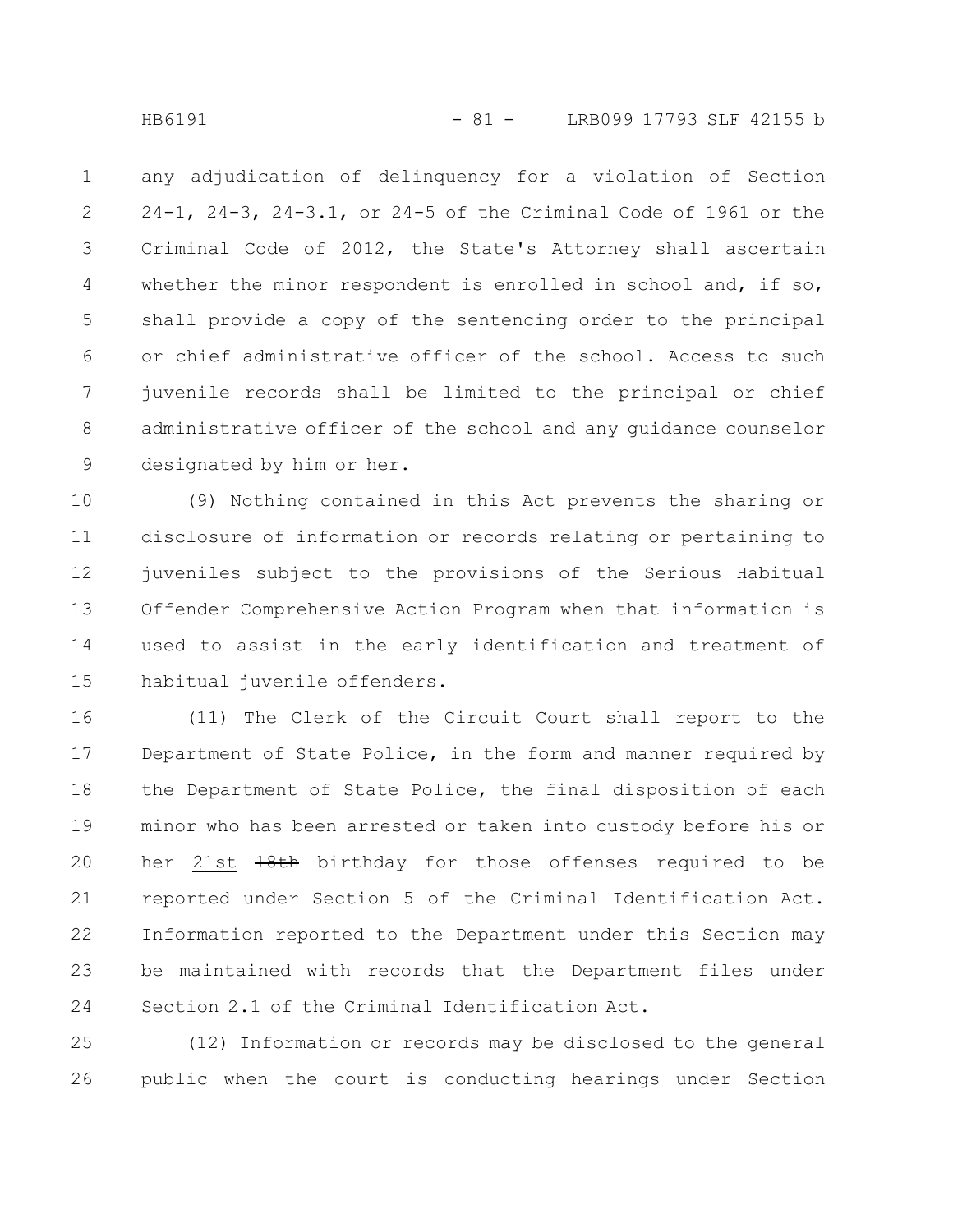HB6191 - 82 - LRB099 17793 SLF 42155 b

5-805 or 5-810. 1

(13) The changes made to this Section by Public Act 98-61 apply to juvenile court records of a minor who has been arrested or taken into custody on or after January 1, 2014 (the effective date of Public Act 98-61). 2 3 4 5

(Source: P.A. 97-1150, eff. 1-25-13; 98-61, eff. 1-1-14; 98-756, eff. 7-16-14.) 6 7

(705 ILCS 405/5-905) 8

Sec. 5-905. Law enforcement records. 9

(1) Law Enforcement Records. Inspection and copying of law enforcement records maintained by law enforcement agencies that relate to a minor who has been investigated, arrested, or taken into custody before his or her 21st 18th birthday shall be restricted to the following and when necessary for the discharge of their official duties: 10 11 12 13 14 15

16

(a) A judge of the circuit court and members of the staff of the court designated by the judge; 17

(b) Law enforcement officers, probation officers or prosecutors or their staff, or, when necessary for the discharge of its official duties in connection with a particular investigation of the conduct of a law enforcement officer, an independent agency or its staff created by ordinance and charged by a unit of local government with the duty of investigating the conduct of law enforcement officers: 18 19 20 21 22 23 24 25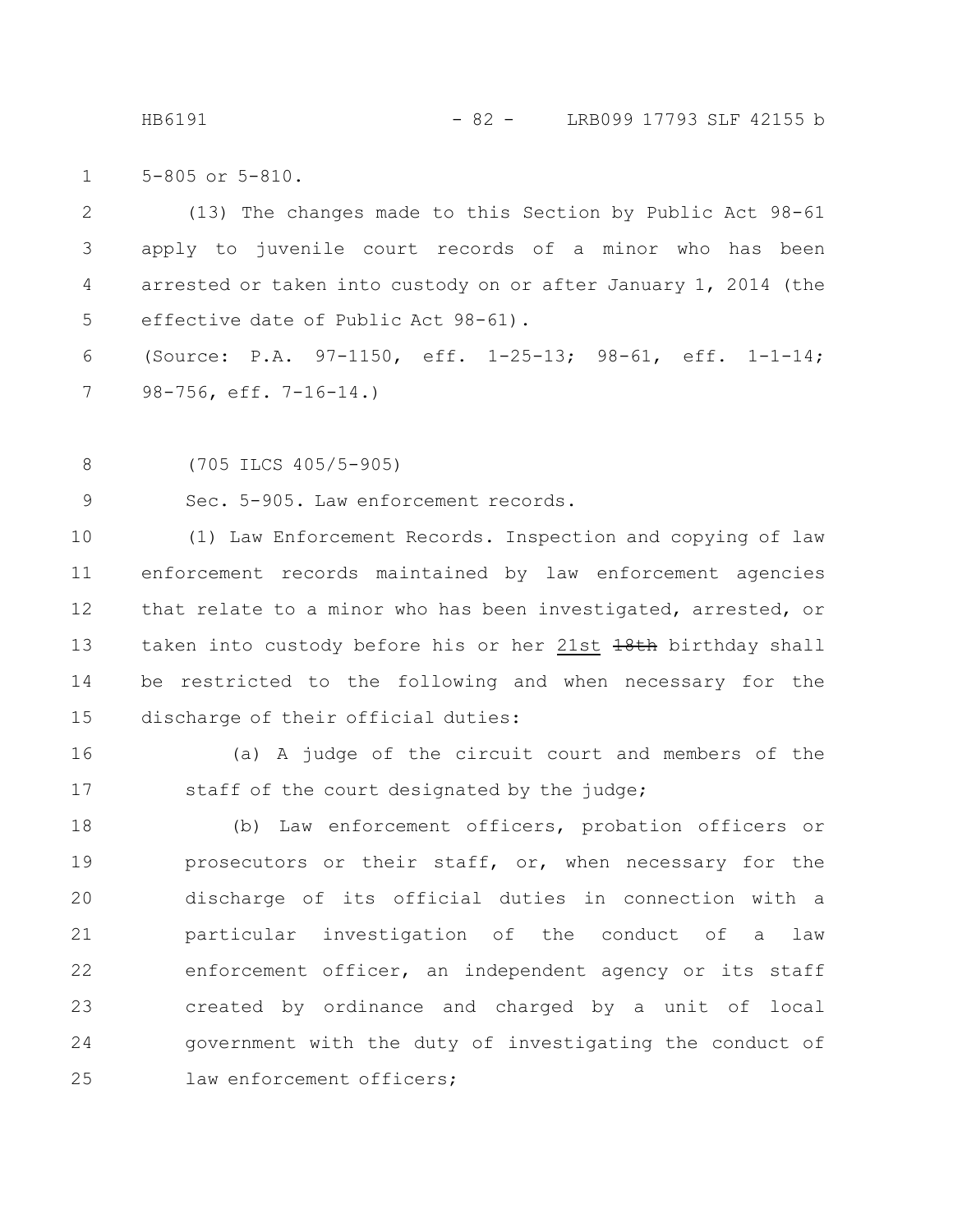(c) The minor, the minor's parents or legal guardian and their attorneys, but only when the juvenile has been charged with an offense; 1 2 3

- 4
- 5

(d) Adult and Juvenile Prisoner Review Boards;

(e) Authorized military personnel;

(f) Persons engaged in bona fide research, with the permission of the judge of juvenile court and the chief executive of the agency that prepared the particular recording: provided that publication of such research results in no disclosure of a minor's identity and protects the confidentiality of the record; 6 7 8 9 10 11

(g) Individuals responsible for supervising or providing temporary or permanent care and custody of minors pursuant to orders of the juvenile court or directives from officials of the Department of Children and Family Services or the Department of Human Services who certify in writing that the information will not be disclosed to any other party except as provided under law or order of court; 12 13 14 15 16 17 18

(h) The appropriate school official only if the agency or officer believes that there is an imminent threat of physical harm to students, school personnel, or others who are present in the school or on school grounds. 19 20 21 22

(A) Inspection and copying shall be limited to law enforcement records transmitted to the appropriate school official or officials whom the school has determined to have a legitimate educational or safety 23 24 25 26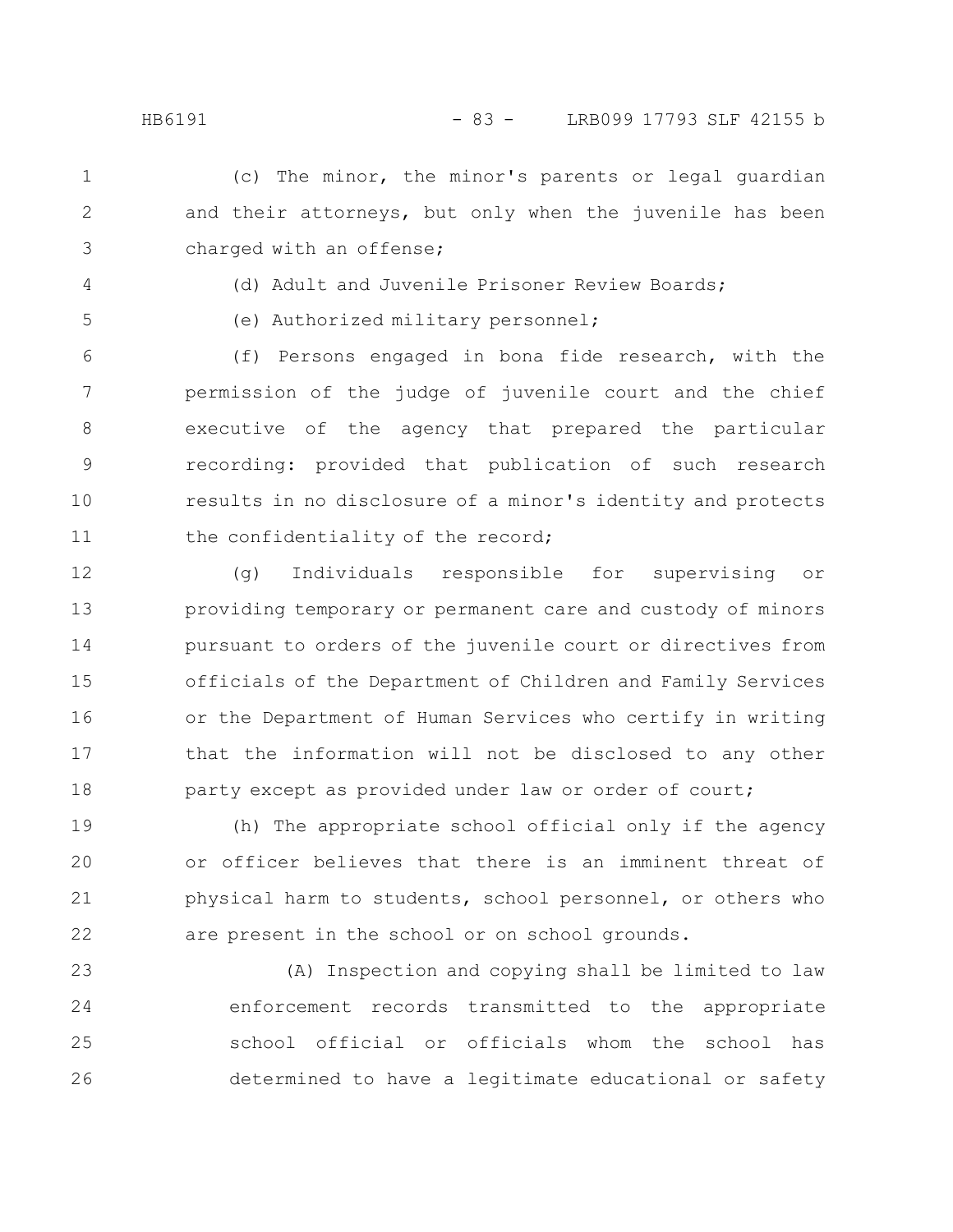interest by a local law enforcement agency under a reciprocal reporting system established and maintained between the school district and the local law enforcement agency under Section 10-20.14 of the School Code concerning a minor enrolled in a school within the school district who has been arrested or taken into custody for any of the following offenses: (i) any violation of Article 24 of the Criminal Code of 1961 or the Criminal Code of 2012; (ii) a violation of the Illinois Controlled Substances Act; (iii) a violation of the Cannabis Control Act; (iv) a forcible felony as defined in Section 2-8 of the Criminal Code of 1961 or the Criminal Code of 2012; (v) a violation of the Methamphetamine Control and Community Protection Act; (vi) a violation of Section 1-2 of the Harassing and Obscene Communications Act; (vii) a violation of the Hazing Act; or (viii) a violation of Section 12-1, 12-2, 12-3, 12-3.05, 12-3.1, 12-3.2, 12-3.4, 12-3.5, 12-5, 12-7.3, 12-7.4, 12-7.5, 25-1, or 25-5 of the Criminal Code of 1961 or the Criminal Code of 2012. The information derived from the law enforcement records shall be kept separate from and shall not 1 2 3 4 5 6 7 8 9 10 11 12 13 14 15 16 17 18 19 20 21 22 23 24 25 26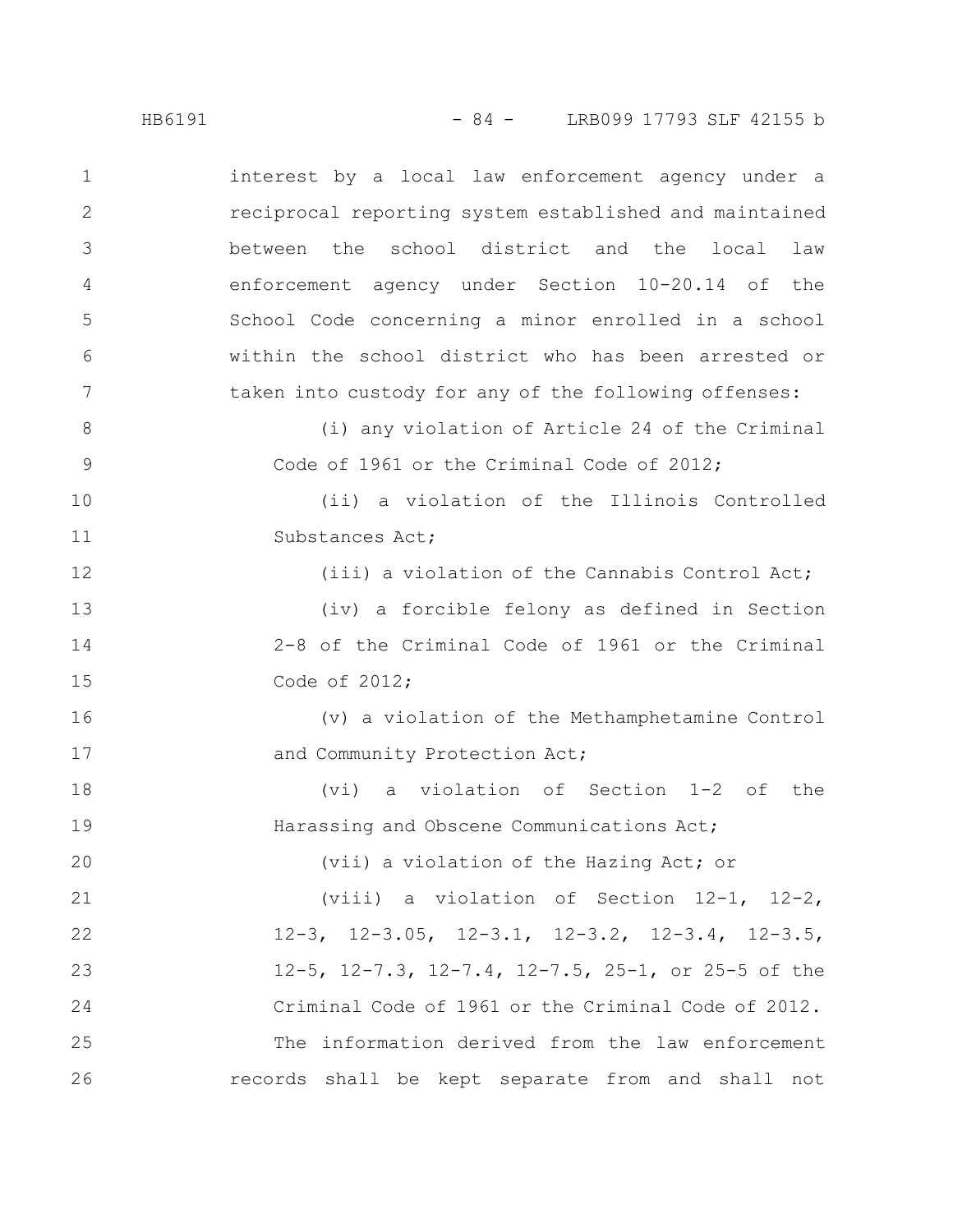become a part of the official school record of that child and shall not be a public record. The information shall be used solely by the appropriate school official or officials whom the school has determined to have a legitimate educational or safety interest to aid in the proper rehabilitation of the child and to protect the safety of students and employees in the school. If the designated law enforcement and school officials deem it to be in the best interest of the minor, the student may be referred to in-school or community based social services if those services are available. "Rehabilitation services" may include interventions by school support personnel, evaluation for eligibility for special education, referrals to community-based agencies such as youth services, behavioral healthcare service providers, drug and alcohol prevention or treatment programs, and other interventions as deemed appropriate for the student. 1 2 3 4 5 6 7 8 9 10 11 12 13 14 15 16 17 18

(B) Any information provided to appropriate school officials whom the school has determined to have a legitimate educational or safety interest by local law enforcement officials about a minor who is the subject of a current police investigation that is directly related to school safety shall consist of oral information only, and not written law enforcement records, and shall be used solely by the appropriate 19 20 21 22 23 24 25 26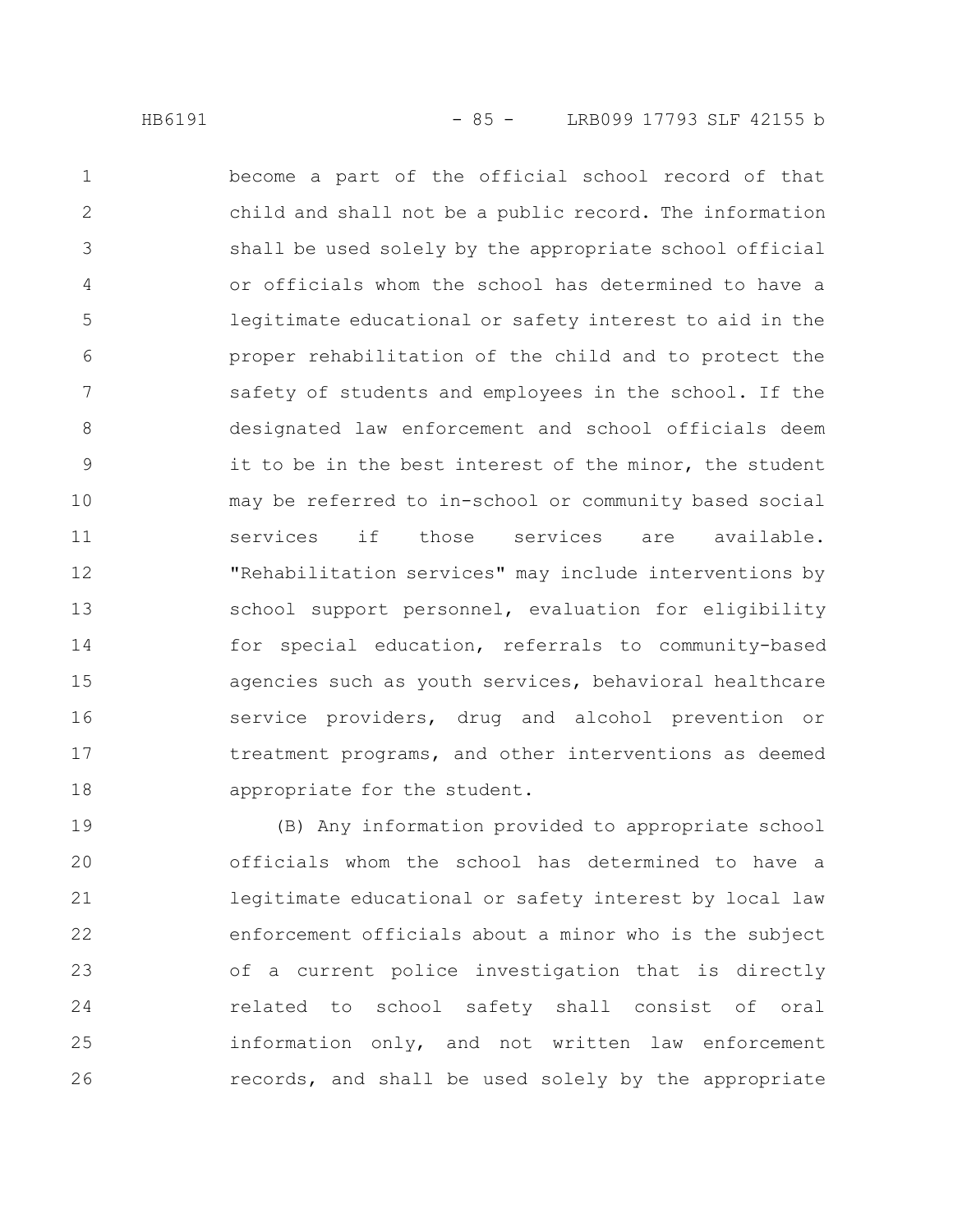school official or officials to protect the safety of students and employees in the school and aid in the proper rehabilitation of the child. The information derived orally from the local law enforcement officials shall be kept separate from and shall not become a part of the official school record of the child and shall not be a public record. This limitation on the use of information about a minor who is the subject of a current police investigation shall in no way limit the use of this information by prosecutors in pursuing criminal charges arising out of the information disclosed during a police investigation of the minor. For purposes of this paragraph, "investigation" means an official systematic inquiry by a law enforcement agency into actual or suspected criminal activity; 1 2 3 4 5 6 7 8 9 10 11 12 13 14 15 16

(i) The president of a park district. Inspection and copying shall be limited to law enforcement records transmitted to the president of the park district by the Illinois State Police under Section 8-23 of the Park District Code or Section 16a-5 of the Chicago Park District Act concerning a person who is seeking employment with that park district and who has been adjudicated a juvenile delinquent for any of the offenses listed in subsection (c) of Section 8-23 of the Park District Code or subsection (c) of Section 16a-5 of the Chicago Park District Act. 17 18 19 20 21 22 23 24 25 26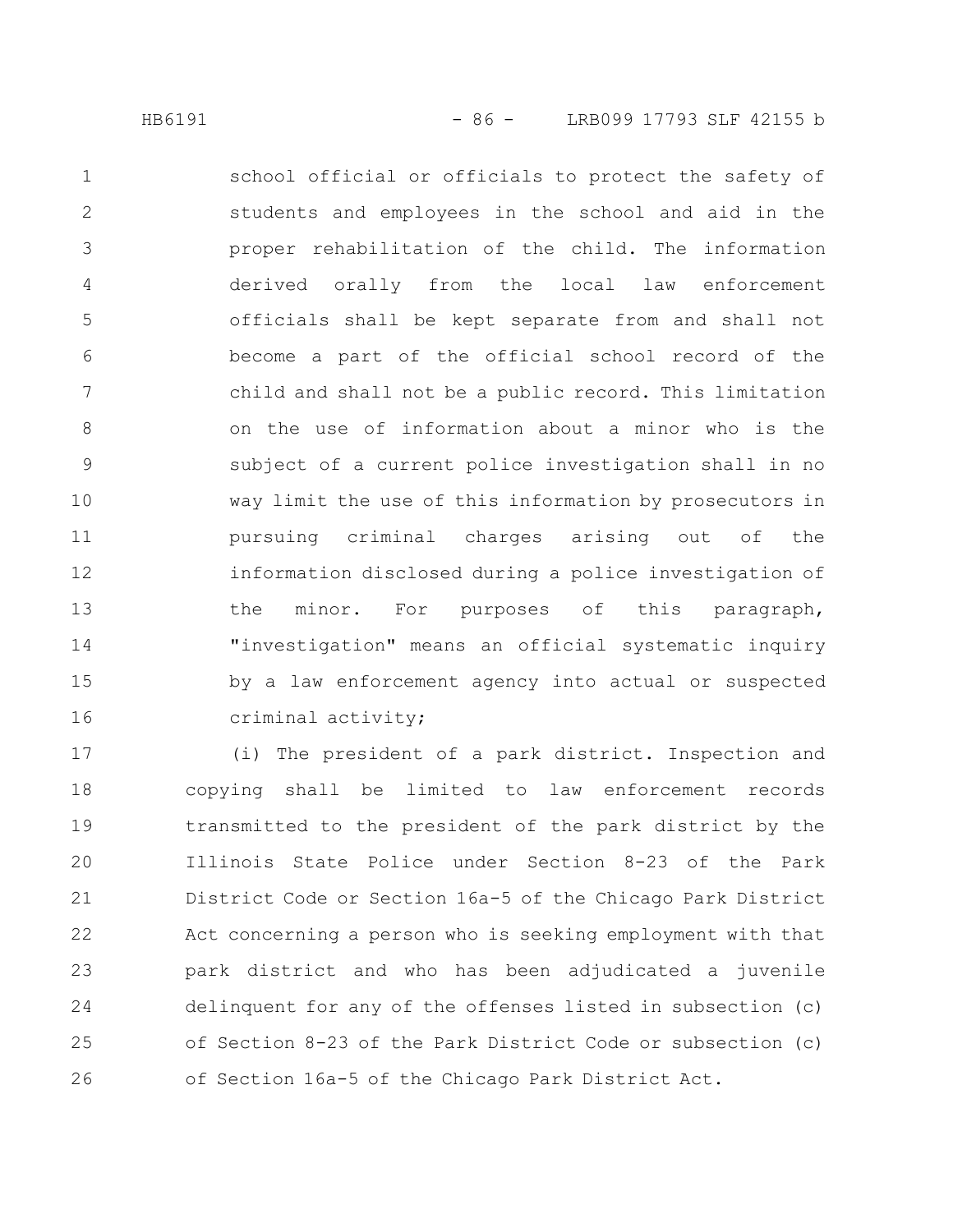HB6191 - 87 - LRB099 17793 SLF 42155 b

(2) Information identifying victims and alleged victims of sex offenses, shall not be disclosed or open to public inspection under any circumstances. Nothing in this Section shall prohibit the victim or alleged victim of any sex offense from voluntarily disclosing his or her identity. 1 2 3 4 5

(2.5) If the minor is a victim of aggravated battery, battery, attempted first degree murder, or other non-sexual violent offense, the identity of the victim may be disclosed to appropriate school officials, for the purpose of preventing foreseeable future violence involving minors, by a local law enforcement agency pursuant to an agreement established between the school district and a local law enforcement agency subject to the approval by the presiding judge of the juvenile court. 6 7 8 9 10 11 12 13 14

(3) Relevant information, reports and records shall be made available to the Department of Juvenile Justice when a juvenile offender has been placed in the custody of the Department of Juvenile Justice. 15 16 17 18

(4) Nothing in this Section shall prohibit the inspection or disclosure to victims and witnesses of photographs contained in the records of law enforcement agencies when the inspection or disclosure is conducted in the presence of a law enforcement officer for purposes of identification or apprehension of any person in the course of any criminal investigation or prosecution. 19 20 21 22 23 24 25

26

(5) The records of law enforcement officers, or of an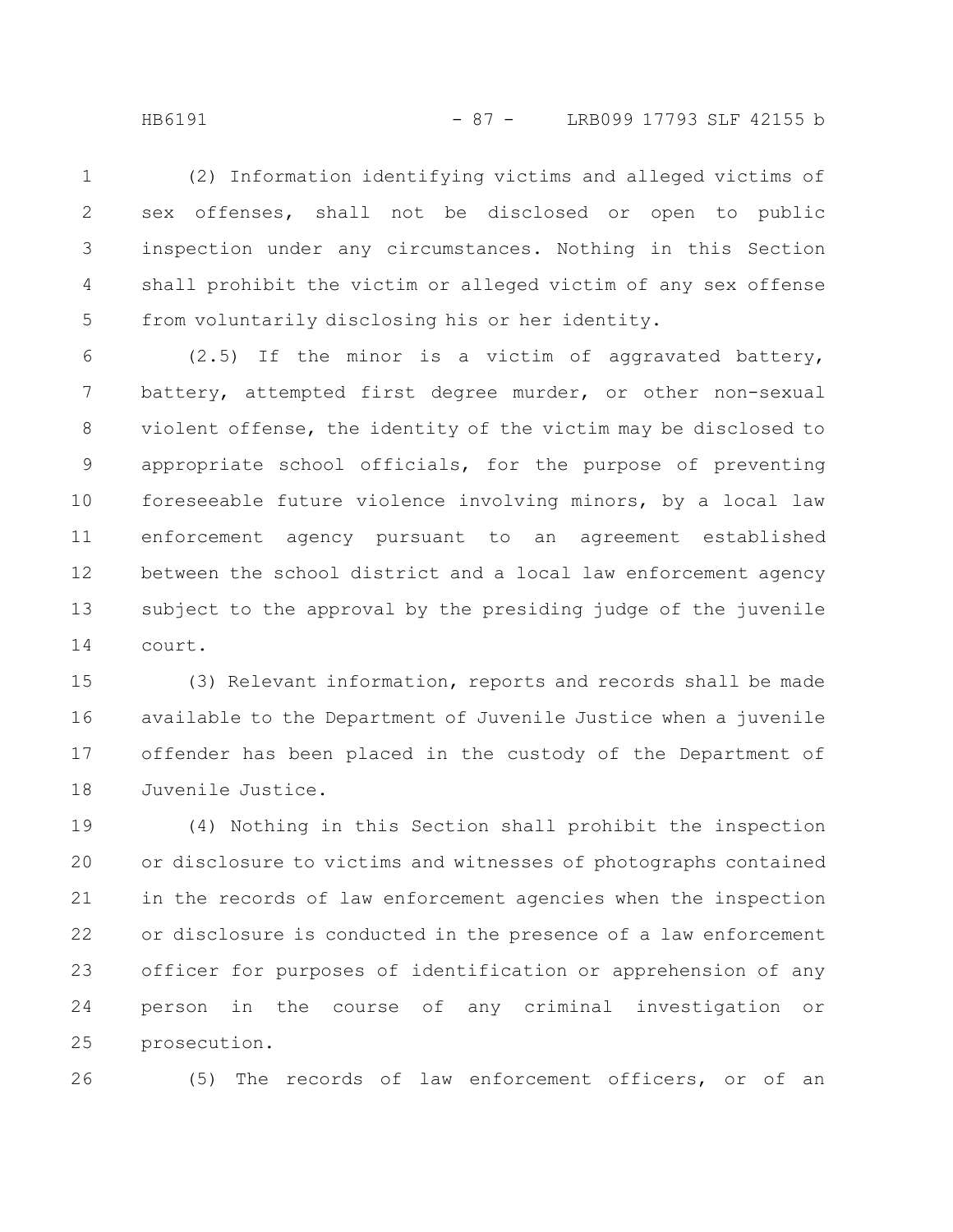independent agency created by ordinance and charged by a unit of local government with the duty of investigating the conduct of law enforcement officers, concerning all minors under 21 18 years of age must be maintained separate from the records of adults and may not be open to public inspection or their contents disclosed to the public except by order of the court or when the institution of criminal proceedings has been permitted under Section 5-130 or 5-805 or required under Section 5-130 or 5-805 or such a person has been convicted of a crime and is the subject of pre-sentence investigation or when provided by law. 1 2 3 4 5 6 7 8 9 10 11

(6) Except as otherwise provided in this subsection (6), law enforcement officers, and personnel of an independent agency created by ordinance and charged by a unit of local government with the duty of investigating the conduct of law enforcement officers, may not disclose the identity of any minor in releasing information to the general public as to the arrest, investigation or disposition of any case involving a minor. Any victim or parent or legal guardian of a victim may petition the court to disclose the name and address of the minor and the minor's parents or legal guardian, or both. Upon a finding by clear and convincing evidence that the disclosure is either necessary for the victim to pursue a civil remedy against the minor or the minor's parents or legal guardian, or both, or to protect the victim's person or property from the minor, then the court may order the disclosure of the 12 13 14 15 16 17 18 19 20 21 22 23 24 25 26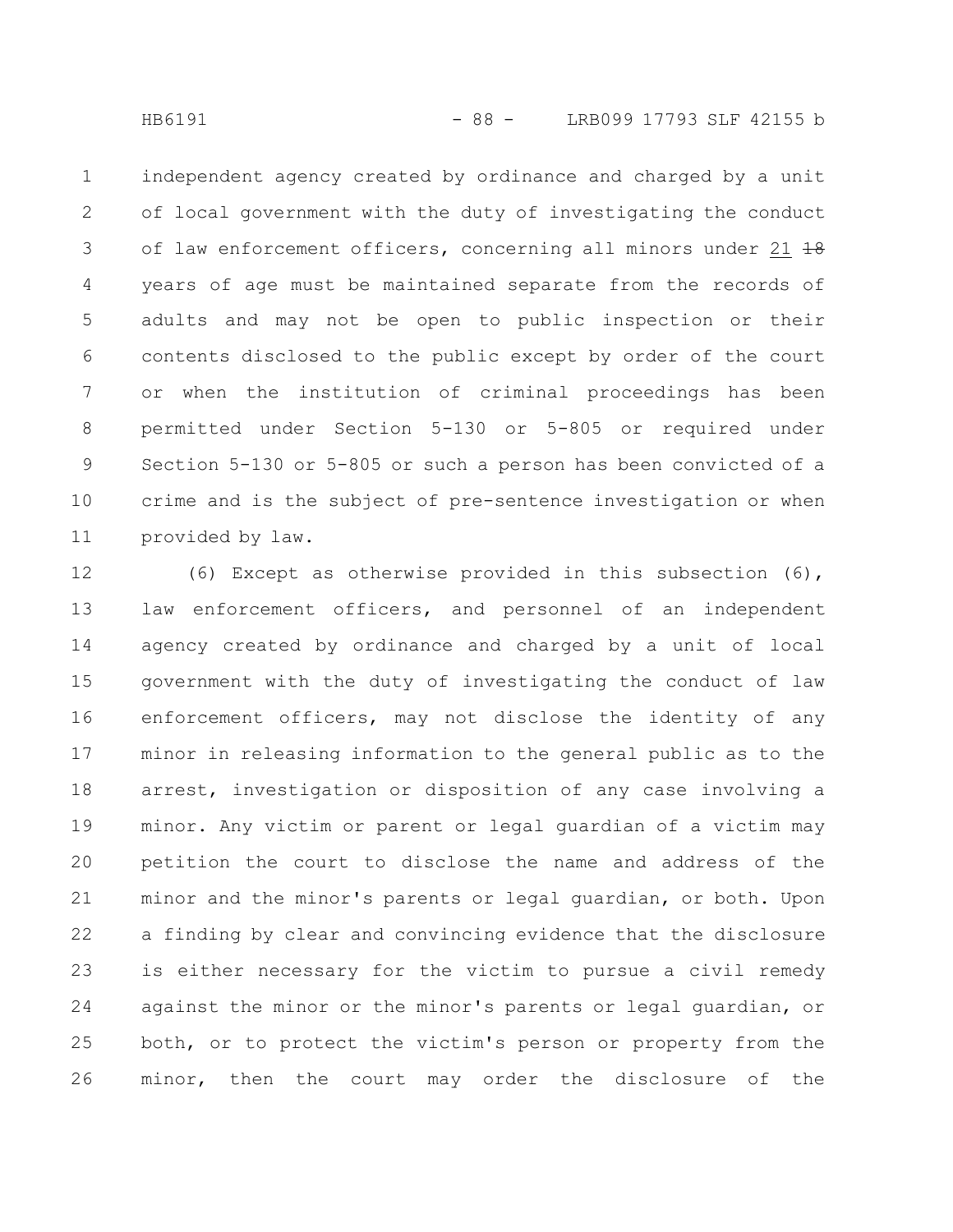information to the victim or to the parent or legal guardian of the victim only for the purpose of the victim pursuing a civil remedy against the minor or the minor's parents or legal guardian, or both, or to protect the victim's person or property from the minor. 1 2 3 4 5

(7) Nothing contained in this Section shall prohibit law enforcement agencies when acting in their official capacity from communicating with each other by letter, memorandum, teletype or intelligence alert bulletin or other means the identity or other relevant information pertaining to a person under 21 <del>18</del> years of age. The information provided under this subsection (7) shall remain confidential and shall not be publicly disclosed, except as otherwise allowed by law. 6 7 8 9 10 11 12 13

(8) No person shall disclose information under this Section except when acting in his or her official capacity and as provided by law or order of court. 14 15 16

(9) The changes made to this Section by Public Act 98-61 apply to law enforcement records of a minor who has been arrested or taken into custody on or after January 1, 2014 (the effective date of Public Act 98-61). 17 18 19 20

(Source: P.A. 98-61, eff. 1-1-14; 98-756, eff. 7-16-14; 99-298, eff. 8-6-15.) 21 22

(705 ILCS 405/5-915) 23

Sec. 5-915. Expungement of juvenile law enforcement and court records. 24 25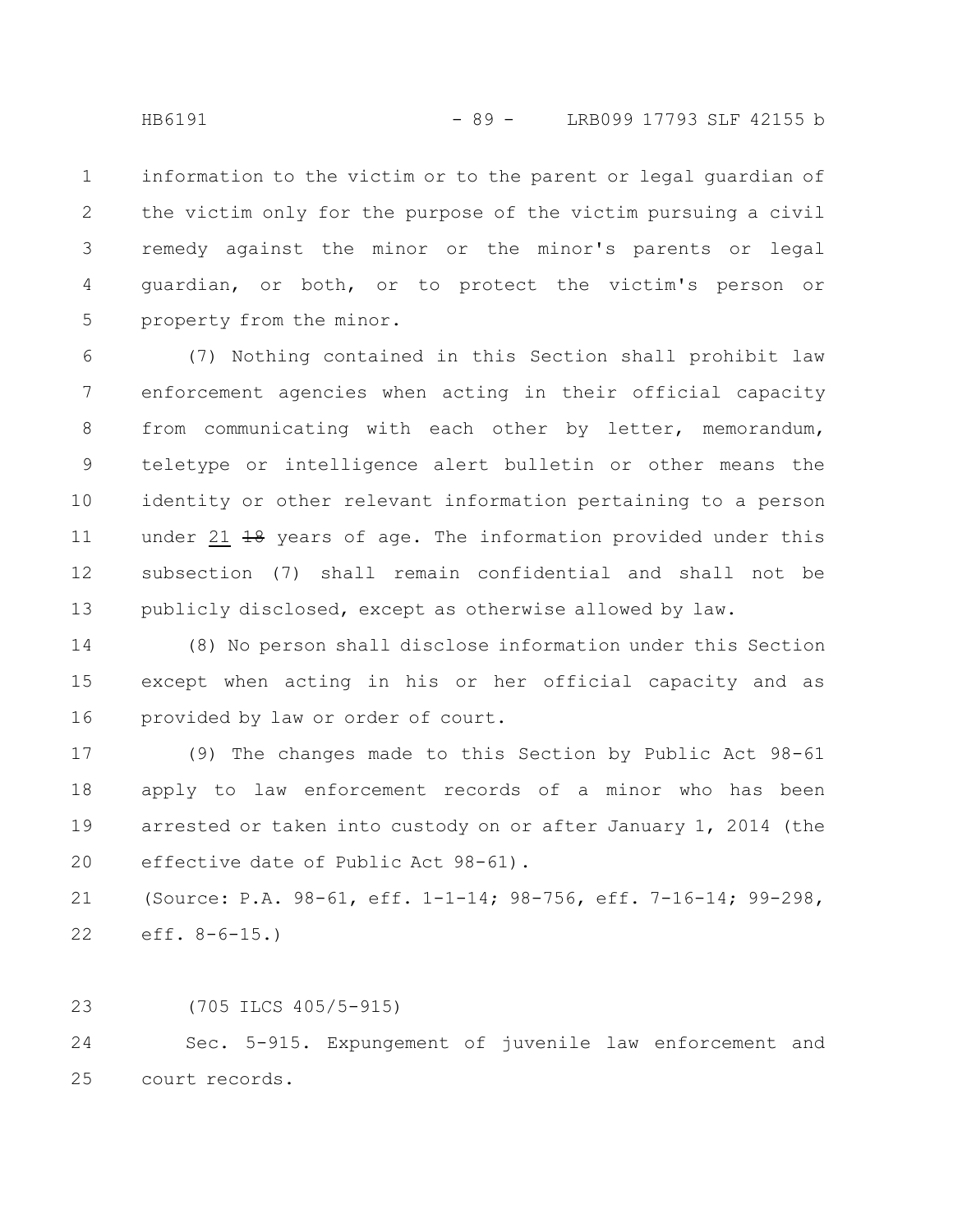HB6191 - 90 - LRB099 17793 SLF 42155 b

- 
- 1

(0.05) For purposes of this Section and Section 5-622:

"Expunge" means to physically destroy the records and to obliterate the minor's name from any official index or public record, or both. Nothing in this Act shall require the physical destruction of the internal office records, files, or databases maintained by a State's Attorney's Office or other prosecutor. 2 3 4 5 6 7

"Law enforcement record" includes but is not limited to records of arrest, station adjustments, fingerprints, probation adjustments, the issuance of a notice to appear, or any other records maintained by a law enforcement agency relating to a minor suspected of committing an offense. 8 9 10 11 12

(1) Whenever any person has attained the age of 18 or whenever all juvenile court proceedings relating to that person have been terminated, whichever is later, the person may petition the court to expunge law enforcement records relating to incidents under this Act occurring before the filing date of his or her petition his or her 18th birthday or his or her juvenile court records, or both, but only in the following circumstances: 13 14 15 16 17 18 19 20

(a) the minor was arrested and no petition for delinquency was filed with the clerk of the circuit court; or 21 22 23

(b) the minor was charged with an offense and was found not delinquent of that offense; or 24 25

26

(c) the minor was placed under supervision pursuant to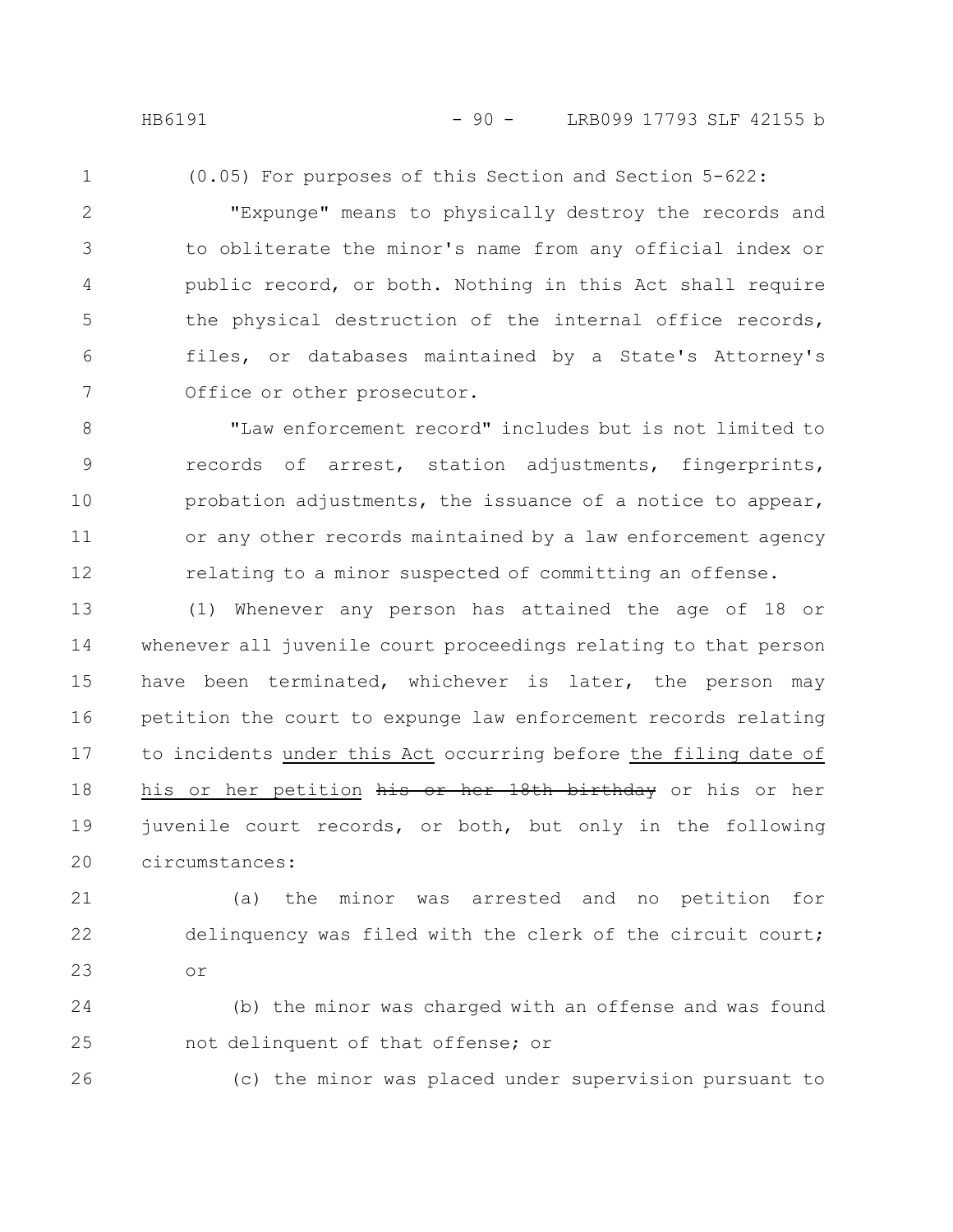Section 5-615, and the order of supervision has since been successfully terminated; or 1 2

(d) the minor was adjudicated for an offense which would be a Class B misdemeanor, Class C misdemeanor, or a petty or business offense if committed by an adult. 3 4 5

(1.5) Commencing 180 days after the effective date of this amendatory Act of the 98th General Assembly, the Department of State Police shall automatically expunge, on or before January 1 of each year, a person's law enforcement records relating to incidents occurring before his or her 21st 18th birthday in the Department's possession or control and which contains the final disposition which pertain to the person when arrested as a minor if: 6 7 8 9 10 11 12 13

(a) the minor was arrested for an eligible offense and no petition for delinquency was filed with the clerk of the circuit court; and 14 15 16

(b) the person attained the age of  $21$   $18$  years during the last calendar year; and 17 18

(c) since the date of the minor's most recent arrest, at least 6 months have elapsed without an additional arrest, filing of a petition for delinquency whether related or not to a previous arrest, or filing of charges not initiated by arrest. 19 20 21 22 23

The Department of State Police shall allow a person to use the Access and Review process, established in the Department of State Police, for verifying that his or her law enforcement 24 25 26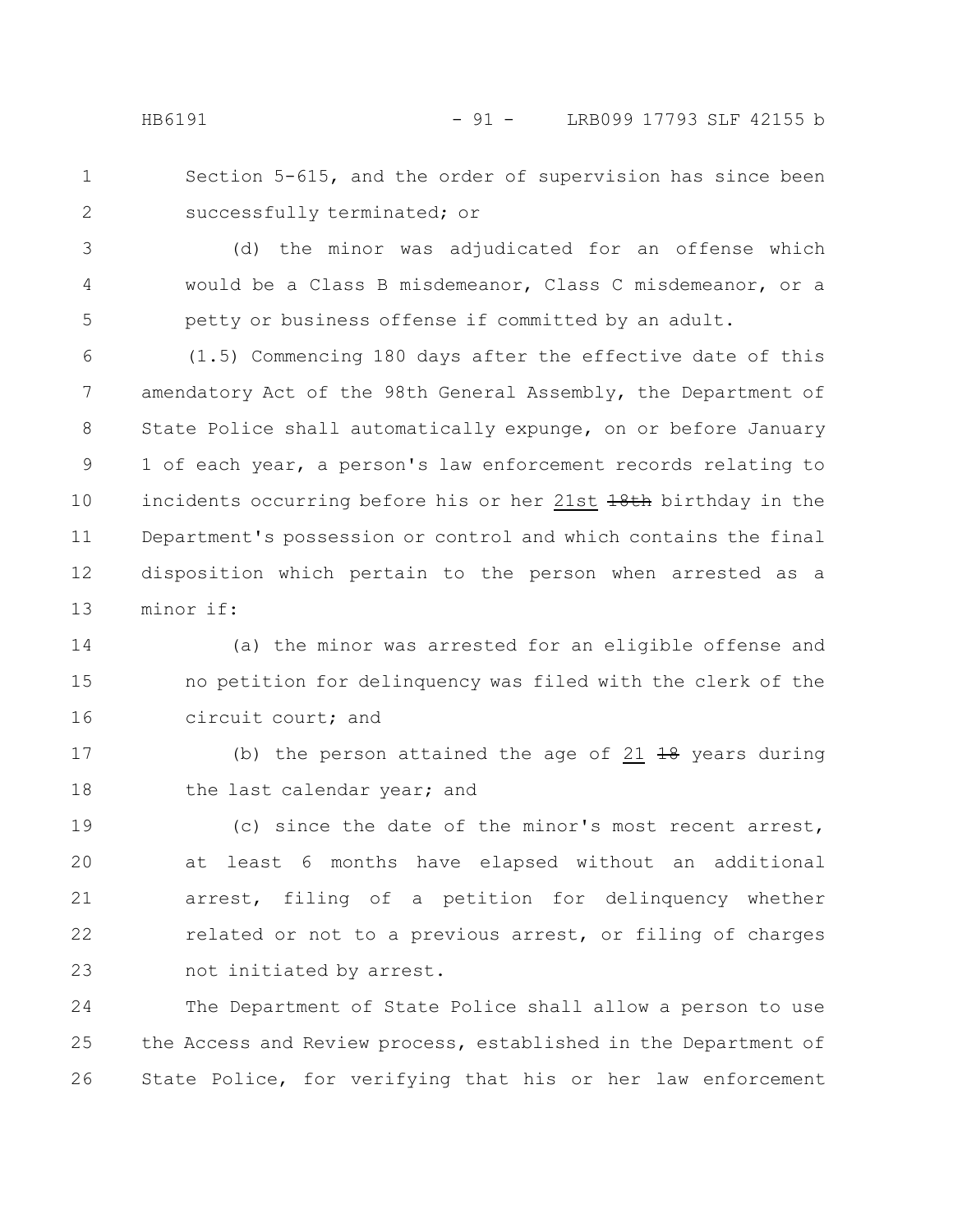records relating to incidents occurring before his or her 18th birthday eligible under this subsection have been expunged as provided in this subsection. 1 2 3

The Department of State Police shall provide by rule the process for access, review, and automatic expungement. 4 5

(1.6) Commencing on the effective date of this amendatory Act of the 98th General Assembly, a person whose law enforcement records are not subject to subsection (1.5) of this Section and who has attained the age of 21  $\frac{10}{18}$  years may use the Access and Review process, established in the Department of State Police, for verifying his or her law enforcement records relating to incidents occurring before his or her 18th birthday in the Department's possession or control which pertain to the person when arrested as a minor, if the incident occurred no earlier than 30 years before the effective date of this amendatory Act of the 98th General Assembly. If the person identifies a law enforcement record of an eligible offense that meets the requirements of this subsection, paragraphs (a) and (c) of subsection (1.5) of this Section, and all juvenile court proceedings related to the person have been terminated, the person may file a Request for Expungement of Juvenile Law Enforcement Records, in the form and manner prescribed by the Department of State Police, with the Department and the Department shall consider expungement of the record as otherwise provided for automatic expungement under subsection (1.5) of this Section. The person shall provide notice and a 6 7 8 9 10 11 12 13 14 15 16 17 18 19 20 21 22 23 24 25 26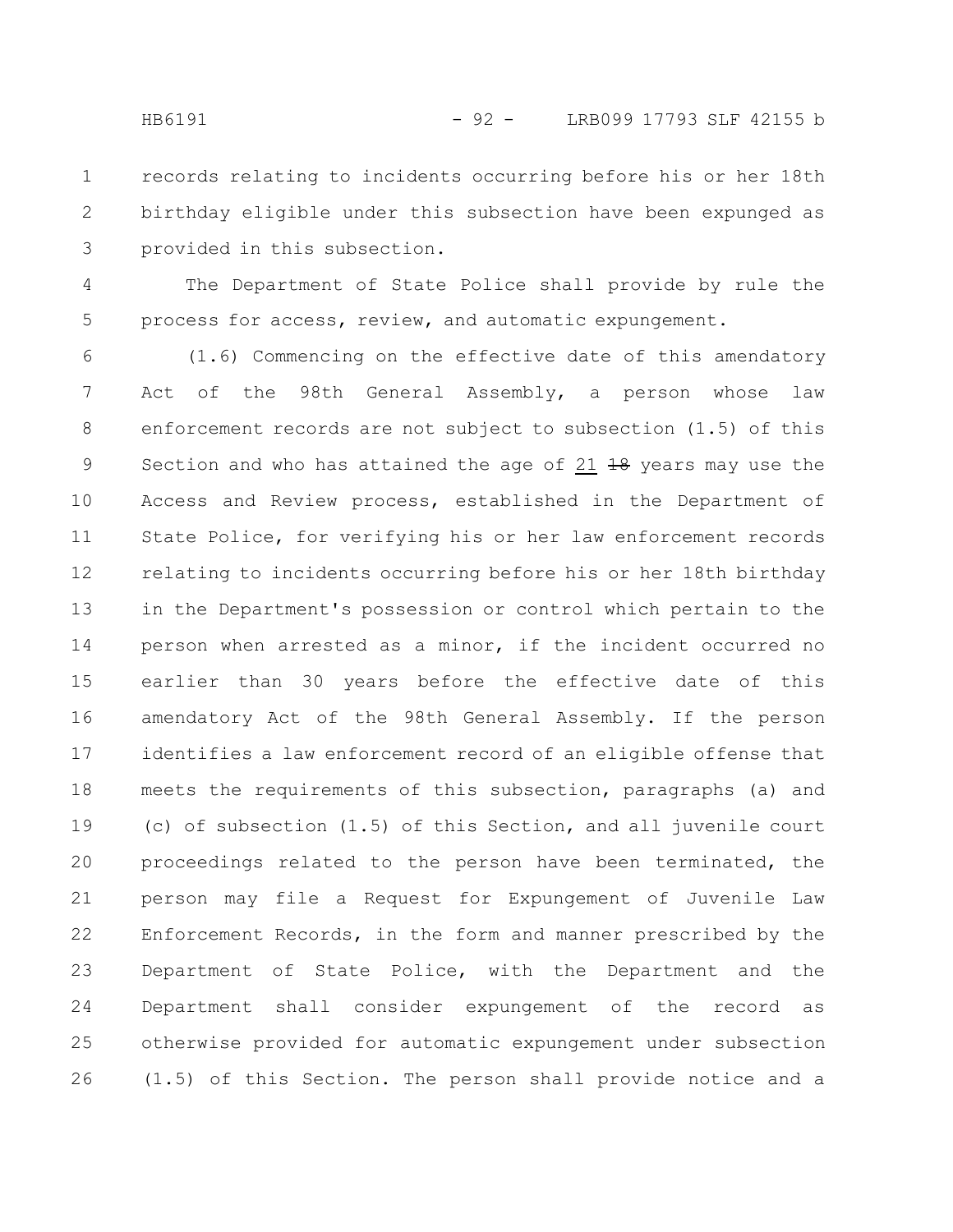copy of the Request for Expungement of Juvenile Law Enforcement Records to the arresting agency, prosecutor charged with the prosecution of the minor, or the State's Attorney of the county that prosecuted the minor. The Department of State Police shall provide by rule the process for access, review, and Request for Expungement of Juvenile Law Enforcement Records. 1 2 3 4 5 6

(1.7) Nothing in subsections (1.5) and (1.6) of this Section precludes a person from filing a petition under subsection (1) for expungement of records subject to automatic expungement under subsection (1.5) or (1.6) of this Section. 7 8 9 10

(1.8) For the purposes of subsections (1.5) and (1.6) of this Section, "eligible offense" means records relating to an arrest or incident occurring before the person's 21st  $18th$ birthday that if committed by an adult is not an offense classified as a Class 2 felony or higher offense, an offense under Article 11 of the Criminal Code of 1961 or the Criminal Code of 2012, or an offense under Section 12-13, 12-14, 12-14.1, 12-15, or 12-16 of the Criminal Code of 1961. 11 12 13 14 15 16 17 18

(2) Any person may petition the court to expunge all law enforcement records relating to any incidents occurring before his or her 21st 18th birthday which did not result in proceedings in criminal court and all juvenile court records with respect to any adjudications except those based upon first degree murder and sex offenses which would be felonies if committed by an adult, if the person for whom expungement is sought has had no convictions for any crime since his or her 19 20 21 22 23 24 25 26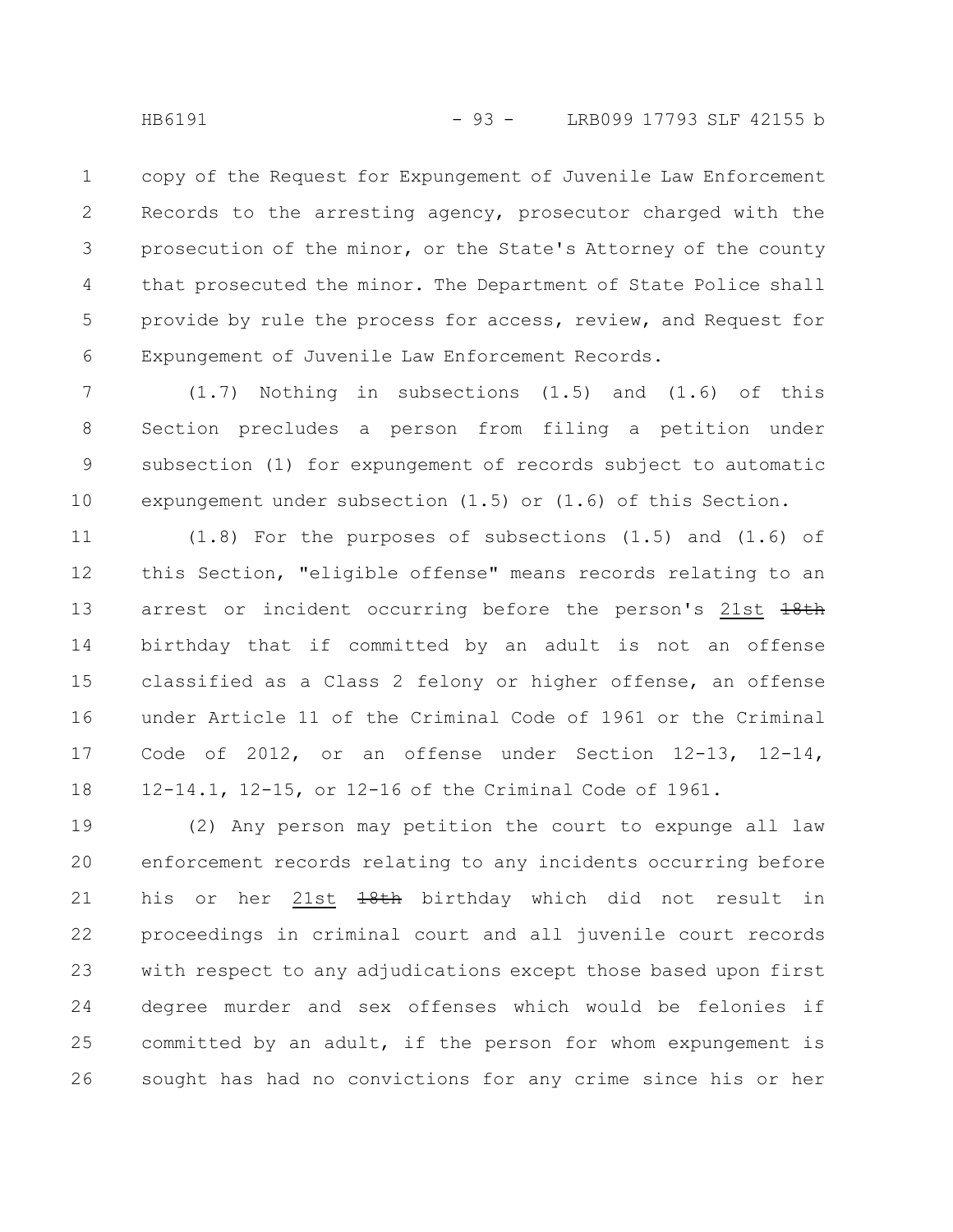21st  $18th$  birthday and: 1

(a) has attained the age of 21 years; or (b) 5 years have elapsed since all juvenile court proceedings relating to him or her have been terminated or his or her commitment to the Department of Juvenile Justice pursuant to this Act has been terminated; 2 3 4 5 6

whichever is later of (a) or (b). Nothing in this Section 5-915 precludes a minor from obtaining expungement under Section  $5 - 622$ . 7 8 9

(2.5) If a minor is arrested and no petition for delinquency is filed with the clerk of the circuit court as provided in paragraph (a) of subsection (1) at the time the minor is released from custody, the youth officer, if applicable, or other designated person from the arresting agency, shall notify verbally and in writing to the minor or the minor's parents or guardians that if the State's Attorney does not file a petition for delinquency, the minor has a right to petition to have his or her arrest record expunged when the minor attains the age of 18 or when all juvenile court proceedings relating to that minor have been terminated and that unless a petition to expunge is filed, the minor shall have an arrest record and shall provide the minor and the minor's parents or guardians with an expungement information packet, including a petition to expunge juvenile records obtained from the clerk of the circuit court. 10 11 12 13 14 15 16 17 18 19 20 21 22 23 24 25

26

(2.6) If a minor is charged with an offense and is found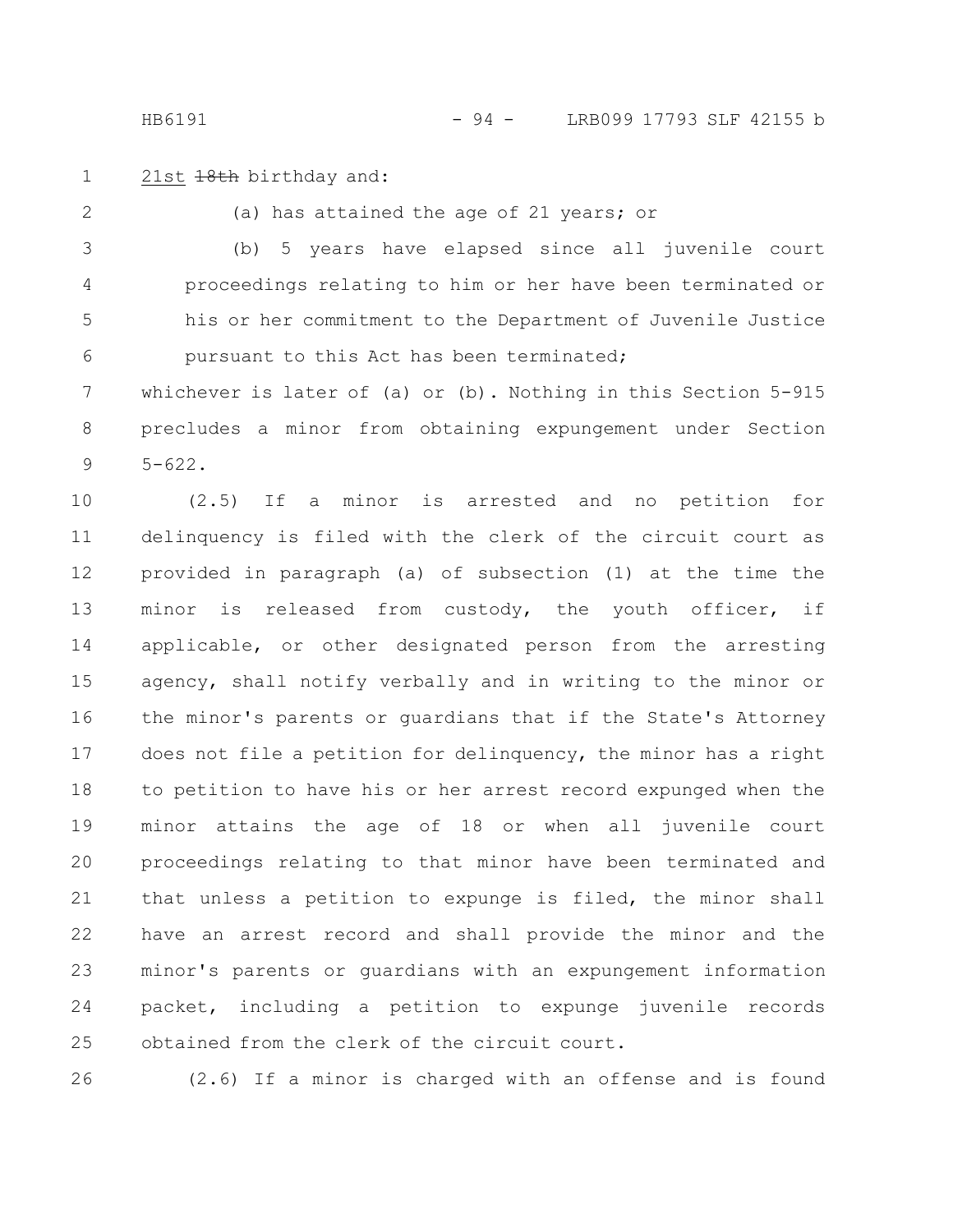not delinquent of that offense; or if a minor is placed under supervision under Section 5-615, and the order of supervision is successfully terminated; or if a minor is adjudicated for an offense that would be a Class B misdemeanor, a Class C misdemeanor, or a business or petty offense if committed by an adult; or if a minor has incidents occurring before his or her 21st  $18th$  birthday that have not resulted in proceedings in criminal court, or resulted in proceedings in juvenile court, and the adjudications were not based upon first degree murder or sex offenses that would be felonies if committed by an adult; then at the time of sentencing or dismissal of the case, the judge shall inform the delinquent minor of his or her right to petition for expungement as provided by law, and the clerk of the circuit court shall provide an expungement information packet to the delinquent minor, written in plain language, including a petition for expungement, a sample of a completed petition, expungement instructions that shall include information informing the minor that (i) once the case is expunged, it shall be treated as if it never occurred, (ii) he or she may apply to have petition fees waived, (iii) once he or she obtains an expungement, he or she may not be required to disclose that he or she had a juvenile record, and (iv) he or she may file the petition on his or her own or with the assistance of an attorney. The failure of the judge to inform the delinquent minor of his or her right to petition for expungement as provided by law does not create a substantive 1 2 3 4 5 6 7 8 9 10 11 12 13 14 15 16 17 18 19 20 21 22 23 24 25 26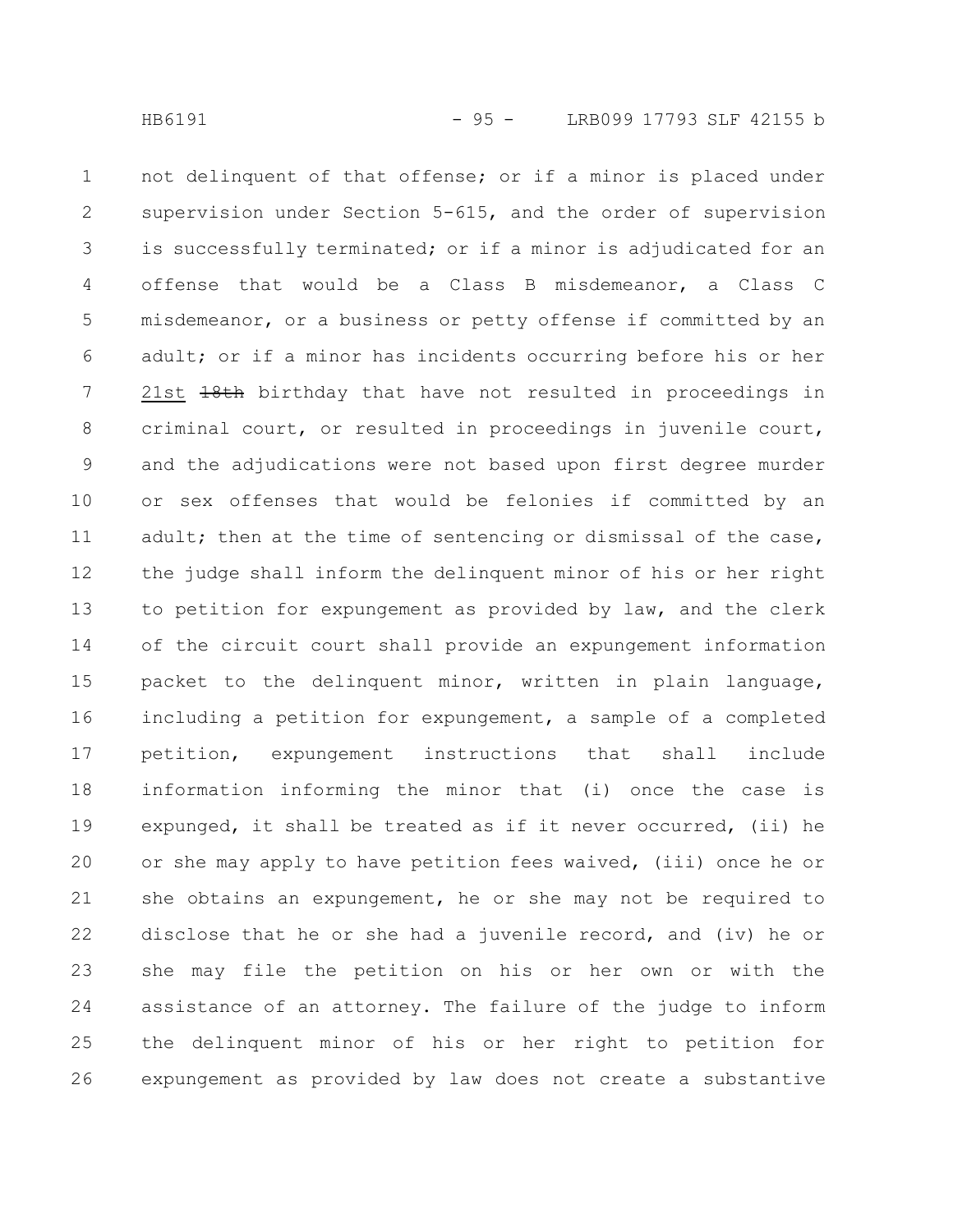right, nor is that failure grounds for: (i) a reversal of an adjudication of delinquency, (ii) a new trial; or (iii) an appeal. 1 2 3

(2.7) For counties with a population over 3,000,000, the clerk of the circuit court shall send a "Notification of a Possible Right to Expungement" post card to the minor at the address last received by the clerk of the circuit court on the date that the minor attains the age of  $21$   $10$  based on the birthdate provided to the court by the minor or his or her guardian in cases under paragraphs (b), (c), and (d) of subsection  $(1)$ ; and when the minor attains the age of 21 based on the birthdate provided to the court by the minor or his or her guardian in cases under subsection (2). 4 5 6 7 8 9 10 11 12 13

(2.8) The petition for expungement for subsection (1) may include multiple offenses on the same petition and shall be substantially in the following form: 14 15 16

```
IN THE CIRCUIT COURT OF ......, ILLINOIS
                          ........ JUDICIAL CIRCUIT
17
18
```

| NO. | IN THE INTEREST OF ) |  | 19 |
|-----|----------------------|--|----|
|     |                      |  | 20 |
|     |                      |  | 21 |
|     |                      |  | 22 |
|     | (Name of Petitioner) |  | 23 |

PETITION TO EXPUNGE JUVENILE RECORDS

24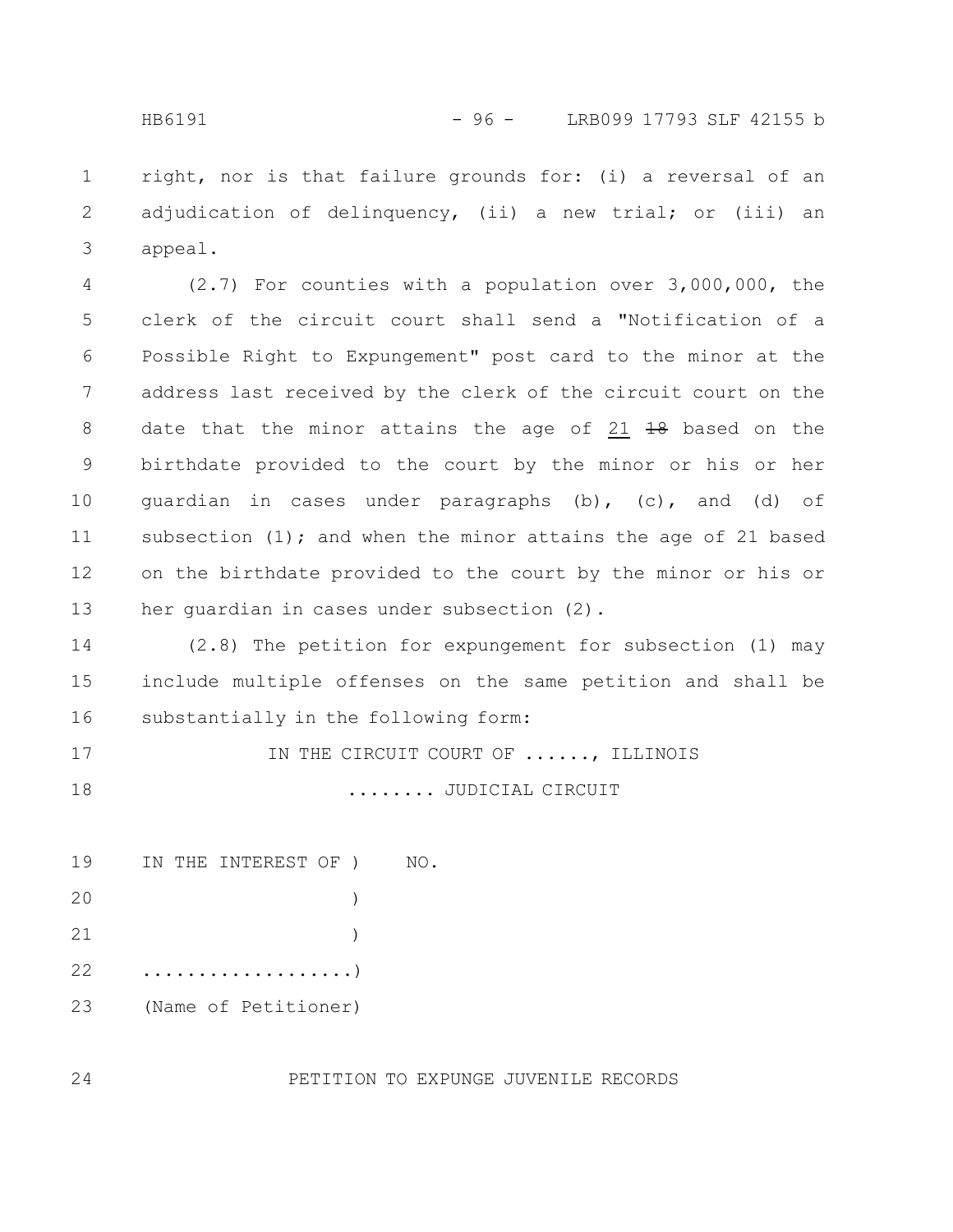| LRB099 17793 SLF 42155 b |
|--------------------------|
|                          |

| $\mathbf 1$ | (705 ILCS 405/5-915 (SUBSECTION 1))                             |
|-------------|-----------------------------------------------------------------|
| 2           | Now comes , petitioner, and respectfully requests               |
| 3           | that this Honorable Court enter an order expunging all juvenile |
| 4           | law enforcement and court records of petitioner and in support  |
| 5           | thereof states that: Petitioner has attained the age of 18,     |
| 6           | his/her birth date being , or all Juvenile Court                |
| 7           | proceedings terminated as of , whichever occurred later.        |
| 8           | Petitioner was arrested on  by the  Police                      |
| 9           | Department for the offense or offenses of , and:                |
| 10          | (Check All That Apply:)                                         |
| 11          | () a. no petition or petitions were filed with the Clerk of     |
| 12          | the Circuit Court.                                              |
| 13          | () b. was charged with  and was found not delinquent of         |
| 14          | the offense or offenses.                                        |
| 15          | () c. a petition or petitions were filed and the petition or    |
| 16          | petitions were dismissed without a finding of delinquency on    |
| 17          | .                                                               |
| 18          | () d. on  placed under supervision pursuant to Section          |
| 19          | 5-615 of the Juvenile Court Act of 1987 and such order of       |
| 20          | supervision successfully terminated on                          |
| 21          | () e. was adjudicated for the offense or offenses, which would  |
| 22          | have been a Class B misdemeanor, a Class C misdemeanor, or a    |
| 23          | petty offense or business offense if committed by an adult.     |
| 24          | Petitioner  has  has not been arrested on charges in            |
| 25          | this or any county other than the charges listed above. If      |
| 26          | petitioner has been arrested on additional charges, please list |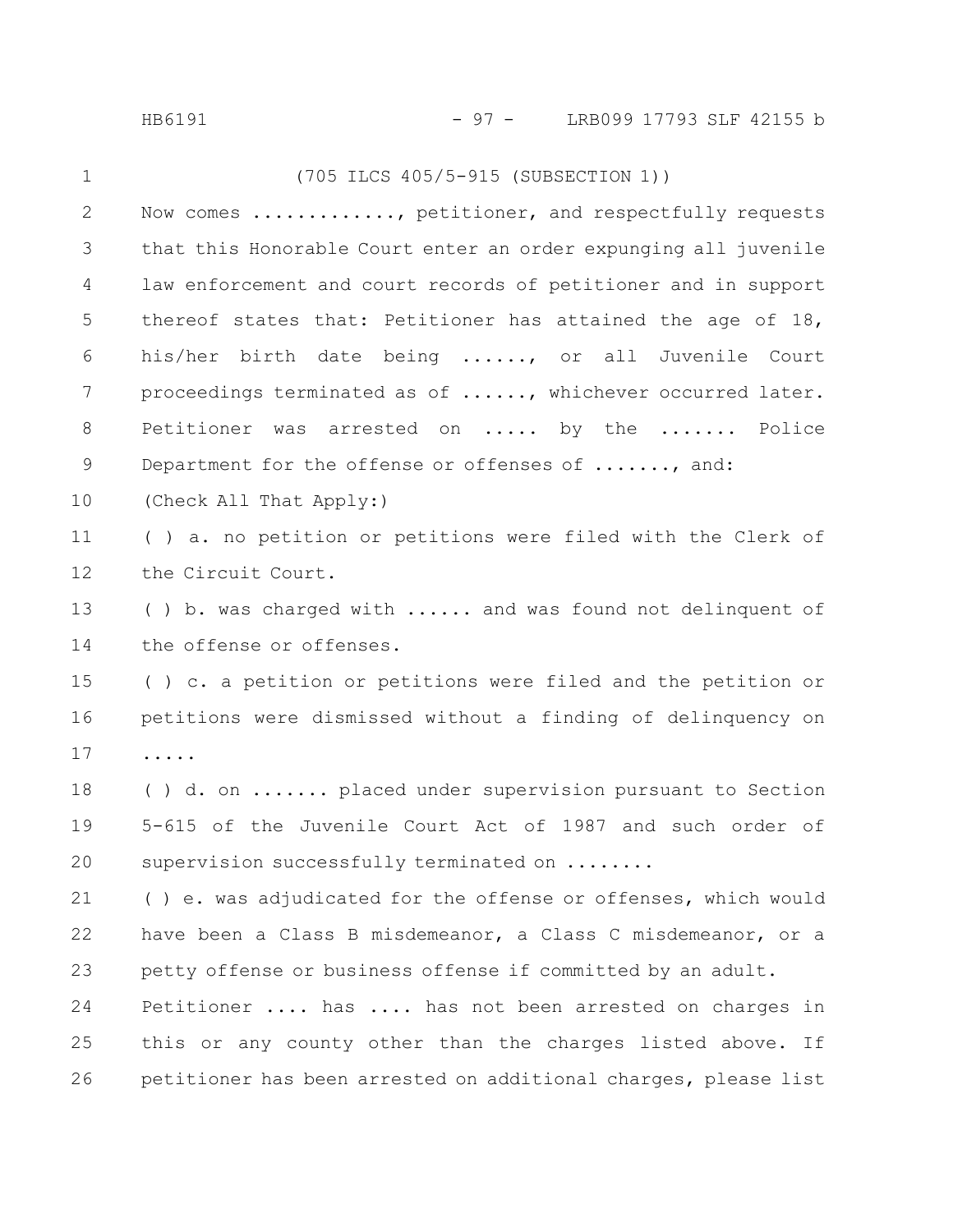HB6191 - 98 - LRB099 17793 SLF 42155 b

- the charges below: 1
- Charge(s): ...... 2

Arresting Agency or Agencies: ........... 3

Disposition/Result: (choose from a. through e., above): ..... 4

WHEREFORE, the petitioner respectfully requests this Honorable Court to (1) order all law enforcement agencies to expunge all records of petitioner to this incident or incidents, and (2) to order the Clerk of the Court to expunge all records concerning the petitioner regarding this incident or incidents. 5 6 7 8 9

|                               | 10 |
|-------------------------------|----|
| Petitioner (Signature)        | 11 |
|                               |    |
|                               | 12 |
| Petitioner's Street Address   | 13 |
|                               |    |
|                               | 14 |
| City, State, Zip Code         | 15 |
|                               |    |
|                               | 16 |
| Petitioner's Telephone Number | 17 |
|                               |    |

Pursuant to the penalties of perjury under the Code of Civil Procedure, 735 ILCS 5/1-109, I hereby certify that the statements in this petition are true and correct, or on information and belief I believe the same to be true. 18 19 20 21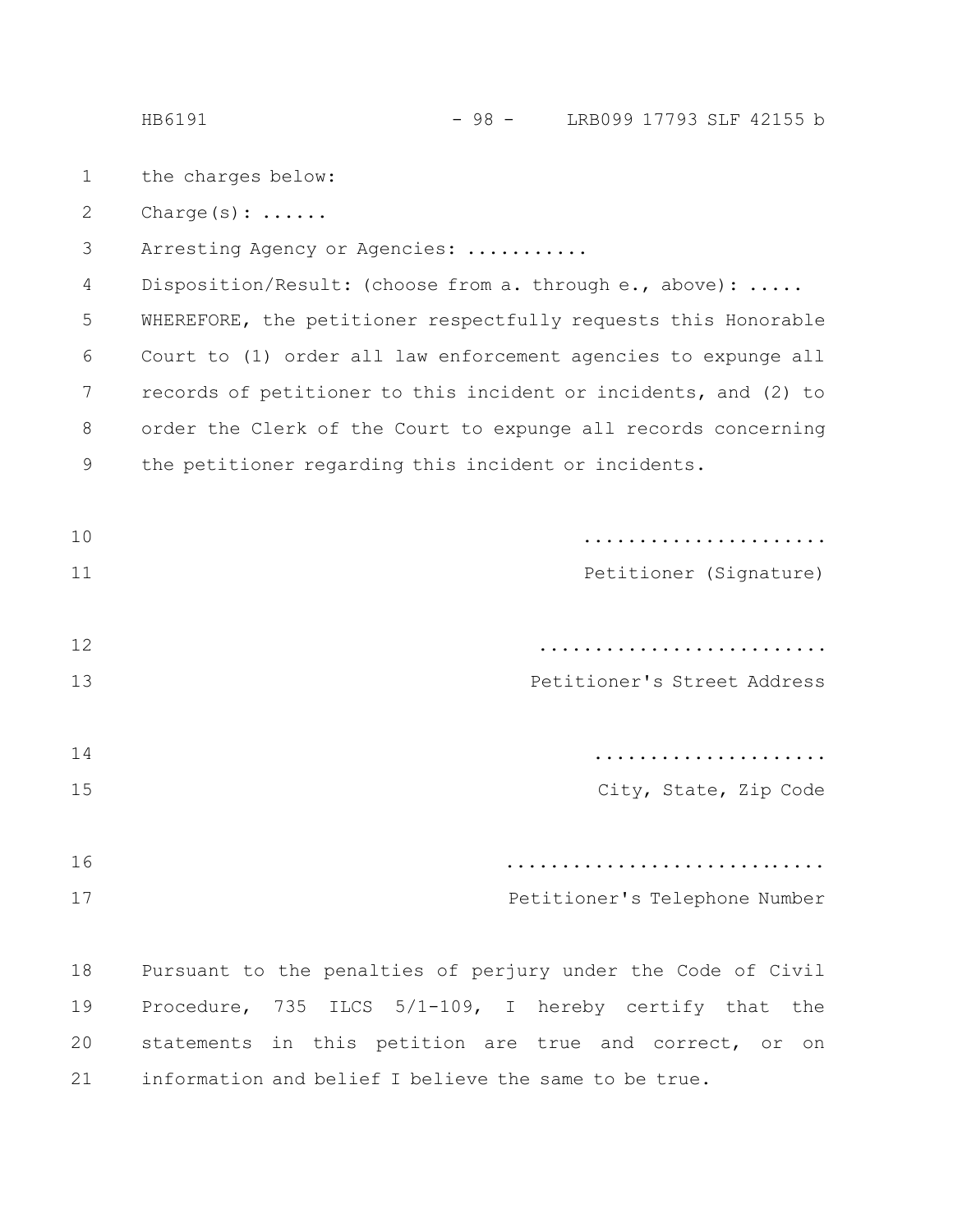|              | - 99 - LRB099 17793 SLF 42155 b<br>HB6191                       |  |  |  |  |  |
|--------------|-----------------------------------------------------------------|--|--|--|--|--|
|              |                                                                 |  |  |  |  |  |
| 1            |                                                                 |  |  |  |  |  |
| $\mathbf{2}$ | Petitioner (Signature)                                          |  |  |  |  |  |
| 3            | The Petition for Expungement for subsection (2)<br>shall be     |  |  |  |  |  |
| 4            | substantially in the following form:                            |  |  |  |  |  |
|              |                                                                 |  |  |  |  |  |
| 5            | IN THE CIRCUIT COURT OF , ILLINOIS                              |  |  |  |  |  |
| 6            | JUDICIAL CIRCUIT                                                |  |  |  |  |  |
|              |                                                                 |  |  |  |  |  |
| 7            | IN THE INTEREST OF )<br>NO.                                     |  |  |  |  |  |
| 8            | $\mathcal{C}$                                                   |  |  |  |  |  |
| 9            | $\lambda$                                                       |  |  |  |  |  |
| 10           | . )                                                             |  |  |  |  |  |
| 11           | (Name of Petitioner)                                            |  |  |  |  |  |
|              |                                                                 |  |  |  |  |  |
| 12           | PETITION TO EXPUNGE JUVENILE RECORDS                            |  |  |  |  |  |
| 13           | (705 ILCS 405/5-915 (SUBSECTION 2))                             |  |  |  |  |  |
| 14           | (Please prepare a separate petition for each offense)           |  |  |  |  |  |
| 15           | Now comes , petitioner, and respectfully requests               |  |  |  |  |  |
| 16           | that this Honorable Court enter an order expunging all Juvenile |  |  |  |  |  |
| 17           | Law Enforcement and Court records of petitioner and in support  |  |  |  |  |  |
| 18           | thereof states that:                                            |  |  |  |  |  |
| 19           | incident for which the Petitioner seeks expungement<br>The      |  |  |  |  |  |
| 20           | occurred before the Petitioner's 21st 18th birthday and did not |  |  |  |  |  |
| 21           | result in proceedings in criminal court and the Petitioner has  |  |  |  |  |  |
| 22           | not had any convictions for any crime since his or her 21st     |  |  |  |  |  |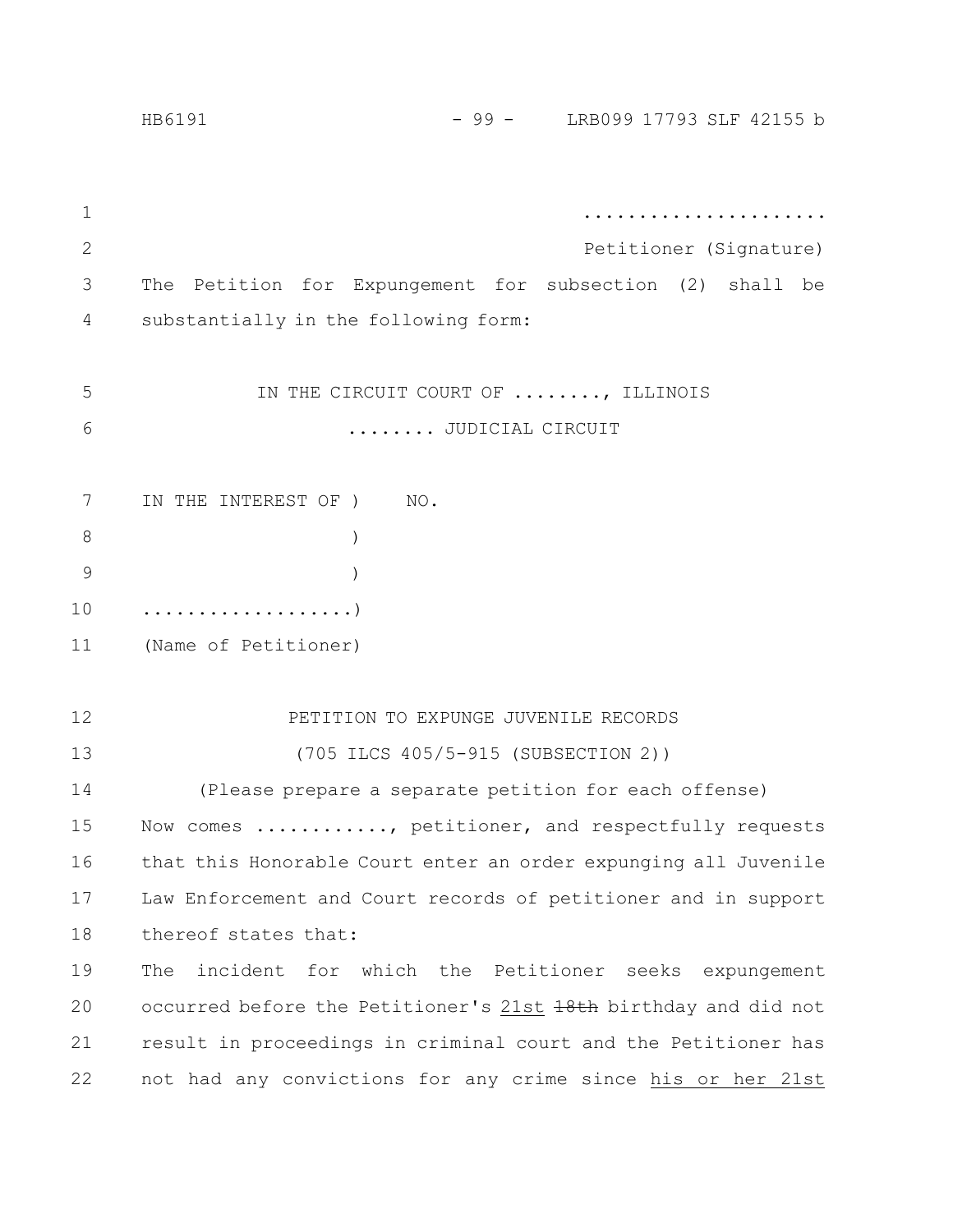HB6191 - 100 - LRB099 17793 SLF 42155 b

## his/her 18th birthday; and 1

The incident for which the Petitioner seeks expungement occurred before the Petitioner's 21st +8th birthday and the adjudication was not based upon first-degree murder or sex offenses which would be felonies if committed by an adult, and the Petitioner has not had any convictions for any crime since his or her 21st his/her 18th birthday. 2 3 4 5 6 7

Petitioner was arrested on ...... by the ....... Police Department for the offense of ......., and: 8 9

(Check whichever one occurred the latest:) 10

( ) a. The Petitioner has attained the age of 21 years, his/her birthday being .......; or 11 12

( ) b. 5 years have elapsed since all juvenile court proceedings relating to the Petitioner have been terminated; or the Petitioner's commitment to the Department of Juvenile Justice pursuant to the expungement of juvenile law enforcement and court records provisions of the Juvenile Court Act of 1987 has been terminated. Petitioner ...has ...has not been arrested on charges in this or any other county other than the charge listed above. If petitioner has been arrested on additional charges, please list the charges below: 13 14 15 16 17 18 19 20 21

Charge(s): ......... 22

Arresting Agency or Agencies: ....... 23

Disposition/Result: (choose from a or b, above): .......... WHEREFORE, the petitioner respectfully requests this Honorable Court to (1) order all law enforcement agencies to expunge all 24 25 26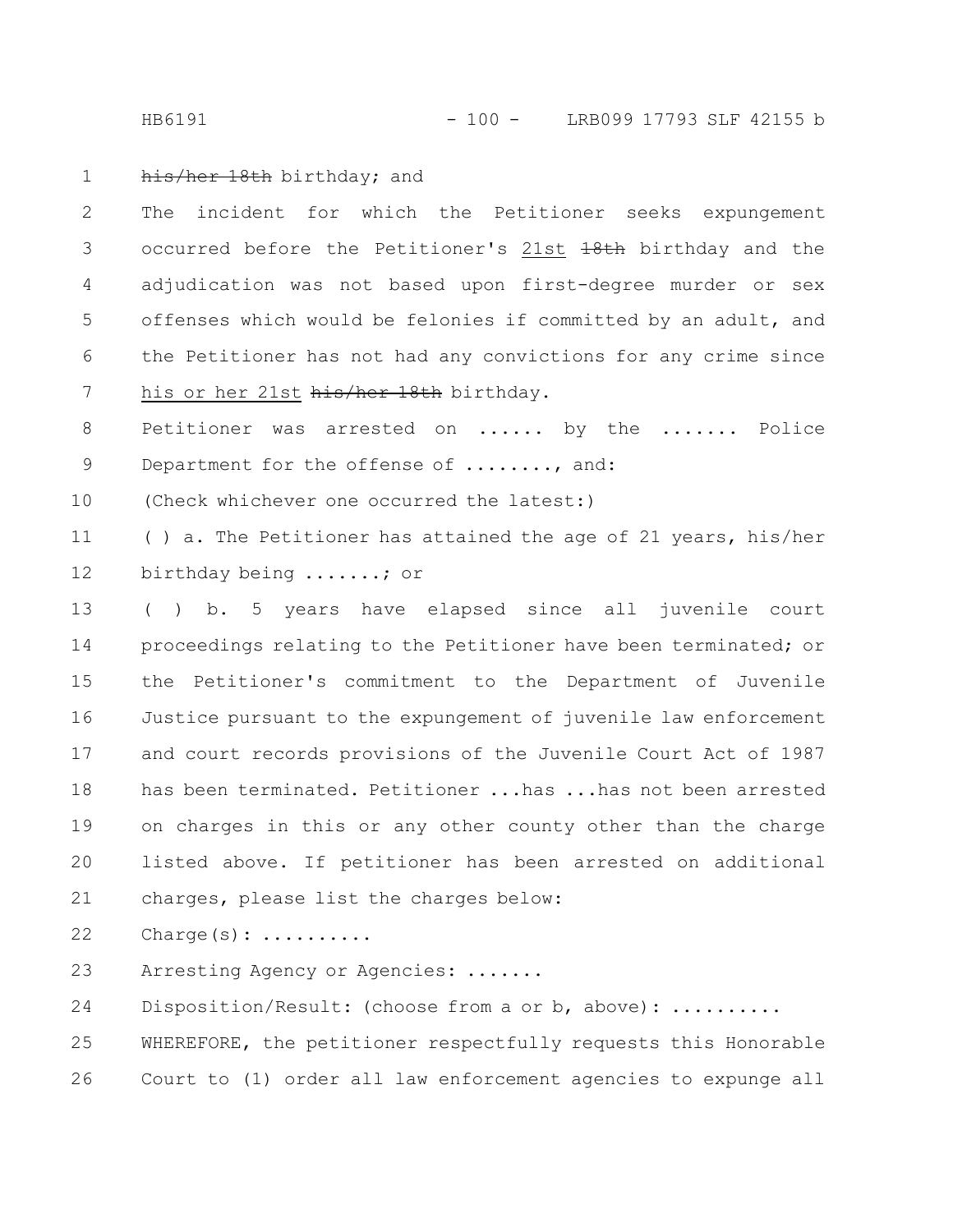records of petitioner related to this incident, and (2) to order the Clerk of the Court to expunge all records concerning the petitioner regarding this incident. ....................... Petitioner (Signature) ...................... Petitioner's Street Address ..................... City, State, Zip Code ............................. Petitioner's Telephone Number Pursuant to the penalties of perjury under the Code of Civil Procedure, 735 ILCS 5/1-109, I hereby certify that the statements in this petition are true and correct, or on information and belief I believe the same to be true. ...................... Petitioner (Signature) (3) The chief judge of the circuit in which an arrest was made or a charge was brought or any judge of that circuit designated by the chief judge may, upon verified petition of a person who is the subject of an arrest or a juvenile court proceeding under subsection (1) or (2) of this Section, order 1 2 3 4 5 6 7 8 9 10 11 12 13 14 15 16 17 18 19 20 21 22 HB6191 - 101 - LRB099 17793 SLF 42155 b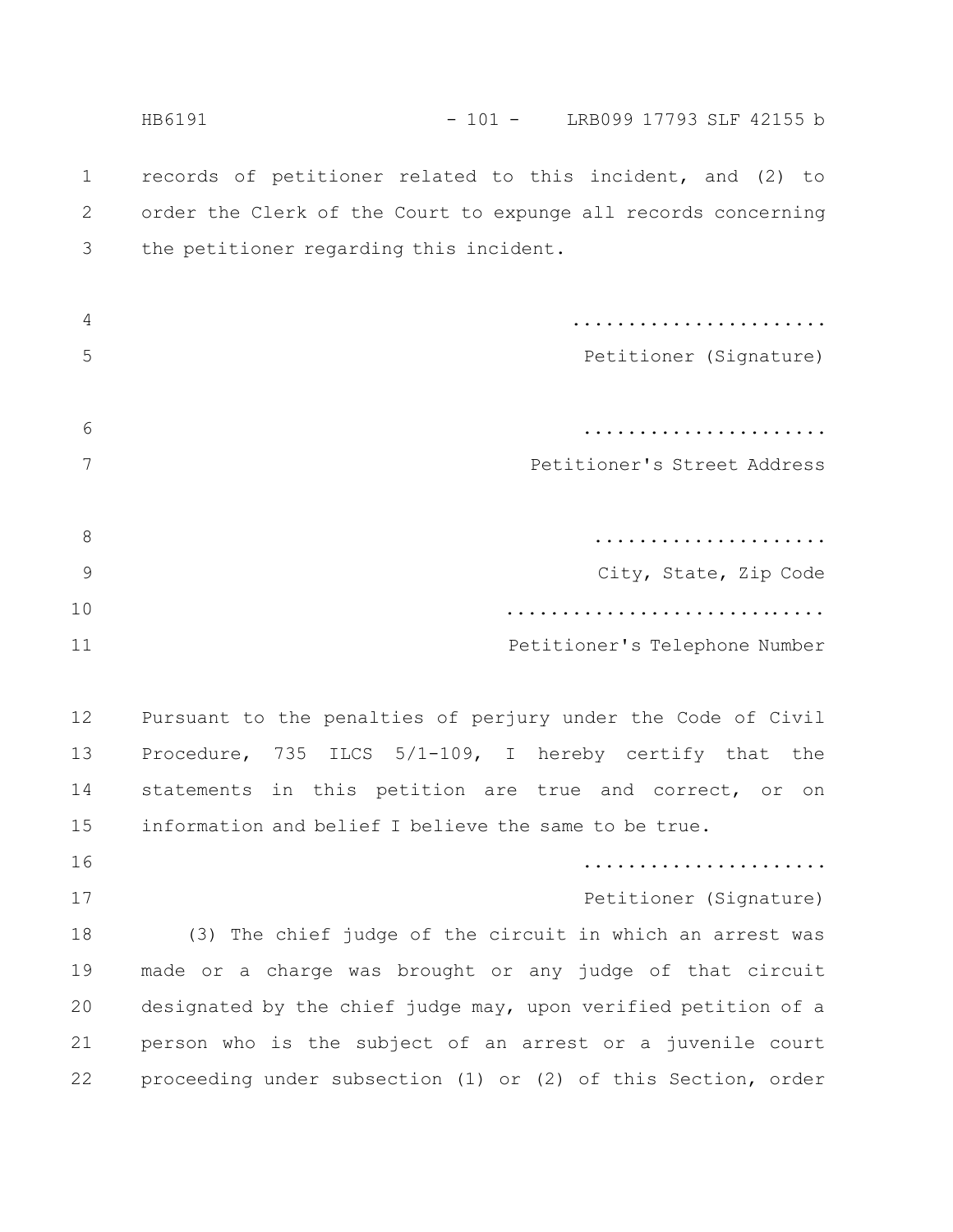the law enforcement records or official court file, or both, to be expunged from the official records of the arresting authority, the clerk of the circuit court and the Department of State Police. The person whose records are to be expunged shall petition the court using the appropriate form containing his or her current address and shall promptly notify the clerk of the circuit court of any change of address. Notice of the petition shall be served upon the State's Attorney or prosecutor charged with the duty of prosecuting the offense, the Department of State Police, and the arresting agency or agencies by the clerk of the circuit court. If an objection is filed within 45 days of the notice of the petition, the clerk of the circuit court shall set a date for hearing after the 45 day objection period. At the hearing the court shall hear evidence on whether the expungement should or should not be granted. Unless the State's Attorney or prosecutor, the Department of State Police, or an arresting agency objects to the expungement within 45 days of the notice, the court may enter an order granting expungement. The person whose records are to be expunged shall pay the clerk of the circuit court a fee equivalent to the cost associated with expungement of records by the clerk and the Department of State Police. The clerk shall forward a certified copy of the order to the Department of State Police, the appropriate portion of the fee to the Department of State Police for processing, and deliver a certified copy of the order to the arresting agency. 1 2 3 4 5 6 7 8 9 10 11 12 13 14 15 16 17 18 19 20 21 22 23 24 25 26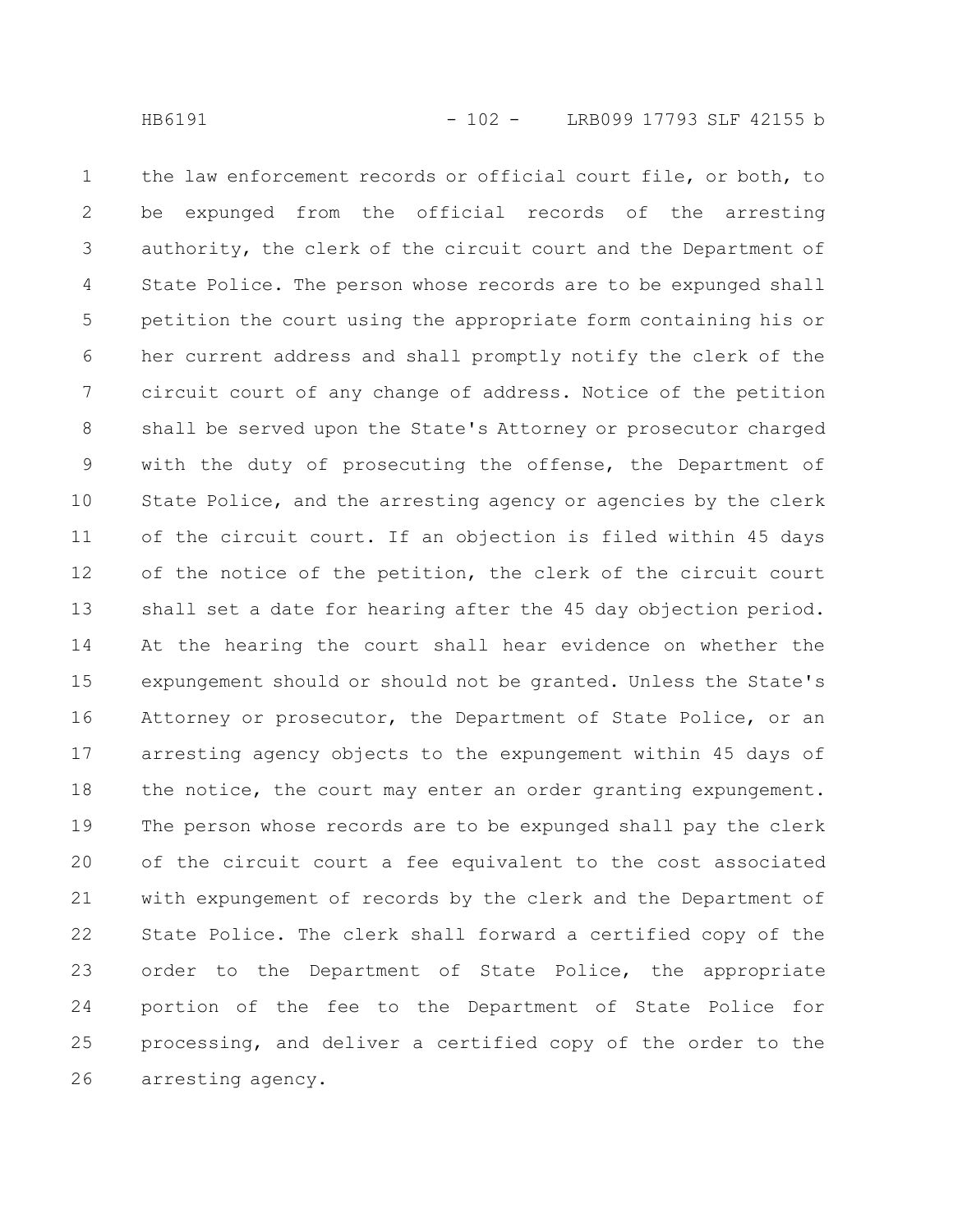(3.1) The Notice of Expungement shall be in substantially the following form: IN THE CIRCUIT COURT OF ....., ILLINOIS .... JUDICIAL CIRCUIT IN THE INTEREST OF ) NO. ) ) ...................) (Name of Petitioner) NOTICE TO: State's Attorney TO: Arresting Agency ................ ................ ................ ................ TO: Illinois State Police ..................... ..................... ATTENTION: Expungement 1 2 3 4 5 6 7 8 9 10 11 12 13 14 15 16 17 18 19 20 21 22 23 24 HB6191 - 103 - LRB099 17793 SLF 42155 b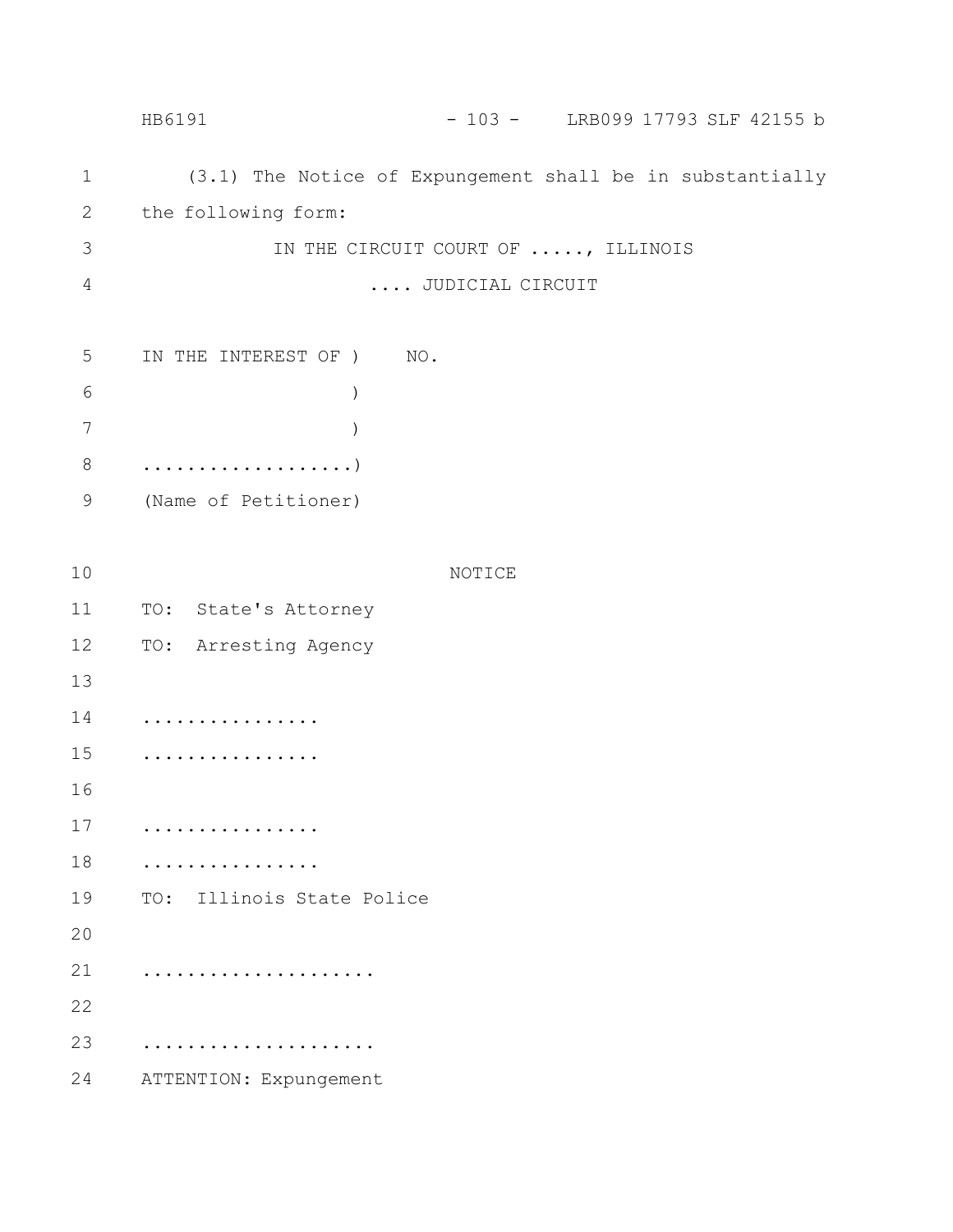You are hereby notified that on ....., at ....., in courtroom ..., located at ..., before the Honorable ..., Judge, or any judge sitting in his/her stead, I shall then and there present a Petition to Expunge Juvenile records in the above-entitled matter, at which time and place you may appear. ...................... Petitioner's Signature ........................... Petitioner's Street Address ..................... City, State, Zip Code ............................. Petitioner's Telephone Number PROOF OF SERVICE On the ....... day of ......, 20..., I on oath state that I served this notice and true and correct copies of the above-checked documents by: (Check One:) delivering copies personally to each entity to whom they are directed; or by mailing copies to each entity to whom they are directed by depositing the same in the U.S. Mail, proper postage fully prepaid, before the hour of 5:00 p.m., at the United States Postal Depository located at ................. ......................................... 1 2 3 4 5 6 7 8 9 10 11 12 13 14 15 16 17 18 19 20 21 22 23 24 25 26 HB6191 - 104 - LRB099 17793 SLF 42155 b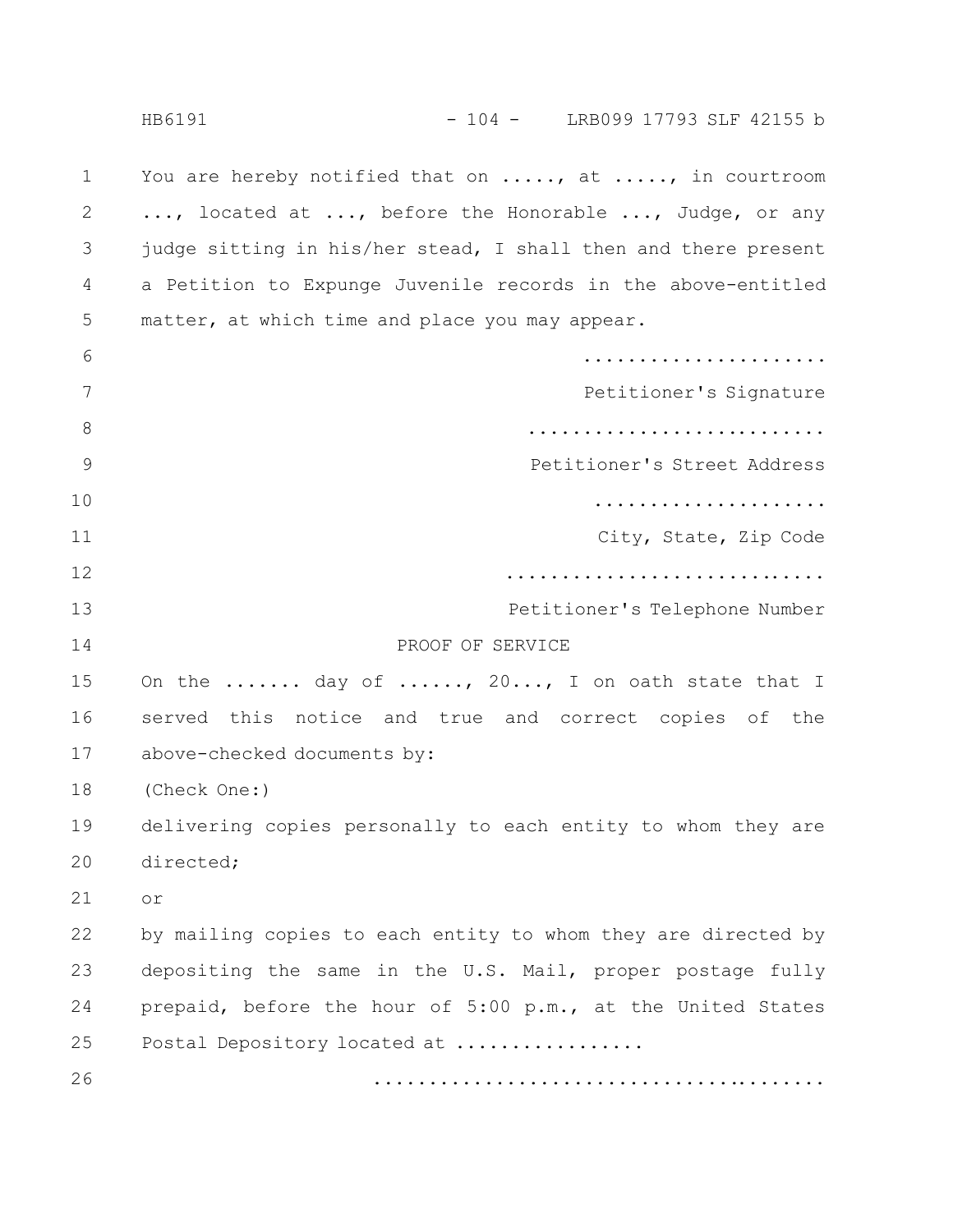|              | $-105 -$ LRB099 17793 SLF 42155 b<br>HB6191                     |  |
|--------------|-----------------------------------------------------------------|--|
| 1            |                                                                 |  |
| $\mathbf{2}$ | Signature                                                       |  |
| 3            | Clerk of the Circuit Court or Deputy Clerk                      |  |
| 4            | Printed Name of Delinquent Minor/Petitioner:                    |  |
| 5            |                                                                 |  |
| 6            | Telephone Number:                                               |  |
| 7            | (3.2) The Order of Expungement shall be in substantially        |  |
| 8            | the following form:                                             |  |
| 9            | IN THE CIRCUIT COURT OF , ILLINOIS                              |  |
| 10           | JUDICIAL CIRCUIT                                                |  |
|              |                                                                 |  |
| 11           | IN THE INTEREST OF )<br>NO.                                     |  |
| 12           |                                                                 |  |
| 13           |                                                                 |  |
| 14           | . )                                                             |  |
| 15           | (Name of Petitioner)                                            |  |
|              |                                                                 |  |
| 16           | $DOB$                                                           |  |
| 17           | Arresting Agency/Agencies                                       |  |
| 18           | ORDER OF EXPUNGEMENT                                            |  |
| 19           | (705 ILCS 405/5-915 (SUBSECTION 3))                             |  |
| 20           | This matter having been heard on the petitioner's motion and    |  |
| 21           | the court being fully advised in the premises does find that    |  |
| 22           | the petitioner is indigent or has presented reasonable cause to |  |
| 23           | waive all costs in this matter, IT IS HEREBY ORDERED that:      |  |
| 24           | () 1. Clerk of Court and Department of State Police costs       |  |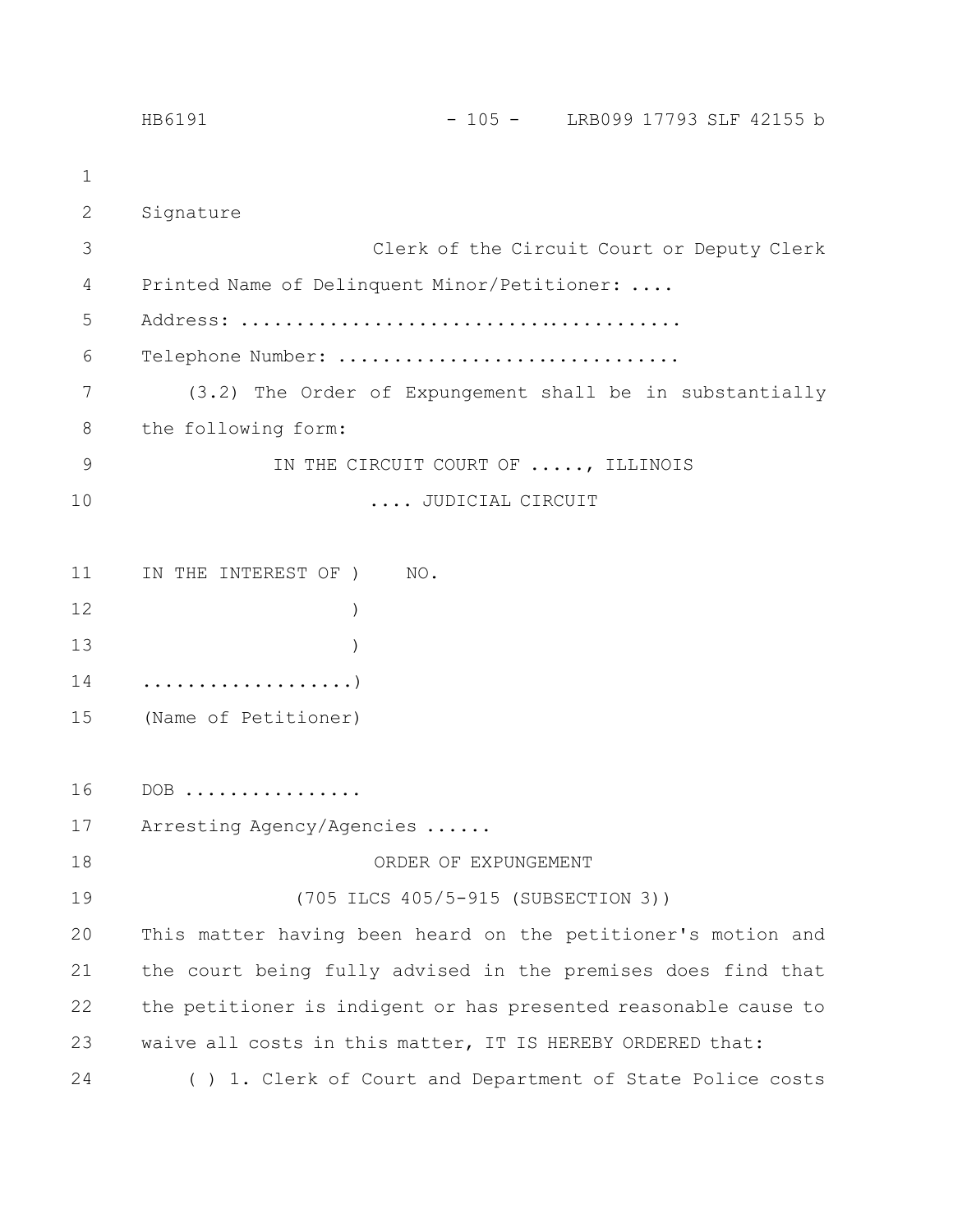are hereby waived in this matter. ( ) 2. The Illinois State Police Bureau of Identification and the following law enforcement agencies expunge all records of petitioner relating to an arrest dated ...... for the offense of ...... Law Enforcement Agencies: ......................... ......................... ( ) 3. IT IS FURTHER ORDERED that the Clerk of the Circuit Court expunge all records regarding the above-captioned case. ENTER: .................... JUDGE DATED: ....... Name: Attorney for: Address: City/State/Zip: Attorney Number: (3.3) The Notice of Objection shall be in substantially the following form: IN THE CIRCUIT COURT OF ....., ILLINOIS ....................... JUDICIAL CIRCUIT IN THE INTEREST OF ) NO. ) ) 1 2 3 4 5 6 7 8 9 10 11 12 13 14 15 16 17 18 19 20 21 22 23 24 25 HB6191 - 106 - LRB099 17793 SLF 42155 b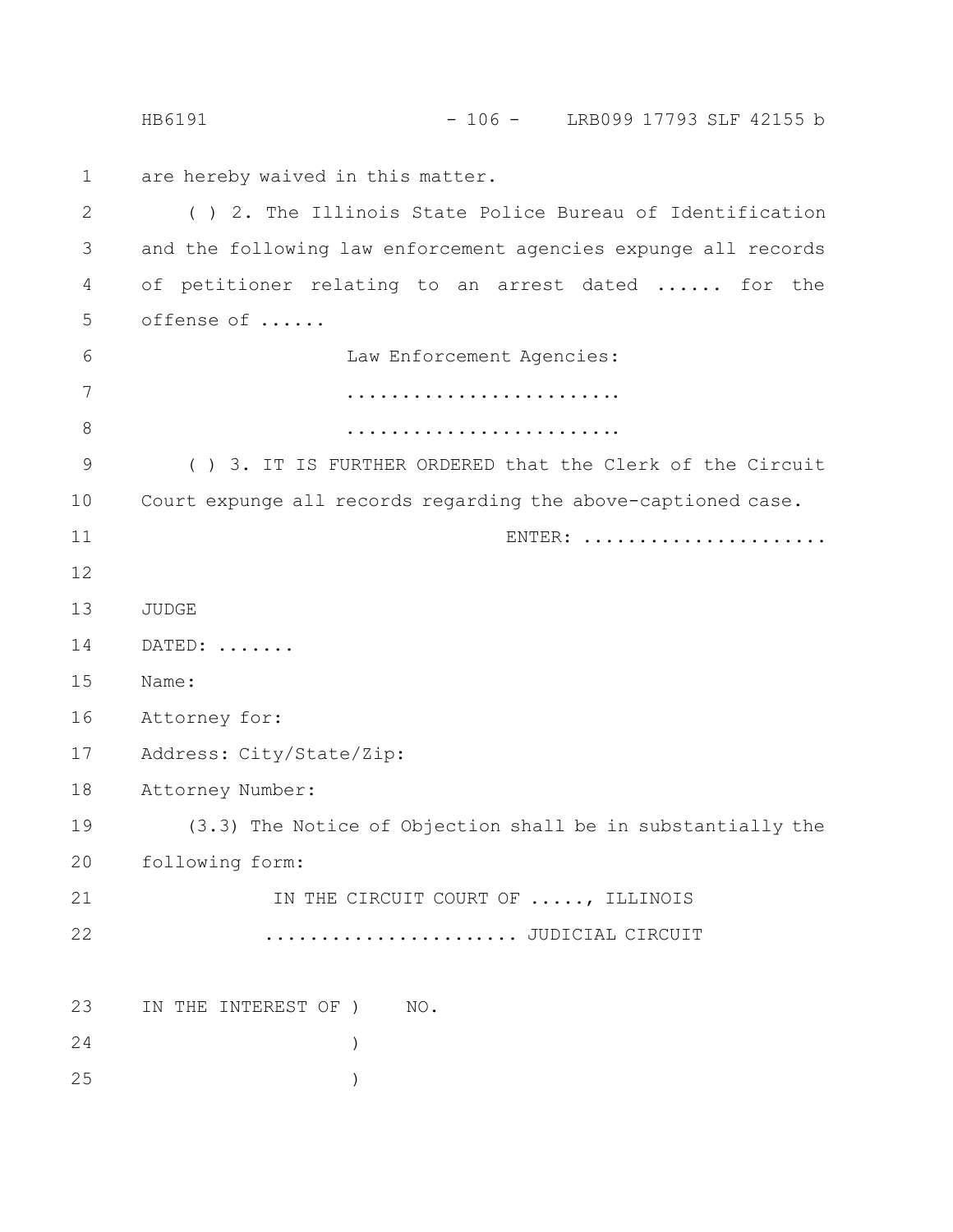|               | HB6191                                                          | - 107 - LRB099 17793 SLF 42155 b |  |  |  |  |  |
|---------------|-----------------------------------------------------------------|----------------------------------|--|--|--|--|--|
| $\mathbf 1$   |                                                                 |                                  |  |  |  |  |  |
| 2             | (Name of Petitioner)                                            |                                  |  |  |  |  |  |
|               |                                                                 |                                  |  |  |  |  |  |
| 3             |                                                                 | NOTICE OF OBJECTION              |  |  |  |  |  |
| 4             | TO: (Attorney, Public Defender, Minor)                          |                                  |  |  |  |  |  |
| 5             |                                                                 |                                  |  |  |  |  |  |
| 6             |                                                                 |                                  |  |  |  |  |  |
| 7             | TO: (Illinois State Police)                                     |                                  |  |  |  |  |  |
| 8             |                                                                 |                                  |  |  |  |  |  |
| $\mathcal{G}$ |                                                                 |                                  |  |  |  |  |  |
| 10            | TO: (Clerk of the Court)                                        |                                  |  |  |  |  |  |
| 11            |                                                                 |                                  |  |  |  |  |  |
| 12            |                                                                 |                                  |  |  |  |  |  |
| 13            | TO: (Judge)                                                     |                                  |  |  |  |  |  |
| 14            |                                                                 |                                  |  |  |  |  |  |
| 15            |                                                                 |                                  |  |  |  |  |  |
| 16            | TO: (Arresting Agency/Agencies)                                 |                                  |  |  |  |  |  |
| 17            |                                                                 |                                  |  |  |  |  |  |
| 18            |                                                                 |                                  |  |  |  |  |  |
| 19            | ATTENTION: You are hereby notified that an objection has been   |                                  |  |  |  |  |  |
| 20            | filed by the following entity regarding the above-named minor's |                                  |  |  |  |  |  |
| 21            | petition for expungement of juvenile records:                   |                                  |  |  |  |  |  |
| 22            | () State's Attorney's Office;                                   |                                  |  |  |  |  |  |
| 23            | () Prosecutor (other than State's Attorney's Office) charged    |                                  |  |  |  |  |  |
| 24            | with the duty of prosecuting the offense sought to be expunged; |                                  |  |  |  |  |  |
| 25            | () Department of Illinois State Police; or                      |                                  |  |  |  |  |  |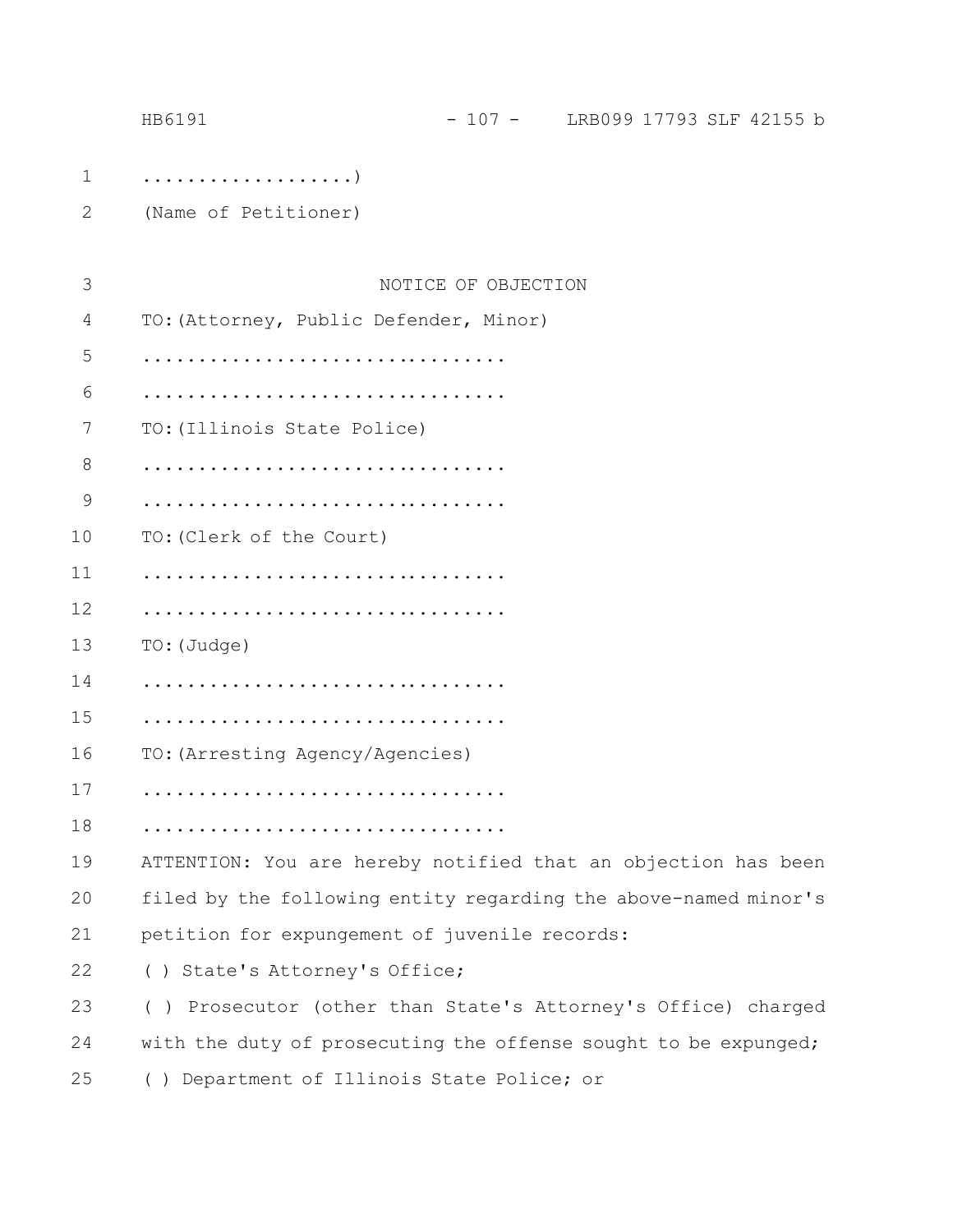( ) Arresting Agency or Agencies. 1

The agency checked above respectfully requests that this case be continued and set for hearing on whether the expungement should or should not be granted. 2 3 4

- DATED: ....... 5
- Name: 6
- Attorney For: 7
- Address: 8
- City/State/Zip: 9
- Telephone: 10
- Attorney No.: 11

FOR USE BY CLERK OF THE COURT PERSONNEL ONLY This matter has been set for hearing on the foregoing objection, on ...... in room ...., located at ....., before the Honorable ....., Judge, or any judge sitting in his/her stead. (Only one hearing shall be set, regardless of the number of Notices of Objection received on the same case). 12 13 14 15 16 17

A copy of this completed Notice of Objection containing the court date, time, and location, has been sent via regular U.S. Mail to the following entities. (If more than one Notice of Objection is received on the same case, each one must be completed with the court date, time and location and mailed to the following entities): 18 19 20 21 22 23

( ) Attorney, Public Defender or Minor; 24

( ) State's Attorney's Office; 25

( ) Prosecutor (other than State's Attorney's Office) charged 26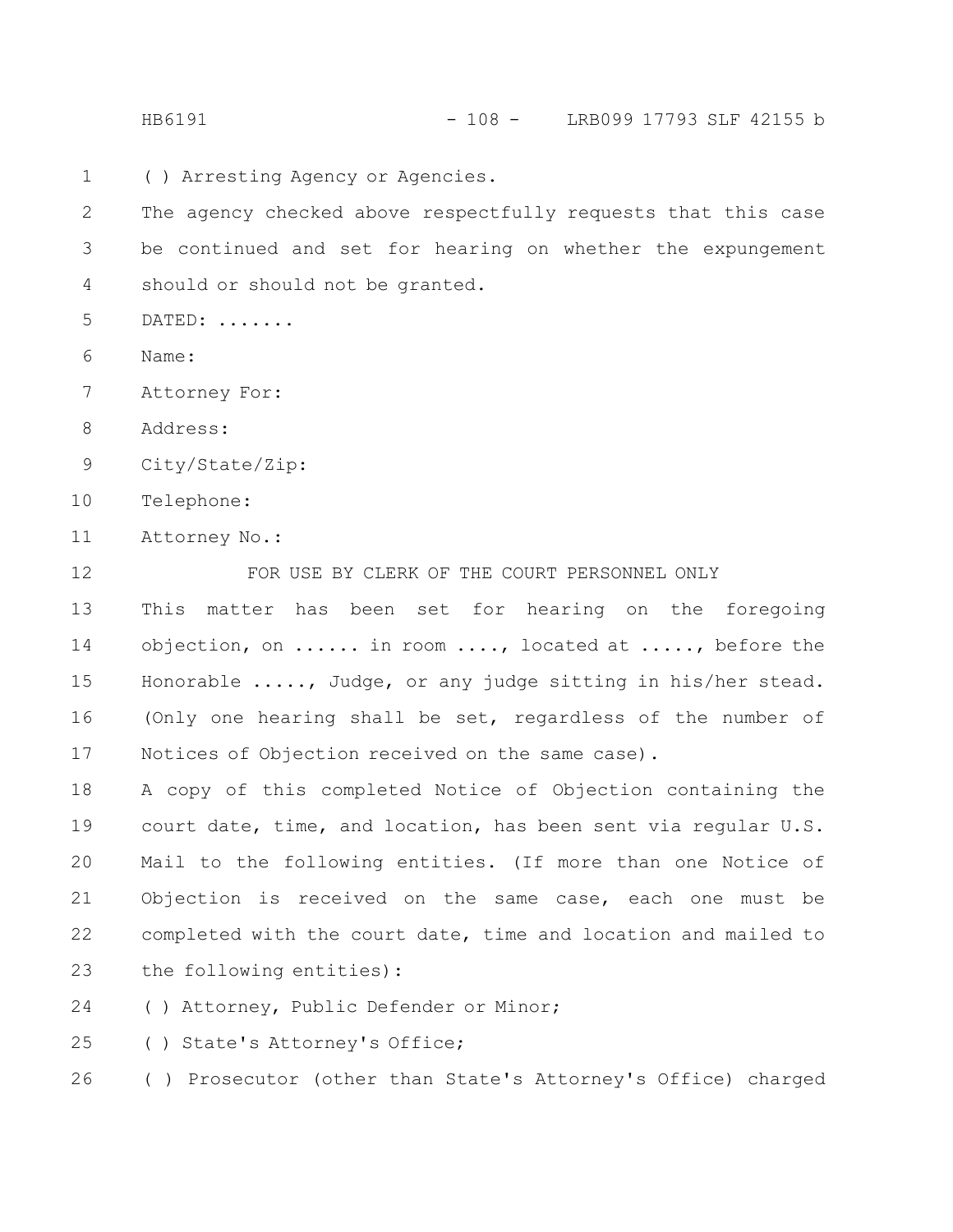## HB6191 - 109 - LRB099 17793 SLF 42155 b

with the duty of prosecuting the offense sought to be expunged; 1

( ) Department of Illinois State Police; and 2

( ) Arresting agency or agencies. 3

Date: ...... 4

Initials of Clerk completing this section: ..... 5

(4) Upon entry of an order expunging records or files, the offense, which the records or files concern shall be treated as if it never occurred. Law enforcement officers and other public offices and agencies shall properly reply on inquiry that no record or file exists with respect to the person. 6 7 8 9 10

(5) Records which have not been expunged are sealed, and may be obtained only under the provisions of Sections 5-901, 5-905 and 5-915. 11 12 13

(6) Nothing in this Section shall be construed to prohibit the maintenance of information relating to an offense after records or files concerning the offense have been expunged if the information is kept in a manner that does not enable identification of the offender. This information may only be used for statistical and bona fide research purposes. 14 15 16 17 18 19

(6.5) The Department of State Police or any employee of the Department shall be immune from civil or criminal liability for failure to expunge any records of arrest that are subject to expungement under subsection (1.5) or (1.6) of this Section because of inability to verify a record. Nothing in subsection (1.5) or (1.6) of this Section shall create Department of State Police liability or responsibility for the expungement of law 20 21 22 23 24 25 26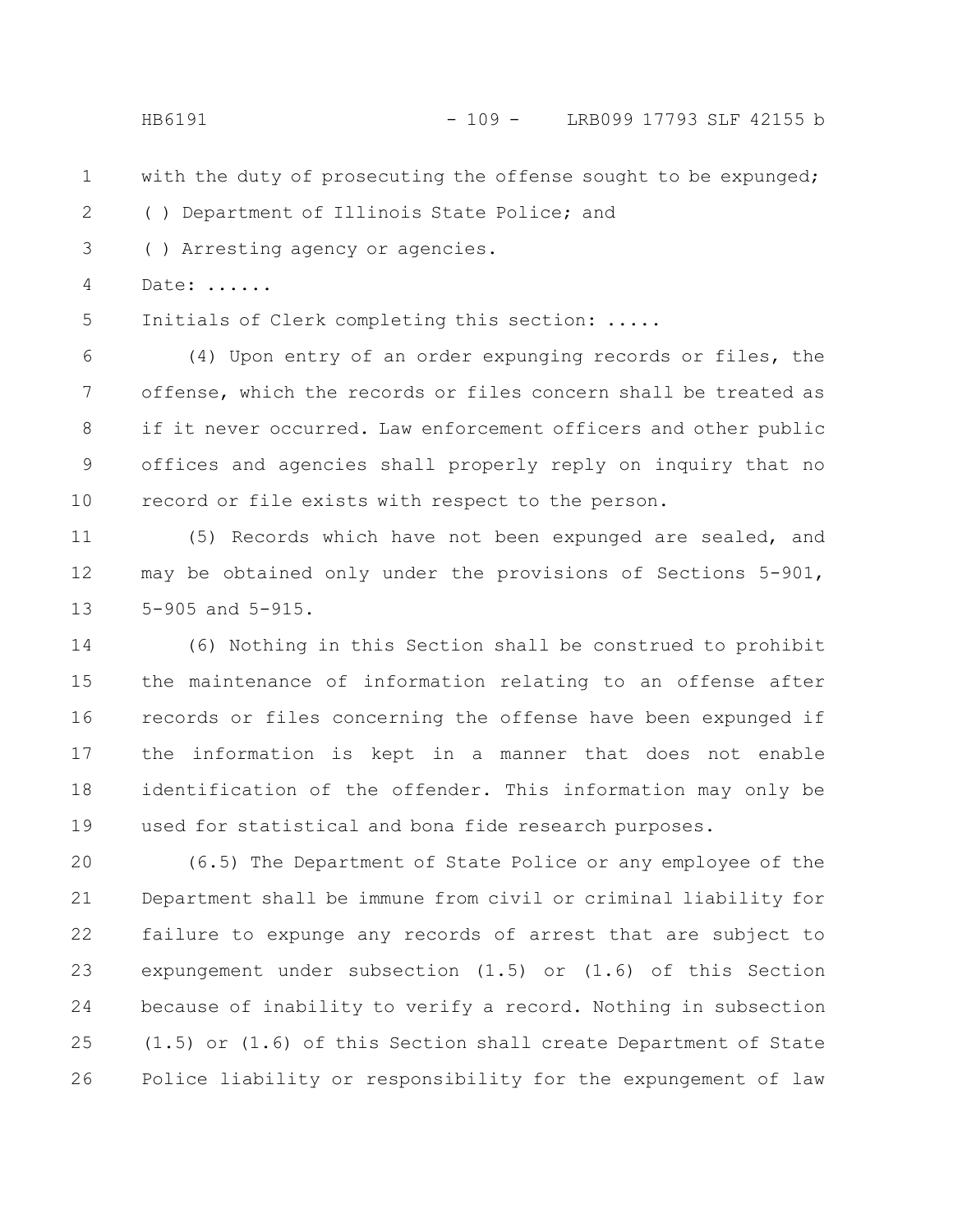HB6191 - 110 - LRB099 17793 SLF 42155 b

enforcement records it does not possess. 1

(7)(a) The State Appellate Defender shall establish, maintain, and carry out, by December 31, 2004, a juvenile expungement program to provide information and assistance to minors eligible to have their juvenile records expunged. 2 3 4 5

(b) The State Appellate Defender shall develop brochures, pamphlets, and other materials in printed form and through the agency's World Wide Web site. The pamphlets and other materials shall include at a minimum the following information: 6 7 8 9

(i) An explanation of the State's juvenile expungement process; 10 11

(ii) The circumstances under which juvenile expungement may occur; 12 13

(iii) The juvenile offenses that may be expunged; 14

(iv) The steps necessary to initiate and complete the juvenile expungement process; and 15 16

(v) Directions on how to contact the State Appellate Defender. 17 18

(c) The State Appellate Defender shall establish and maintain a statewide toll-free telephone number that a person may use to receive information or assistance concerning the expungement of juvenile records. The State Appellate Defender shall advertise the toll-free telephone number statewide. The State Appellate Defender shall develop an expungement information packet that may be sent to eligible persons seeking expungement of their juvenile records, which may include, but 19 20 21 22 23 24 25 26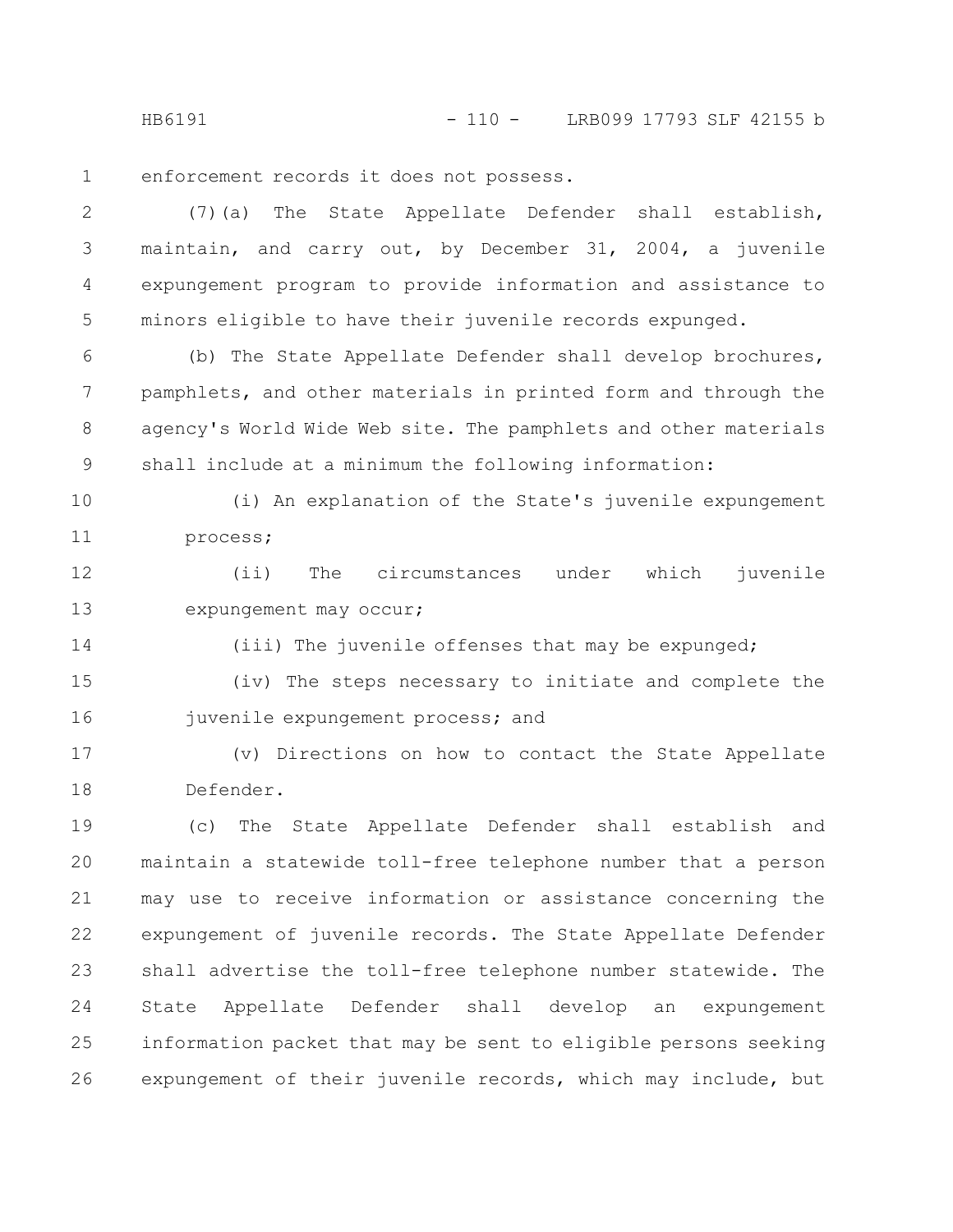is not limited to, a pre-printed expungement petition with instructions on how to complete the petition and a pamphlet containing information that would assist individuals through the juvenile expungement process. 1 2 3 4

(d) The State Appellate Defender shall compile a statewide list of volunteer attorneys willing to assist eligible individuals through the juvenile expungement process. 5 6 7

(e) This Section shall be implemented from funds appropriated by the General Assembly to the State Appellate Defender for this purpose. The State Appellate Defender shall employ the necessary staff and adopt the necessary rules for implementation of this Section. 8 9 10 11 12

(8)(a) Except with respect to law enforcement agencies, the Department of Corrections, State's Attorneys, or other prosecutors, an expunged juvenile record may not be considered by any private or public entity in employment matters, certification, licensing, revocation of certification or licensure, or registration. Applications for employment must contain specific language that states that the applicant is not obligated to disclose expunged juvenile records of conviction or arrest. Employers may not ask if an applicant has had a juvenile record expunged. Effective January 1, 2005, the Department of Labor shall develop a link on the Department's website to inform employers that employers may not ask if an applicant had a juvenile record expunged and that application for employment must contain specific language that states that 13 14 15 16 17 18 19 20 21 22 23 24 25 26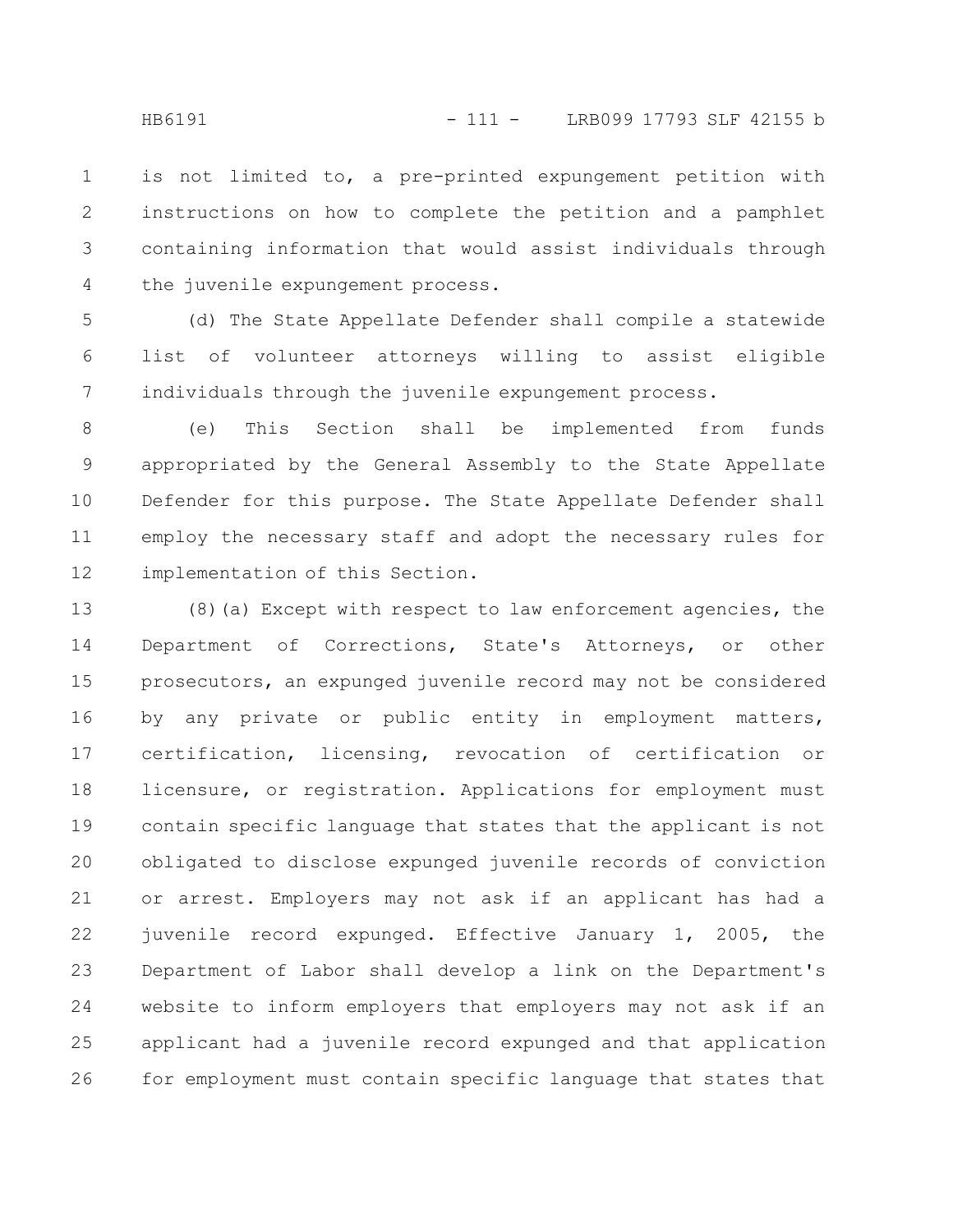the applicant is not obligated to disclose expunged juvenile records of arrest or conviction. 1 2

(b) A person whose juvenile records have been expunged is not entitled to remission of any fines, costs, or other money paid as a consequence of expungement. This amendatory Act of the 93rd General Assembly does not affect the right of the victim of a crime to prosecute or defend a civil action for damages. 3 4 5 6 7 8

(c) The expungement of juvenile records under Section 5-622 shall be funded by the additional fine imposed under Section 5-9-1.17 of the Unified Code of Corrections and additional appropriations made by the General Assembly for such purpose. 9 10 11 12

(9) The changes made to this Section by Public Act 98-61 apply to law enforcement records of a minor who has been arrested or taken into custody on or after January 1, 2014 (the effective date of Public Act 98-61). 13 14 15 16

(10) The changes made in subsection (1.5) of this Section by this amendatory Act of the 98th General Assembly apply to law enforcement records of a minor who has been arrested or taken into custody on or after January 1, 2015. The changes made in subsection (1.6) of this Section by this amendatory Act of the 98th General Assembly apply to law enforcement records of a minor who has been arrested or taken into custody before January 1, 2015. 17 18 19 20 21 22 23 24

(Source: P.A. 98-61, eff. 1-1-14; 98-637, eff. 1-1-15; 98-756, eff. 7-16-14.) 25 26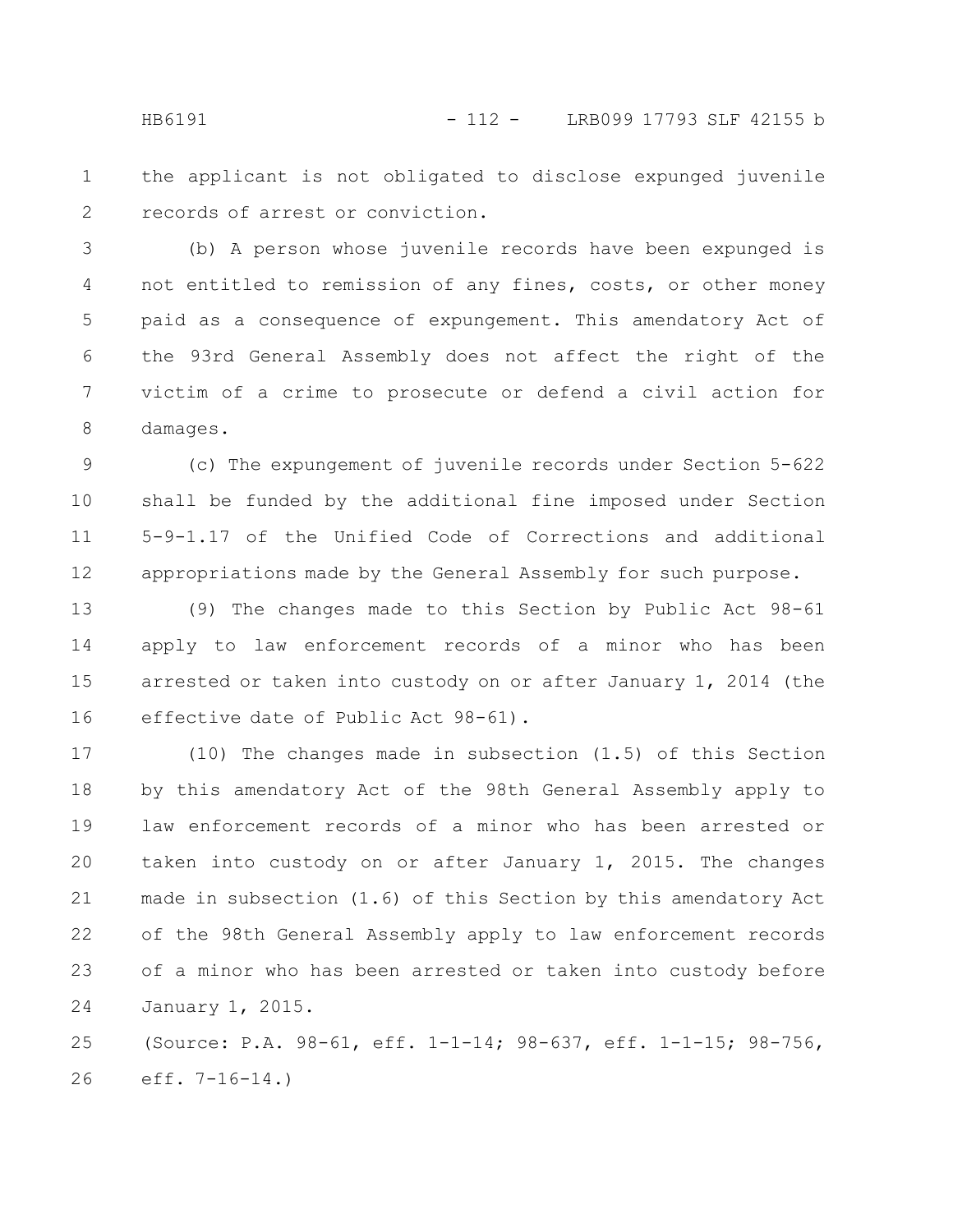Section 10. The Unified Code of Corrections is amended by changing Sections 3-2-5, 3-10-7, and 5-8-6 as follows: 1 2

(730 ILCS 5/3-2-5) (from Ch. 38, par. 1003-2-5) 3

Sec. 3-2-5. Organization of the Department of Corrections and the Department of Juvenile Justice. 4 5

(a) There shall be a Department of Corrections which shall be administered by a Director and an Assistant Director appointed by the Governor under the Civil Administrative Code of Illinois. The Assistant Director shall be under the direction of the Director. The Department of Corrections shall be responsible for all persons committed or transferred to the Department under Sections 3-10-7 or 5-8-6 of this Code. 6 7 8 9 10 11 12

(b) There shall be a Department of Juvenile Justice which shall be administered by a Director appointed by the Governor under the Civil Administrative Code of Illinois. The Department of Juvenile Justice shall be responsible for all persons under 21  $\pm$ 7 years of age when sentenced to imprisonment and committed to the Department under subsection (c) of Section 5-8-6 of this Code, Section 5-10 of the Juvenile Court Act, or Section 5-750 of the Juvenile Court Act of 1987. Persons under 21  $\frac{17}{17}$  years of age committed to the Department of Juvenile Justice pursuant to this Code shall be sight and sound separate from adult offenders committed to the Department of Corrections. 13 14 15 16 17 18 19 20 21 22 23

24

(c) The Department shall create a gang intelligence unit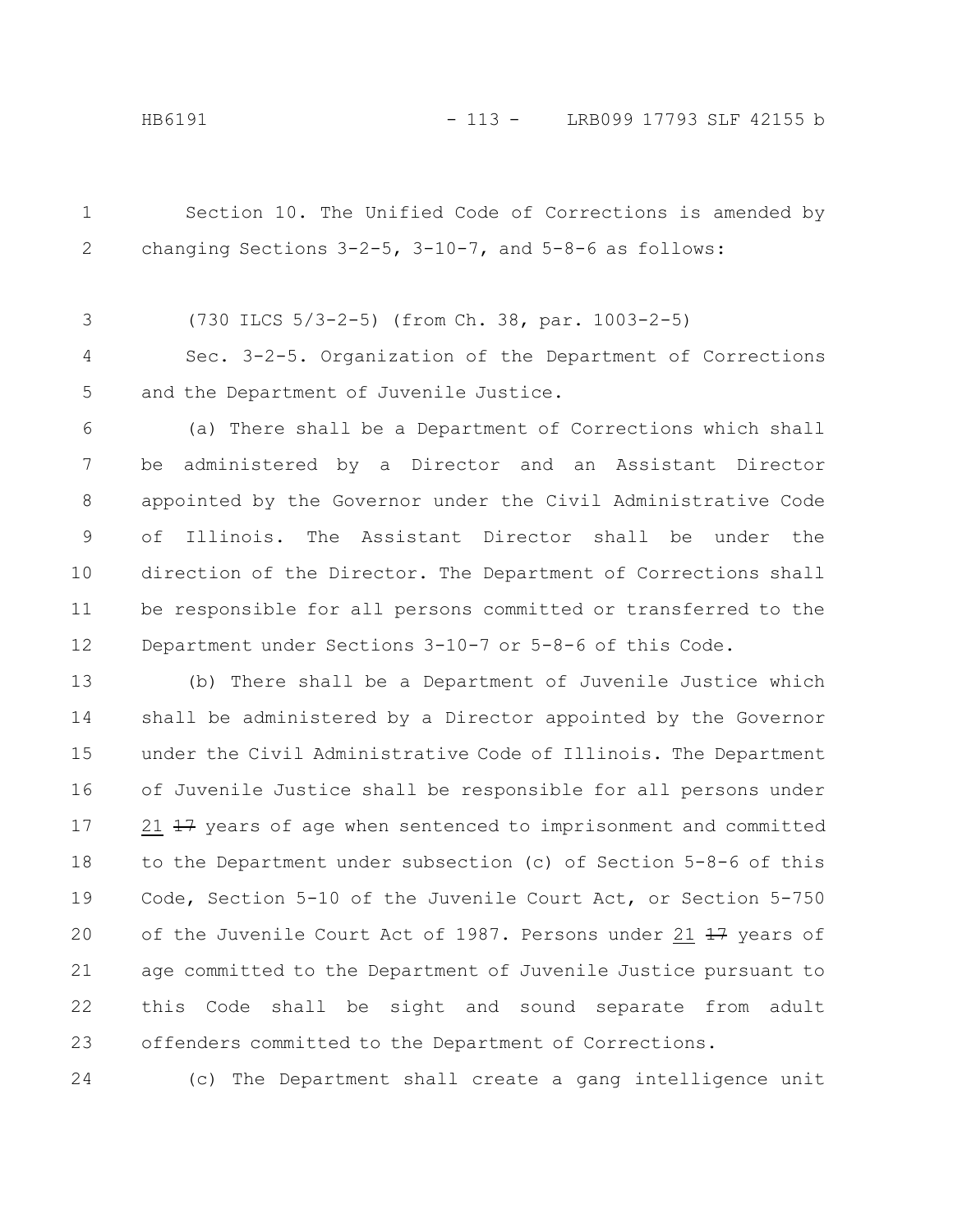under the supervision of the Director. The unit shall be specifically designed to gather information regarding the inmate gang population, monitor the activities of gangs, and prevent the furtherance of gang activities through the development and implementation of policies aimed at deterring gang activity. The Director shall appoint a Corrections Intelligence Coordinator. 1 2 3 4 5 6 7

All information collected and maintained by the unit shall be highly confidential, and access to that information shall be restricted by the Department. The information shall be used to control and limit the activities of gangs within correctional institutions under the jurisdiction of the Illinois Department of Corrections and may be shared with other law enforcement agencies in order to curb gang activities outside of correctional institutions under the jurisdiction of the Department and to assist in the investigations and prosecutions of gang activity. The Department shall establish and promulgate rules governing the release of information to outside law enforcement agencies. Due to the highly sensitive nature of the information, the information is exempt from requests for disclosure under the Freedom of Information Act as the information contained is highly confidential and may be harmful if disclosed. 8 9 10 11 12 13 14 15 16 17 18 19 20 21 22 23

(Source: P.A. 97-800, eff. 7-13-12; 97-1083, eff. 8-24-12; 98-463, eff. 8-16-13.) 24 25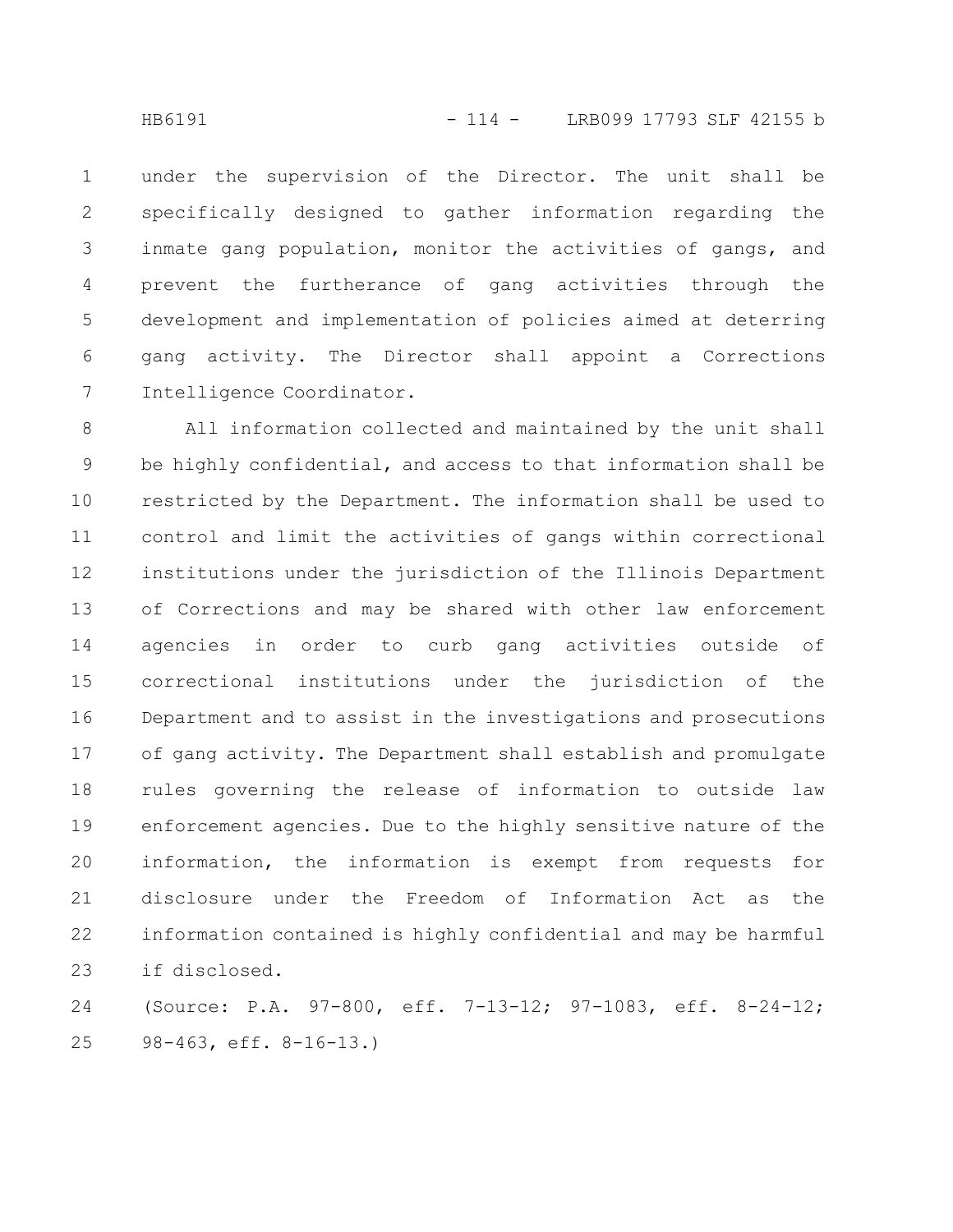HB6191 - 115 - LRB099 17793 SLF 42155 b

## (730 ILCS 5/3-10-7) (from Ch. 38, par. 1003-10-7)

2

1

Sec. 3-10-7. Interdivisional Transfers.

(a) In any case where a minor was originally prosecuted under the provisions of the Criminal Code of 1961 or the Criminal Code of 2012 and sentenced under the provisions of this Act pursuant to Section 2-7 of the Juvenile Court Act or Section 5-805 of the Juvenile Court Act of 1987 and committed to the Department of Juvenile Justice under Section 5-8-6, the Department of Juvenile Justice shall, within 30 days of the date that the minor reaches the age of 21  $\frac{17}{17}$ , send formal notification to the sentencing court and the State's Attorney of the county from which the minor was sentenced indicating the day upon which the minor offender will achieve the age of 21 17. Within 90 days of receipt of that notice, the sentencing court shall conduct a hearing, pursuant to the provisions of subsection (c) of this Section to determine whether or not the minor shall continue to remain under the auspices of the Department of Juvenile Justice or be transferred to the Department of Corrections. 3 4 5 6 7 8 9 10 11 12 13 14 15 16 17 18 19

The minor shall be served with notice of the date of the hearing, shall be present at the hearing, and has the right to counsel at the hearing. The minor, with the consent of his or her counsel or guardian may waive his presence at hearing. 20 21 22 23

(b) Unless sooner paroled under Section 3-3-3, the confinement of a minor person committed for an indeterminate sentence in a criminal proceeding shall terminate at the 24 25 26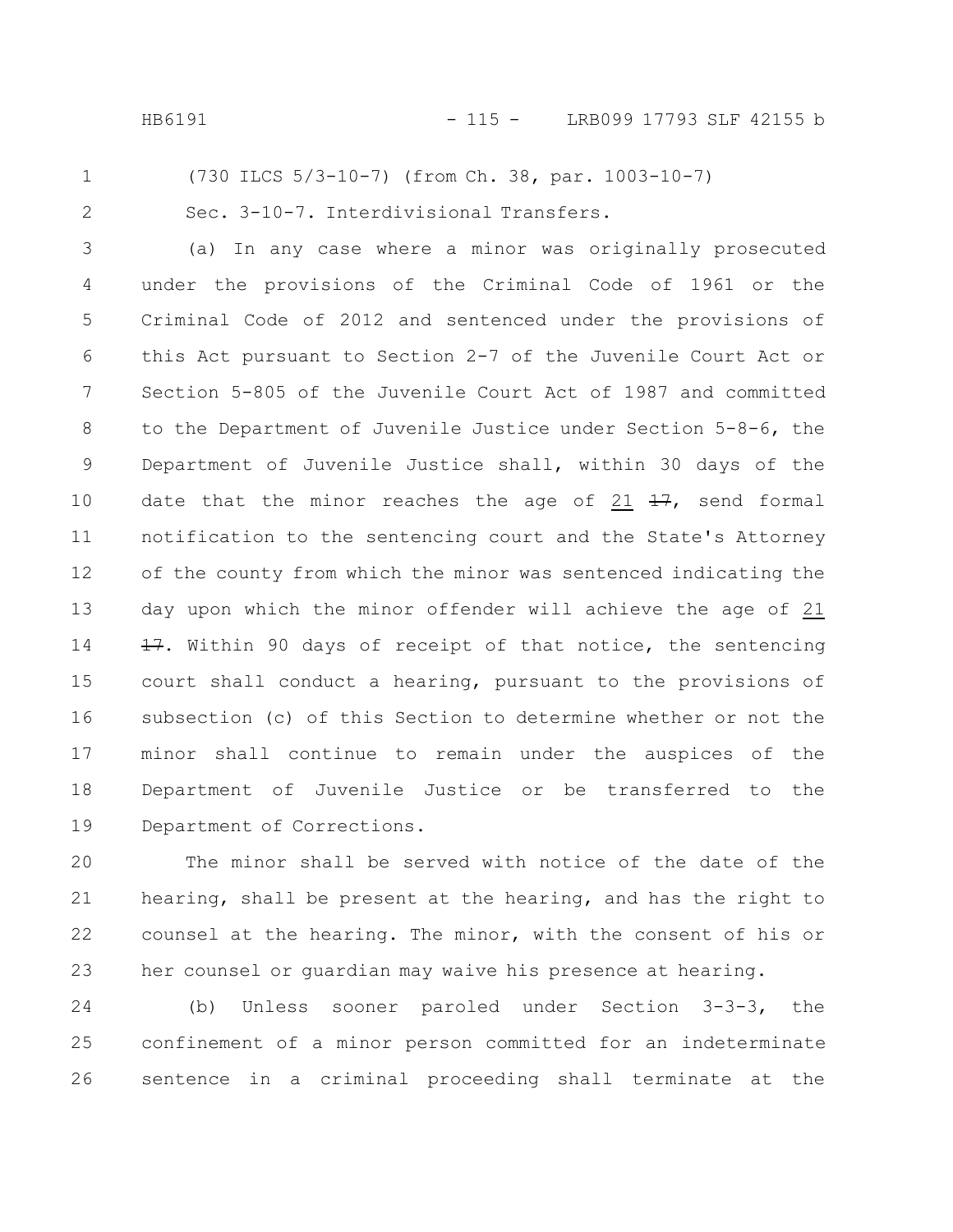expiration of the maximum term of imprisonment, and he shall thereupon be released to serve a period of parole under Section 5-8-1, but if the maximum term of imprisonment does not expire until after his 21st birthday, he shall continue to be subject to the control and custody of the Department of Juvenile Justice, and on his 21st birthday, he shall be transferred to the Department of Corrections. If such person is on parole on his 21st birthday, his parole supervision may be transferred to the Department of Corrections. 1 2 3 4 5 6 7 8 9

(c) Any interdivisional transfer hearing conducted pursuant to subsection (a) of this Section shall consider all available information which may bear upon the issue of transfer. All evidence helpful to the court in determining the question of transfer, including oral and written reports containing hearsay, may be relied upon to the extent of its probative value, even though not competent for the purposes of an adjudicatory hearing. The court shall consider, along with any other relevant matter, the following: 10 11 12 13 14 15 16 17 18

1. The nature of the offense for which the minor was found guilty and the length of the sentence the minor has to serve and the record and previous history of the minor. 19 20 21

2. The record of the minor's adjustment within the Department of Juvenile Justice, including, but not limited to, reports from the minor's counselor, any escapes, attempted escapes or violent or disruptive conduct on the part of the minor, any tickets received by the minor, 22 23 24 25 26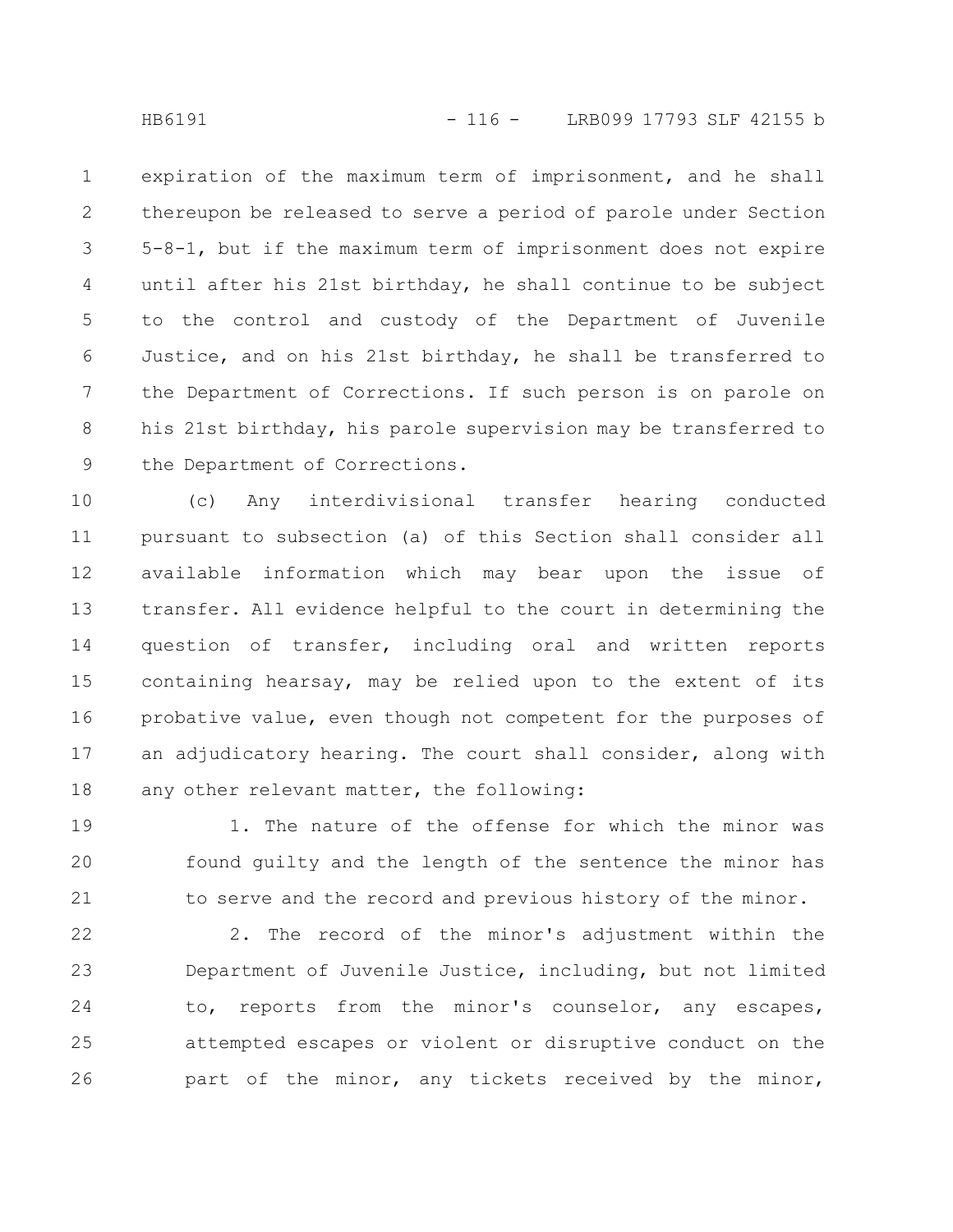1 2 summaries of classes attended by the minor, and any record of work performed by the minor while in the institution.

3 4

5

3. The relative maturity of the minor based upon the physical, psychological and emotional development of the minor.

4. The record of the rehabilitative progress of the minor and an assessment of the vocational potential of the minor. 6 7 8

5. An assessment of the necessity for transfer of the minor, including, but not limited to, the availability of space within the Department of Corrections, the disciplinary and security problem which the minor has presented to the Department of Juvenile Justice and the practicability of maintaining the minor in a juvenile facility, whether resources have been exhausted within the Department of Juvenile Justice, the availability of rehabilitative and vocational programs within the Department of Corrections, and the anticipated ability of the minor to adjust to confinement within an adult institution based upon the minor's physical size and maturity. 9 10 11 12 13 14 15 16 17 18 19 20 21

All relevant factors considered under this subsection need not be resolved against the juvenile in order to justify such transfer. Access to social records, probation reports or any other reports which are considered by the court for the purpose of transfer shall be made available to counsel for the juvenile 22 23 24 25 26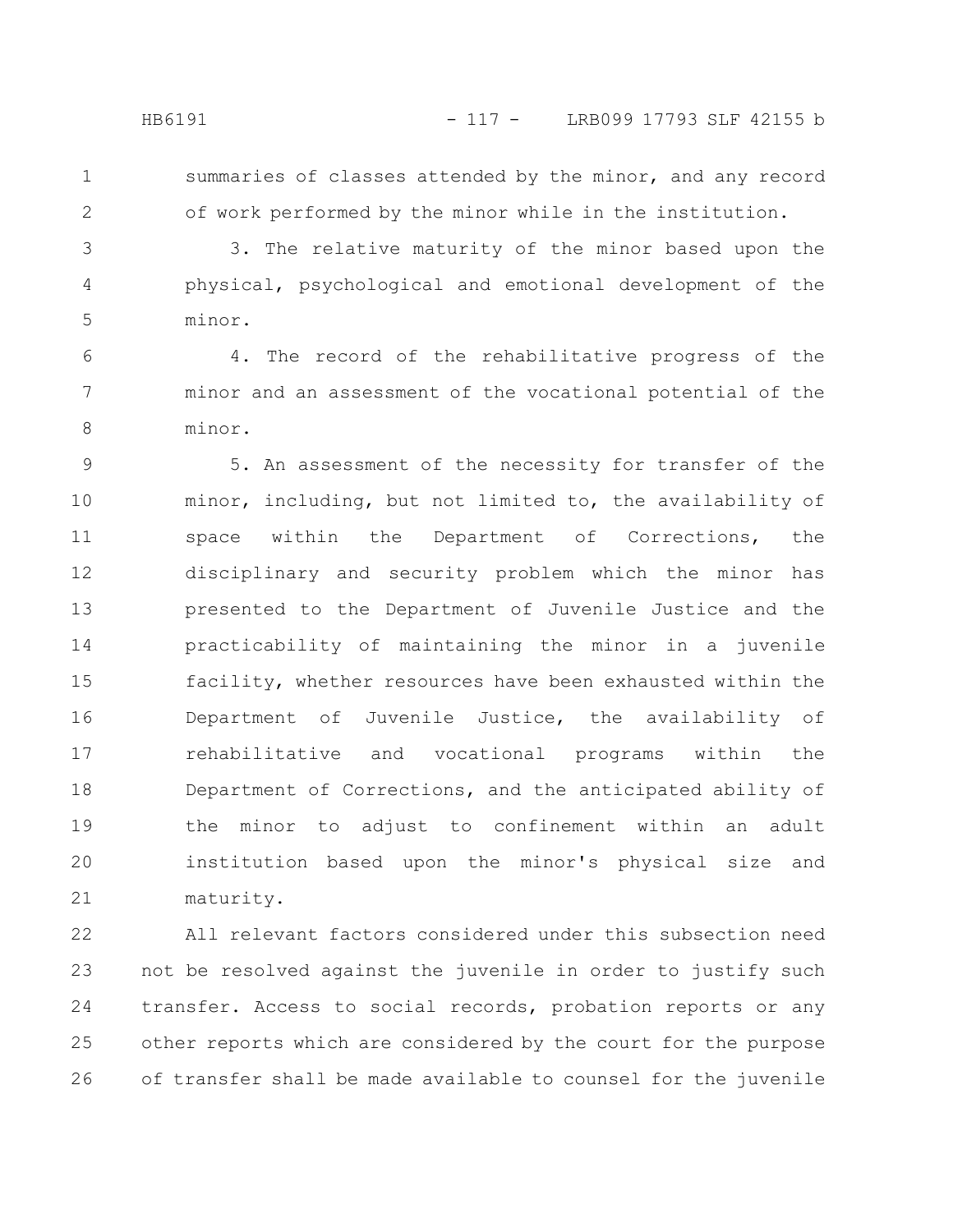at least 30 days prior to the date of the transfer hearing. The Sentencing Court, upon granting a transfer order, shall accompany such order with a statement of reasons. 1 2 3

(d) Whenever the Director of Juvenile Justice or his designee determines that the interests of safety, security and discipline require the transfer to the Department of Corrections of a person  $21$   $17$  years or older who was prosecuted under the provisions of the Criminal Code of 1961 or the Criminal Code of 2012 and sentenced under the provisions of this Act pursuant to Section 2-7 of the Juvenile Court Act or Section 5-805 of the Juvenile Court Act of 1987 and committed to the Department of Juvenile Justice under Section 5-8-6, the Director or his designee may authorize the emergency transfer of such person, unless the transfer of the person is governed by subsection (e) of this Section. The sentencing court shall be provided notice of any emergency transfer no later than 3 days after the emergency transfer. Upon motion brought within 60 days of the emergency transfer by the sentencing court or any party, the sentencing court may conduct a hearing pursuant to the provisions of subsection (c) of this Section in order to determine whether the person shall remain confined in the Department of Corrections. 4 5 6 7 8 9 10 11 12 13 14 15 16 17 18 19 20 21 22

(e) The Director of Juvenile Justice or his designee may authorize the permanent transfer to the Department of Corrections of any person 21  $18$  years or older who was prosecuted under the provisions of the Criminal Code of 1961 or 23 24 25 26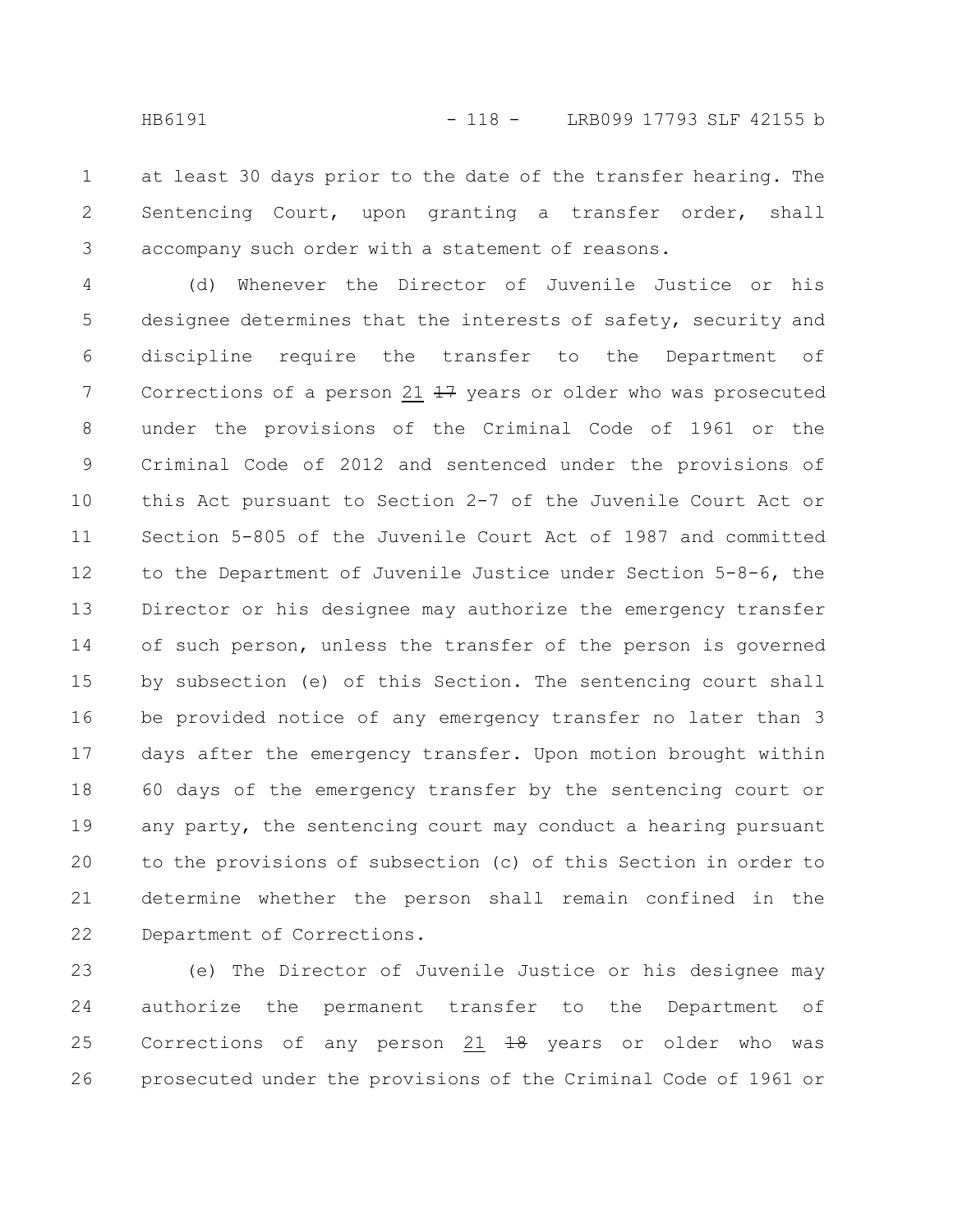the Criminal Code of 2012 and sentenced under the provisions of this Act pursuant to Section 2-7 of the Juvenile Court Act or Section 5-805 of the Juvenile Court Act of 1987 and committed to the Department of Juvenile Justice under Section 5-8-6 of this Act. The Director of Juvenile Justice or his designee shall be governed by the following factors in determining whether to authorize the permanent transfer of the person to the Department of Corrections: 1 2 3 4 5 6 7 8

1. The nature of the offense for which the person was found guilty and the length of the sentence the person has to serve and the record and previous history of the person. 9 10 11

2. The record of the person's adjustment within the Department of Juvenile Justice, including, but not limited to, reports from the person's counselor, any escapes, attempted escapes or violent or disruptive conduct on the part of the person, any tickets received by the person, summaries of classes attended by the person, and any record of work performed by the person while in the institution. 12 13 14 15 16 17 18

3. The relative maturity of the person based upon the physical, psychological and emotional development of the person. 19 20 21

4. The record of the rehabilitative progress of the person and an assessment of the vocational potential of the person. 22 23 24

5. An assessment of the necessity for transfer of the person, including, but not limited to, the availability of 25 26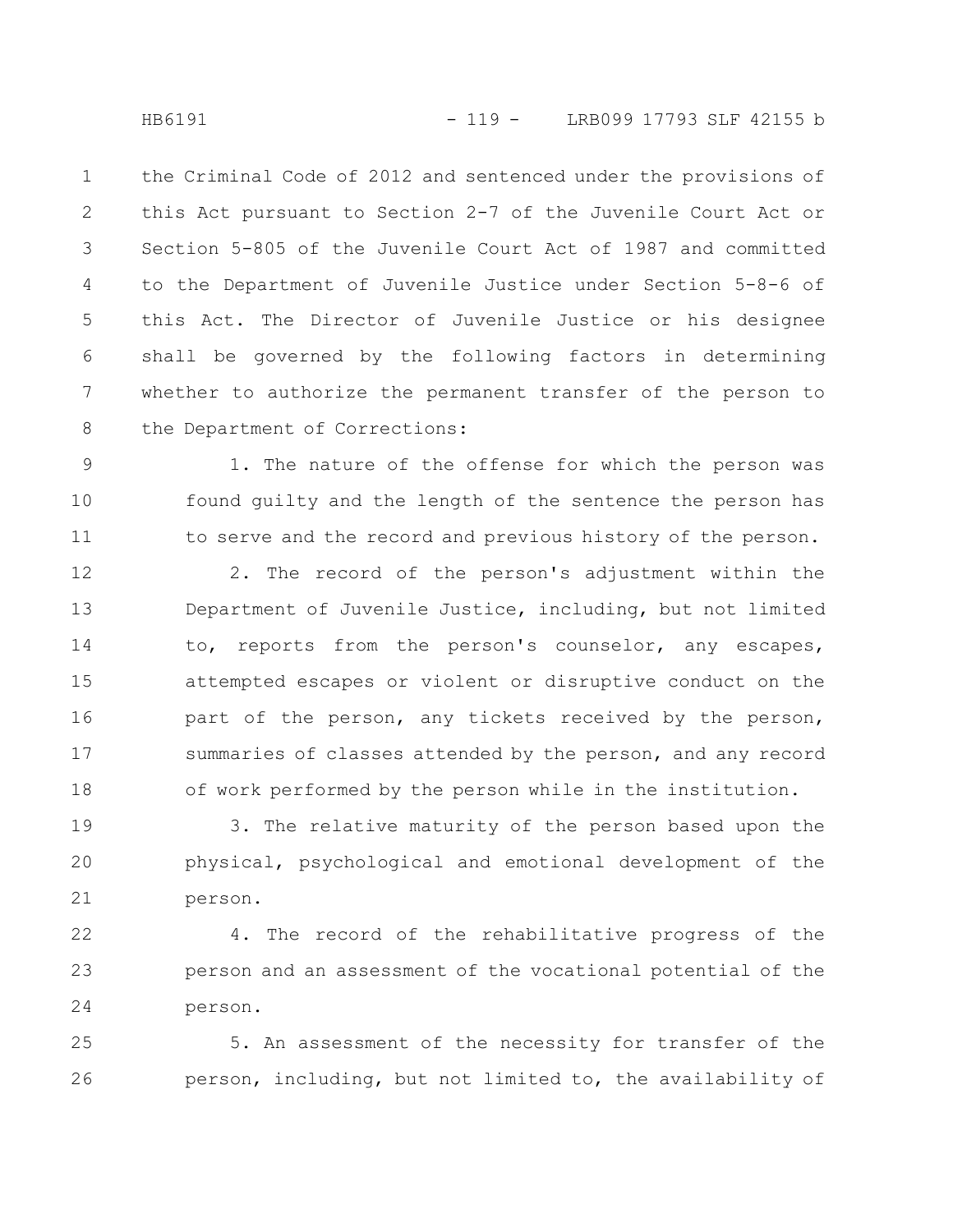HB6191 - 120 - LRB099 17793 SLF 42155 b

space within the Department of Corrections, the disciplinary and security problem which the person has presented to the Department of Juvenile Justice and the practicability of maintaining the person in a juvenile facility, whether resources have been exhausted within the Department of Juvenile Justice, the availability of rehabilitative and vocational programs within the Department of Corrections, and the anticipated ability of the person to adjust to confinement within an adult institution based upon the person's physical size and maturity. 1 2 3 4 5 6 7 8 9 10 11

(Source: P.A. 97-1083, eff. 8-24-12; 97-1150, eff. 1-25-13.) 12

(730 ILCS 5/5-8-6) (from Ch. 38, par. 1005-8-6) 13

Sec. 5-8-6. Place of Confinement. 14

(a) Offenders sentenced to a term of imprisonment for a felony shall be committed to the penitentiary system of the Department of Corrections. However, such sentence shall not limit the powers of the Department of Children and Family Services in relation to any child under the age of one year in the sole custody of a person so sentenced, nor in relation to any child delivered by a female so sentenced while she is so confined as a consequence of such sentence. A person sentenced for a felony may be assigned by the Department of Corrections to any of its institutions, facilities or programs. 15 16 17 18 19 20 21 22 23 24

(b) Offenders sentenced to a term of imprisonment for less 25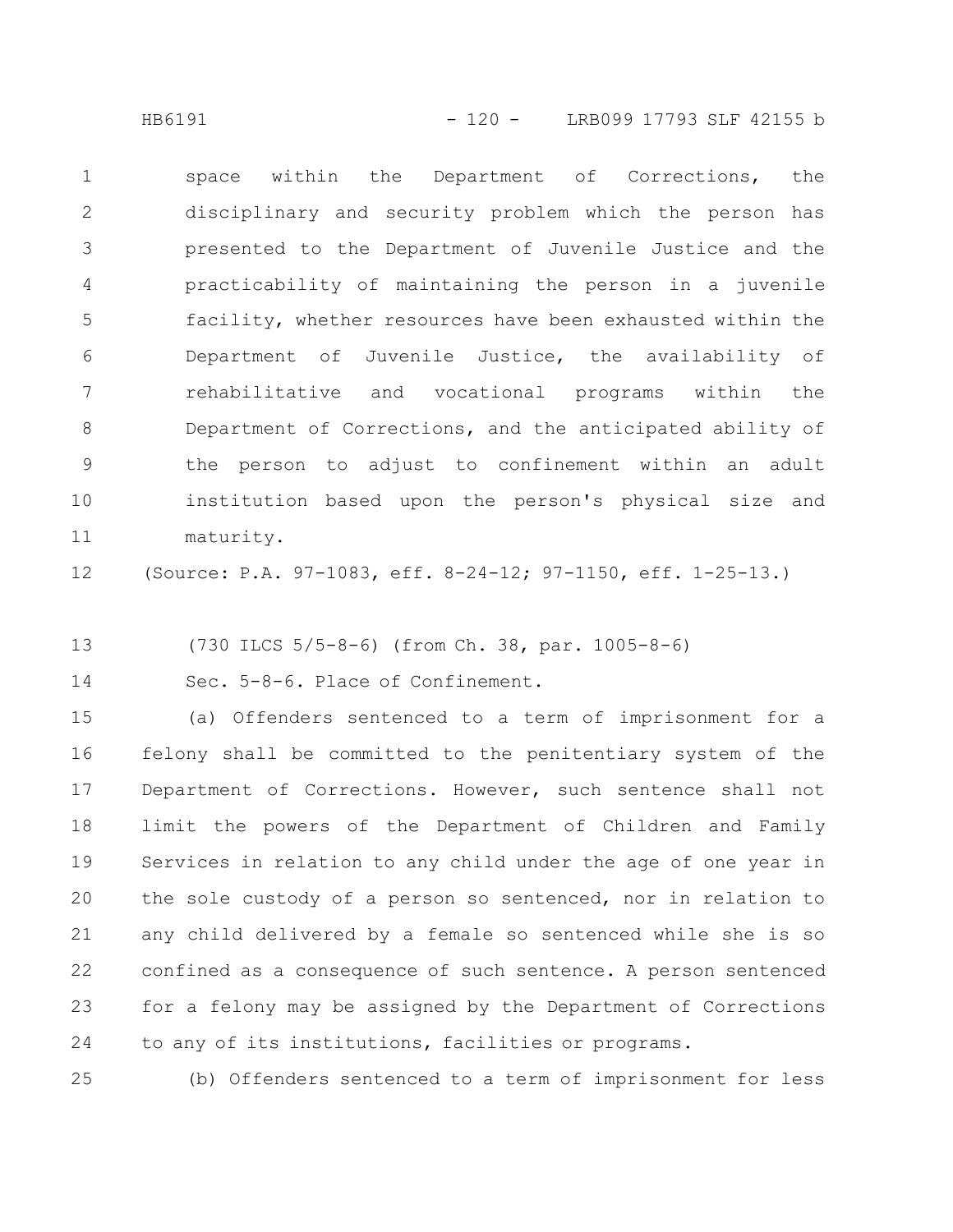than one year shall be committed to the custody of the sheriff. A person committed to the Department of Corrections, prior to July 14, 1983, for less than one year may be assigned by the Department to any of its institutions, facilities or programs. 1 2 3 4

(c) All offenders under 21  $\frac{17}{17}$  years of age when sentenced to imprisonment shall be committed to the Department of Juvenile Justice and the court in its order of commitment shall set a definite term. Such order of commitment shall be the sentence of the court which may be amended by the court while jurisdiction is retained; and such sentence shall apply whenever the offender sentenced is in the control and custody of the Department of Corrections. The provisions of Section 3-3-3 shall be a part of such commitment as fully as though written in the order of commitment. The committing court shall retain jurisdiction of the subject matter and the person until he or she reaches the age of 21 unless earlier discharged. However, the Department of Juvenile Justice shall, after a juvenile has reached 21  $17$  years of age, petition the court to conduct a hearing pursuant to subsection (c) of Section 3-10-7 of this Code. 5 6 7 8 9 10 11 12 13 14 15 16 17 18 19 20

(d) No defendant shall be committed to the Department of Corrections for the recovery of a fine or costs. 21 22

(e) When a court sentences a defendant to a term of imprisonment concurrent with a previous and unexpired sentence of imprisonment imposed by any district court of the United States, it may commit the offender to the custody of the 23 24 25 26